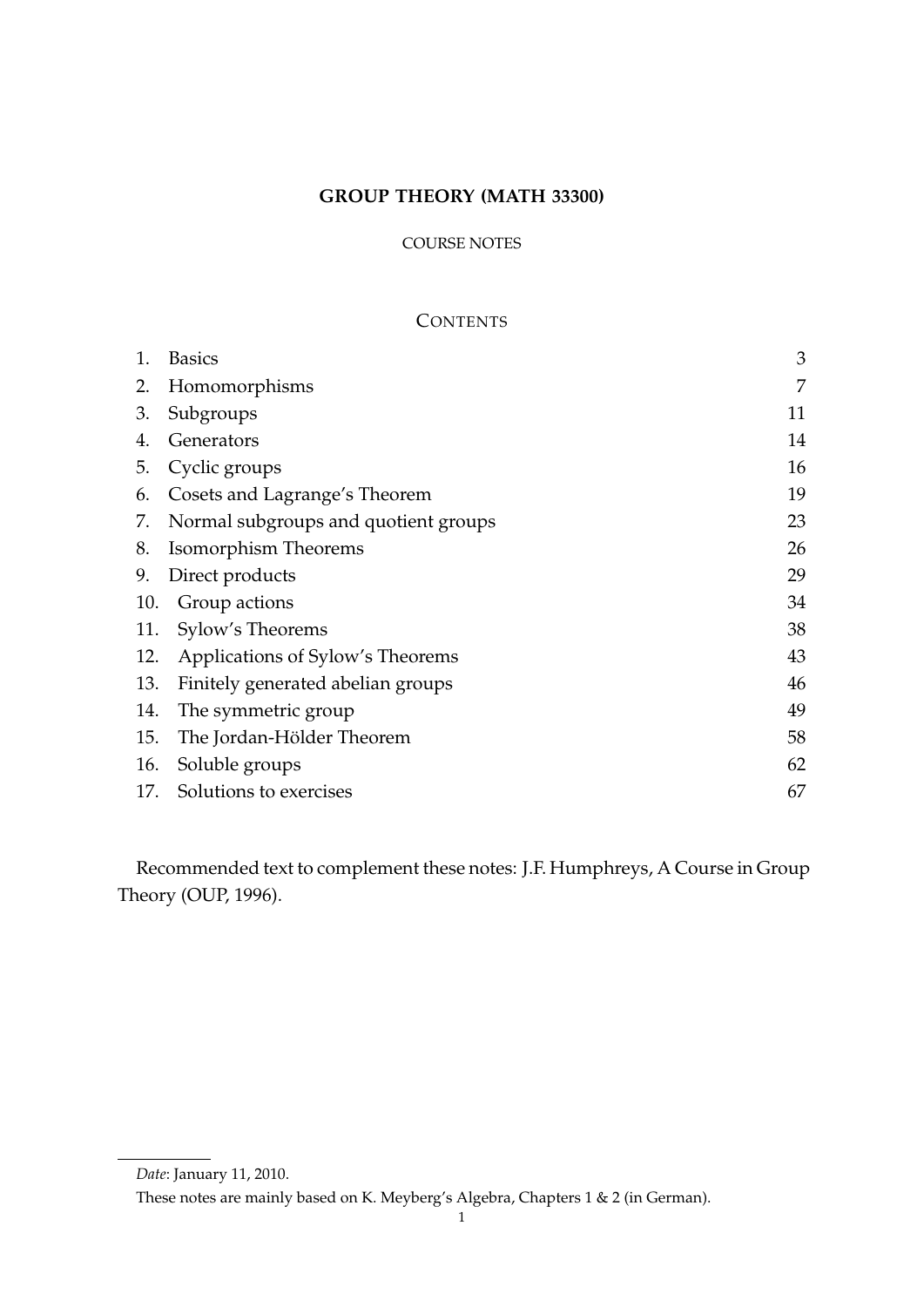2 COURSE NOTES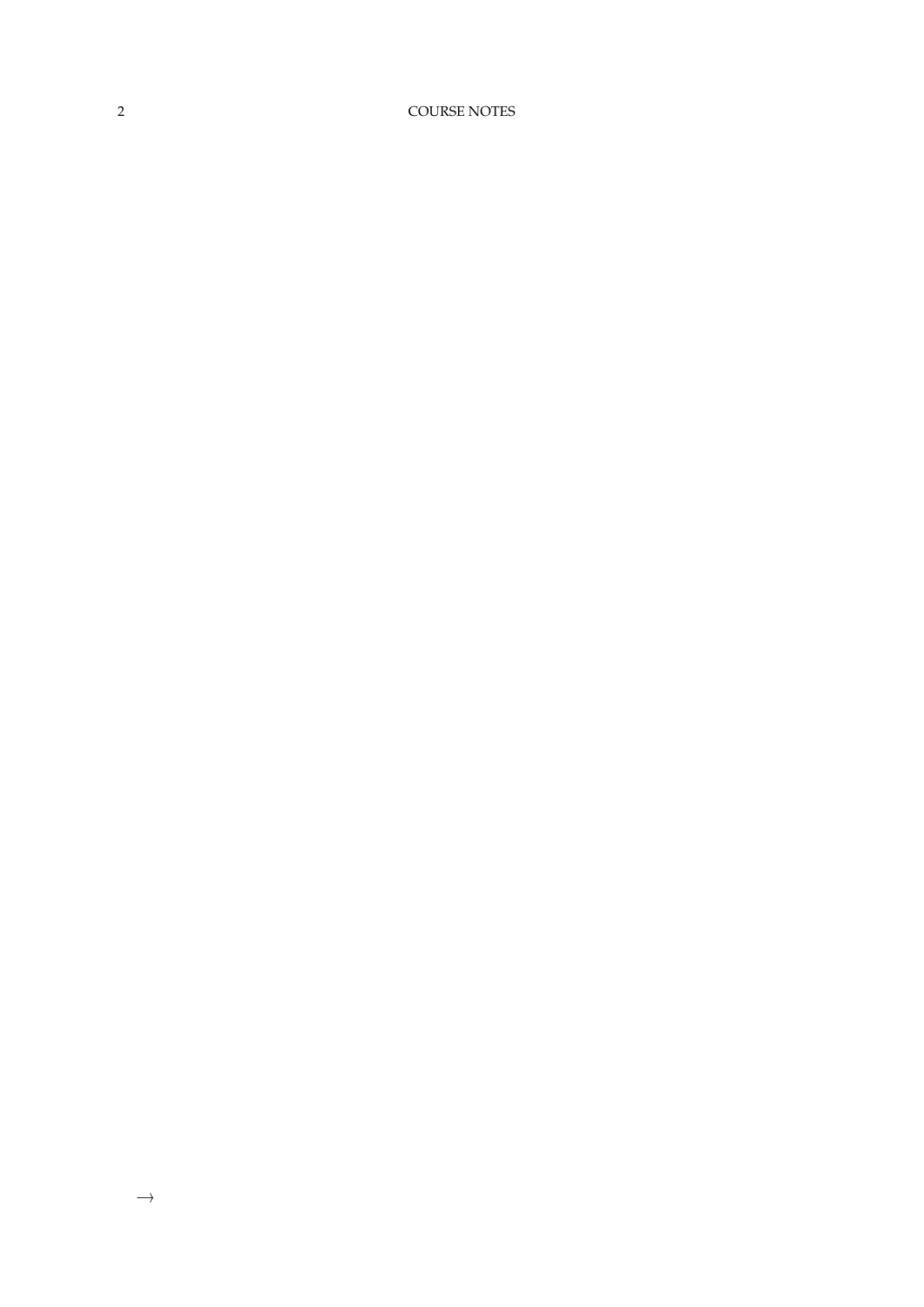# 1. BASICS

1.1. **Definition.** Let G be a non-empty set and fix a map  $\circ$  :  $G \times G \rightarrow G$ . The pair (G, ◦) is called a **group** if

- (1) for all  $a, b, c \in G$ :  $(a \circ b) \circ c = a \circ (b \circ c)$  (associativity axiom).
- (2) there is  $e \in G$  such that  $e \circ a = a$  for all  $a \in G$  (identity axiom).
- (3) for every  $a \in G$  there is  $a' \in G$  such that  $a' \circ a = e$  (inverse axiom).

◦ is called the **composition** (sometimes also **multiplication**) and e is called the identity element (or neutral element) of G, and  $a'$  the inverse of a. Where there is no ambiguity, we will use the notation G instead of  $(G, \circ)$ , and ab instead of  $\alpha \circ b$ . We will denote by  $a^n$   $(n \in \mathbb{N})$  the n-fold product of a, e.g.,  $a^3 = aaa$ .

1.2. **Example.** The simplest examples of groups are:

- (1)  $E = \{e\}$  (the **trivial group**).
- (2)  $({0}, +)$ ,  $({\mathbb{Z}}, +)$ ,  $({\mathbb{Q}}, +)$ ,  $({\mathbb{R}}, +)$ ,  $({\mathbb{C}}, +)$ , where  $+$  is the standard addition.
- (3)  $({1}, \cdot)$ ,  $({-1}, 1)$ ,  $\cdot$ ,  $({\mathbb{Q}}^*, \cdot)$ ,  $({\mathbb{R}}^*, \cdot)$ ,  $({\mathbb{C}}^*, \cdot)$ , where  $\cdot$  denotes the usual multiplication and  $\mathbb{Q}^* = \mathbb{Q} \setminus \{0\}$  etc.

1.3. **Lemma.** Let  $\alpha$  be an element of the group G such that  $\alpha^2 = \alpha$ . Then  $\alpha = e$ .

*Proof.* We have

(1.1)

\n
$$
a = ea \quad \text{(identity axiom)}
$$
\n
$$
= (a'a)a \quad \text{for some } a' \in G \text{ (inverse axiom)}
$$
\n
$$
= a'a^{2} \quad \text{(associativity axiom)}
$$
\n
$$
= a'a \quad \text{(by assumption)}
$$
\n
$$
= e \quad \text{(by definition of } a').
$$

1.4. **Exercise.** Show that

- (1) If  $a'$  is an inverse of  $a$ , then  $aa' = e$ .
- (2)  $\alpha e = \alpha$  for all  $\alpha \in G$ .
- (3) The neutral element of G is unique.
- (4) For every a there is a unique inverse  $\alpha'$ . We will denote it by  $\alpha^{-1} := \alpha'$ .
- (5)  $(a^{-1})^{-1} = a$ .
- (6)  $(ab)^{-1} = b^{-1}a^{-1}$ .

We extend the definition  $a^n$  to negative integers  $n < 0$  by setting  $a^n := (a^{-1})^{-n}$ . We also set  $a^0 = e$ .

1.5. **Definition.** The number of elements of a group G is called the **order** of G and is denoted  $|G|$ . G is called a **finite** group if  $|G| < \infty$  and **infinite** otherwise.

 $\Box$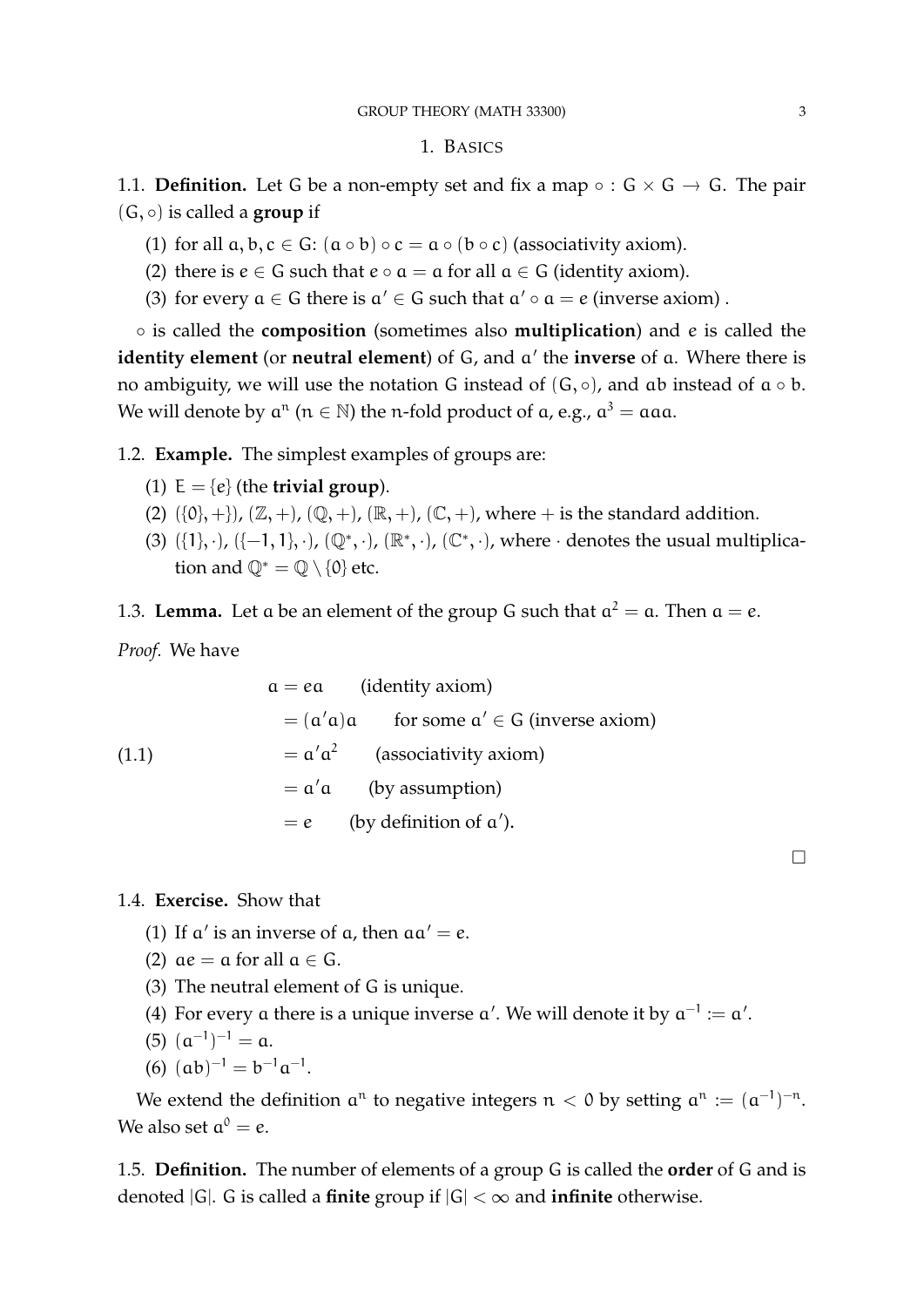1.6. **Example.** Let  $\mathbb{Z}_n$  denote the set  $\{\overline{0}, \overline{1}, \ldots, \overline{n-1}\}$ , where  $\overline{m}$  is the residue class modulo n (that is, the equivalence class of integers congruent to m mod n). Then:

- (1)  $(\mathbb{Z}_n, +)$  is a finite group of order n.
- (2)  $(\mathbb{Z}_n^*, \cdot)$ , with  $\mathbb{Z}_n^* = {\overline{m} \in \mathbb{Z}_n : \gcd(m, n) = 1}$ , is a finite group of order  $\varphi(n) =$ the number of integers  $<$  n that are coprime to n (Euler's  $\varphi$  function).

1.7. **Definition.** A group G is called **abelian** (or **commutative**), if ab = ba for all  $a, b \in G$ .

1.8. **Example.** All of the above examples are abelian groups. An example of a nonabelian group is the set of matrices

(1.2) 
$$
T = \left\{ \begin{pmatrix} x & y \\ 0 & 1/x \end{pmatrix} : x \in \mathbb{R}^*, y \in \mathbb{R} \right\}
$$

where the composition is matrix multiplication.

*Proof.* We have

(1.3) 
$$
\begin{pmatrix} x_1 & y_1 \ 0 & 1/x_1 \end{pmatrix} \begin{pmatrix} x_2 & y_2 \ 0 & 1/x_2 \end{pmatrix} = \begin{pmatrix} x_3 & y_3 \ 0 & 1/x_3 \end{pmatrix}
$$

where  $x_3 = x_1x_2$  and  $y_3 = x_1y_2 + y_1/x_2$ . Hence T is closed under multiplication. Matrix multiplication is well known to be associative. The identity element corresponds to  $x = 1$ ,  $y = 0$ . As to the inverse,

(1.4) 
$$
\begin{pmatrix} x & y \ 0 & 1/x \end{pmatrix}^{-1} = \begin{pmatrix} 1/x & -y \ 0 & x \end{pmatrix} \in T.
$$

Therefore T is a group. It is non abelian since for example

$$
(1.5) \qquad \begin{pmatrix} 2 & 0 \\ 0 & \frac{1}{2} \end{pmatrix} \begin{pmatrix} 1 & 1 \\ 0 & 1 \end{pmatrix} = \begin{pmatrix} 2 & 2 \\ 0 & \frac{1}{2} \end{pmatrix} \neq \begin{pmatrix} 2 & \frac{1}{2} \\ 0 & \frac{1}{2} \end{pmatrix} = \begin{pmatrix} 1 & 1 \\ 0 & 1 \end{pmatrix} \begin{pmatrix} 2 & 0 \\ 0 & \frac{1}{2} \end{pmatrix}.
$$

# 1.9. **Exercise.** Prove the following:

(1) The set

(1.6) 
$$
SO(2) = \left\{ \begin{pmatrix} x & -y \ y & x \end{pmatrix} : x, y \in \mathbb{R}, x^2 + y^2 = 1 \right\}
$$

forms an abelian group with respect to matrix multiplication. (SO stands for "special orthogonal".)

 $\Box$ 

(2) Let K be a field and  $K^{n \times n}$  the set of  $n \times n$  matrices with coefficients in K. Then

(1.7) 
$$
GL(n, K) := \{A \in K^{n \times n} : \det A \neq 0\}
$$

is a group with respect to matrix multiplication. (GL stands for "general linear".)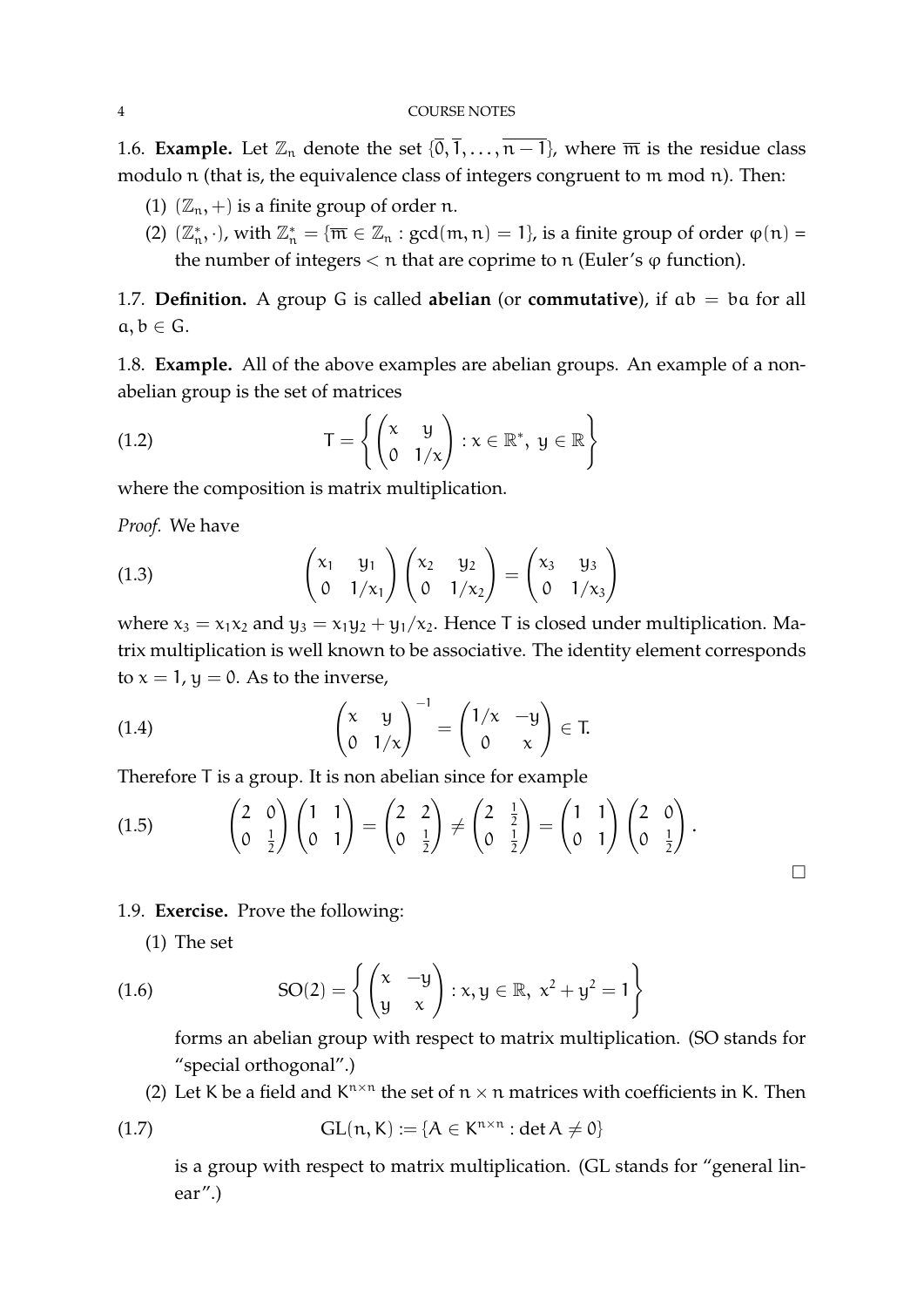1.10. The easiest description of a finite group  $G = \{x_1, x_2, \dots, x_n\}$  of order n (i.e.,  $x_i \neq x_j$  for  $i \neq j$ ) is often given by an  $n \times n$  matrix, the **group table**, whose coefficient in the ith row and jth column is the product  $x_ix_j$ :

.

(1.8) 
$$
\begin{pmatrix} x_1x_1 & x_1x_2 & \dots & x_1x_n \\ x_2x_1 & x_2x_2 & \dots & x_2x_n \\ \vdots & \vdots & \ddots & \vdots \\ x_nx_1 & x_nx_2 & \dots & x_nx_n \end{pmatrix}
$$

The group table completely specifies the group.

1.11. **Theorem.** In a group table, every group element appears precisely once in every row, and once in every column.

*Proof.* Suppose in the ith row we have  $x_i x_j = x_i x_k$  for  $j \neq k$ . Multiplying from the left by  $x_i^{-1}$  we obtain  $x_j = x_k$ , which contradicts our assumption that  $x_j$  and  $x_k$  are distinct group elements. The proof for columns is analogous.  $\Box$ 

1.12. **Example.** Consider a finite group  $G = \{e, a, b\}$  of order 3. If e is the identity, the first row and column are already specified:

$$
(1.9) \qquad \qquad \begin{pmatrix} e & a & b \\ a & 2 & ? \\ b & ? & ? \end{pmatrix}.
$$

If the central coefficient  $|$ ? is chosen to be  $e$ , then the ? below can, in view of Theorem 1.11 applied to the second column, only be b—but then there are two b's in the final row. Hence the only possibility is:

$$
(1.10) \qquad \qquad \begin{pmatrix} e & a & b \\ a & b & e \\ b & e & a \end{pmatrix}.
$$

We have thus shown that there exists only one group of order 3.

1.13. **Example.** Let  $G = \{e, a, b, c\}$  and assume  $a^2 = b^2 = e$ . Then the group table is

(1.11) 
$$
\begin{pmatrix} e & a & b & c \\ a & e & 2 & ? \\ b & ? & e & ? \\ c & ? & ? & ? \end{pmatrix}.
$$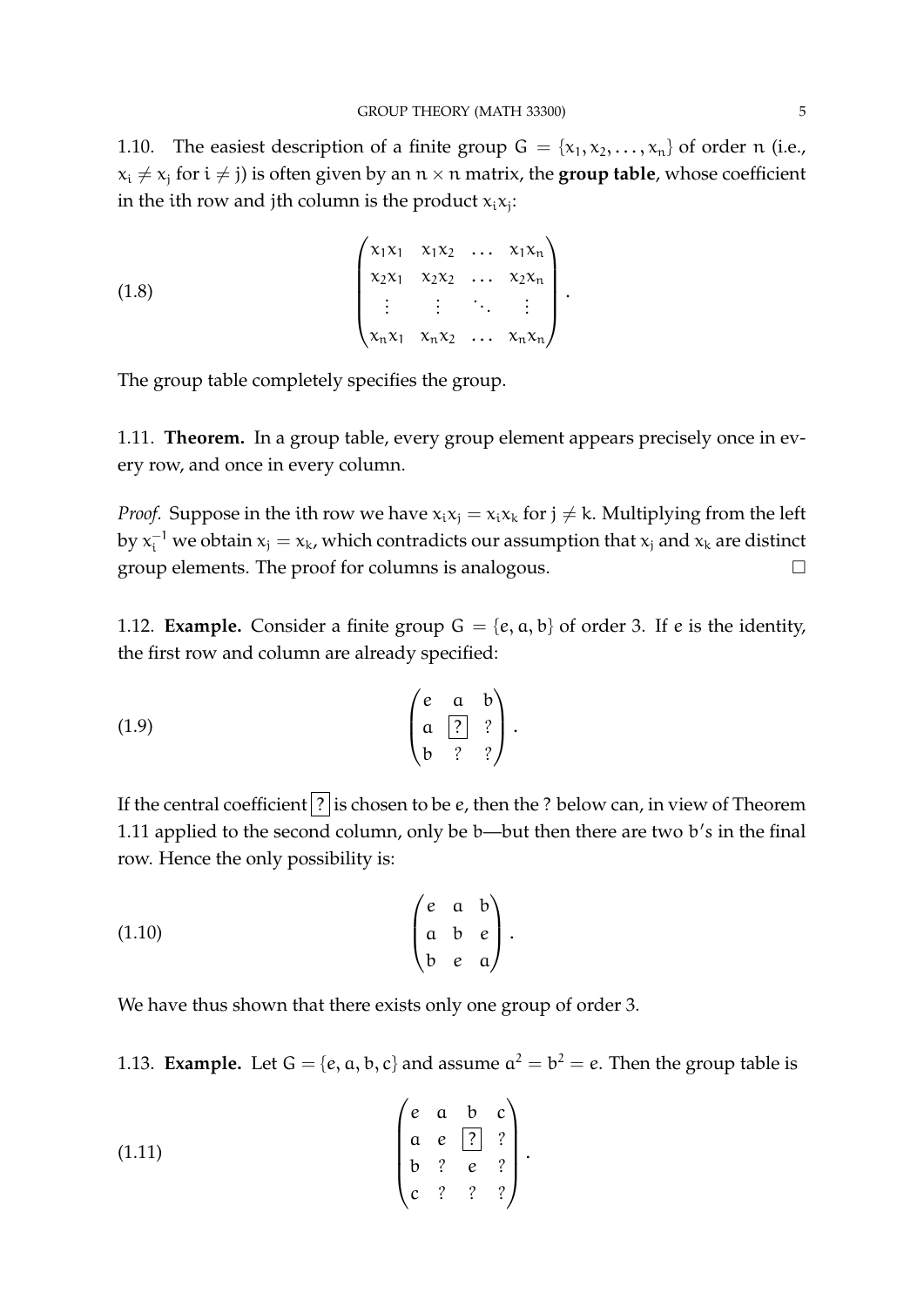The only possibility for  $\boxed{?}$  is c, otherwise there would be two c's in the last column. Hence

 $\overline{1}$ 

(1.12) 
$$
\begin{pmatrix} e & a & b & c \\ a & e & c & b \\ b & \boxed{?} & e & ? \\ c & ? & a & ? \end{pmatrix}.
$$

Again  $\lceil$ ? must be c, and thus

(1.13) 
$$
\begin{pmatrix} e & a & b & c \\ a & e & c & b \\ b & c & e & a \\ c & b & a & e \end{pmatrix}.
$$

Hence the group table is completely determined by the relations  $a^2 = b^2 = e$ . The associativity of the composition law can easily be checked (this is a tedious but instructive exercise). The resulting group is called **Klein four group**.

1.14. **Exercise.** Write down the group tables for all residue class groups  $\mathbb{Z}_p^*$  for all primes  $p \leq 17$ .

1.15. **Exercise.** Let G be the set of symmetries of the regular n-gon (i.e., G comprises reflections at diagonals and rotations about the center). Show that G forms a group of order 2n, if the composition is the usual composition law for maps.

[This group is called the **dihedral group**  $D_n$ ; we will meet it again later in the lecture.]

1.16. **Exercise.** Let K be a finite field with q elements. Determine the order of  $GL(n, K)$ .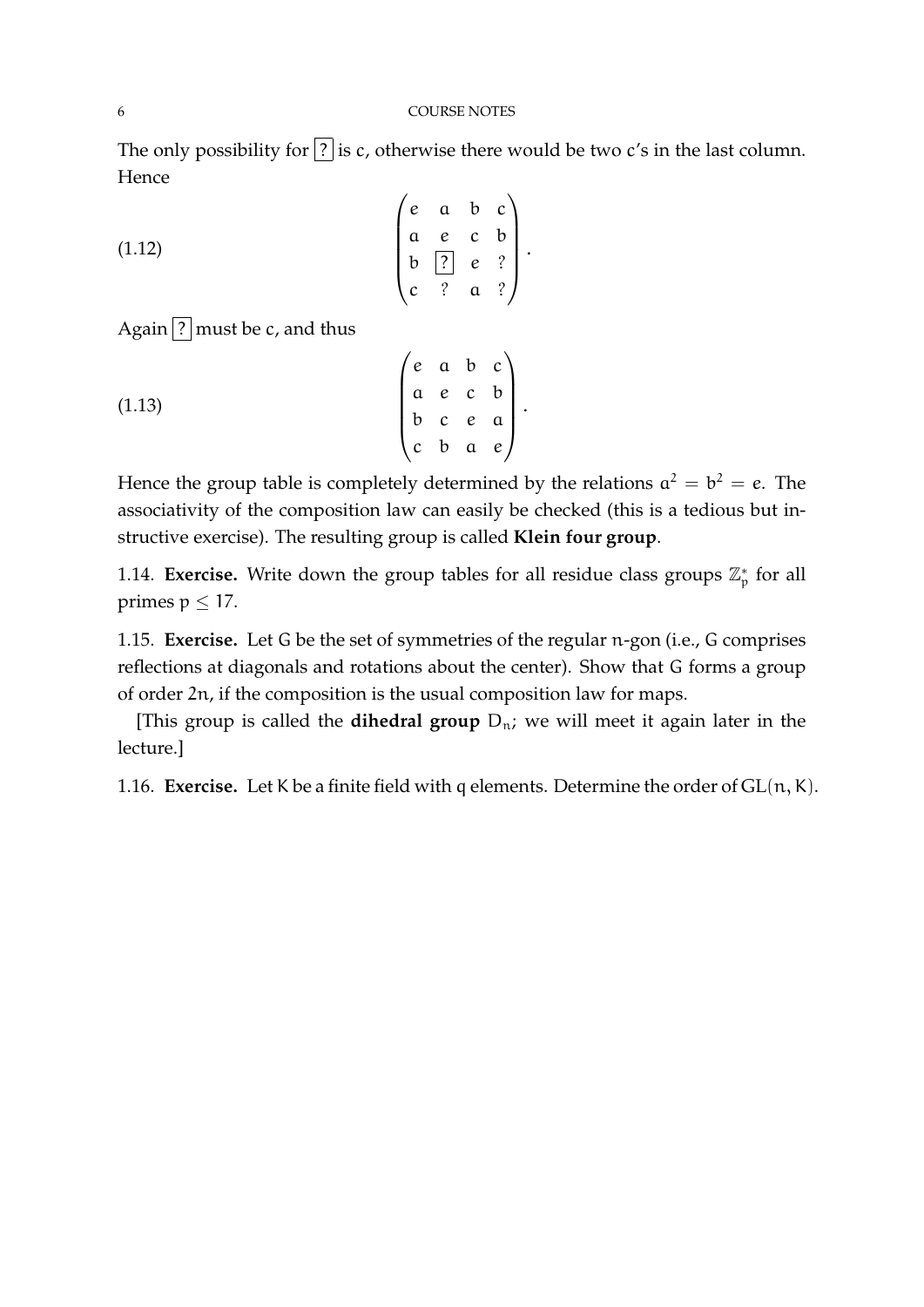## 2. HOMOMORPHISMS

2.1. **Definition.** Let  $(G, \circ)$ ,  $(H, *)$  be groups. The map  $\varphi : G \to H$  is called a **homomorphism** from  $(G, \circ)$  to  $(H, *)$ , if for all  $a, b \in G$ 

(2.1) 
$$
\varphi(\mathfrak{a} \circ \mathfrak{b}) = \varphi(\mathfrak{a}) * \varphi(\mathfrak{b}).
$$

## 2.2. **Example.**

- (1) Let  $e'$  be the identity element of H. Then map  $\varphi$  :  $G \to H$  defined by  $\varphi(\mathfrak{a}) = e'$ is a homomorphism.
- (2) The map  $\exp : \mathbb{R} \to \mathbb{R}^*, x \mapsto e^x$ , defines a homomorphism from  $(\mathbb{R}, +)$  to  $(\mathbb{R}^*, \cdot)$ , since  $e^{x+y} = e^x e^y$ .
- (3) The map  $\pi : \mathbb{Z} \to \mathbb{Z}_n$ ,  $\mathfrak{m} \to \overline{\mathfrak{m}}$ , defines a homomorphism from  $(\mathbb{Z}, +)$  to  $(\mathbb{Z}_n, +).$

# 2.3. **Exercise.** Show that

(1) the maps  $\varphi_1, \varphi_2 : \mathbb{R} \to \mathsf{T}$  defined by

(2.2) 
$$
\varphi_1(t) = \begin{pmatrix} 1 & t \\ 0 & 1 \end{pmatrix}, \qquad \varphi_2(t) = \begin{pmatrix} e^t & 0 \\ 0 & e^{-t} \end{pmatrix},
$$

are homomorphisms.

(2) the map  $\varphi_3 : \mathbb{R} \to SO(2)$  defined by

(2.3) 
$$
\varphi_3(t) = \begin{pmatrix} \cos(t) & -\sin(t) \\ \sin(t) & \cos(t) \end{pmatrix},
$$

is a homomorphism.

- 2.4. **Definition.** A homomorphism  $\varphi : G \to H$  is called
	- (1) **monomorphism** if the map  $\varphi$  is injective,
	- (2) **epimorphism** if the map  $\varphi$  is surjective,
	- (3) **isomorphism** if the map  $\varphi$  is bijective,
	- (4) **endomorphism** if  $G = H$ ,
	- (5) **automorphism** if  $G = H$  and the map  $\varphi$  is bijective.

2.5. **Definition.** Two groups G, H are called **isomorphic**, if there is an isomorphism from G to H. We write  $G \simeq H$ .

2.6. **Exercise.** Show that  $(\mathbb{Z}, +) \simeq (2\mathbb{Z}, +)$ .

2.7. **Exercise.** Decide whether the homomorphisms in Exercise 2.3 are mono-, epi-, or isomorphisms.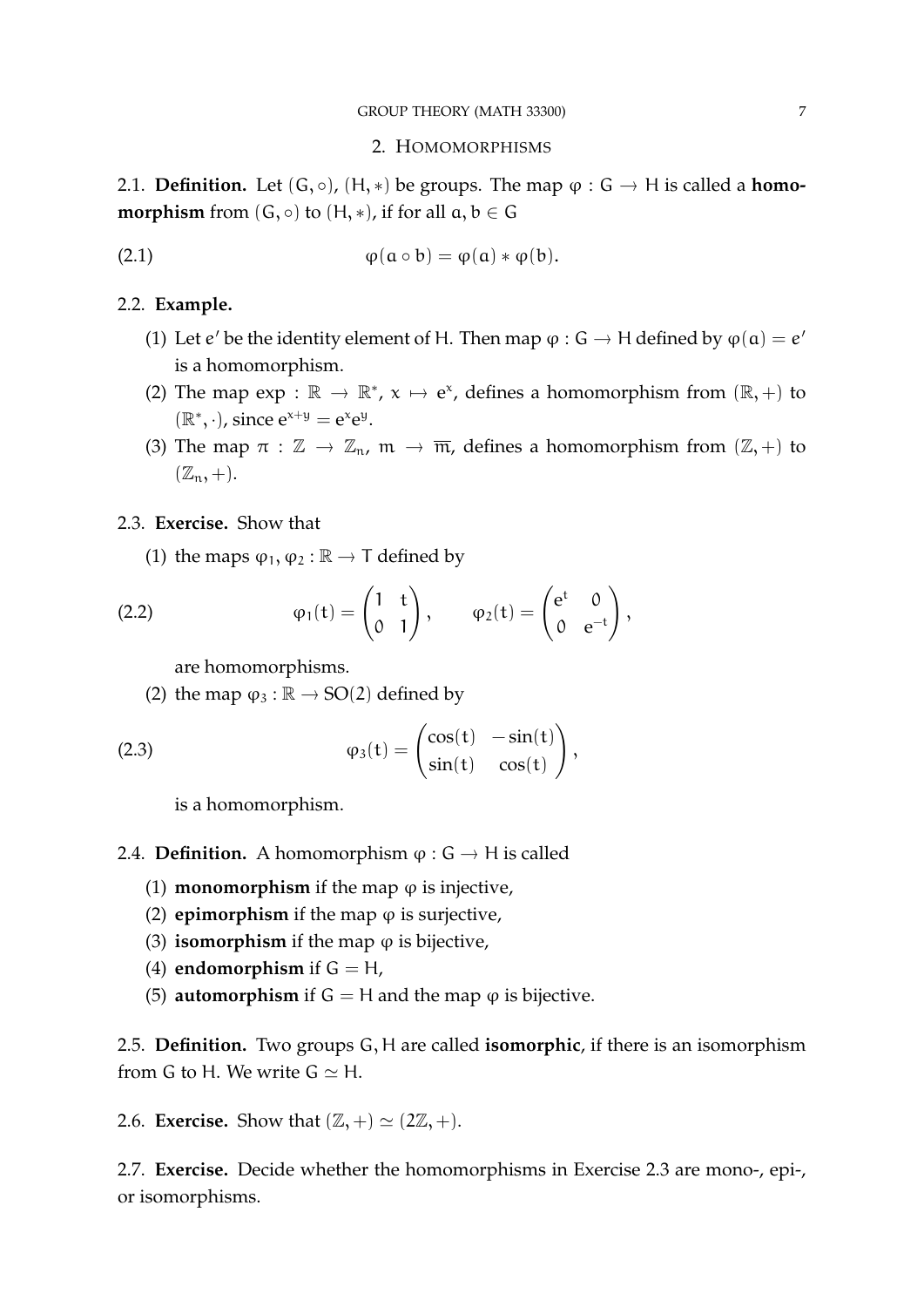2.8. **Lemma.** Let  $\varphi : G \to H$  be a homomorphism, and let e, e' denote the identity elements of G and H, respectively. Then

- (1)  $\varphi(e) = e'$ .
- (2)  $\varphi(\alpha^{-1}) = \varphi(\alpha)^{-1}$ .
- (3)  $\varphi(\mathfrak{a}^n) = \varphi(\mathfrak{a})^n$  for all  $\mathfrak{a} \in \mathbb{G}$ ,  $\mathfrak{n} \in \mathbb{Z}$ .

 $[$ (1) and (2) are of course special cases of (3).]

*Proof.* (1) We have  $\varphi(e) = \varphi(ee) = \varphi(e)\varphi(e)$  and (1) follows from Lemma 1.3.

(2)  $\varphi$ (e) =  $\varphi$ ( $\alpha^{-1}$  $\alpha$ ) =  $\varphi$ ( $\alpha^{-1}$ ) $\varphi$ ( $\alpha$ ), which proves (2) in view of (1).

(3) follows from (1) trivially when  $n = 0$ , and by induction for  $n > 0$ . For  $n < 0$ 

(2.4)  
\n
$$
\varphi(\mathfrak{a}^n) = \varphi((\mathfrak{a}^{-1})^{-n}) \qquad \text{(by definition)}
$$
\n
$$
= \varphi(\mathfrak{a}^{-1})^{-n} \qquad \text{(as we have just proved)}
$$
\n
$$
= (\varphi(\mathfrak{a})^{-1})^{-n} \qquad \text{(by (2))}
$$
\n
$$
= \varphi(\mathfrak{a})^n \qquad \text{(by definition)}.
$$

2.9. **Definition.** Let  $\varphi$  be a homomorphism from  $(G, \circ)$  to  $(H, *)$ , and denote by  $e, e'$ denote the respective identity elements. The set

 $\Box$ 

(2.5) 
$$
\operatorname{im} \varphi = \{ \varphi(\alpha) : \alpha \in G \} \subseteq H
$$

is called the **image** of  $\varphi$ , and

(2.6) ker  $\varphi = {\alpha \in G : \varphi(\alpha) = e'} \subseteq G$ 

the **kernel** of  $\varphi$ .

2.10. **Exercise.** Prove that  $(\text{im } \varphi, *)$  and  $(\text{ker } \varphi, \circ)$  are groups.

[We will return to this problem in the discussion of subgroups.]

2.11. **Theorem.**  $\varphi$  is a monomorphism if and only if ker  $\varphi = \{e\}$ .

*Proof.* Assume  $\varphi$  is injective. If  $\alpha \in \text{ker } \varphi$ , then  $\varphi(\alpha) = e' = \varphi(e)$  and hence by injectivity  $a = e$ .

Conversely, assume ker  $\varphi = \{e\}$ . Let  $a, b \in G$  such that  $\varphi(a) = \varphi(b)$ . We need to show that  $a = b$ .

(2.7)  
\n
$$
e' = \varphi(b)\varphi(a)^{-1}
$$
\n
$$
= \varphi(b)\varphi(a^{-1}) \qquad \text{(Lemma 2.8)}
$$
\n
$$
= \varphi(ba^{-1}).
$$

Thus  $ba^{-1} \in \text{ker } \varphi$ , and hence, by our assumption ker  $\varphi = \{e\}$  we conclude  $ba^{-1} = e$ , i.e.,  $a = b$ .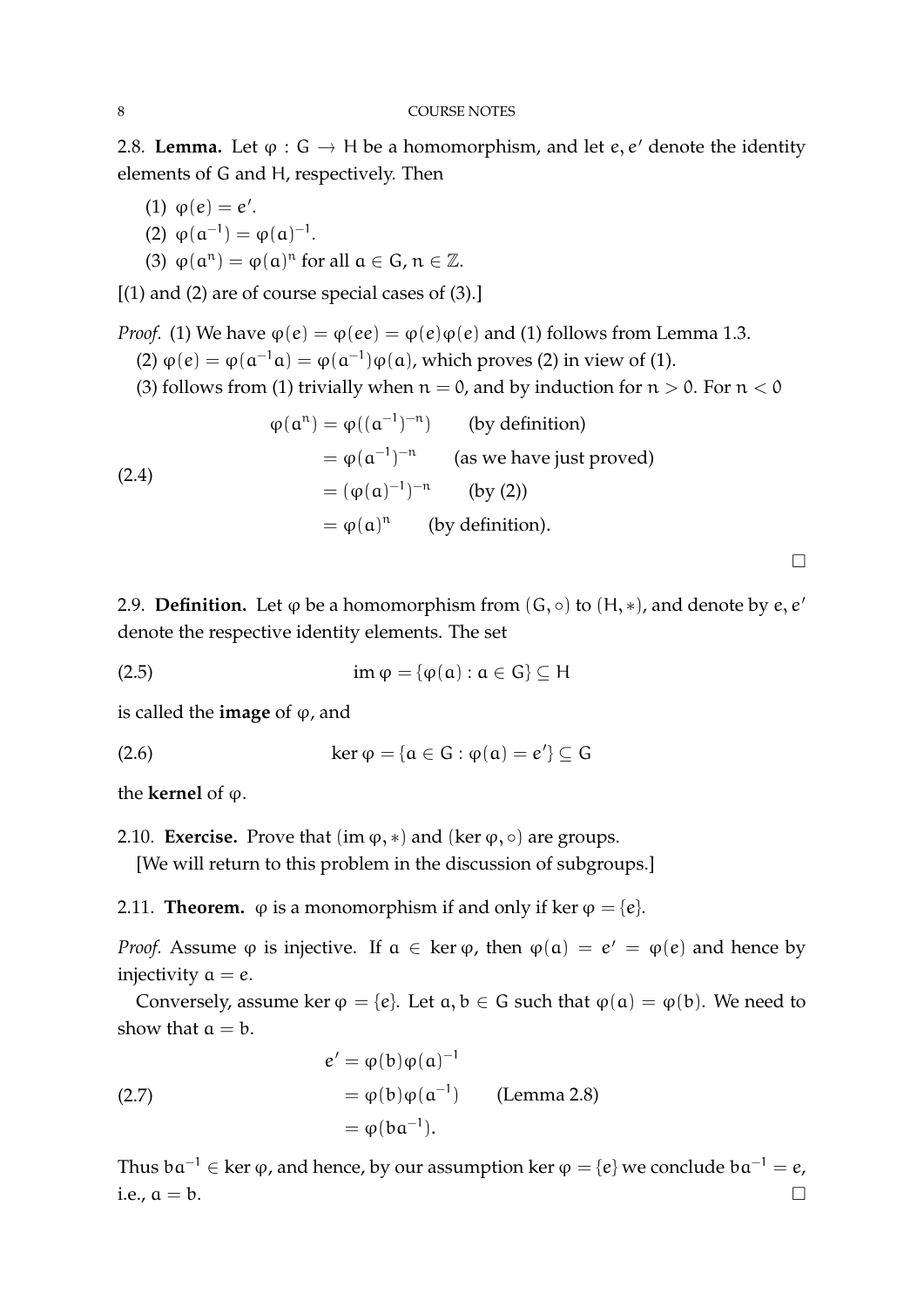2.12. **Theorem.**

- (1) If  $\varphi$ :  $G \to H$  and  $\psi : H \to K$  are homomorphisms, then so is  $\psi \circ \varphi : G \to K$ .
- (2) If  $\varphi$ : G  $\rightarrow$  H and  $\psi$ : H  $\rightarrow$  K are isomorphisms, then so is  $\psi \circ \varphi$ : G  $\rightarrow$  K.
- (3) If  $\varphi$  : G → H is an isomorphism, then so is  $\varphi^{-1}$  : H → G.
- (4) The identity map id :  $G \rightarrow G$ ,  $\alpha \mapsto \alpha$  is an automorphism.

*Proof.* (1) We have

(2.8)

 $(\psi \circ \varphi)(ab) = \psi(\varphi(ab)) = \psi(\varphi(a)\varphi(b)) = \psi(\varphi(a))\psi(\varphi(b)) = (\psi \circ \varphi)(a)(\psi \circ \varphi)(b).$ 

(2) In view of (1) it remains to be shown that  $\psi \circ \varphi$  is bijective—this is evident and left as an exercise.

(3) Let 
$$
x = \varphi(a)
$$
,  $y = \varphi(b)$ , and so  $a = \varphi^{-1}(x)$ ,  $b = \varphi^{-1}(y)$ . Now

(2.9) 
$$
\varphi^{-1}(xy) = \varphi^{-1}(\varphi(a)\varphi(b)) = \varphi^{-1}(\varphi(ab)) = ab = \varphi^{-1}(x)\varphi^{-1}(y).
$$

(4) This is evident.

2.13. The above theorem has an important consequence: If  $G \simeq H$  then by (3) H  $\simeq$ G. If G  $\simeq$  H and H  $\simeq$  K then by (2) G  $\simeq$  K. Finally, by (4) we have G  $\simeq$  G. Hence  $\simeq$ defines an equivalence relation on groups.

Recall: Given a set  $X$ , an **equivalence relation** R is defined as a subset of  $X \times X$  with the properties:

- (1)  $(x, x) \in R$  for all  $x \in R$  (reflexivity axiom).
- (2)  $(x, y) \in R$  implies  $(y, x) \in R$  (symmetry axiom).
- (3)  $(x, y), (y, z) \in R$  implies  $(x, z) \in R$  (transitivity axiom).

If  $(x, y) \in R$  we say x and y are **equivalent** and write  $x \sim y$ .

2.14. Let Aut G be the set of automorphisms  $\varphi : G \to G$ . Because of Theorem 2.12 (2) and (3) we find that if  $\varphi, \psi \in$  Aut G, then  $\varphi \circ \psi \in$  Aut G and  $\varphi^{-1} \in$  Aut G. (4) says that id ∈ Aut G. Hence (Aut G, ◦) is a group, called the **automorphism group** of G.

2.15. **Lemma.** Given  $g \in G$ , define the map  $\varphi_g$  :  $G \to G$  by  $\varphi_g(\mathfrak{a}) = g \mathfrak{a} g^{-1}$ . Then  $\varphi_{\alpha} \in$  Aut G.

*Proof.*  $\varphi_{\alpha}$  is a homomorphism since

(2.10) 
$$
\varphi_g(ab) = gabg^{-1} = gag^{-1}gbg^{-1} = \varphi_g(a)\varphi_g(b).
$$

It is in fact invertible:

(2.11) 
$$
\varphi_g^{-1} = \varphi_{g^{-1}}
$$

since  $\varphi_g \circ \varphi_{g^{-1}}(\mathfrak{a}) = g(g^{-1} \mathfrak{a} g) g^{-1} = \mathfrak{a}$ , and so  $\varphi_g$  is bijective.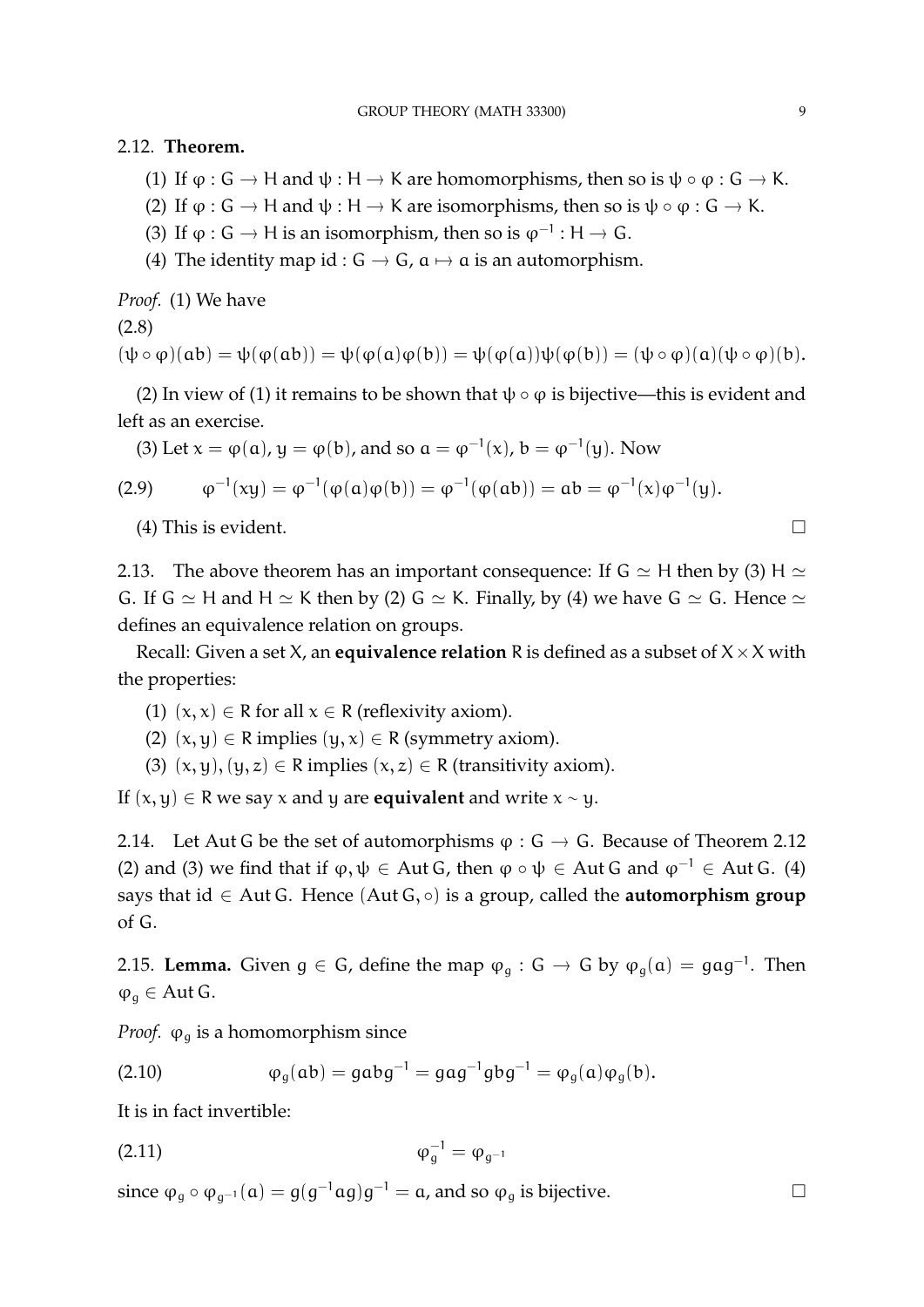2.16. **Definition.**  $\varphi \in$  Aut G is called an **inner automorphism** if there is a  $g \in G$ such that  $\varphi = \varphi_q$ . Two elements  $a, b \in G$  are called **conjugate** if there is a  $g \in G$  such that  $\varphi_{q}(\mathfrak{a}) = \mathfrak{b}$ . We write  $\mathfrak{a} \sim \mathfrak{b}$ .

2.17. **Exercise.** Show that ∼ is an equivalence relation.

2.18. **Exercise.** Show that for  $a, b \in G$  the elements ab and ba are conjugate.

2.19. **Theorem.** The map  $\Phi$  :  $G \rightarrow Aut G$ ,  $\alpha \mapsto \varphi_{\alpha}$ , is a homomorphism.

*Proof.* We have for any fixed  $q \in G$ 

$$
(2.12) \qquad \phi_{ab}(g) = abg(ab)^{-1} = abgb^{-1}a^{-1} = \phi_a(bgb^{-1}) = \phi_a \circ \phi_b(g),
$$

so  $\varphi_{ab} = \varphi_a \circ \varphi_b$ , i.e.,  $\Phi(ab) = \Phi(a) \circ \Phi(b)$ .

2.20. **Definition.** The kernel of Φ is called the **center** of G and is denoted by Z(G). Explicitly,

(2.13)  
\n
$$
Z(G) = \{a \in G : \phi_a = id\} \qquad \text{(by definition)}
$$
\n
$$
= \{a \in G : aba^{-1} = b \text{ for all } b \in G\}
$$
\n
$$
= \{a \in G : ab = ba \text{ for all } b \in G\}.
$$

Hence  $Z(G)$  is the set of elements in G that commute with all elements in G. Note that obviously  $Z(G)$  is a group, cf. also Exercise 2.10.

2.21. We have  $Z(G) = G$  if and only if G is abelian.

2.22. **Exercise.** Determine all automorphisms of the Klein four group.

2.23. **Exercise.** Show that the symmetry group of a rectangle (that is not a square) is the Klein four group.

2.24. **Exercise.** Set  $\zeta := e^{2\pi i/n}$ , and let  $G = {\zeta^k : k = 1, ..., n}$  be the group of the nth roots of unity, where the composition is standard multiplication in C.

- (1) Show that  $\varphi : \mathbb{Z} \to \mathsf{G}$ ,  $\mathfrak{m} \mapsto \zeta^{\mathfrak{m}}$ , is a homomorphism.
- (2) Calculate ker( $\varphi$ ).

2.25. **Exercise.** Let G be a group. Show that:

(1) If Aut  $G = \{id\}$  then G is abelian.

- (2) If  $x \mapsto x^2$  defines an homomorphism of G, then G is abelian.
- (3) If  $x \mapsto x^{-1}$  defines an automorphism of G, then G is abelian.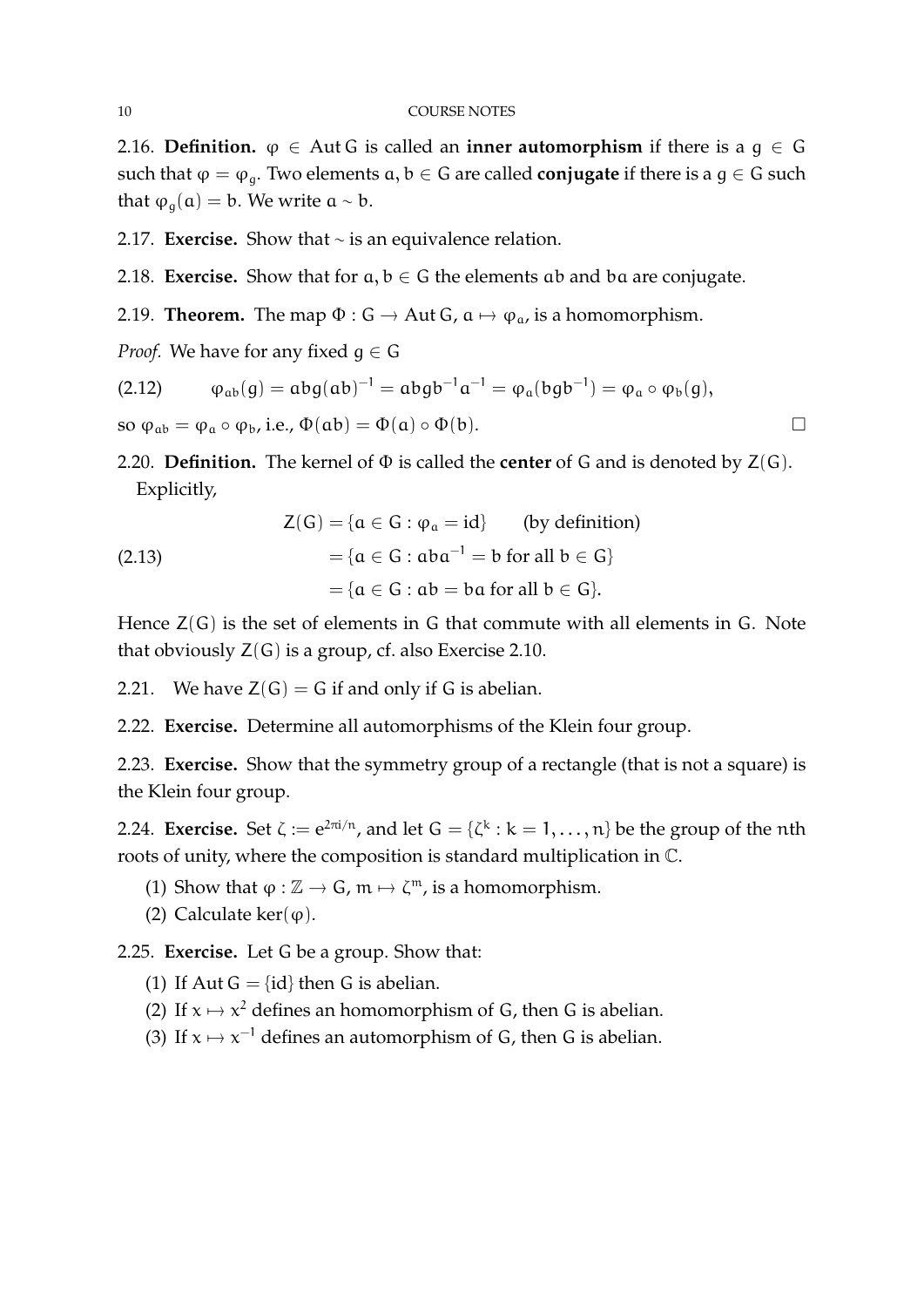### 3. SUBGROUPS

3.1. **Definition.** A non-empty subset  $H \subseteq G$  is called a **subgroup**, if H is a group with respect to the same composition as in  $G$ ; we will write in this case  $H \leq G$ .

H is called a **proper subgroup** if  $H \neq G$ ; we write  $H < G$ .

# 3.2. **Example.**

- (1)  $(\mathbb{Z}, +) < (\mathbb{Q}, +) < (\mathbb{R}, +) < (\mathbb{C}, +).$
- (2) If  $d \in \mathbb{N}$  divides  $n \in \mathbb{N}$ , then  $(n\mathbb{Z}, +) \leq (d\mathbb{Z}, +)$ .
- (3) The groups in Example 1.8 and Exercise 2.3 are subgroups of  $GL(2, \mathbb{R})$ .

3.3. **Theorem.** Let G be a group and  $H \subseteq G$  a non-empty subset. Then H is a subgroup if and only if

(3.1) 
$$
(a, b \in H) \Rightarrow (ab \in H \text{ and } a^{-1} \in H).
$$

*Proof.* Assume H is a subgroup. Then the image of  $H \times H$  under the composition  $\circ$  :  $G \times G \rightarrow G$  satisfies  $\circ(H, H) \subseteq H$ , i.e.,  $ab \in H$  for all  $a, b \in H$ . If e is the identity in H, we have  $e^2 = e$ , but this means by Lemma 1.3 that e is also the identity in G. Hence the inverse of  $a$  in H is also the inverse of  $a$  in  $G$ , and so  $a^{-1} \in H$ .

Conversely, assume (3.1). Then the composition  $\circ$  on G, restricted to H, yields a map H  $\times$  H  $\rightarrow$  H,  $(a, b) \mapsto ab$ . The map is clearly associative (since this is true in the full set G), and we only need to show that the identity e in G is contained in H. But this follows from taking  $b = a^{-1}$  in (3.1).

3.4. **Corollary.** Let G be a group and  $H \subseteq G$  a non-empty subset. Then H is a subgroup if and only if

(3.2) 
$$
(\mathbf{a}, \mathbf{b} \in \mathsf{H}) \Rightarrow (\mathbf{a}\mathbf{b}^{-1} \in \mathsf{H}).
$$

*Proof.* Assume H is a subgroup. Let  $a, b \in H$ . Then, by Theorem 3.3,  $b^{-1} \in H$  and  $ab^{-1} \in H$ . On the other hand, assume (3.2) holds. In particular (for  $a = e$ )  $b \in H$ implies  $b^{-1} \in H$  and hence  $(a, b \in H) \Rightarrow (a, b^{-1} \in H) \Rightarrow (ab \in H)$  by (3.2). Thus by Theorem 3.3 H is a subgroup.

3.5. **Theorem.** Let G be a group and  $H \subseteq G$  a **finite** non-empty subset. Then H is a subgroup if and only if

$$
(3.3) \qquad (a, b \in H) \Rightarrow (ab \in H).
$$

*Proof.* The first implication follows from the previous theorem. Hence assume  $(3.3)$ holds. Since G is a group, for every fixed  $a \in G$  the map  $G \rightarrow G$ ,  $x \mapsto ax$ , is injective. If  $a \in H$ , then the restriction of this map to H yields, in view of (3.3), a the map H  $\rightarrow$  H,  $x \mapsto ax$ , which is still injective. But since H is finite, injective implies surjective and hence bijective. Hence if  $y = ax \in H$ , the inverse map is  $H \to H$ ,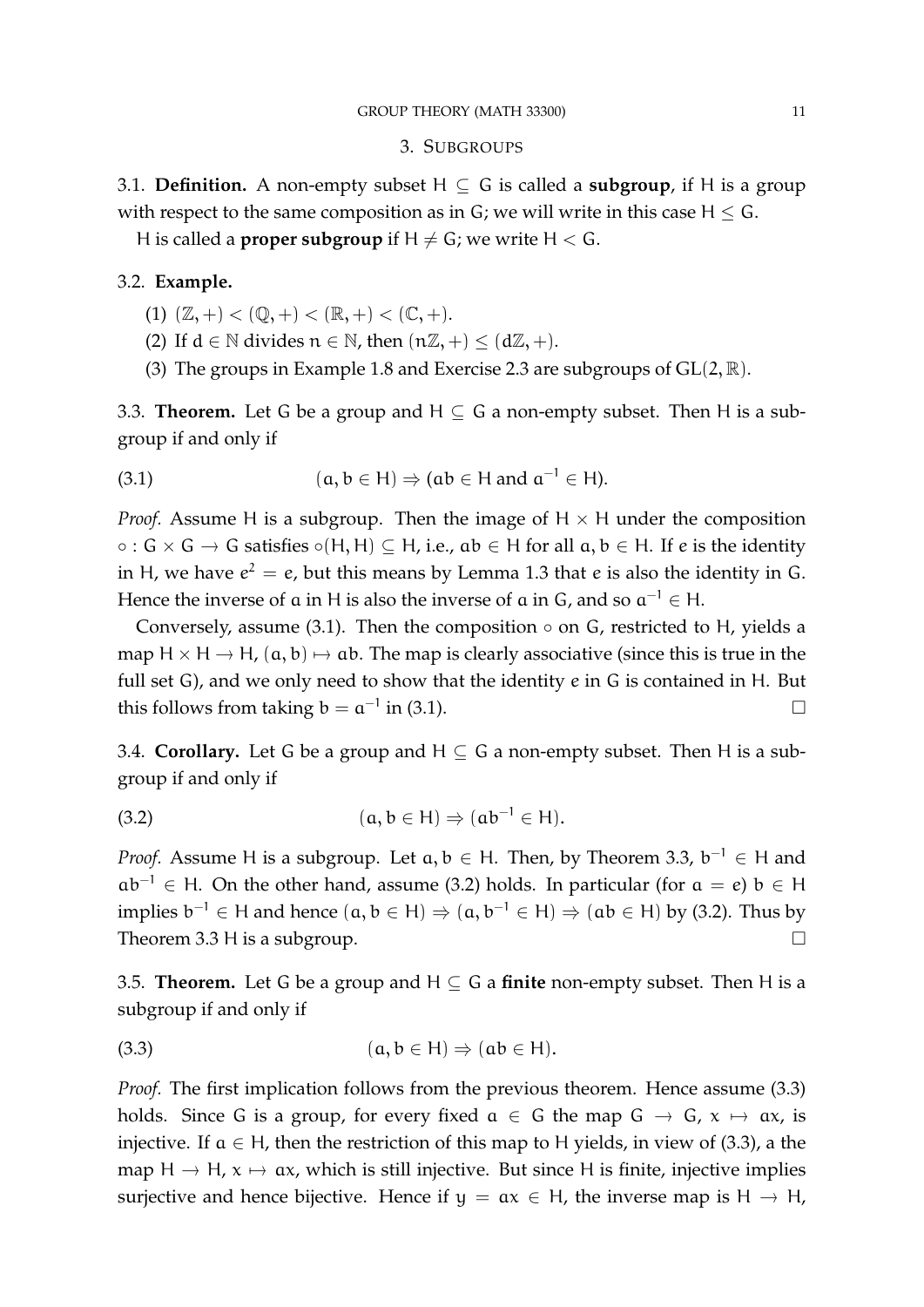$y \mapsto x = a^{-1}y$ . The choice  $y = a$  implies  $e \in H$  and the choice  $y = e$  implies  $a^{-1} \in H$ .  $^{-1} \in H$ .

3.6. **Example.** Let  $G = \{e, a, b, c\}$  be the Klein four group as defined in 1.13. The above theorem shows that  $\{e, a\}$ ,  $\{e, b\}$ ,  $\{e, c\}$  are subgroups of G.

3.7. **Theorem.** Consider the groups  $H_1 \leq G_1$ ,  $H_2 \leq G_2$  and let  $\varphi : G_1 \to G_2$  be a homomorphism. Then

- (1) the image  $\varphi(H_1)$  is a subgroup of  $G_2$ .
- (2) the pre-image  $\varphi^{-1}(H_2)$  is a subgroup of  $G_1$ .

*Proof.* (1)  $\varphi(H_1)$  is evidently non-empty. We have for  $a, b \in H_1$  that  $\varphi(a)\varphi(b) =$  $\varphi(ab) \in \varphi(H_1)$  and  $\varphi(a)^{-1} = \varphi(a^{-1}) \in \varphi(H_1)$ . The claim follows from Theorem 3.3.

(2) Clearly  $e \in \varphi^{-1}(H_2)$  and the latter is non-empty.  $\alpha, b \in \varphi^{-1}(H_2)$  implies  $\varphi(a), \varphi(b) \in H_2$  and hence  $\varphi(ab) = \varphi(a)\varphi(b) \in H_2$  and  $\varphi(a)^{-1} = \varphi(a^{-1}) \in H_2$ . Therefore  $ab, a^{-1} \in \varphi^{-1}(H_2)$ , and claim (2) follows from Theorem 3.3.

3.8. **Corollary.** Let  $\varphi$  :  $G_1 \rightarrow G_2$  be a homomorphism.

- (1) im  $\varphi$  is a subgroup of  $G_2$ .
- (2) ker  $\varphi$  is a subgroup of  $G_1$ .

*Proof.* Apply Theorem 3.7 with  $H_1 = G_1$ ,  $H_2 = \{e\}$ .

3.9. With the special choice  $\varphi = \varphi_g : x \mapsto gxg^{-1}$  (the inner automorphism, 2.16) the above shows that for every H  $\le$  G and  $q \in G$  we have  $qHa^{-1} \leq G$ .

3.10. **Definition.** Two subgroups  $H_1, H_2 \leq G$  are called **conjugate** if there is a  $g \in G$ such that  $H_1 = gH_2g^{-1}$ .

3.11. **Theorem.** Let  $H_1, H_2 \leq G$ . Then the set

(3.4) 
$$
H_1H_2 = \{ab : a \in H_1, b \in H_2\}
$$

is a subgroup if and only if  $H_1H_2 = H_2H_1$ .

*Proof.* Suppose  $H_1H_2$  is a subgroup. Then, for all  $a \in H_1$ ,  $b \in H_2$ , we have  $b^{-1}a^{-1} =$  $(ab)^{-1} \in H_1H_2$ , i.e.,  $H_2H_1 \subseteq H_1H_2$ . But also for  $h \in H_1H_2$  we find  $a \in H_1$ ,  $b \in H_2$  such that  $h^{-1} = ab$ , and then  $h = b^{-1}a^{-1} \in H_2H_1$ . So  $H_1H_2 \subseteq H_2H_1$ , that is,  $H_1H_2 = H_2H_1$ .

On the other hand, assume that  $H_1H_2 = H_2H_1$ . Then, for all  $a, a' \in H_1$ ,  $b, b' \in H_2$ we have  $aba'b' \in aH_2H_1b' = aH_1H_2b' = H_1H_2$ . Furthermore, for all  $a \in H_1$ ,  $b \in H_2$ we have  $(ab)^{-1} = b^{-1}a^{-1} \in H_2H_1 = H_1H_2$ . □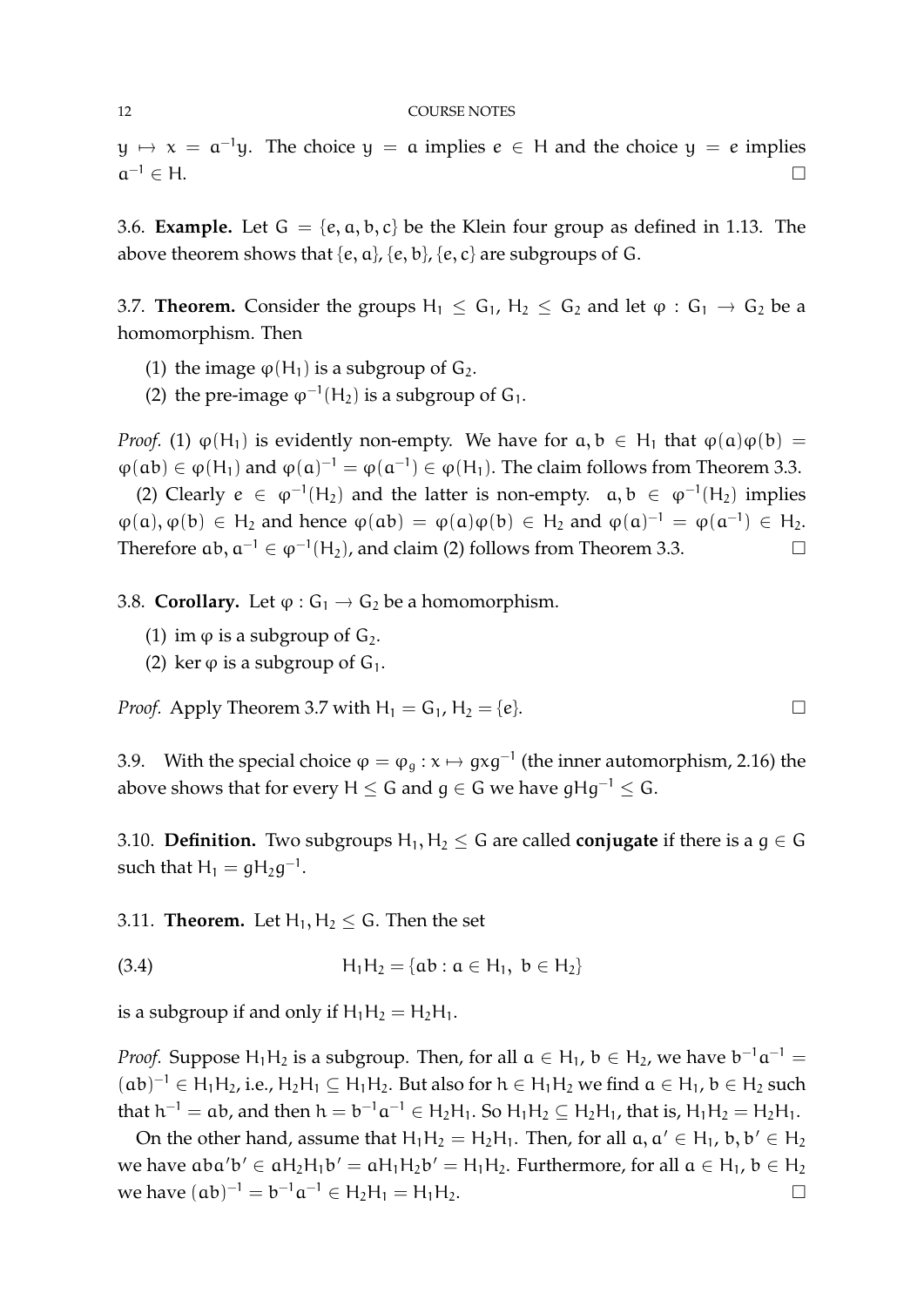3.12. **Theorem.** Let  $\{H_{\alpha}\}$  be a (possibly uncountable) family of subgroups of G parametrized by α. Then

$$
(3.5) \t\t\t H := \bigcap_{\alpha} H_{\alpha} \leq G.
$$

*Proof.* If  $a, b \in H$ , so  $a, b \in H_\alpha$  for all  $\alpha$ . Then  $ab, a^{-1} \in H_\alpha$  for all  $\alpha$  and hence  $ab, a^{-1} \in H$ .

3.13. **Exercise.** Show that if  $H_1, H_2 < G$  then  $H_1 \cup H_2 \neq G$ .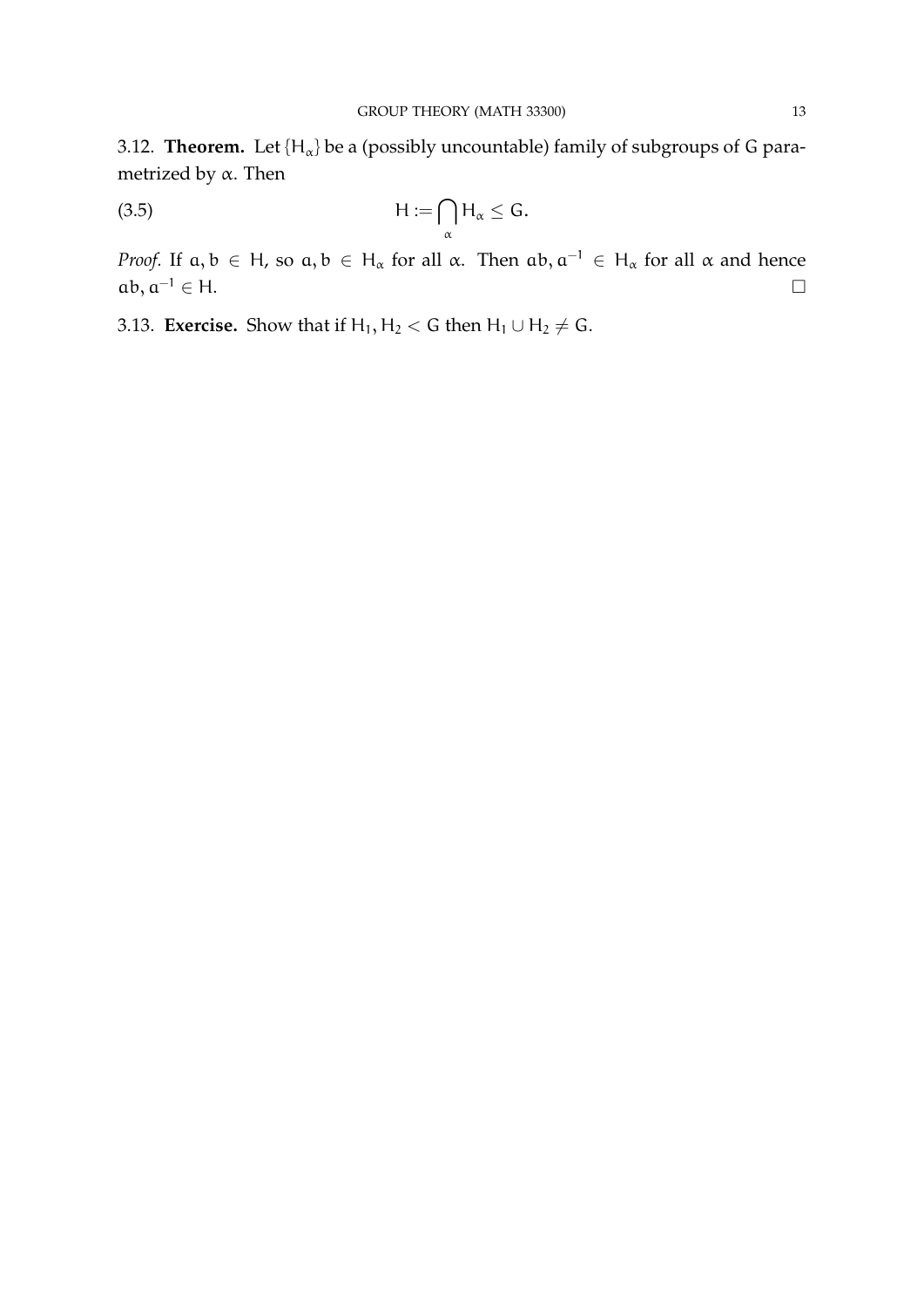#### 14 COURSE NOTES

## 4. GENERATORS

4.1. **Definition.** Let G be a group and  $S \subseteq G$  a subset. The group

(4.1) 
$$
\langle S \rangle := \bigcap \{ H : H \leq G \text{ such that } S \subseteq H \}
$$

is called **the group generated by** S.

4.2. **Definition.** If  $G = \langle S \rangle$ , then S is called a **generating set** of G. G is called **finitely generated** if the set S is finite, i.e.,  $S = \{a_1, a_2, \ldots, a_n\}$ . In this case we write  $G =$  $\langle \alpha_1, \alpha_2, \ldots, \alpha_n \rangle$ . The elements of S are called **generators** of G.

Note that, by definition,  $\langle \{\} \rangle = \{e\}$  and  $\langle G \rangle = G$ .

4.3. **Theorem.** Let G be a group and  $S \subseteq G$  a non-empty subset. Then  $\langle S \rangle$  consists of all finite products of elements from S  $\cup$  S<sup>-1</sup>, where S<sup>-1</sup> := { $\mathfrak{a}^{-1}$  :  $\mathfrak{a} \in \mathcal{S}$ }.

*Proof.* Let

(4.2) 
$$
H = \{h_1 h_2 \cdots h_n : h_i \in S \cup S^{-1}, n \in \mathbb{N}\}.
$$

We want to show that  $H = \langle S \rangle$ . Evidently,  $H \subseteq \langle S \rangle$ . On the other hand, H is a subgroup of G (why?). Since H contains S and H is a group, we have  $\langle S \rangle \subseteq H$ , and hence  $H = \langle S \rangle$ .

4.4. **Corollary.** A homomorphism  $\varphi$  :  $\langle S \rangle \rightarrow H$  is uniquely determined by  $\varphi$ (S), i.e., the image of the map  $\varphi$  restricted to the set S.

*Proof.* By Theorem 4.3, we can write every  $a \in \langle S \rangle$  as  $a = a_1 a_2 ... a_n$  with  $a_i \in$ S∪S<sup>-1</sup>. Then  $\varphi(\mathfrak{a}) = \varphi(\mathfrak{a}_1)\varphi(\mathfrak{a}_2) \dots \varphi(\mathfrak{a}_n)$  where  $\varphi(\mathfrak{a}_i) \in \varphi(S)$  or  $\varphi(\mathfrak{a}_i)^{-1} = \varphi(\mathfrak{a}_i^{-1})$  $\binom{-1}{i} \in$  $\varphi(S)$ .

4.5. **Exercise.** Let  $H < G$ . Show that  $G = \langle G \setminus H \rangle$ .

4.6. **Exercise.**

- (1) Fix  $\epsilon > 0$ . Show that  $(\mathbb{R}, +)$  is generated by the set  $(0, \epsilon]$ .
- (2) Give an example of a generating set  $S \neq \mathbb{Q}$  for  $(\mathbb{Q}, +)$ . Justify your answer.

4.7. **Exercise.** Let us define the **special linear group** over a field K by

(4.3) 
$$
SL(2, K) := \{A \in K^{2 \times 2} : \det A = 1\}.
$$

Show that

(4.4) 
$$
SL(2, K) = \left\langle \left\{ \begin{pmatrix} 1 & x \\ 0 & 1 \end{pmatrix} : x \in K \right\} \cup \left\{ \begin{pmatrix} 0 & -1 \\ 1 & 0 \end{pmatrix} \right\} \right\rangle.
$$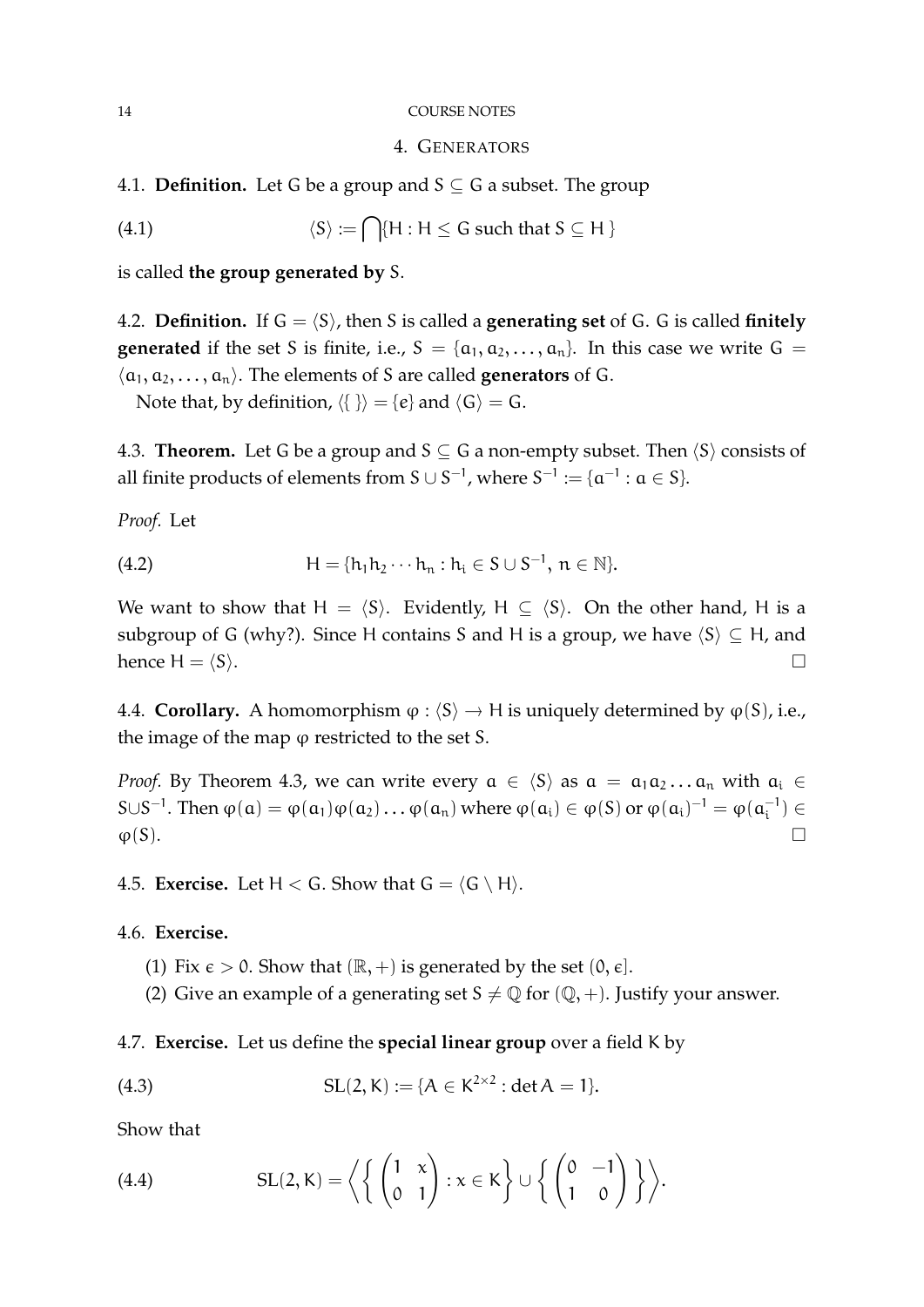Hint: Verify that

(4.5) 
$$
\begin{pmatrix} a & b \ c & d \end{pmatrix} = \begin{cases} \begin{pmatrix} 1 & a/c \ 0 & 1 \end{pmatrix} \begin{pmatrix} 0 & -1 \ 1 & 0 \end{pmatrix} \begin{pmatrix} 1 & cd \ 0 & 1 \end{pmatrix} \begin{pmatrix} c & 0 \ 0 & 1/c \end{pmatrix} \quad (c \neq 0) \\ \begin{pmatrix} 1 & ab \ 0 & 1 \end{pmatrix} \begin{pmatrix} a & 0 \ 0 & 1/a \end{pmatrix} \quad (c = 0)
$$

and furthermore

$$
(4.6)\quad \begin{pmatrix} a & 0 \ 0 & 1/a \end{pmatrix} = \begin{pmatrix} 1 & -a \ 0 & 1 \end{pmatrix} \begin{pmatrix} 0 & -1 \ 1 & 0 \end{pmatrix} \begin{pmatrix} 1 & -1/a \ 0 & 1 \end{pmatrix} \begin{pmatrix} 0 & -1 \ 1 & 0 \end{pmatrix} \begin{pmatrix} 1 & -a \ 0 & 1 \end{pmatrix} \begin{pmatrix} 0 & -1 \ 1 & 0 \end{pmatrix}.
$$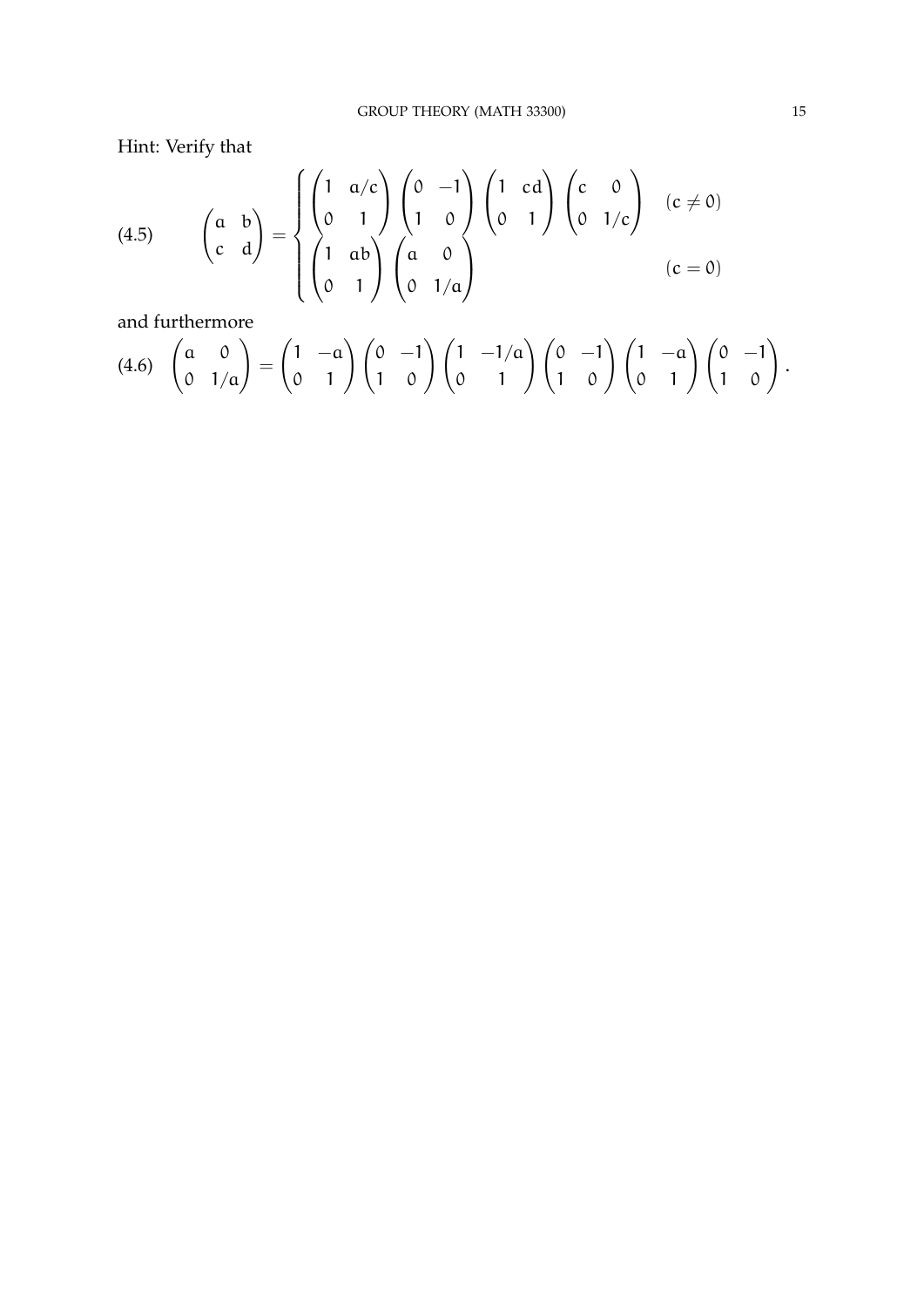#### 16 COURSE NOTES

## 5. CYCLIC GROUPS

5.1. **Definition.** A group G is called **cyclic**, if there is  $g \in G$  such that  $G = \langle g \rangle$ . The element g is called the **generator** of G.

Note that  $G = \{g^n : n \in \mathbb{Z}\}$ , and that every cyclic group is abelian (since  $g^m g^n =$  $g^{m+n} = g^n g^m$ ).

# 5.2. **Example.**

- (1)  $(\mathbb{Z}, +)$  is generated by 1 and thus cyclic. The subgroups  $(n\mathbb{Z}, +)$  for some fixed  $n \in \mathbb{Z}$  are generated by n and hence also cyclic.
- (2)  $(\mathbb{Z}_n, +)$  is generated by  $\overline{1}$  and thus cyclic.

5.3. **Theorem.** Every subgroup of a cyclic group is cyclic.

*Proof.* Let  $G = \langle g \rangle$  and  $H < G$ . Every  $h \in H$  can be expressed as  $h = g^m$  for some  $m \in \mathbb{Z}$ . Since the trivial group  $H = \{e\}$  is cyclic we may exclude this case from now on and assume  $h \neq e$ . Thus there exists an element  $g^m \in H$  with  $m \neq 0$ . Since inverse axiom  $g^m \in H$  implies  $g^{-m} \in H$  there is  $g^m \in H$  with  $m > 0$ , and hence the set  $I = \{k \in \mathbb{N} : g^k \in H\}$  is non-empty. Let s be the smallest element of I and  $g^m$ an arbitrary element of H. Let  $q, r \in \mathbb{Z}$  be such that  $m = qs + r, 0 \le r < s$ . Now  $g^{r} = g^{m-qs} = g^{m}(g^{s})^{-q} \in H$ . If  $r \neq 0$  then  $r \in I$  and we have a contradiction with s being minimal. If  $r = 0$ , then  $m = qs$ , so  $g^m = (g^s)^q$ , that is,  $H \subseteq \langle g^s \rangle$ . Since  $g^s \in H$ we also have  $\langle g^s \rangle \subseteq H$  and thus  $H = \langle g^s \rangle$ ).  $\Box$ 

Since  $\mathbb Z$  is cyclic, we have the following classification of subgroups of  $\mathbb Z$ .

5.4. **Corollary.** Every subgroup of Z is of the form  $s\mathbb{Z} := \{sm : m \in \mathbb{Z}\}\$  with  $s \in \mathbb{Z}_{\geq 0}$ .

This follows directly from the previous proof: recall that 1 is the generator of  $\mathbb{Z}$ , and our explicit construction of the cyclic subgroups H shows that  $H = s\mathbb{Z}$  in the present case.

Note that if  $s > 0$  then s is the smallest integer  $> 0$  in the subgroup.

5.5. **Definition.** Let G be a group. The **order** of a ∈ G is the order of the cyclic group  $\langle \alpha \rangle$  and is denoted by ord  $\alpha := |\langle \alpha \rangle|$ .

5.6. **Theorem.** The order of  $a \in G$  is either infinite or equal to the smallest integer s > 0 such that  $a^s = e$ . In the latter case  $\langle a \rangle = \{e, a, a^2, \dots, a^{s-1}\}.$ 

*Proof.* If  $a^i \neq a^j$  for all  $i \neq j$ , then ord  $a = \infty$ . Otherwise there are  $i < j$  such that  $a^{i} = a^{j}$ , and hence  $a^{k} = e$  with  $k = j - i > 0$ . Let  $s > 0$  be the smallest integer such that  $a^s = e$ . Then all elements in the set  $H = \{e, a, a^2, \dots, a^{s-1}\}\$  are distinct (otherwise there would be a smaller element  $k < s$  such that  $a^k = e$ ) and is closed under multiplication since  $a^s = e$ . Since H is finite, this implies H is a group and thus  $H = \langle \mathfrak{a} \rangle.$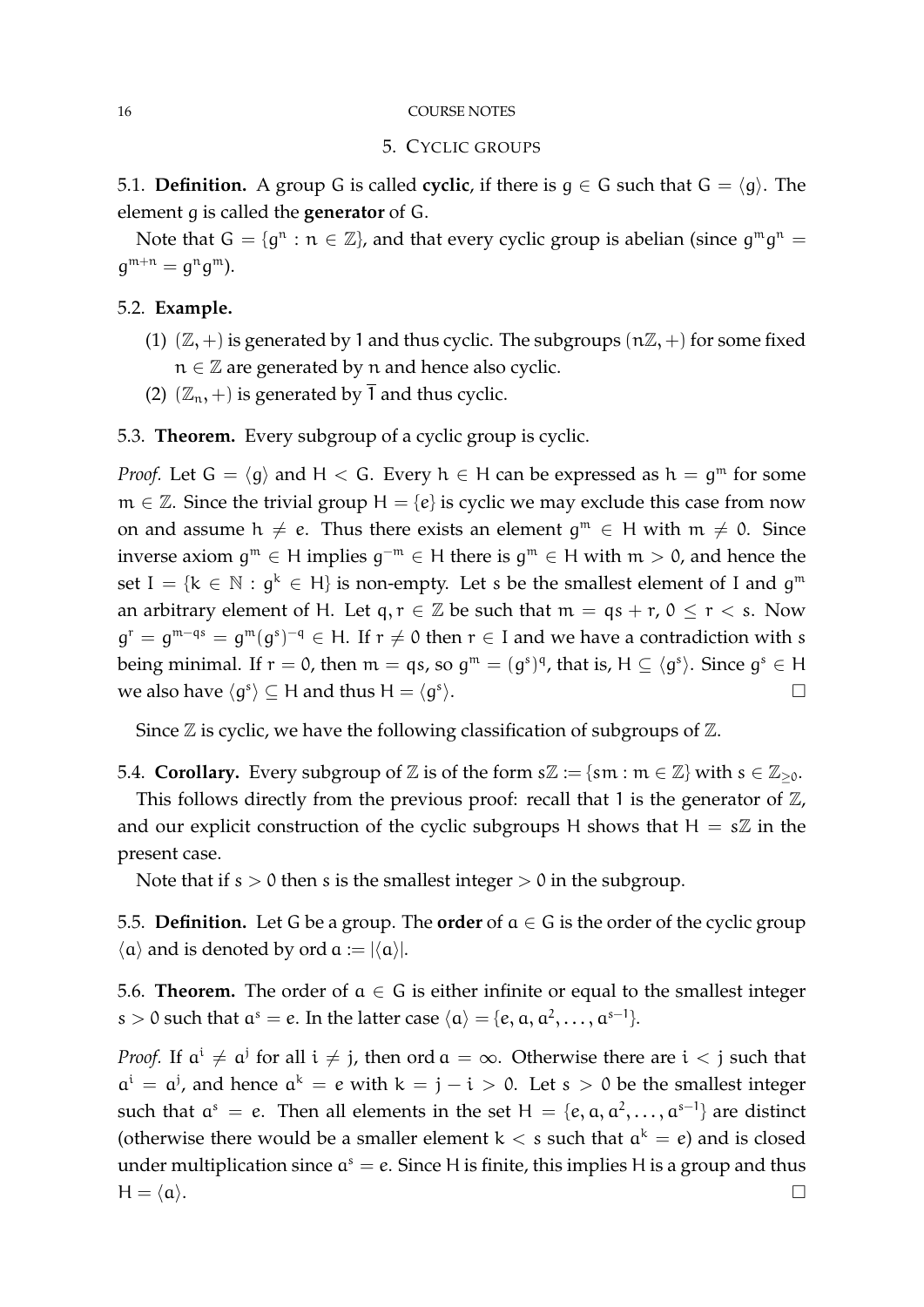5.7. **Corollary.** Suppose ord  $a = s$ . Then  $a^k = e$  if and only if  $k \in s\mathbb{Z}$ .

*Proof.* If  $k =$  sm for some  $m \in \mathbb{Z}$  then  $\alpha^k = (\alpha^s)^m = e$ . On the other hand, if  $\alpha^k = e$ then  $H = \{k \in \mathbb{Z} : a^k = e\}$  is a subgroup of  $\mathbb{Z}$  and hence  $H = s'\mathbb{Z}$  for some integer  $s' > 0$  (Corollary 5.4). By Theorem 5.6 s is the smallest integer  $> 0$  such that  $a<sup>s</sup> = e$ and so  $s = s'$ . The contract of the contract of the contract of the contract of the contract of the contract of the contract<br>The contract of the contract of the contract of the contract of the contract of the contract of the contract o

5.8. **Theorem.** Suppose ord  $a = n$ . Then for all  $m \in \mathbb{Z}$ 

(5.1) 
$$
\qquad \text{ord } \mathfrak{a}^{\mathfrak{m}} = \frac{\mathfrak{n}}{\gcd(\mathfrak{m},\mathfrak{n})}.
$$

*Proof.* Let  $d = \gcd(m, n)$ ,  $m = dm'$ ,  $n = dn'$ , with  $m', n'$  coprime. Set  $r = ord a^m$ . Since  $e = (\mathfrak{a}^{\mathfrak{m}})^{\mathfrak{r}} = \mathfrak{a}^{\mathfrak{m}\mathfrak{r}}$  we have by Corollary 5.7  $\mathfrak{m}\mathfrak{r} = \mathfrak{n}\mathfrak{t}$  for some  $\mathfrak{t} \in \mathbb{Z}$ . Divide by d to obtain  $m'r = n't$ . Since  $m', n'$  are coprime n' divides r, so  $n' \le r$ . On the other hand  $(\mathfrak{a}^{\mathfrak{m}})^{\mathfrak{n}'}=(\mathfrak{a}^{\mathfrak{n}})^{\mathfrak{m}'}=e^{\mathfrak{m}'}=e$  so  $\mathfrak{r}\leq\mathfrak{n}'$ . We conclude  $\mathfrak{r}=\mathfrak{n}'$ .<br><u>.</u>

The following two corollaries follow directly from the above theorem.

5.9. **Corollary.** If ord  $a = n$  then  $\langle a \rangle = \langle a^m \rangle$  if and only if m, n are coprime.

5.10. **Corollary.** A cyclic group of order n has  $\varphi(n)$  generators, where  $\varphi$  is Euler's ϕ function.

5.11. **Theorem.** If G is a cyclic group of order n, then for every divisor d of n there exists precisely one subgroup of order d.

*Proof.* Suppose  $G = \langle a \rangle$ , ord  $a = n = dm$ . So ord  $a^m = \frac{dm}{gcd(m, dm)} = d$  and  $\langle a^m \rangle$  has order d. Suppose now there is a further subgroup  $H \leq G$  of order d. By Theorem 5.3  $H = \langle \alpha^k \rangle$  for some  $k \geq 1$ . Now  $d = \text{ord } \alpha^k$  by assumption, which equals ord  $\alpha^k =$ dm  $\frac{dm}{\gcd(k,n)}$ , so gcd $(n,k) = m$ . This means  $m$  divides k, set k =  $mk'$ . Hence  $a^k = (a^m)^{k'} \in$  $\langle \alpha^m \rangle$ , i.e.,  $H = \langle \alpha^k \rangle \leq \langle \alpha^m \rangle$ . But since H has the same order as  $\langle \alpha^m \rangle$ , we in fact have  $H = \langle \alpha^m \rangle$ .  $\mathbb{m}$ .

Note that the above theorem in fact gives a complete classification of all subgroups of a cyclic group G, since (a) every subgroup is cyclic (Theorem 5.3) and (b) the order of every cyclic subgroup divides the order of G; this follows from Theorem 5.8.

5.12. **Exercise.** Let G be a group. Show that:

- (1) If G is abelian, then the elements  $a \in G$  of finite order form a subgroup. Provide a counter example that shows that this is not true in general.
- (2) If for every  $a \in G$ , ord  $a \le 2$ , then G is abelian.
- (3) If a is the only element of order 2 in G, then  $a \in Z(G)$ .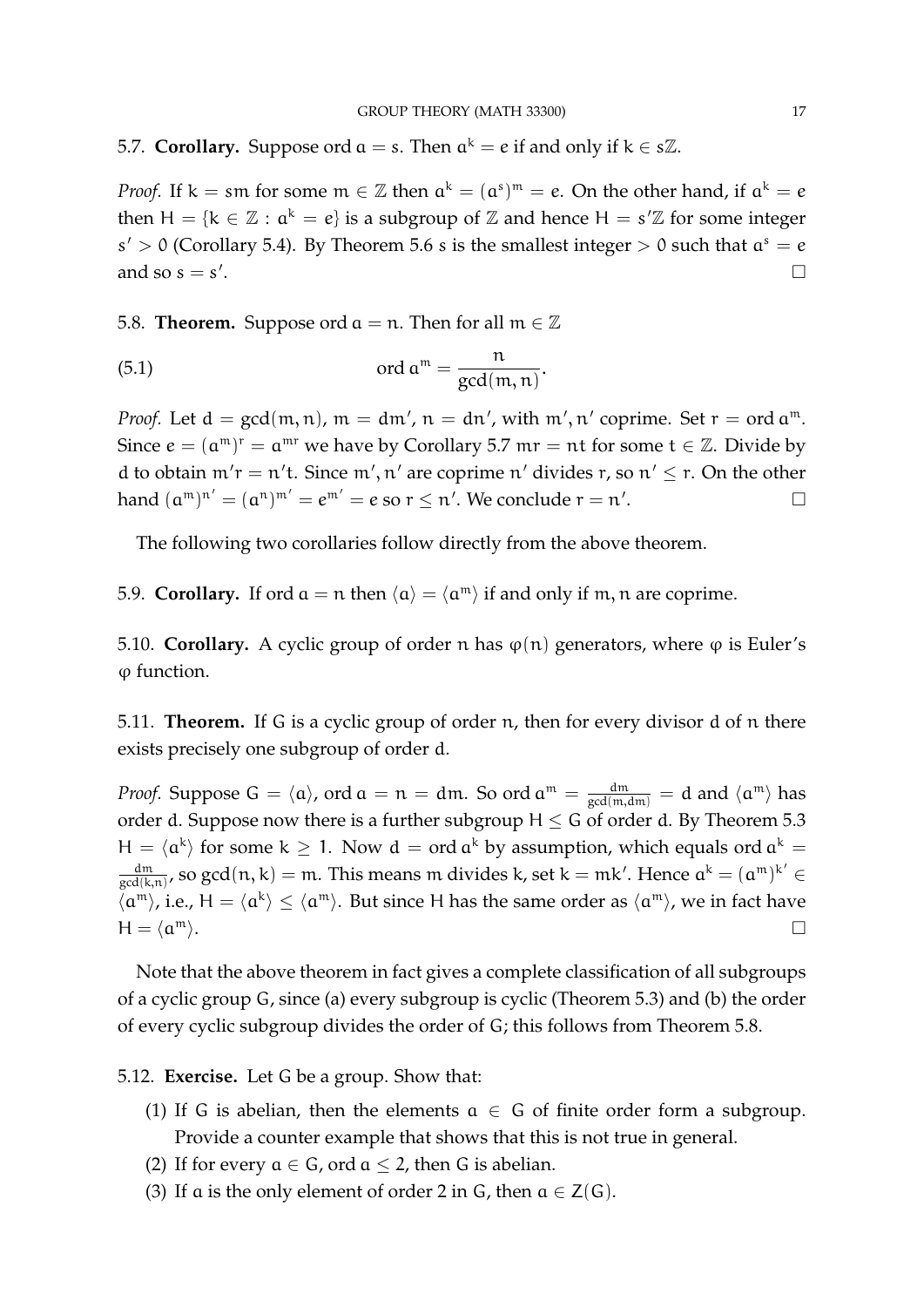- 5.13. **Exercise.** Let G be a group,  $a, b \in G$ ,  $\varphi \in$  Aut G. Show that:
	- (1) ord  $\varphi(\mathfrak{a}) = \text{ord } \mathfrak{a}.$
	- (2) ord  $aba^{-1} = ord b$ .
	- (3) ord  $ab = ord ba$ .
	- (4) ord  $a^{-1} = \text{ord } a$ .

5.14. **Exercise.** Let  $G = \langle \alpha \rangle$  be a cyclic group of order n. Show that:

- (1) If  $\varphi \in$  Aut G then there exists  $k \in \mathbb{N}$  with  $gcd(k, n) = 1$  and  $\varphi(\mathfrak{a}) = \mathfrak{a}^k$ .
- (2) Aut  $G \simeq \mathbb{Z}_n^*$ .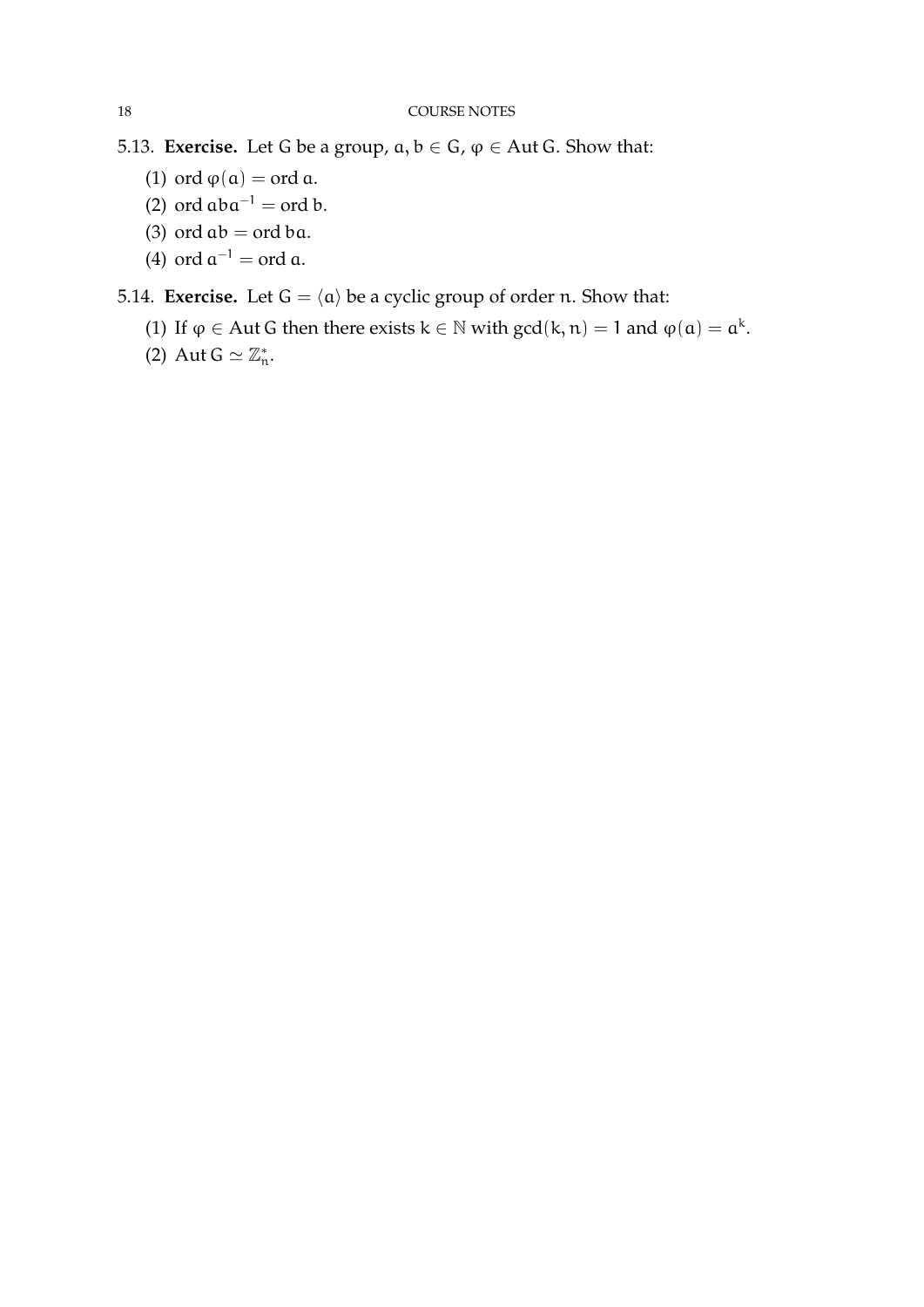# 6. COSETS AND LAGRANGE'S THEOREM

6.1. **Definition.** Given a subgroup  $H \le G$  we define the **relation**  $R_H \subseteq G \times G$  by

(6.1) 
$$
(x, y) \in R_H \Leftrightarrow xy^{-1} \in H.
$$

Note that  $R_G = G \times G$  and  $R_{\{e\}} = \{(x, y) \in G \times G : x = y\}.$ 

## 6.2. **Example.** For  $G = \mathbb{Z}$  and  $H = n\mathbb{Z}$  we have

(6.2) 
$$
(x, y) \in R_{n\mathbb{Z}} \Leftrightarrow x - y \in n\mathbb{Z} \Leftrightarrow x \equiv y \mod n.
$$

6.3. **Theorem.** For every  $H \leq G$  the relation  $R_H$  defines an equivalence relation which is consistent with right multiplication, i.e., for all  $x, y, a \in G$ ,

(6.3) 
$$
(x,y) \in R_H \Leftrightarrow (xa,ya) \in R_H.
$$

*Proof.* Clearly  $xx^{-1} \in H$ , so  $(x, x) \in R_H$ . Secondly, if  $xy^{-1} \in H$  then  $(xy^{-1})^{-1} =$  $yx^{-1} \in H$ , so  $(x, y) \in R_H$  implies  $(y, x) \in R_H$ . Thirdly, if  $xy^{-1} \in H$ ,  $yz^{-1} \in H$ , then  $xy^{-1}yz^{-1} = xz^{-1} \in H$ . So  $(x, y) \in R_H$ ,  $(y, z) \in R_H$  implies  $(x, z) \in R_H$ . We have shown  $R_H$  is an equivalence relation. To show the consistency with right multiplication, note that

(6.4) 
$$
xy^{-1} \in H \Leftrightarrow (xa)(ya)^{-1} \in H
$$

since  $(xa)(ya)^{-1} = xaa^{-1}y^{-1} = xy^{-1}$ 

6.4. Let us consider the equivalence classes for the relation  $R_H$ . The equivalence class of  $q \in G$  is

(6.5)  
\n
$$
[g]_H = \{x \in G : (x, g) \in R_H\} \qquad \text{(by definition)}
$$
\n
$$
= \{x \in G : xg^{-1} \in H\}
$$
\n
$$
= \{yg \in G : y \in H\} \qquad (y = xg^{-1})
$$
\n
$$
= Hg.
$$

6.5. **Definition.** For a given subgroup  $H \leq G$  the sets Hg,  $g \in G$  are called the **right cosets** of H.

6.6. **Example.** In the case  $G = \mathbb{Z}$ ,  $H = n\mathbb{Z}$ , the right cosets  $m + n\mathbb{Z}$  are the residue classes modulo n.

6.7. **Theorem.** Let  $H \leq G$ . Then

(1) 
$$
G = \bigcup_{g \in G} Hg
$$

(2) for all  $a, b \in G$ : Ha ∩ Hb  $\neq \emptyset \Leftrightarrow ab^{-1} \in H \Leftrightarrow Ha = Hb$ .

*Proof.* This is a direct consequence of elementary properties of equivalence relations.

 $\Box$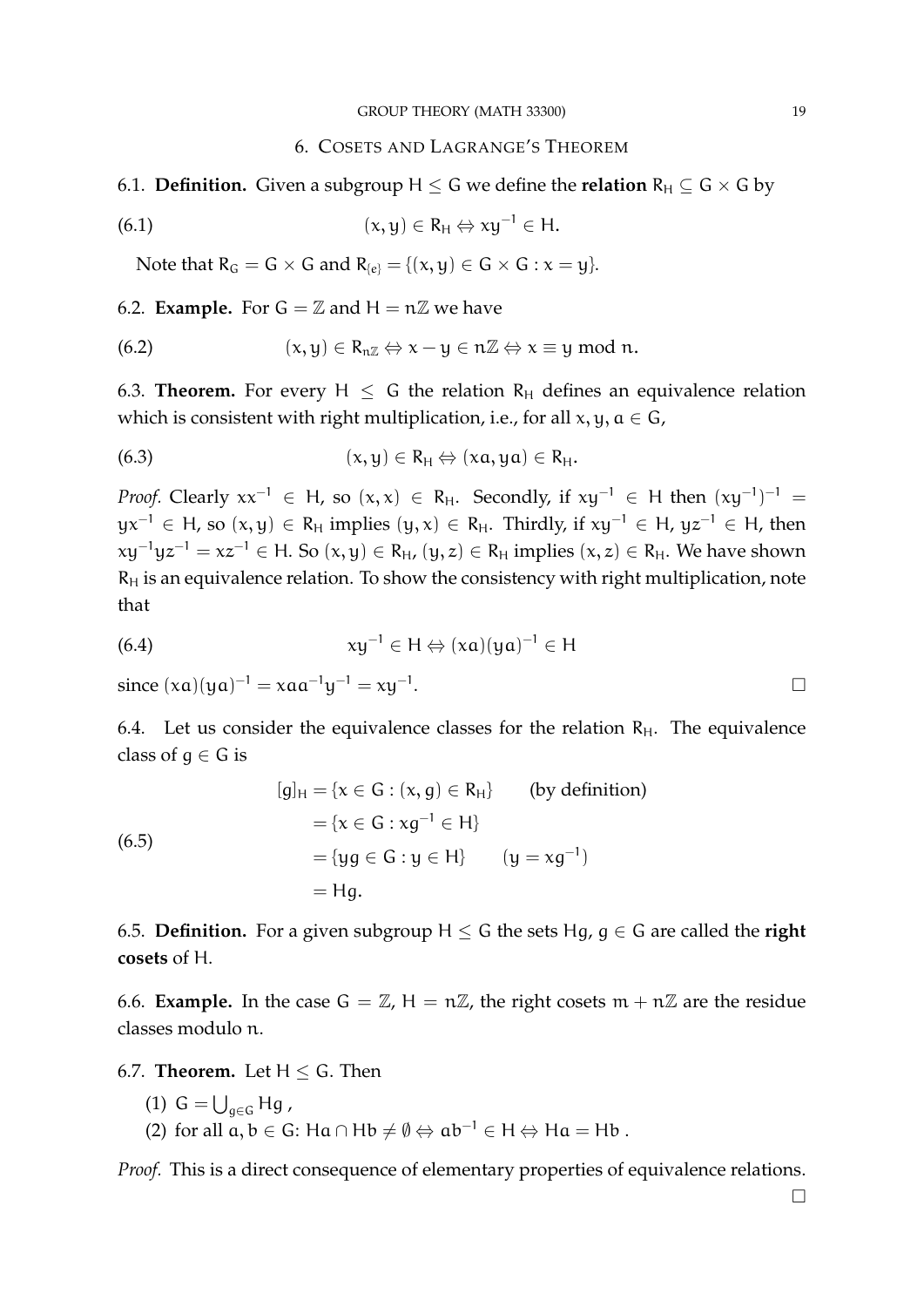6.8. **Lemma.** The map  $Ha \rightarrow Hb$ ,  $g \mapsto g' = ga^{-1}b$ , is a bijection.

*Proof.* The inverse image of  $g' \in Hb$  is  $g = g'b^{-1}a$ . So if  $g' \in Hb$  then  $g \in Ha$  hence the map is surjective. The formula for the inverse image also implies that if  $g_1 \mapsto g'$ and  $g_2 \mapsto g'$ , then  $g_1 = g_2$  and so the map is injective.

The lemma implies that  $|Ha| = |Hb|$  for all  $a, b \in G$ .

6.9. **Definition.** Let  $H \leq G$ . The number of distinct right cosets is called the **index** of H in G and denoted by  $|G : H|$ . [The index can be infinite.]

6.10. **Lagrange's Theorem.** Let  $H \le G$  be finite groups. Then

(6.6) 
$$
|G| = |G : H||H|
$$
.

[Note that the statement also formally holds if  $|G|$  and  $|G : H|$  or  $|H|$  are infinite.]

*Proof.* We have  $G = \bigcup_{g \in G} Hg$ , which is a disjoint union of  $|G : H|$  cosets. Since  $|Hg| =$ |H|, the result follows.

A direct consequence is:

- 6.11. **Corollary.** If G is a finite group, then the order of every subgroup divides |G|. A special case of this for cyclic subgroups:
- 6.12. **Corollary.** If G is a finite group, then ord a divides  $|G|$  for every  $a \in G$ .
- 6.13. **Exercise.** Using Corollary 5.7, prove Fermat's Little Theorem:

6.14. **Corollary.** (Fermat's Little Theorem.) If G is a finite group, then  $a^{|G|} = e$  for all  $a \in G$ .

A special case of this is the following, which is due to Euler.

6.15. **Corollary.** Let  $n \in \mathbb{N}$  and  $m \in \mathbb{Z}$  with  $gcd(m, n) = 1$ . Then

$$
(6.7) \t m^{\varphi(n)} \equiv 1 \bmod n.
$$

*Proof.* Let  $\mathbb{Z}_n^*$  be the group of integers modulo n that are coprime to n. Since  $|\mathbb{Z}_n^*|$  =  $\varphi(n)$  we have  $\overline{m}^{\varphi(n)} = \overline{1}$  by Fermat's Little Theorem 6.14. Recall that  $\overline{m}^r = \overline{m}^r$  for any  $r \in \mathbb{N}$ , and so  $\mathfrak{m}^{\varphi(n)} \equiv 1 \mod n$ .

6.16. A particularly important case is when  $n = p$  a prime number. Then  $\varphi(p) =$  $p - 1$ . If gcd(p, m) = 1 we have therefore  $m^{p-1} \equiv 1 \mod p$ , i.e.,  $m^p \equiv m \mod p$ . But if gcd(p, m)  $\neq$  1 then p divides m and the m<sup>p</sup>  $\equiv$  m mod p holds trivially. We have proved a result by Fermat:

6.17. **Corollary.** Let p be prime and  $m \in \mathbb{Z}$ . Then  $m^p \equiv m \mod p$ .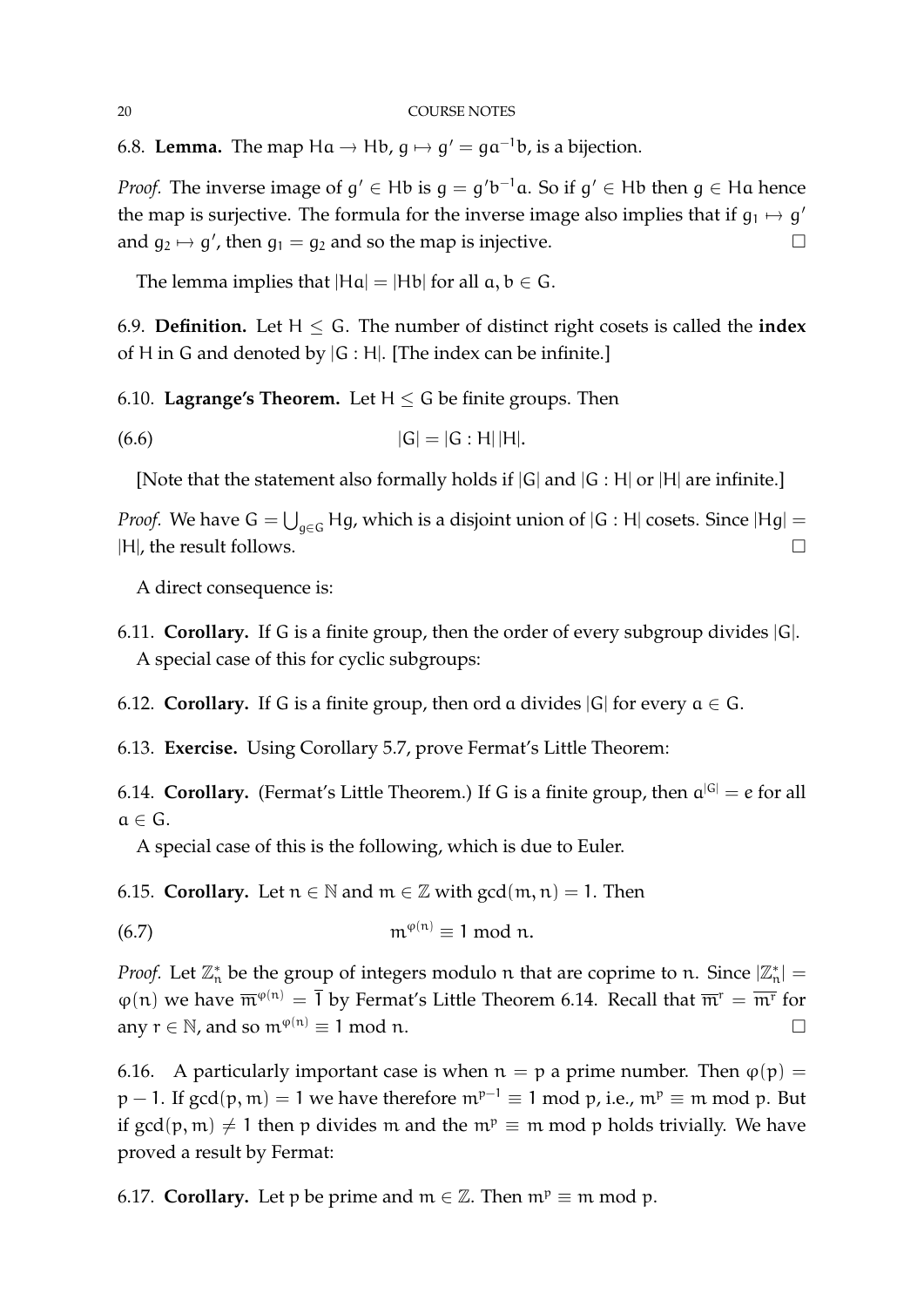6.18. **Corollary.** Let G be a group of prime order. Then G is cyclic.

*Proof.* Prime order means that  $|G|$  is a prime number. So for  $a \in G \setminus \{e\}$  we have ord  $\alpha \neq 1$ . By Corollary 6.12 ord a divides  $|G|$  so ord  $\alpha = |G|$  is the only possibility, and hence  $\langle \alpha \rangle = G$  since G is finite.

6.19. **Corollary.** Let H<sub>1</sub>, H<sub>1</sub> < G be finite subgroups with coprime orders. Then H<sub>1</sub> ∩  $H_2 = \{e\}.$ 

*Proof.* H<sub>1</sub> ∩ H<sub>2</sub> is a subgroup of both H<sub>1</sub> and H<sub>2</sub>. By Corollary 6.11 |H<sub>1</sub> ∩ H<sub>2</sub>| divides therefore both  $|H_1|$  and  $|H_2|$ , but since these are coprime we have  $|H_1 \cap H_2| = 1$ .

6.20. **Definition.** For a given subgroup  $H \leq G$  the sets qH, q  $\in G$  are called the **left cosets** of H.

One could of course repeat the above calculations for left cosets (and this is recommended as an exercise), but the following theorem offers a shortcut.

6.21. **Theorem.** Let  $H < G$ . Then there is a bijection from the set of right cosets to the set of left cosets, defined by  $Hg \mapsto g^{-1}H$ .

*Proof.* Let us first show the map is well defined. We have

(6.8)  $\mathsf{Ha} = \mathsf{Hb} \Leftrightarrow \mathsf{ab}^{-1} \in \mathsf{H} \Leftrightarrow (\mathsf{a}^{-1})^{-1} \mathsf{b}^{-1} \in \mathsf{H} \Leftrightarrow \mathsf{a}^{-1} \mathsf{H} = \mathsf{b}^{-1} \mathsf{H}.$ 

Hence Ha = Hb implies  $a^{-1}H = b^{-1}H$  and so the map is well defined. The reverse implication implies injectivity, and surjectivity is obvious (the inverse map is given by  $qH \mapsto Hq^{-1}$ ). ).

Here is a generalization of Lagrange's Theorem, which provides information also for infinite groups.

6.22. **Theorem.** Let  $K < H < G$  be groups. If two of the quantities  $|G : K|$ ,  $|G : H|$ , |H : K| are finite, so is the third, and

(6.9) 
$$
|G : K| = |G : H| |H : K|
$$
.

*Proof.* Let

(6.10) 
$$
G = \bigcup_{\alpha \in I} g_{\alpha} H, \qquad H = \bigcup_{\beta \in J} h_{\beta} K
$$

be unions of distinct cosets, where I, J denote suitable index sets. We claim that

(6.11) 
$$
G = \bigcup_{\alpha \in I, \beta \in J} g_{\alpha} h_{\beta} K
$$

is a union of distinct cosets. To prove this claim, suppose that  $g_{\alpha}h_{\beta}K = g_{\alpha}h_{\beta}K$ . This implies that

(6.12) 
$$
g_{\alpha}h_{\beta}KH = g_{\tilde{\alpha}}h_{\tilde{\beta}}KH \Rightarrow g_{\alpha}h_{\beta}H = g_{\tilde{\alpha}}h_{\tilde{\beta}}H \Rightarrow g_{\alpha}H = g_{\tilde{\alpha}}H
$$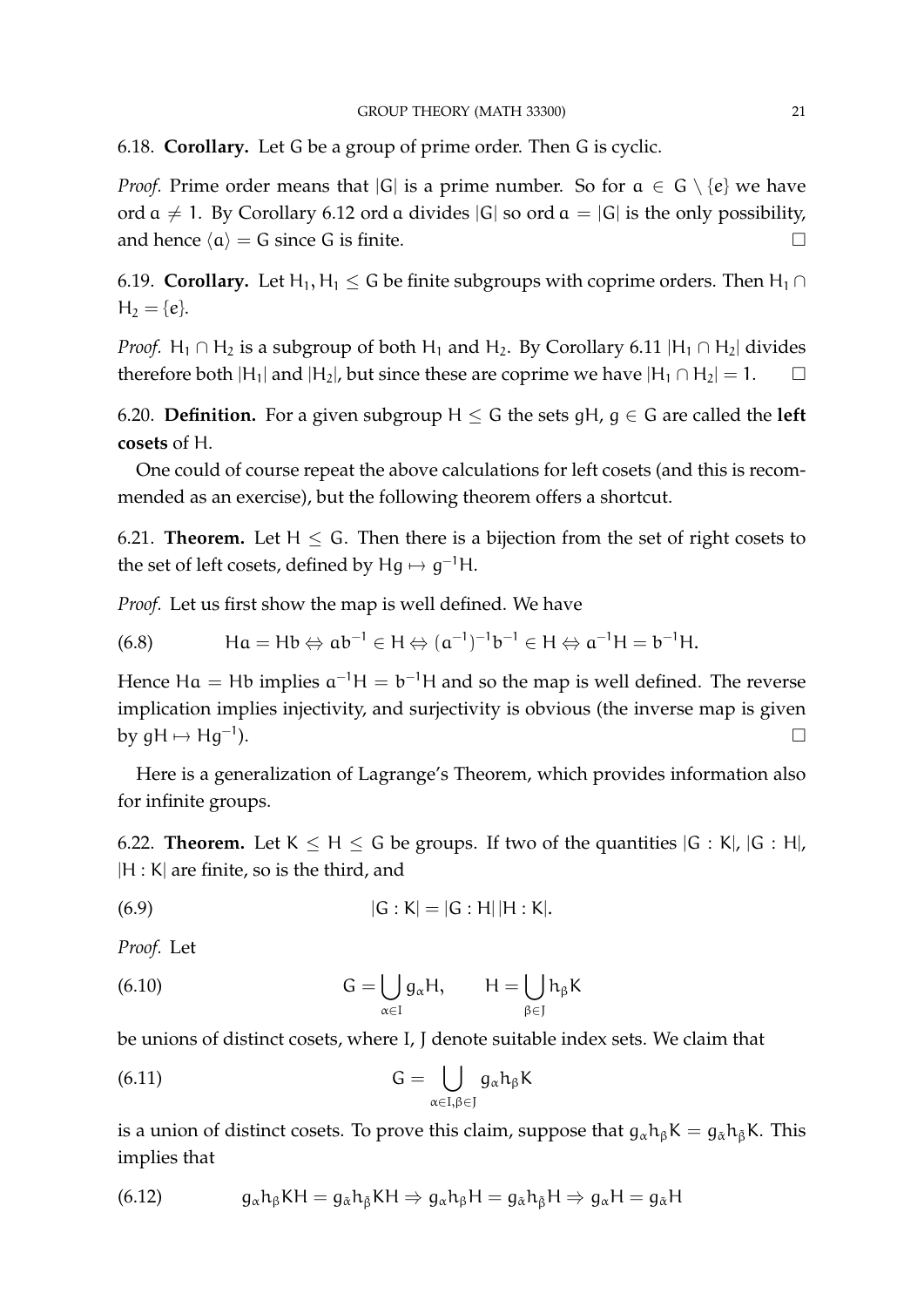since KH = H for K  $\leq$  H and h<sub>β</sub>H = H for h<sub>β</sub>  $\in$  H (cf. Theorem 6.7). Since we have chosen in the above union one representative  $\mathsf{g}_\alpha$  for each coset  $\mathsf{g}_\alpha\mathsf{G}$  we have  $\mathsf{g}_\alpha=\mathsf{g}_{\check{\alpha}}.$ But then  $g_{\alpha}h_{\beta}K = g_{\alpha}h_{\beta}K$  implies  $h_{\beta}K = h_{\beta}K$ , and by the same argument as before  $h_\beta = h_{\tilde{\beta}}$ . The claim is proved.

We have by definition  $|G : H| = |I|$  and  $|H : K| = |J|$ . In view of (6.11), we conclude that  $|G : K| = |I| |I|$  and the theorem follows.

6.23. **Lemma.** Let K, H be subgroups of G. Then for every  $q \in G$ 

$$
(6.13) \t\t\t \tKg \cap Hg = (K \cap H)g.
$$

*Proof.* The inclusion  $(K \cap H)g \subseteq Kg \cap Hg$  is obvious. Let  $a \in Kg \cap Hg$ , so  $a = kg = hg$ for suitable  $k \in K$ ,  $h \in H$ . Multiply by  $g^{-1}$ , and we have  $k = h$ , which is in  $K \cap H$ . Hence  $a \in (K \cap H)$ g, i.e., Kg ∩ Hg  $\subseteq (K \cap H)$ g.

6.24. **Poincaré's Subgroup Theorem.** Let K, H be subgroups of G. Then

- (1)  $|G : K \cap H| < |G : K||G : H|$ ,
- (2)  $|G : K \cap H| = |G : K||G : H|$ , if the indices of K, H in G are finite and coprime.

*Proof.* (1) The coset  $(K \cap H)$ g can be written Kg ∩ Hg (Lemma 6.23), and hence there are at most  $|G : K||G : H|$  such cosets.

(2) K  $\cap$  H is a subgroup of both K and H. Applying Theorem 6.22, we have

 $(6.14)$  |G : K ∩ H| = |G : K| |K : K ∩ H|, |G : K ∩ H| = |G : H| |H : K ∩ H|.

Thus  $|G : K|$  and  $|G : H|$  divide  $|G : K \cap H|$ ; since they are coprime also  $|G : K| |G : H|$ divide  $|G : K \cap H|$ , and hence in particular  $|G : K| |G : H| \leq |G : K \cap H|$ . Together with (1) this yields (2).  $\Box$ 

By induction we have:

6.25. **Corollary.** For subgroups  $H_i \le G$ ,  $1 \le i \le n$ , we have

(6.15) 
$$
|G:\bigcap_{i=1}^n H_i| \leq \prod_{i=1}^n |G:H_i|.
$$

This says in particular that if the  $H_i$  have finite index in  $G_i$ , so does their intersection.

# 6.26. **Exercise.**

- (1) Write down the decomposition of  $\mathbb{Z}_{15}^*$  into left cosets with respect to the subgroup  $\langle \overline{7} \rangle$ .
- (2) Calculate in  $\mathbb{Z}_{15}^*$ :  $\overline{7}^{350}$ ,  $\overline{2}^{1000}$ .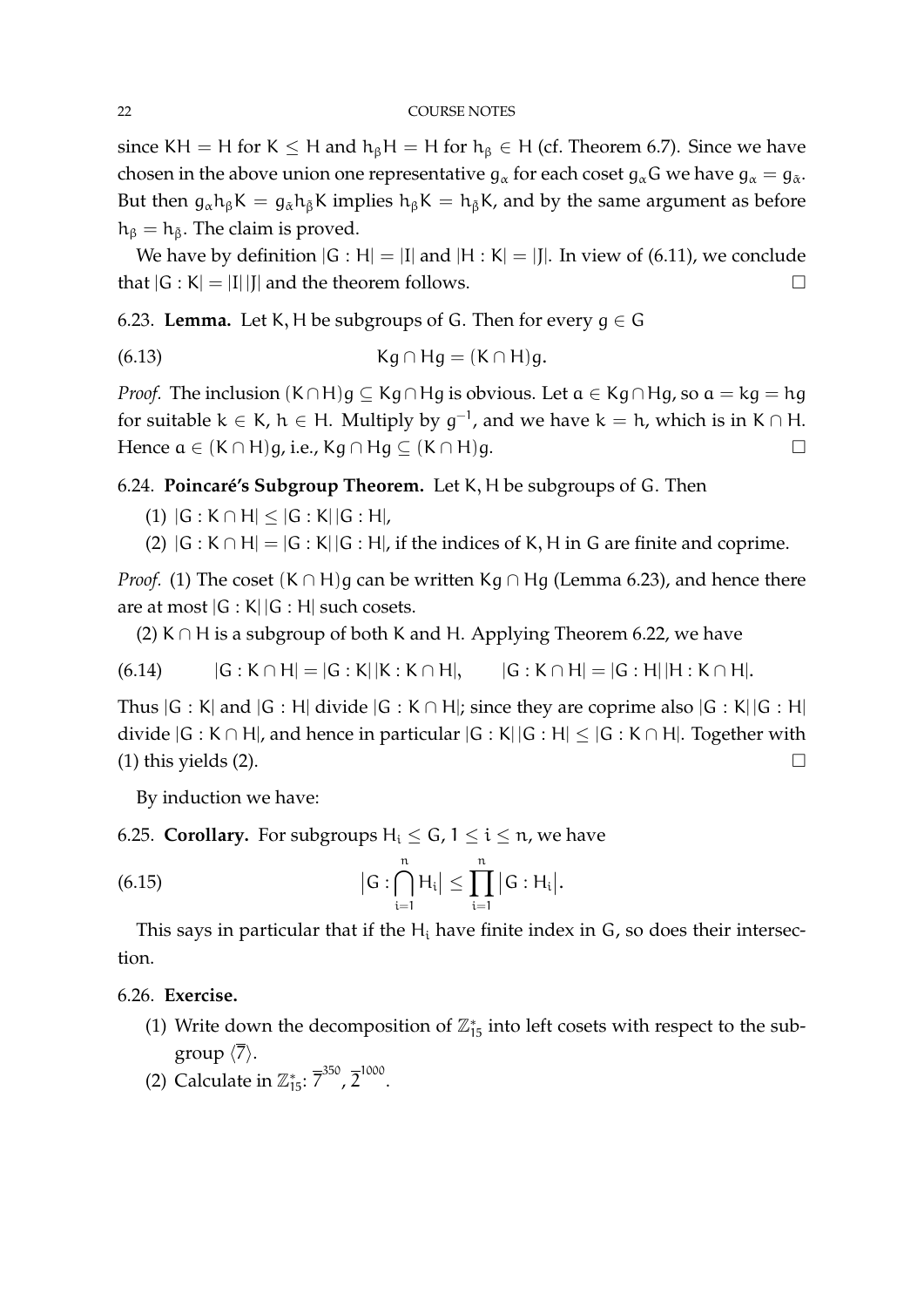#### GROUP THEORY (MATH 33300) 23

### 7. NORMAL SUBGROUPS AND QUOTIENT GROUPS

Recall the equivalence relation  $R_H \subseteq G \times G$  defined by

(7.1) 
$$
(x, y) \in R_H \Leftrightarrow xy^{-1} \in H
$$

(recall 6.1), which, as we have shown, is compatible with right multiplication in G.

7.1. **Theorem.** Let  $H \leq G$ . Then  $R_H$  is compatible with multiplication in G, if and only if

(7.2) 
$$
aHa^{-1} \subseteq H \quad \text{for all } a \in G.
$$

*Proof.* Assume  $R_H$  is compatible, then it is in particular left compatible, i.e.,

(7.3) 
$$
(x, y) \in R_H \Leftrightarrow (ax, ay) \in R_H.
$$

So  $axy^{-1}a^{-1} ∈ H$ . Since  $h ∈ H ⇔ (h, e) ∈ R_H$ , we can choose  $x = h$ ,  $y = e$  to obtain  $aha^{-1} \in H$  for all  $a \in G$ .

On the other hand assume  $aHa^{-1} \subseteq H$ . If  $xy^{-1} \in H$ , then  $ax(ay)^{-1} = axy^{-1}a^{-1} \in H$ and hence  $R_H$  is left compatible. Since we already know it is right compatible, the  $\Box$  proof is complete.

Subgroups H for which  $R_H$  is compatible with multiplication have a special name:

7.2. **Definition.** A subgroup H  $\leq G$  for which  $aHa^{-1} \subseteq H$  for all  $a \in G$  is called **normal**. We write  $H \le G$ , and  $H \le G$  if  $H \ne G$ .

# 7.3. **Example.**

- (1)  $\{e\} \leq G$  and  $G \leq G$ .
- (2) If  $H < G$  and G is abelian, then  $H \lhd G$ .

# 7.4. **Exercise.** Show that:

- (1) H,  $K \leq G$  implies HK  $\leq G$ .
- (2) If H  $\leq$  G then the subgroup  $\bigcap_{x\in G} xHx^{-1}$  is normal in G.

7.5. **Theorem.** Let  $\{H_{\alpha}\}_{{\alpha}\in I}$  be a family of normal subgroups in G. Then

(7.4) 
$$
H := \bigcap_{\alpha \in I} H_{\alpha} \leq G.
$$

*Proof.* By Theorem 3.12, H is a subgroup. If  $a \in G$  and  $h \in H$ , then  $h \in H_\alpha$  and  $aha^{-1} \in H_\alpha$  for all  $\alpha \in I$ , and therefore  $aha^{-1} \in H$ .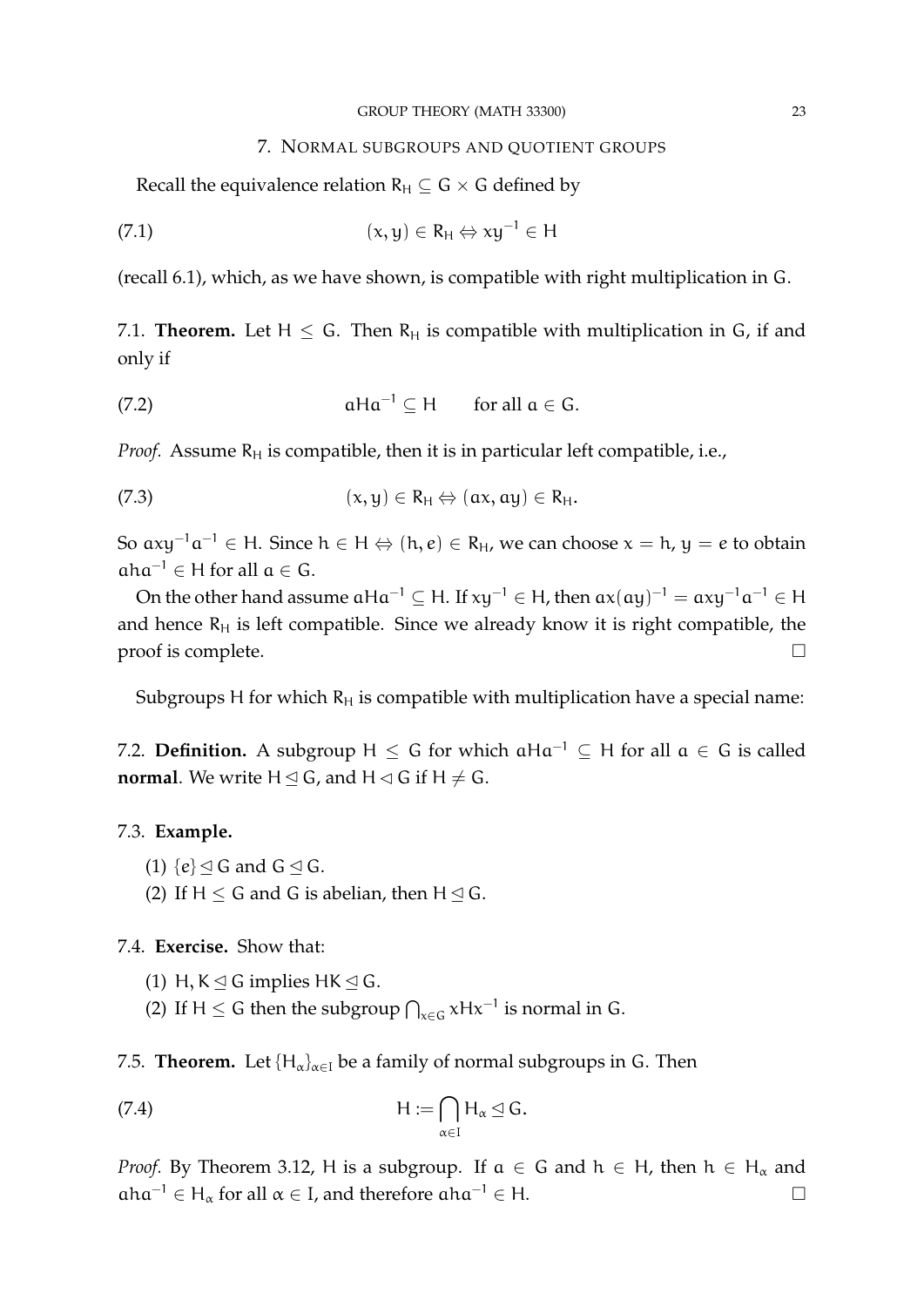- 7.6. **Theorem.** Let  $\varphi$  :  $G_1 \rightarrow G_2$  a homomorphism.
	- (1) If  $H_2 \trianglelefteq G_2$ , then  $\varphi^{-1}(H_2) \trianglelefteq G_1$ .
	- (2) If H<sub>1</sub>  $\leq$  G<sub>1</sub> and  $\varphi$  is an epimorphism then  $\varphi$ (H<sub>1</sub>)  $\leq$  G<sub>2</sub>.

*Proof.* For the subgroup properties recall Theorem 3.7.

(1) If  $x \in \varphi^{-1}(H_2)$  and  $a \in G_1$ , then  $\varphi(x) \in H_2$  and so  $\varphi(\alpha x a^{-1}) = \varphi(\alpha) \varphi(x) \varphi(\alpha)^{-1} \in$ H<sub>2</sub> since H<sub>2</sub> is normal. We conclude  $axa^{-1} \in \varphi^{-1}(H_2)$ .

(2) Since H<sub>1</sub> is normal, we have  $\varphi(\alpha)\varphi(H_1)\varphi(\alpha)^{-1} \subseteq \varphi(H_1)$ . Since we assume  $\varphi$  is surjective, every  $b \in G_2$  can be written as  $b = \varphi(a)$ ,  $a \in G_1$ . Therefore  $b\varphi(H_1)b^{-1} \in$  $\varphi(H_1)$ .

7.7. Note that with the choice  $H_2 = \{e\}$  the theorem says that ker  $\varphi \triangleleft G_1$ .

7.8. **Definition.** Let G be a group and  $X \subseteq G$  a subset. The set

(7.5) 
$$
N_G(X) := \{g \in G : gX = Xg\}
$$

is called the **normaliser** of X in G.

7.9. **Exercise.** Prove that

- (1) For every subset  $X \subseteq G$ ,  $N_G(X) \leq G$ .
- (2) H  $\triangleleft$  G if and only if N<sub>G</sub>(H) = G.
- (3) If H  $\leq$  G then H  $\leq$  N<sub>G</sub>(H).
- (4) If  $K \leq H$  then  $H \leq N_G(K)$ .

7.10. **Theorem.** Let  $H \triangleleft G$ . Then

- (1)  $G/H := \{aH : a \in G\}$  with  $(aH)(bH) := (ab)H$  is a group (the **quotient group** of G by H),
- (2)  $|G/H| = |G:H|$ ,

(3) The map  $\pi$  : G  $\rightarrow$  G/H, g  $\mapsto$  gH, is a homomorphism with kernel ker  $\pi$  = H.

[Quotient groups are also often referred to as **factor groups**.]

*Proof.* (1) Since H is normal,  $(aH)(bH) = a(bH)H \in G/H$ . The neutral element is  $eH = H$ , and the inverse of  $aH$  is  $a^{-1}H$ .

(2) follows directly from the definitions.

(3) We have  $\pi(ab) = (ab)H = (aH)(bH) = \pi(a)\pi(b)$ , so  $\pi$  is a homomorphism. As to the kernel,

 $a \in \ker \pi \Leftrightarrow \pi(a) = H$  (by definition, since H is the identity in G/H)

 $\Leftrightarrow$  aH = H (by definition of  $\pi$ ) (7.6)

 $\Leftrightarrow$  a  $\in$  H (Theorem 6.7 (2))

7.11. **Definition.** The above map  $\pi$  is called the **canonical epimorphism**.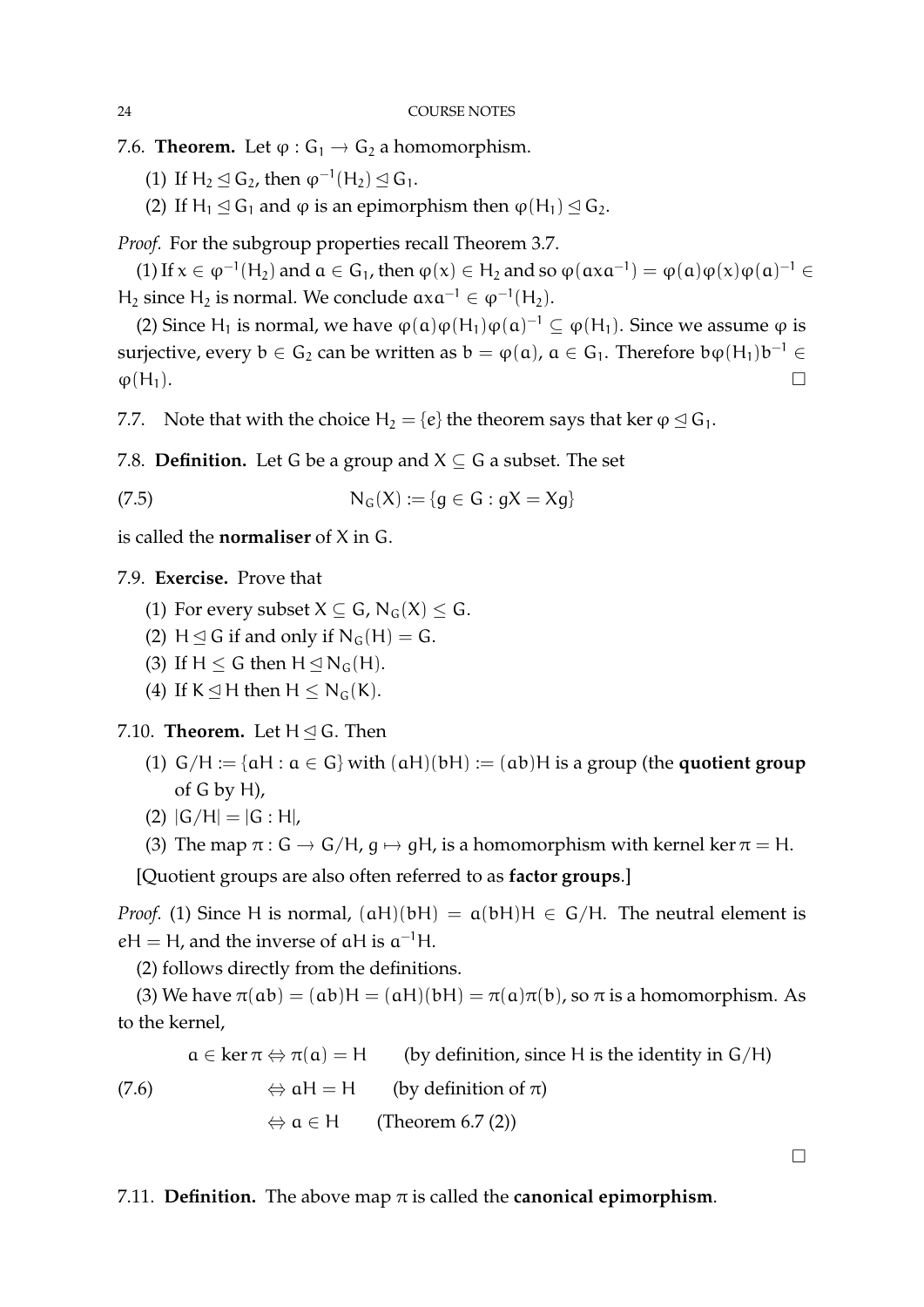7.12. It is often convenient to use the notation  $\overline{G} := G/H$ , and  $\overline{a} := aH$ . The group multiplication in  $\overline{G}$  is then given by  $\overline{a} \overline{b} = \overline{ab}$ , the identity is  $\overline{e}$ , and the inverse of  $\overline{a}$ is given by a<sup>−</sup><sup>1</sup> .

7.13. **Theorem.** Let  $H \subseteq G$  be a non-empty subset. Then  $H \subseteq G$ , if and only if there exists a homomorphism  $\varphi$  :  $G \rightarrow G'$  with  $H = \ker \varphi$ .

*Proof.* One implication follows from 7.7, and the reverse from 7.10 (3). □

# 7.14. **Example.**

- (1) Since  $\mathbb Z$  is abelian, every subgroup  $n\mathbb Z$  is normal. The quotient groups  $\mathbb Z/n\mathbb Z$ are easily seen to be equal to  $\mathbb{Z}_n$  (the residue classes modulo n).
- (2) The map  $GL(n, K) \rightarrow K^* = K \setminus \{0\}$ ,  $A \mapsto \det A$  is a homomorphism since det  $AB = \det A$  det B. Its kernel is  $SL(n, K) := \{A \in K^{n \times n} : \det A = 1\}$  and we have  $GL(n, K)/$   $SL(n, K) \simeq K^*$ .
- (3) For the trivial normal subgroup  $\{e\} \leq G$  we have  $G/\{e\} = \{q\{e\} : q \in G\} = \{\{q\}$ :  $g \in G$ } with composition  $\{a\}$ {b} = {ab}. Clearly  $G \to G$ /{e}  $a \mapsto \{a\}$  defines an isomorphism. In the opposite extreme  $G \leq G$ , we have  $G/G = {G}$  and thus  $G/G \simeq \{e\}.$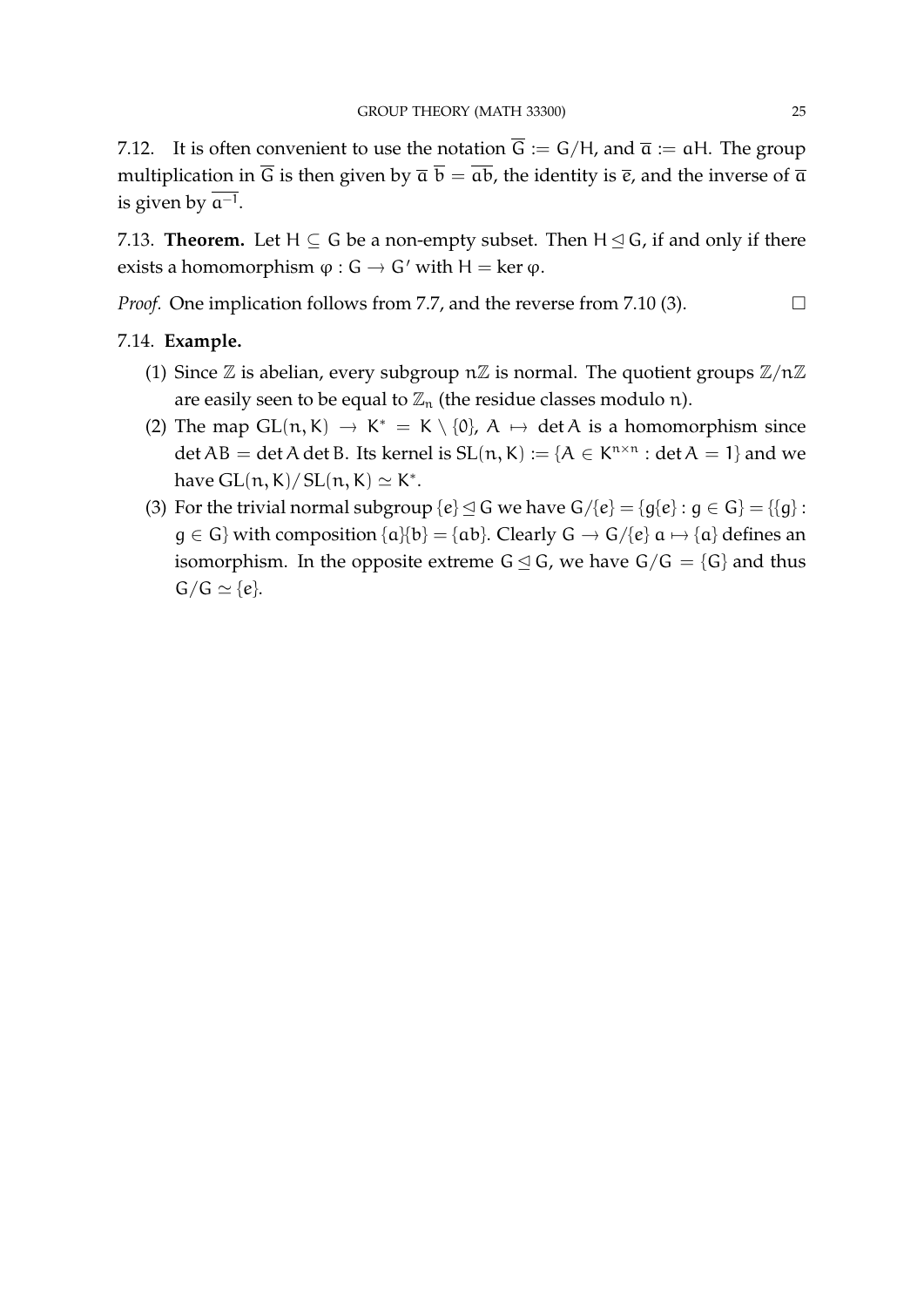#### 26 COURSE NOTES

### 8. ISOMORPHISM THEOREMS

8.1. The following theorems are useful in the classification of quotient groups of a given group G, or (vice versa) its normal subgroups.

8.2. **Homomorphism Theorem.** If  $\varphi$  :  $G \to G'$  is a homomorphism, then

(8.1) 
$$
G/\ker \varphi \simeq \varphi(G).
$$

*Proof.* Set K = ker  $\varphi$ . We know K  $\leq$  G. Define the map

(8.2) 
$$
\Phi: G/K \to \varphi(G), \qquad gK \mapsto \varphi(g).
$$

The following proves the maps is well defined  $(\Rightarrow)$  and injective  $(\Leftarrow)$ :

(8.3) 
$$
aK = bK \Leftrightarrow b^{-1}a \in K \Leftrightarrow \varphi(b^{-1}a) = e' \Leftrightarrow \varphi(a) = \varphi(b) \Leftrightarrow \Phi(aK) = \Phi(bK).
$$

Φ is trivially surjective (by construction), and it is a homomorphism because

(8.4) 
$$
\Phi((aK)(bK)) = \Phi(abK) = \phi(ab) = \phi(a)\phi(b) = \Phi(aK)\Phi(bK).
$$

We conclude  $\Phi$  is an isomorphism.

# 8.3. **Example.**

- (1) The isomorphisms given in Example 7.14 follow directly from the homomorphism theorem.
- (2) Recall the inner automorphism  $\varphi_x(g) = xgx^{-1}$ , and that the homomorphism  $G \rightarrow$  Aut G,  $x \mapsto \varphi_x$  has as its kernel the center  $Z(G)$  of G. Its image I(G) is called the **group of inner automorphisms**. The homomorphism theorem shows that  $G/Z(G) \simeq I(G)$ .
- (3) For  $m, n \in \mathbb{N}$ , the map  $\varphi : m\mathbb{Z} \to \mathbb{Z}_n$ ,  $mr \mapsto \overline{r}$ , is an epimorphism with kernel mnZ. The homomorphism theorem shows  $m\mathbb{Z}/mn\mathbb{Z} \simeq \mathbb{Z}/n\mathbb{Z}$ .

8.4. **Corollary.** If  $\varphi$  :  $G \to G'$  is a monomorphism, then  $G \simeq \varphi(G)$ .

This is a straightforward consequence of the above theorem. We also achieve a classification of all cyclic groups:

8.5. **Theorem.** Every cyclic group of order  $n \in \mathbb{N}$  is isomorphic to  $(\mathbb{Z}_n, +)$ , and every infinite cyclic group is isomorphic to  $(\mathbb{Z}, +)$ .

*Proof.* Let  $G = \langle \mathfrak{a} \rangle$  be cyclic. We have  $G = \{ \mathfrak{a}^{\mathfrak{m}} : \mathfrak{m} \in \mathbb{Z} \}$ . The map  $\mathbb{Z} \to G$ ,  $\mathfrak{m} \mapsto \mathfrak{a}^{\mathfrak{m}}$ defines an epimorphism, with kernel  $s\mathbb{Z}$  and  $s = 0$  or the smallest positive integer such that  $a^s = e$  (Corollary 5.4), i.e.,  $s = ord a = |G|$ . The homomorphism theorem implies that  $G \simeq \mathbb{Z}/\{0\} \simeq \mathbb{Z}$  if G is infinite and otherwise  $G \simeq \mathbb{Z}_s = \mathbb{Z}/s\mathbb{Z}$  with  $s = |G|$ .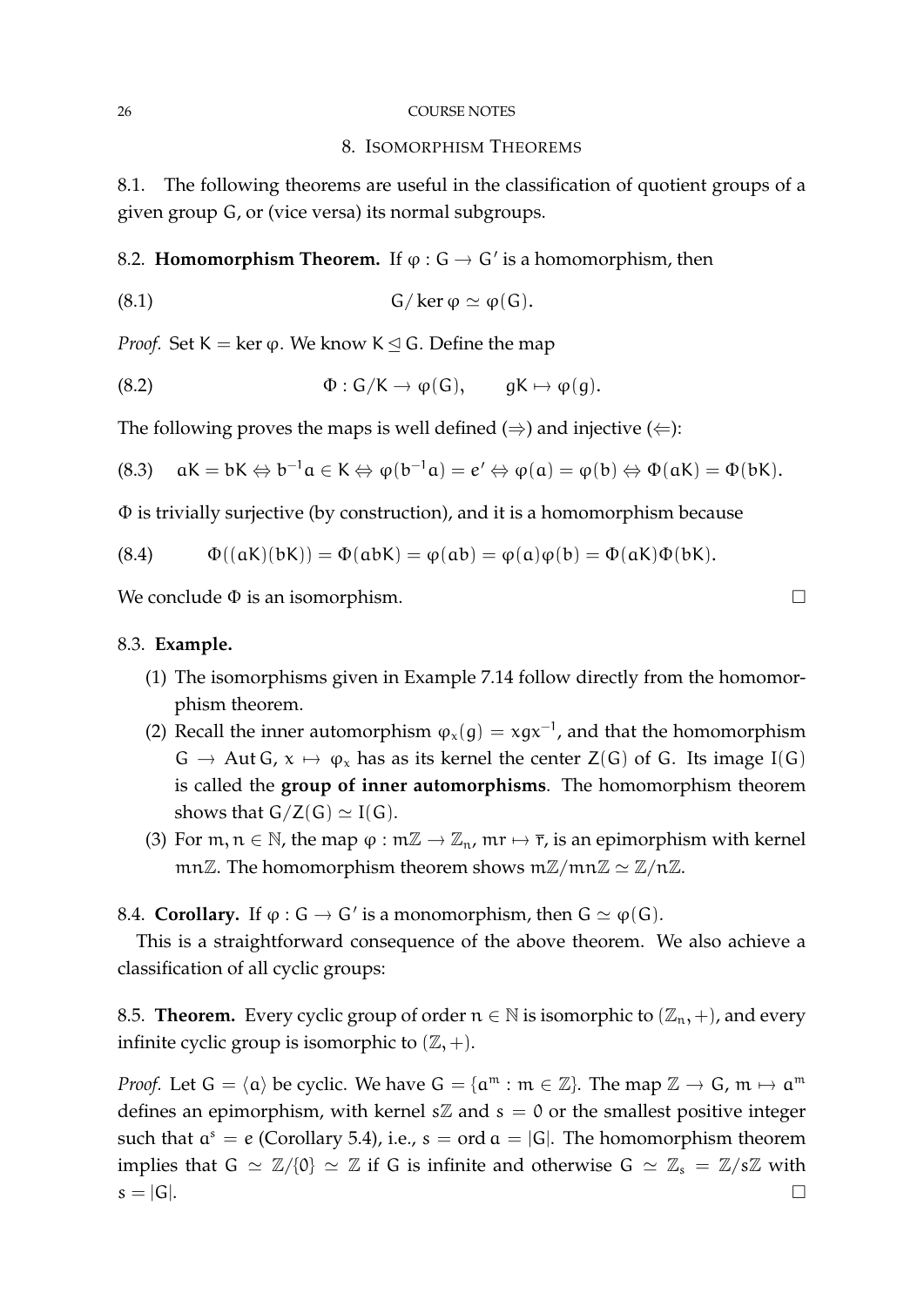8.6. **First Isomorphism Theorem.** Let  $H \leq G$ , N  $\trianglelefteq G$ . Then HN  $\leq G$ ,  $(H \cap N) \trianglelefteq H$ and

$$
(8.5) \t\t\t HN/N \simeq H/(H \cap N).
$$

*Proof.* Since N is normal,  $aN = Na$  for all  $a \in G$ . So

(8.6) 
$$
HN = \bigcup_{h \in H} hN = \bigcup_{h \in H} Nh = NH
$$

and by Theorem 3.11 HN is a subgroup. Note that  $N \leq HN$ , and consider the restriction of the canonical epimorphism  $\pi : G \to G/N$  to H, which we denote by  $\pi_0 : H \to G/N$ ,  $h \mapsto hN$ . For the image,

(8.7) 
$$
\pi_0(H) = \{hN : h \in H\} = \{hnN : hn \in HN\} = HN/N.
$$

Recall N is the identity in  $G/N$ , and  $aN = N$  if and only if  $a \in N$ . So

(8.8) 
$$
\ker \pi_0 = \{h \in H : hN = N\} = \{h \in H : h \in N\} = H \cap N.
$$

Therefore H  $\cap$  N is normal (Theorem 7.13), and the isomorphism follows from the homomorphism theorem (take  $\varphi = \pi_0$ ).

8.7. **Example.** Isomorphism theorems are for instance useful in the calculation of group orders, since isomorphic groups have the same order. If  $H \leq G$  and  $K \leq G$ so that HK is finite, then Lagrange's Theorem with Theorem 7.10 (2) and the first isomorphism theorem yield

|H| |K|

(8.9) 
$$
\frac{|HK|}{|K|} = |HK : K| = |HK/K| = |H/H \cap K| = |H : H \cap K| = \frac{|H|}{|H \cap K|},
$$

that is

(8.10) 
$$
|HK| = \frac{|H||K|}{|H \cap K|}.
$$

8.8. **Exercise.** Prove formula (8.10) for general finite subgroups H,  $K \leq G$ .

8.9. **Second Isomorphism Theorem.** Let  $K \leq H \leq G$ ,  $K \leq G$ . Then  $H/K \leq G/K$  and

$$
(8.11) \t(G/K)/(H/K) \simeq G/H.
$$

*Proof.* Let  $\varphi$  :  $G/K \to G/H$ ,  $gK \mapsto gH$ . We have

(8.12) 
$$
aK = bK \Rightarrow ab^{-1} \in K \subseteq H \Rightarrow aH = bH,
$$

so the map is well defined. Evidently,  $\varphi$  is a homomorphism, with image  $\varphi(G/K)$  = G/H and kernel

(8.13) 
$$
\ker \varphi = \{ gK : gH = H \} = \{ gK : g \in H \} = H/K.
$$

The theorem now follows from the homomorphism theorem.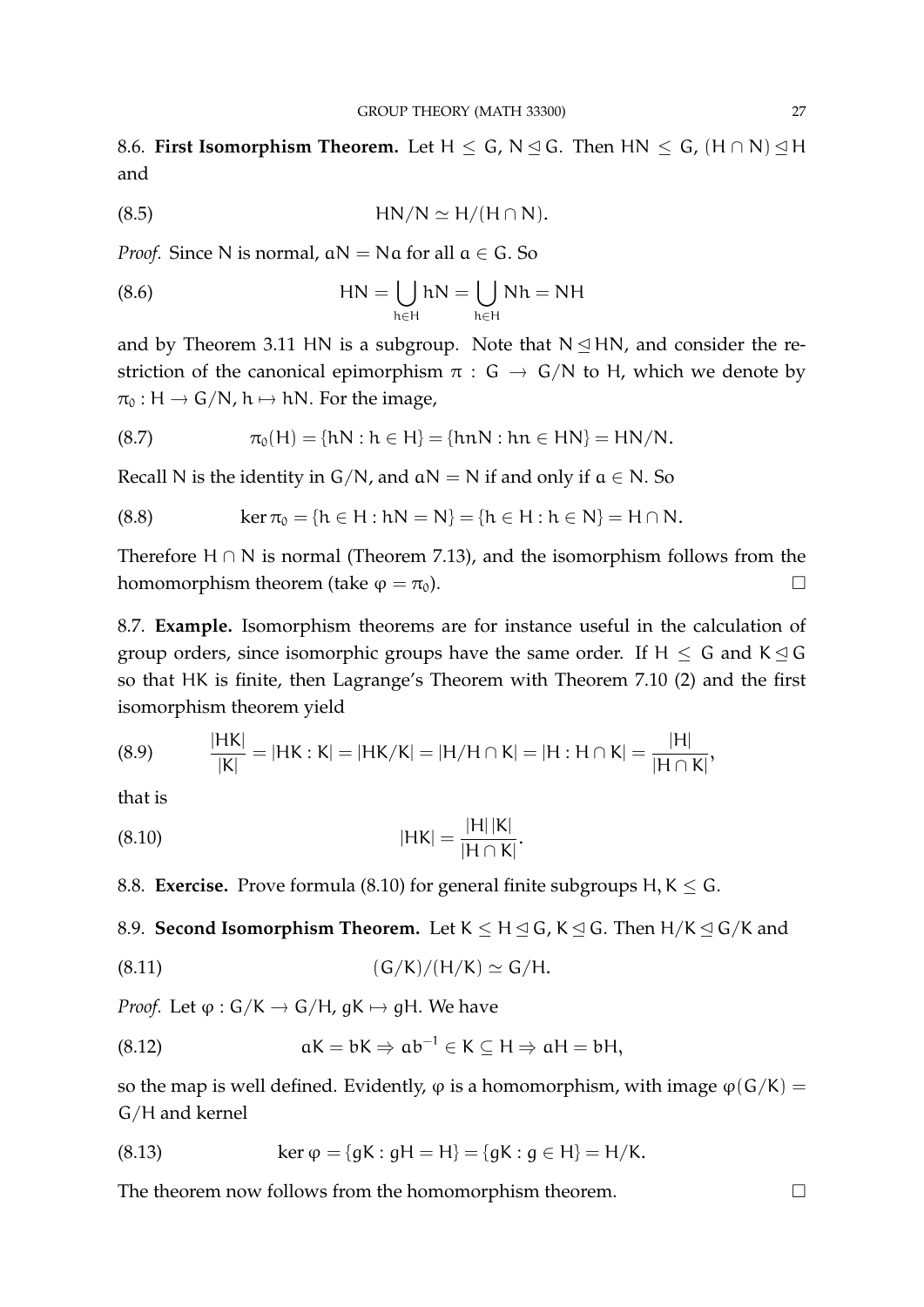8.10. **Theorem.** Let  $N \leq G$  and  $\pi : G \to G/N$  the canonical epimorphism.

- (1) If  $H < G$ , then  $\pi(H) = HN/N \leq G/N$ .
- (2) If  $K \le G/N$ , then  $N \le \pi^{-1}(K) \le G$  and  $K = \pi^{-1}(K)/N$ .
- (3) Let  $\mathfrak{U} = \{H \le G : N \le H\}$  (the set of subgroups of G that contain N) and  $\overline{\mathfrak{U}} = \{K \leq G/N\}$  (the set of subgroups of  $G/N$ ). Then the map

(8.14) 
$$
\mathfrak{U} \to \overline{\mathfrak{U}}, \qquad \mathsf{H} \mapsto \pi(\mathsf{H})
$$

is a bijection. Here  $\pi(H) \leq G/N$  if and only if  $H \leq G$ , and in this case  $|G : H|$  =  $|G/N : \pi(H)|$ .

*Proof.* (1) and (2) follow from Theorem 3.7, with  $\varphi = \pi$ ,  $G_1 = G$ ,  $H_1 = H$ ,  $G_2 = G/N$ ,  $H_2 = K$ . In particular, Theorem 3.7 (2) says that  $\pi^{-1}(K) \leq G$ . The pre-image of the identity in G/N is N and hence  $N \leq \pi^{-1}(K)$ . Therefore,  $K = \pi(\pi^{-1}(K)) = \pi^{-1}(K)/N$ .

To prove (3), note that in view of (1) and (2) we have  $N \leq \pi^{-1}(\pi(H)) \leq G$ . Obviously  $H \leq \pi^{-1}(\pi(H))$ . Suppose there is an  $\alpha \in \pi^{-1}(\pi(H))$  with  $\alpha \notin H$ . Then there exists  $b \in H$  such that  $\pi(a) = \pi(b)$ , i.e.,  $aN = bN$ , and so  $b^{-1}a \in N$ . By assumption  $N \leq H$  so  $b^{-1}a \in H$  and hence  $a \in H$ , a contradiction. We conclude  $\pi^{-1}(\pi(H)) = H$ , i.e., the map (8.14) is injective. As to the inverse, for K  $\leq$  G/N we have K  $=\pi(\pi^{-1}({\sf K})),$ and so the map (8.14) is a bijection.

The statement " $\pi(H) \leq G/N$  if and only if  $H \leq G''$  follows from Theorem 7.6, (1) and (2). The last statement of the theorem follows from the second isomorphism theorem, since  $|G : H| = |(G/N) : (H/N)| = |G/N : \pi(H)|$ .

8.11. **Definition.** A sequence of homomorphisms

(8.15) 
$$
G_1 \xrightarrow{\varphi_1} G_2 \xrightarrow{\varphi_2} \cdots \xrightarrow{\varphi_{n-1}} G_n
$$

is called **exact** if  $\text{im}\varphi_i = \text{ker}\varphi_{i+1}$  for all  $i = 1, ..., n - 2$ .

8.12. **Example.** Consider the so-called **short** exact sequence

(8.16) 
$$
\{e\} \to H \xrightarrow{\phi} G \xrightarrow{\psi} K \to \{e\}.
$$

The first homomorphism  $\{e\} \rightarrow H$  can only be defined by  $e \mapsto e$ . The same holds for the last K  $\rightarrow$  {e}. Assuming that the sequence is exact means that ker  $\varphi = \{e\}$ , im  $\psi = K$  and im  $\varphi = \ker \psi$ . Thus  $\varphi$  is injective and  $\psi$  surjective. Corollary 8.4 then says that  $\varphi(H) \simeq H$ , so  $H \simeq \ker \psi$ . The homomorphism theorem on the other hand yields  $K = \psi(G) \simeq G/\ker \psi = G/\phi(H)$ , i.e.,  $K \simeq G/H$ .

The standard example of a short exact sequence is

(8.17) 
$$
\{e\} \to N \stackrel{\iota}{\to} G \stackrel{\pi}{\to} G/N \to \{e\}.
$$

where N  $\leq$  G,  $\pi$  is the canonical epimorphism, and  $\iota$  :  $g \mapsto g$  the inclusion map.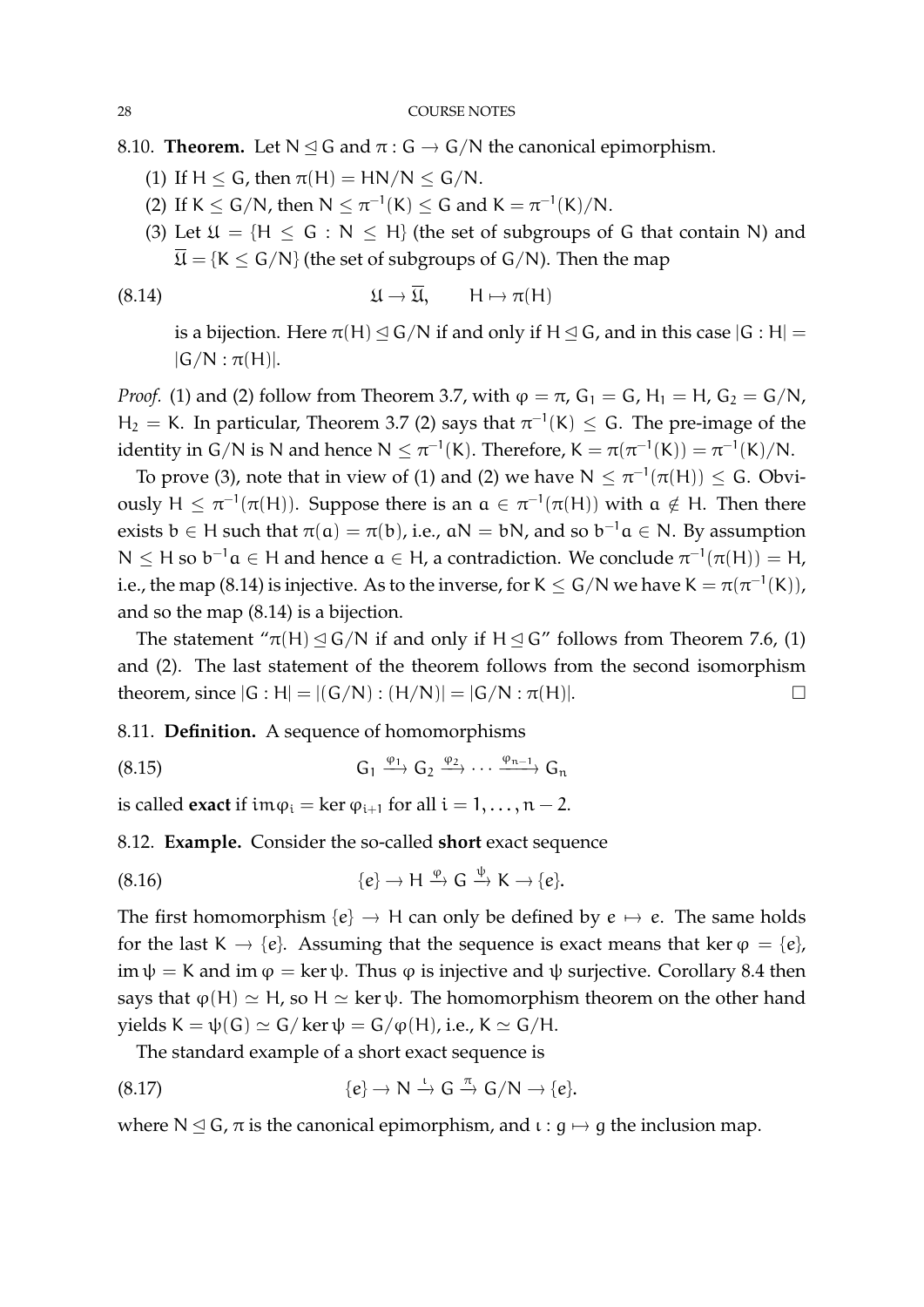# 9. DIRECT PRODUCTS

9.1. **Definition.** Let  $G_1, \ldots, G_n$  be groups. We define their **direct product** (sometimes also referred to as **outer** direct product) as the set

(9.1) 
$$
G = G_1 \times \cdots \times G_n = \{(\alpha_1, \ldots, \alpha_n) : \alpha_i \in G_i \ (1 \leq i \leq n)\}
$$

with composition defined by

(9.2) 
$$
(a_1, ..., a_n) \circ (b_1, ..., b_n) := (a_1b_1, ..., a_nb_n).
$$

9.2. Clearly the multiplication is associative, the identity is  $(e, \ldots, e)$  and the inverse  $(a_1^{-1}$  $\{\mathfrak{a}_1^{-1},\ldots,\mathfrak{a}_n^{-1}\}.$  Thus  $(\mathsf{G},\circ)$  is a group. We will also use the notations

(9.3) 
$$
G = \prod_{i=1}^{n} G_i, \qquad G^{n} = G \times G \times \cdots \times G \quad (n \text{ times}).
$$

If the group composition is addition, we write alternatively

(9.4) 
$$
G = \bigoplus_{i=1}^{n} G_i = G_1 \oplus \cdots \oplus G_n.
$$

# 9.3. **Theorem.**

- (1)  $\left| \prod_{i=1}^{n} G_i \right| = \prod_{i=1}^{n} |G_i|$ .
- (2)  $Z\left(\prod_{i=1}^n G_i\right) = \prod_{i=1}^n Z(G_i).$
- (3)  $\prod_{i=1}^{n} G_i$  is abelian if and and only if every factor  $G_i$  is abelian.

*Proof.* (1) This is a standard result for products of sets.

(2) Set  $G = \prod_{i=1}^n G_i$ .  $\alpha = (\alpha_1, \ldots, \alpha_n) \in Z(G)$  is equivalent to  $\alpha b = \alpha$  for all  $b = (b_1, \ldots, b_n) \in G$ , i.e.,  $a_i b_i = b_i a_i$  for all i.

(3) This follows from (2), since G is abelian if and only if  $Z(G) = G$ .

# 9.4. **Theorem.** Let  $G_i$  ( $1 \le i \le n$ ) be groups.

- (1) For every permutation  $\pi \in S_n$ , we have  $\prod_{i=1}^n G_i \simeq \prod_{i=1}^n G_{\pi(i)}$ .
- (2) Given integers  $1 \le n_1 < n_2 < \ldots < n_r < n$ , we have

 $(G_1 \times \cdots \times G_{n_1}) \times (G_{n_1+1} \times \cdots \times G_{n_2}) \times \cdots (G_{n_r+1} \cdots \times G_n) \simeq \prod_{i=1}^n G_i.$ 

(3) If there are groups  $\tilde{G}_i$  such that  $\tilde{G}_i \simeq G_i$  for all i, then  $\prod_{i=1}^n G_i \simeq \prod_{i=1}^n \tilde{G}_i$ .

*Proof.* (1) The isomorphism is explicitly  $(a_1, ..., a_n) \mapsto (a_{\pi(1)}, ..., a_{\pi(n)})$ .

(2) The relevant isomorphism is  $(a_1, \ldots, a_n) \mapsto ((a_1, \ldots, a_{n_1}), \ldots, (a_{n_r+1}, \ldots, a_n)).$ 

(3) Let  $\varphi_i : G_i \to \tilde{G}_i$  be the corresponding isomorphisms. Then  $(a_1, \ldots, a_n) \mapsto$  $(\varphi_1(\alpha_1), \ldots, \varphi_n(\alpha_n))$  gives the desired isomorphism.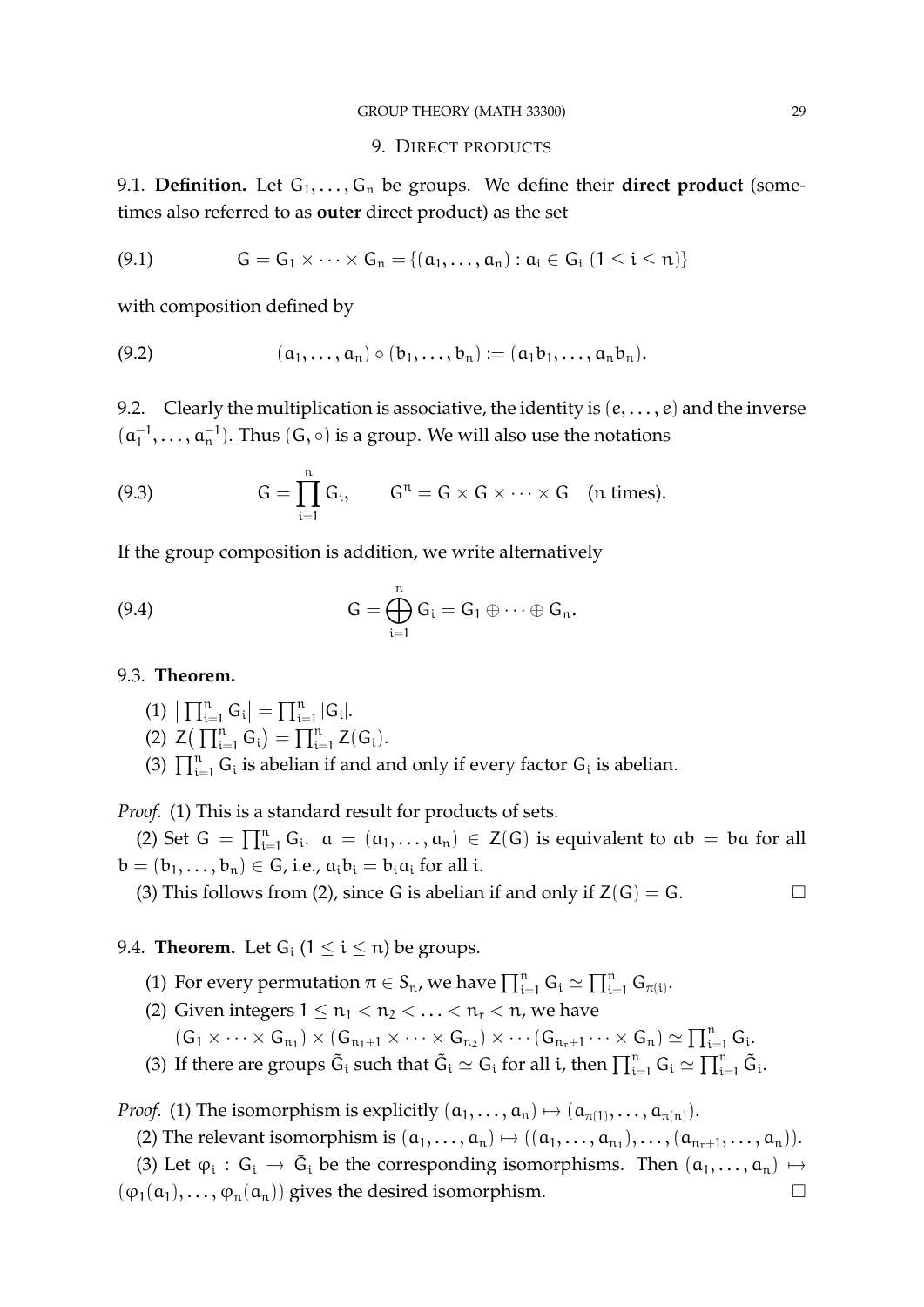9.5. As before, consider  $G = \prod_i G_i$ . Let us denote by  $E = \{e\}$  the trivial group, and set

(9.5) 
$$
G'_i = E^{i-1} \times G_i \times E^{n-i} = \{(e, \ldots, e, a_i, e, \ldots, e) : a_i \in G_i\}.
$$

The map  $\varphi_i: G_i \to G$ ,  $\alpha_i \mapsto (e, \ldots, e, \alpha_i, e, \ldots, e)$  defines an isomorphism from  $G_i$ to  $G_i'$ . Clearly  $G_i'$  is a subgroup of G. [This also follows abstractly from Theorem 3.7 (1).] In fact  $G_i' \trianglelefteq G$ , since  $g(e, \ldots, e, a_i, e, \ldots, e)g^{-1} = (e, \ldots, e, g_i a_i g_i^{-1})$  $\epsilon_i^{-1},e,\ldots,e)\in\mathsf{G}_i'$ for all  $g = (g_1, \ldots, g_n)$ . Furthermore,  $(a_1, \ldots, a_n) = \varphi_1(a_1) \cdots \varphi_n(a_n)$  and therefore

$$
(9.6) \tG = G_1'G_2' \cdots G_n' = \prod_i G_i'.
$$

[Note that here the symbol  $\prod$  has a different meaning than in (9.3), but we will see later that the two are essentially the same (Theorem 9.12).]

Because the elements of  $G_i'$  are of the form  $(e, \ldots, e, a_i, e, \ldots, e)$  and the elements of  $\prod_{j\neq i} G'_j$  are of the form  $(a_1, \ldots, a_{i-1}, e, a_{i+1}, \ldots, a_n)$ , we see that

(9.7) 
$$
G'_{i} \cap \prod_{j \neq i} G'_{j} = E^{n} = \{e\},
$$

i.e., the trivial subgroup in G.

9.6. **Definition.** A group G is called **inner direct product** of the normal subgroups  $N_1, \ldots, N_k \triangleleft G$  if

(1)  $G = N_1N_2 \cdots N_k$ , (2)  $N_i \cap \prod_{j \neq i} N_j = \{e\}.$ 

9.7. Note that our analysis in 9.5 shows that the outer direct product  $G = G_1 \times \cdots \times$  $G_n$  is in fact an inner direct product  $G = G'_1 \cdots G'_n$  with  $G'_i \simeq G_i$ .

9.8. **Example.** The Klein four group  $\{e, a, b, c\}$  is an inner direct product of  $\{e, a\}$  and  ${e, b}$  and hence isomorphic to  $\mathbb{Z}_2 \times \mathbb{Z}_2$ .

9.9. **Theorem.** Let  $G = N_1N_2 \cdots N_k$  be an inner direct product of the normal subgroups  $N_1, \ldots, N_k$ . Then:

(1) If  $i \neq j$  then  $ab = ba$  for all  $a \in N_i$ ,  $b \in N_j$ .

(2) Every  $a \in G$  has the unique factorization  $a = a_1 \cdots a_k$  with  $a_i \in N_i$ .

9.10. **Exercise.** Prove Theorem 9.9. Here is a reversal of the previous theorem.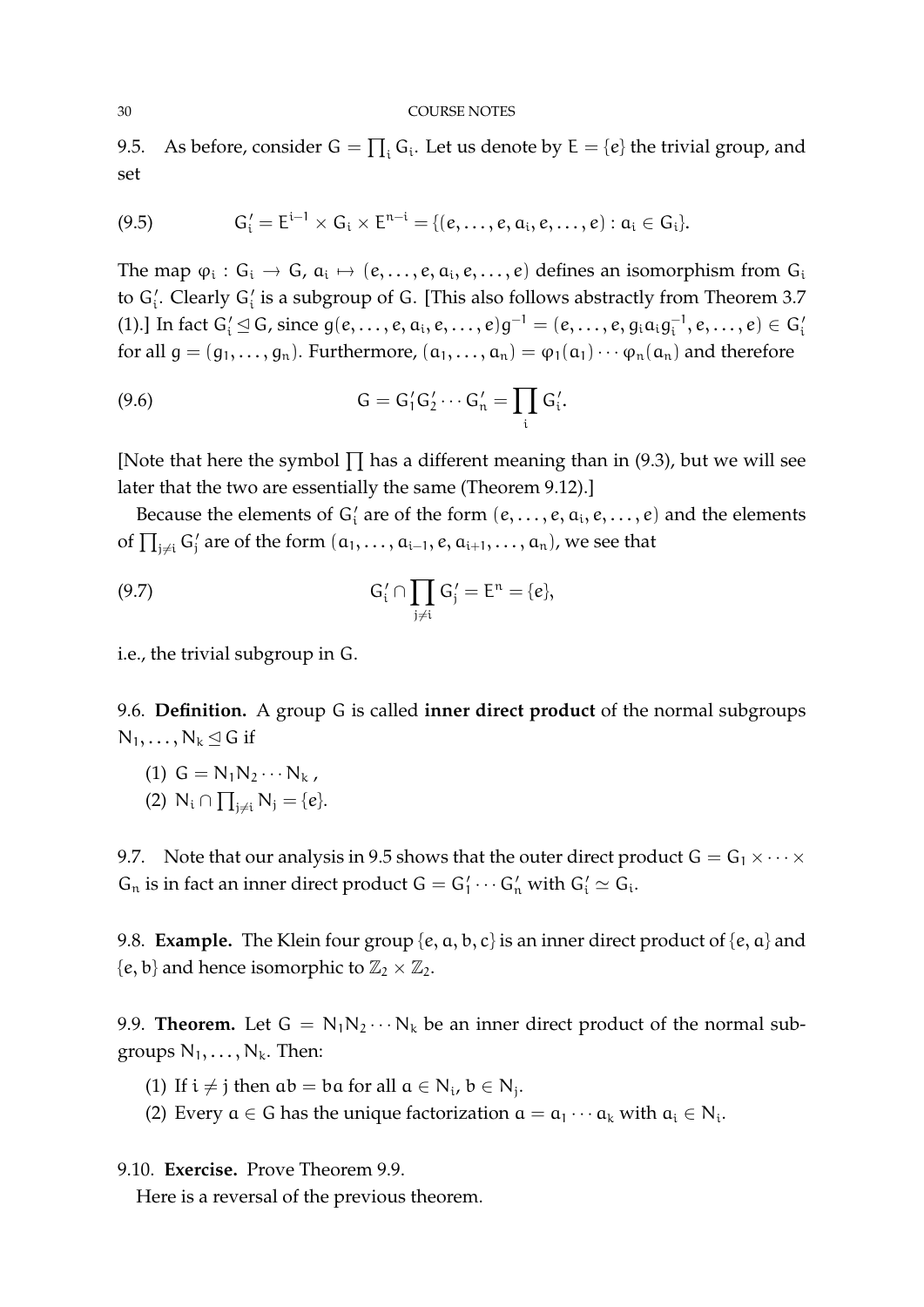9.11. **Theorem.** Let  $G_1, \ldots, G_k \leq G$  such that the following hold:

- (1) If  $i \neq j$  then  $ab = ba$  for all  $a \in G_i$ ,  $b \in G_j$ .
- (2) Every  $a \in G$  has the unique factorization  $a = a_1 \cdots a_k$  with  $a_i \in G_i$ .

Then  $G_1, \ldots, G_k \trianglelefteq G$  and G is the inner direct product of the  $G_i$ .

*Proof.* Let  $a = a_1 \cdots a_k$  be the unique factorization of  $a \in G$ . Due to the commutativity in (1) we have for every  $b \in G_i$  that  $aba^{-1} = a_i ba_i^{-1} \in G_i$ . Hence  $G_i \trianglelefteq G$ . We also know (by assumption) that  $G = G_1 \cdots G_n$ . This proves condition 9.6 (1) is satisfied. Let  $g\in G_i\cap\prod_{j\neq i}G_j$ , i.e., we have both  $g=e\cdots eg_ie\cdots e$  for some  $g_i\in G_i$ and  $g = g_1 \cdots g_{i-1} g_{i+1} \cdots g_k$ , for  $g_j \in G_j$ . The uniqueness of factorization assumed in (2) implies that  $g_i = e$  for all i and therefore  $g = e$ . This proves condition 9.6 (2) is  $\Box$  satisfied.  $\Box$ 

The following theorem says that the notion of an outer and inner direct product are essentially (i.e., up to isomorphism) the same.

9.12. **Theorem.** If  $G = N_1N_2 \cdots N_k$  is an inner direct product and every normal subgroup  $N_i$  are isomorphic to a group  $G_i$ , then G is isomorphic to the outer direct product  $\prod_{\mathfrak{i}=1}^{\mathfrak{k}}\mathsf{G}_{\mathfrak{i}}.$ 

*Proof.* Because the factorization  $a = a_1 \cdots a_k \in G$ ,  $a_i \in N_i$  is unique, the map

(9.8) 
$$
\varphi: G \to N_1 \times N_2 \times \cdots \times N_k, \quad a \mapsto (a_1, a_2, \ldots, a_k),
$$

is well defined. To prove that  $\varphi$  is an isomorphism, note that for  $\alpha = \alpha_1 \cdots \alpha_k \in G$ ,  $b = b_1 \cdots b_k \in G$ ,  $a_i, b_i \in N_i$ ,

(9.9)  
\n
$$
\varphi(ab) = \varphi(a_1 \cdots a_k b_1 \cdots b_k)
$$
\n
$$
= \varphi(a_1 b_1 \cdots a_k b_k) \qquad \text{(since } a_i b_j = b_j a_i \text{ for } i \neq j\text{)}
$$
\n
$$
= (a_1 b_1, \dots, a_k b_k)
$$
\n
$$
= (a_1, \dots, a_k)(b_1, \dots, b_k)
$$
\n
$$
= \varphi(a)\varphi(b).
$$

So  $\varphi$  is a homomorphism. Since it is obviously bijective (the inverse map is  $(a_1, \ldots, a_k) \mapsto$  $(a_1 \cdots a_k)$ , it is an isomorphism. Hence  $G \simeq N_1 \times \cdots \times N_k$ . By Theorem 9.4 (3)  $N_1 \times \cdots \times N_k \simeq G_1 \times \cdots \times G_k$ , which proves  $G \simeq G_1 \times \cdots \times G_k$ .

9.13. **Theorem.** Let  $N_i \leq G_i$  for  $i = 1, ..., k$ , and set

(9.10) 
$$
G = \prod_{i=1}^{k} G_i, \qquad N = \prod_{i=1}^{k} N_i.
$$

Then  $N \leq G$  and

(9.11) 
$$
G/N \simeq \prod_{i=1}^{k} G_i/N_i.
$$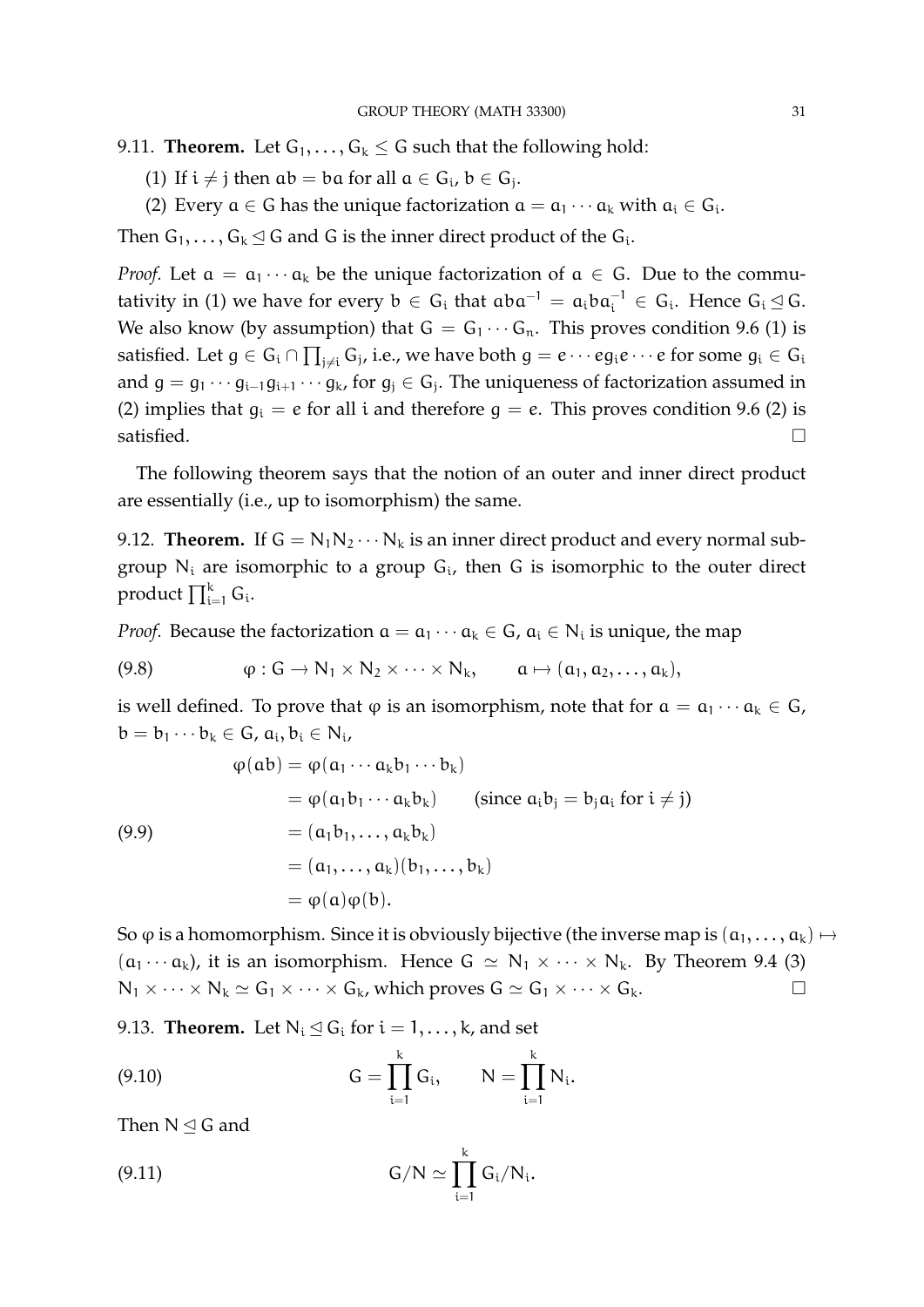*Proof.* Let  $\pi_i$  :  $G_i \rightarrow G_i/N_i$  be the canonical epimorphisms. Then

$$
(9.12) \t\t \pi: G \to \prod_{i=1}^k G_i/N_i, \t (a_1,\ldots,a_k) \mapsto (\pi_1(a_1),\ldots,\pi_k(a_k)),
$$

is homomorphism with kernel N. By Theorem 7.13, N is normal and the Theorem follows from the Homomorphism Theorem.

9.14. **Corollary.** Let  $G = G_1 \times G_2$ . Then  $G_1 \simeq G/(E \times G_2)$ .

# 9.15. **Theorem.**

- (1) The direct product of two cyclic groups with coprime order is cyclic.
- (2) If a cyclic group has order mn, with m, n coprime, then it is isomorphic to the direct product of two cyclic groups of order m and n, respectively.

We rewrite this theorem in following equivalent (by Theorem 8.5) form:

9.16. **Theorem.** If  $m, n \in \mathbb{N}$  are coprime, then  $\mathbb{Z}_{mn} \simeq \mathbb{Z}_m \times \mathbb{Z}_n$ .

*Proof.* Since  $\mathbb{Z}_{mn}$  has order  $mn$ , we know that (cf. Theorem 5.11 and its proof)  $\langle \overline{m} \rangle$  and  $\langle \overline{n} \rangle$  are cyclic subgroups of  $\mathbb{Z}_{mn}$  of order n and m respectively. Now by Corollary 6.19  $\langle \overline{m} \rangle \cap \langle \overline{n} \rangle = \{e\}.$  Now since m, n are coprime, the Bézout's theorem says that there are integers k, l  $\in \mathbb{Z}$  such that km + ln = 1. Hence hkm + hln = h for all h  $\in \mathbb{Z}$ , and, modulo mn, we have  $(hk)\overline{m} + (hl)\overline{n} = \overline{h}$ . Therefore  $\mathbb{Z}_{mn} = \langle \overline{m} \rangle + \langle \overline{n} \rangle$ , and, by definition,  $\mathbb{Z}_{mn}$  is an inner direct product and hence isomorphic to an outer direct product of  $\langle \overline{m} \rangle \simeq \mathbb{Z}_n$  and  $\langle \overline{n} \rangle \simeq \mathbb{Z}_m$ .

9.17. **Exercise.** Prove the following corollary:

9.18. Corollary. Let  $p_1, \ldots, p_r$  be distinct primes. A group G of order  $p_1^{k_1} \cdots p_r^{k_r}$  is cyclic if and only if

$$
(9.13) \tG \simeq \mathbb{Z}_{p_1^{k_1}} \times \cdots \times \mathbb{Z}_{p_r^{k_r}}
$$

9.19. **Corollary.** (Chinese Remainder Theorem.) Given  $m, n \in \mathbb{N}$  coprime, and  $a, b \in \mathbb{N}$  $\mathbb Z$ , then there is  $x \in \mathbb Z$  such that

(9.14) 
$$
x \equiv a \mod m, \qquad x \equiv b \mod n.
$$

*Proof.* The map  $\varphi : \mathbb{Z} \to \mathbb{Z}_m \times \mathbb{Z}_n$ ,  $x \mapsto (\overline{x}, \overline{x})$ , is a homomorphism with kernel mn $\mathbb{Z}$ . The homomorphism theorem and Theorem 9.16 imply that

(9.15) 
$$
\varphi(\mathbb{Z}) \simeq \mathbb{Z}/mn\mathbb{Z} = \mathbb{Z}_{mn} \simeq \mathbb{Z}_m \times \mathbb{Z}_n.
$$

This means  $\varphi$  is surjective, which proves the claim.

9.20. **Definition.** A function  $f : \mathbb{Z} \to \mathbb{C}$  is called **multiplicative**, if for all coprime  $m, n \in \mathbb{Z}$ ,

$$
f(m)f(n) = f(mn).
$$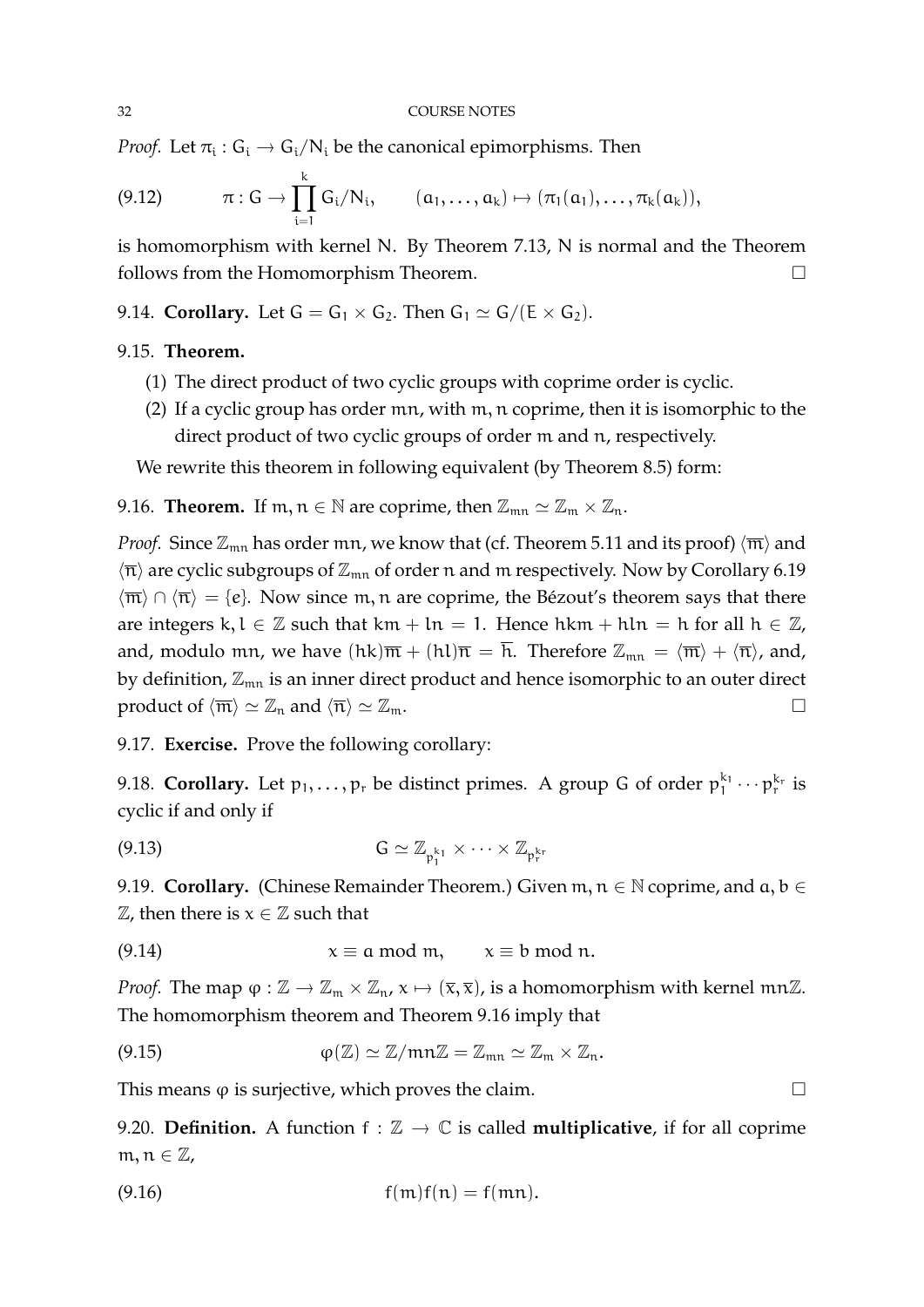9.21. **Corollary.** Euler's  $\varphi$  function is multiplicative.

*Proof.*  $a, b$  are generators of  $\mathbb{Z}_m$ ,  $\mathbb{Z}_n$  respectively, if and only if  $(a, b)$  is a generator of  $\mathbb{Z}_m \times \mathbb{Z}_n$ . Because of Corollary 5.10 the number of generators is therefore  $\varphi(m)\varphi(n)$ . On the other hand, since  $\mathbb{Z}_m \times \mathbb{Z}_n \simeq \mathbb{Z}_{mn}$ , the number of generators is  $\varphi(mn)$ . We conclude

$$
\varphi(m)\varphi(n) = \varphi(mn).
$$

 $\Box$ 

9.22. **Exercise.** Let H, K be normal subgroups of the finite group G, with  $gcd(|H|, |K|) =$ 1. Show that

(1) 
$$
H \cap K = \{e\}.
$$

- (2) hk = kh for all  $h \in H$ ,  $k \in K$ .
- (3) HK  $\simeq$  H  $\times$  K.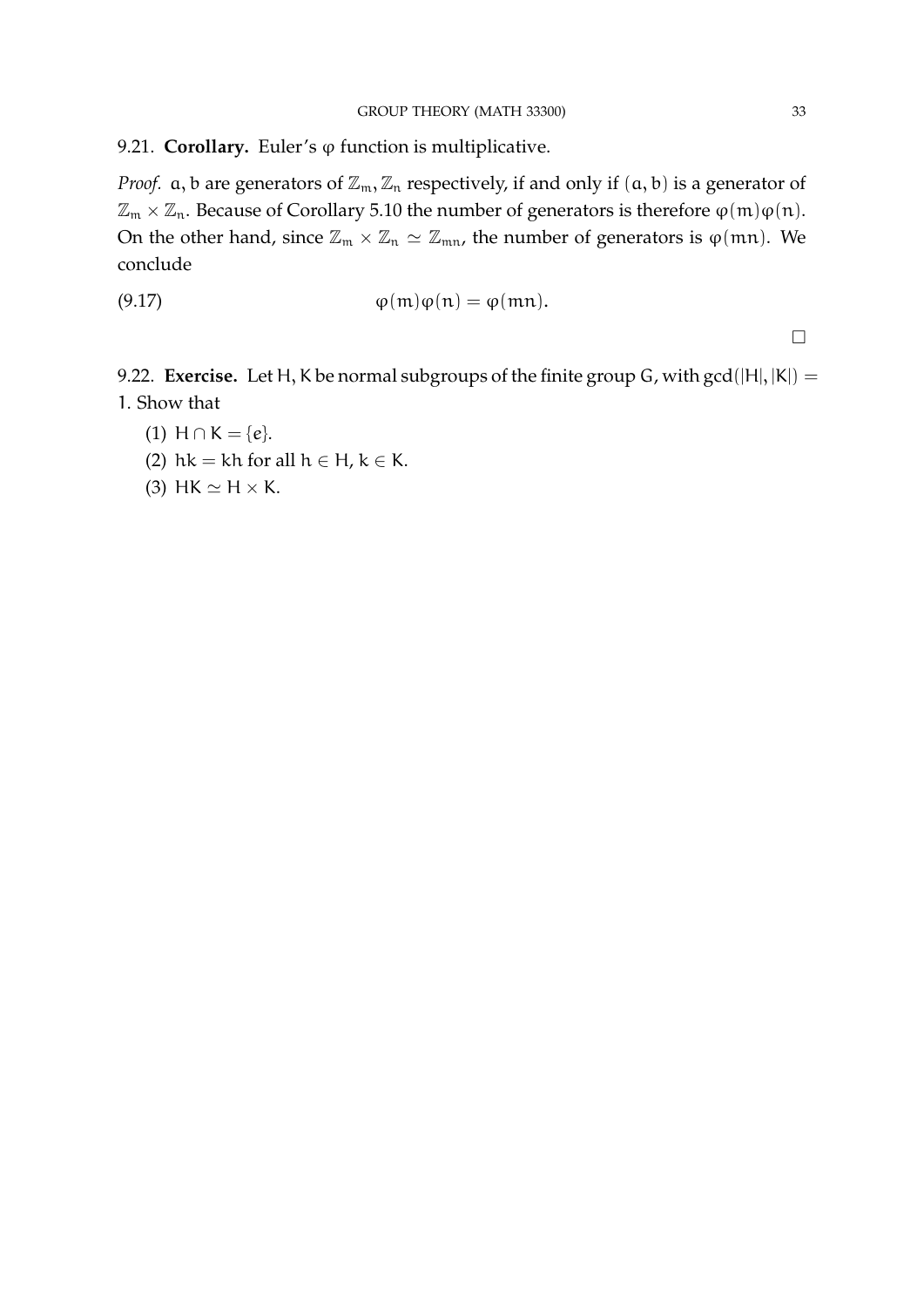# 34 COURSE NOTES

# 10. GROUP ACTIONS

10.1. **Definition.** Let G be a group and X a non-empty set. We say G **acts on** X, if there is a map  $\cdot$  :  $G \times X \rightarrow X$  such that

- (1)  $(gh) \cdot x = g \cdot (h \cdot x)$ ,
- (2)  $e \cdot x = x$ ,

for all  $g, h \in G$ ,  $x \in X$ . The map  $\cdot$  is called the **group action**, or G **action**.

In other words, the above conditions ensure that a group action is compatible with group multiplication.

10.2. **Theorem.** Suppose G acts on X. Then

(10.1) 
$$
R(G) = \{(x, y) \in X \times X : (\exists g \in G)(g \cdot x = y)\}
$$

is an equivalence relation.

*Proof.* Since  $e \cdot x = x$  we have  $(x, x) \in R(G)$  for all  $x \in X$ . Next, if  $(x, y) \in R(G)$ , i.e.,  $g \cdot x = y$  for some  $g \in G$ , then

(10.2) 
$$
g^{-1} \cdot y = g^{-1} \cdot (g \cdot x) = (g^{-1}g) \cdot x = e \cdot x = x,
$$

and so  $(y, x) \in R(G)$ . Finally if  $(x, y), (y, z) \in R(G)$ , i.e.,  $g \cdot x = y$ ,  $h \cdot y = z$  for some  $g, h \in G$ , then

(10.3) 
$$
(hg) \cdot x = h \cdot (g \cdot x) = h \cdot y = z,
$$

and so  $(x, z) \in R(G)$ .

10.3. Theorem 10.2 implies that X can be written as a disjoint union of equivalence classes with respect to R(G). The equivalence class of  $x \in X$  is explicitly

(10.4)  
\n
$$
[\mathbf{x}] = {\mathbf{y} \in X : (x, y) \in R(G)} \text{ (by definition)}
$$
\n
$$
= {\mathbf{y} \in X : (\exists g \in G)(g \cdot x = y)} \text{ (by definition of } R(G))
$$
\n
$$
= {\mathbf{g} \cdot x : g \in G}
$$
\n
$$
= G \cdot x.
$$

Hence,

$$
X = \bigcup_{x \in X} G \cdot x.
$$

and

(10.6) 
$$
G \cdot x = G \cdot y \quad \Leftrightarrow \quad [(\exists g \in G)(g \cdot x = y)].
$$

10.4. **Definition.** The equivalence classes  $G \cdot x$  are called the **orbits** of G in X.

10.5. **Definition.** The set  $G_x := \{g \in G : g \cdot x = x\}$  is called the **stabiliser** of  $x \in X$  in G.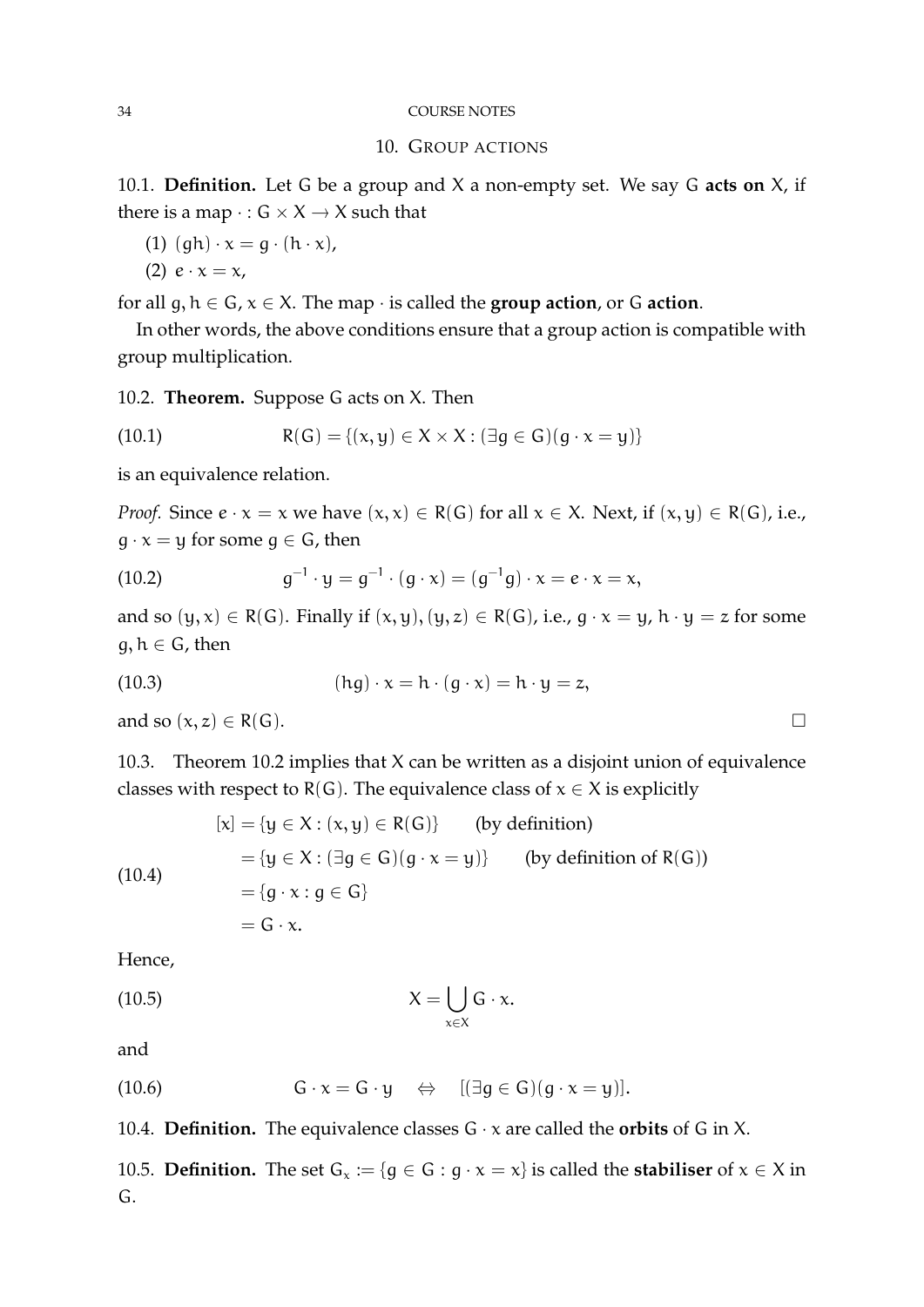10.6. **Theorem.** Let G act on X. Then  $G_x \leq G$  for every  $x \in X$  and

$$
|G \cdot x| = |G : G_x|.
$$

*Proof.* If  $h \in G_x$  then also  $h^{-1} \in G_x$ , since

(10.8) 
$$
h^{-1} \cdot x = h^{-1} \cdot (h \cdot x) = (h^{-1}h) \cdot x = e \cdot x = x.
$$

If h,  $h' \in G_{x}$ , we have hh'  $\in G_{x}$ , since

(10.9) 
$$
(hh') \cdot x = h \cdot (h' \cdot x) = h \cdot x = x.
$$

Hence  $G_x \leq G$ .

To prove (10.7), consider the map

(10.10) 
$$
G \cdot x \to G/G_x, \qquad g \cdot x \mapsto gG_x.
$$

This map is a well-defined and bijective, since

(10.11) 
$$
g \cdot x = g' \cdot x \Leftrightarrow g^{-1}g' \in G_x \Leftrightarrow gG_x = g'G_x.
$$

10.7. **Corollary.** If G is finite, then for every  $x \in X$  the number of elements in  $G \cdot x$ divides |G|.

*Proof.* Apply (10.7) and Lagrange's Theorem. □

10.8. **Exercise.** Prove that:

- (1) For every  $g \in G$ ,  $G_{g \cdot x} = g G_x g^{-1}$ .
- (2)  $G_x \trianglelefteq G$  if and only if  $G_x = G_y$  for all  $y \in G \cdot x$ .

10.9. **Definition.** The subset  $V \subseteq X$  is called a **representative set** for the orbits  $G \cdot x$ , if

- (1) For every  $x \in X$  there is a  $v \in V$  such that  $G \cdot x = G \cdot v$ ,
- (2) If  $a \neq b$  for  $a, b \in V$  then  $G \cdot a \neq G \cdot b$ .

The elements of V are called **representatives**.

10.10. With this notion we have

(10.12) 
$$
X = \bigcup_{x \in V} G \cdot x \quad \text{(disjoint union)}, \qquad |X| = \sum_{x \in V} |G : G_x|.
$$

10.11. **Definition.** An element  $x \in X$  is called a **fixed point** of the G action, if  $g \cdot x = x$ for all  $g \in G$ . We denote by

(10.13) 
$$
Fix_G(X) := \{x \in X : g \cdot x = x \text{ for all } g \in G\}
$$

the **fixed point set** of the G action.

 $\Box$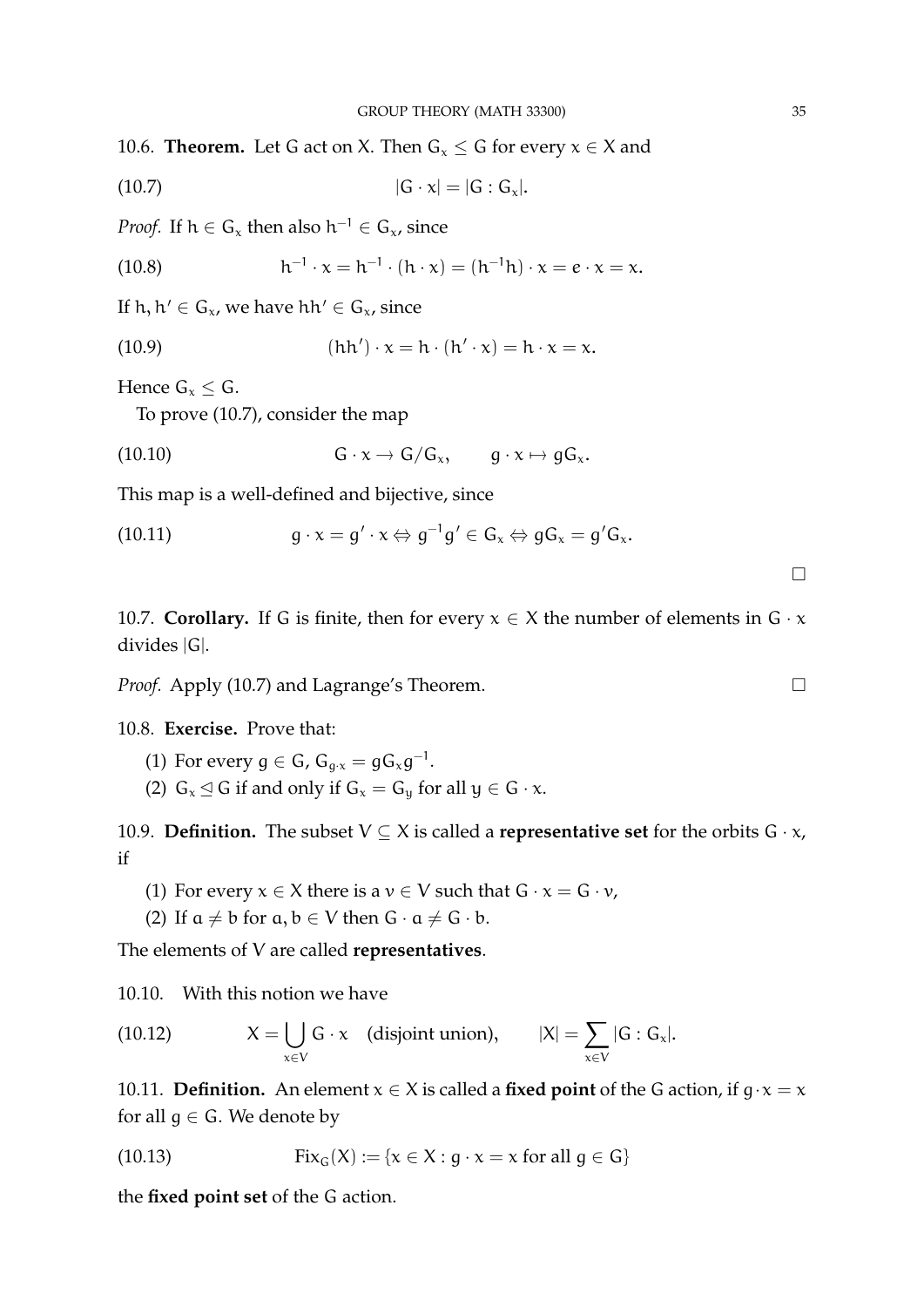10.12. **Exercise.** Let  $G = GL(2, \mathbb{R})$  and  $X = \mathbb{R}^2$ .

(1) Show that the map

(10.14) 
$$
G \times X \to X
$$
,  $\left( \begin{pmatrix} a & b \\ c & d \end{pmatrix}, \begin{pmatrix} x \\ y \end{pmatrix} \right) \mapsto \begin{pmatrix} ax + by \\ cx + dy \end{pmatrix}$ ,

defines a G action.

(2) What are the orbits and fixed point sets of this G action?

10.13. **Exercise.** Let  $H \leq G$ , and define H action by restricting the map (10.14) to  $H \times X$ . Calculate the orbits and fixed point sets in the following cases:

(1) 
$$
H = SO(2)
$$
.  
\n(2)  $H = \left\{ \begin{pmatrix} a & 0 \\ 0 & a \end{pmatrix} : a \in \mathbb{R}_{>0} \right\}$ .  
\n(3)  $H = \left\{ \begin{pmatrix} a & 0 \\ 0 & a^{-1} \end{pmatrix} : a \in \mathbb{R}_{>0} \right\}$ .  
\n(4)  $H = \left\{ \begin{pmatrix} 1 & x \\ 0 & 1 \end{pmatrix} : x \in \mathbb{R} \right\}$ .  
\n(5)  $H = \left\{ \begin{pmatrix} 0 & -1 \\ 1 & 0 \end{pmatrix} \right\}$ .

10.14. Note that  $x \in Fix_G(X)$  if and only if  $G \cdot x = \{x\}$ , i.e.,  $G_x = G$ , i.e.,  $|G : G_x| = 1$ . Therefore  $x \in V$  and we can write (10.12) as

(10.15) 
$$
X = Fix_G(X) \cup \bigcup_{\substack{x \in V \\ |G:G_x| > 1}} G \cdot x, \qquad |X| = |Fix_G(X)| + \sum_{\substack{x \in V \\ |G:G_x| > 1}} |G:G_x|.
$$

10.15. Fixed Point Theorem. Let G be a group of order p<sup>r</sup>, p prime. If G acts on a finite set X, then

(10.16) 
$$
|X| \equiv |\text{Fix}_G(X)| \bmod p.
$$

In particular, if  $p$  does not divide  $|X|$ , there is at least one fixed point.

*Proof.* (10.15) says that

(10.17) 
$$
|X| - |Fix_G(X)| = \sum_{\substack{x \in V \\ |G:G_x| > 1}} |G:G_x|.
$$

By Lagrange's Theorems every summand on the right hand side divides  $p<sup>r</sup>$ . Since  $|G : G_x| > 1$  we have  $|G : G_x| = p^1$  for some  $l \ge 1$ . Hence  $|G : G_x|$  is in particular divisible by p.  $\Box$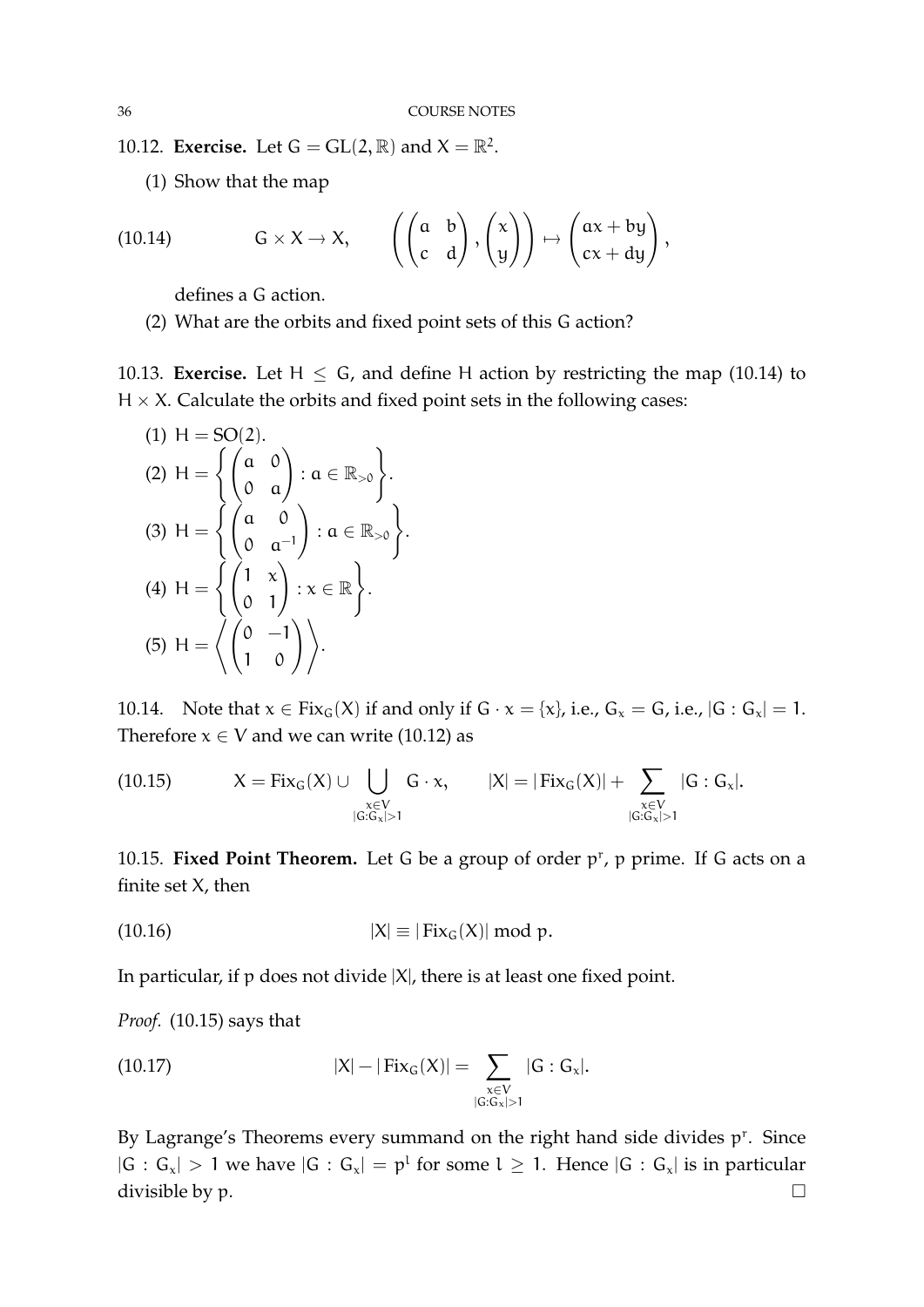10.16. **Example.** Let G be a group,  $X \subseteq G$  a subset and  $\mathcal{X} = \{gXg^{-1} : g \in G\}$  the family of subsets conjugate to X. The relation

$$
(10.18) \t\t\t g \cdot Y = gYg^{-1}
$$

defines an action of G on X. Note that there is only one orbit. In this case the stabiliser of X equals the normaliser of X,

(10.19) 
$$
G_X = N_G(X) = \{g \in G : gX = Xg\}.
$$

Theorem 10.6 gives

(10.20) 
$$
|\mathcal{X}| = |G : N_G(X)|
$$
.

If we choose  $X = H \le G$  is a subgroup, we have the following.

10.17. **Theorem.** The number of distinct subgroups conjugate to H in G is equal to  $|G : N_G(H)|$ .

10.18. **Example.** The inner automorphism  $g \cdot x := \varphi_g(x) = gxg^{-1}$  (recall Definition 2.16) defines a G action on itself (i.e.,  $G = X$ ). In this case the stabiliser  $G_x$  is the normalizer N<sub>G</sub>(x), and the fixed point set Fix<sub>G</sub>(G) is the center Z(G). Equation (10.15) translates to

(10.21) 
$$
|G| = |Z(G)| + \sum_{\substack{x \in V \\ |G:N_G(x)| > 1}} |G:N_G(x)|.
$$

This in turn implies:

10.19. **Theorem.** If G is a group of order  $p^r$ , p prime, then its center  $Z(G)$  is nontrivial, i.e.  $Z(G) \neq \{e\}.$ 

*Proof.*  $Z(G)$ ,  $N_G(x)$  are subgroups of G. By Lagrange's theorem,  $|Z(G)| = p^k$  for some  $k = 0, \ldots, r$ , and also  $|G : N_G(x)| = p^l$ , for some  $l = 1, \ldots, r$ . In view of (10.21),  $|Z(G)|$ is therefore divisible by p, and hence  $k \ge 1$ . That is,  $|Z(G)| > 1$ .

10.20. **Definition.** A G action on X is called **transitive**, if for every  $x, y \in X$  there is  $q \in G$  such that  $q \cdot x = y$ .

10.21. **Example.** The translations  $\mathbb{R}^d \times \mathbb{R}^d \to \mathbb{R}^d$ ,  $(a, x) \mapsto (x + a)$  define a transitive group action of  $G = (\mathbb{R}^d, +)$  on  $X = \mathbb{R}^d$ . This example is in fact a special case of the following general observation:

10.22. **Exercise.** Let  $H \leq G$  and  $X = G/H$ . Show that

- (1) The map  $G \times X \rightarrow X$ ,  $(g, aH) \mapsto gaH$ , defines a G action on the left cosets  $G/H$ .
- (2) G acts transitively on G/H.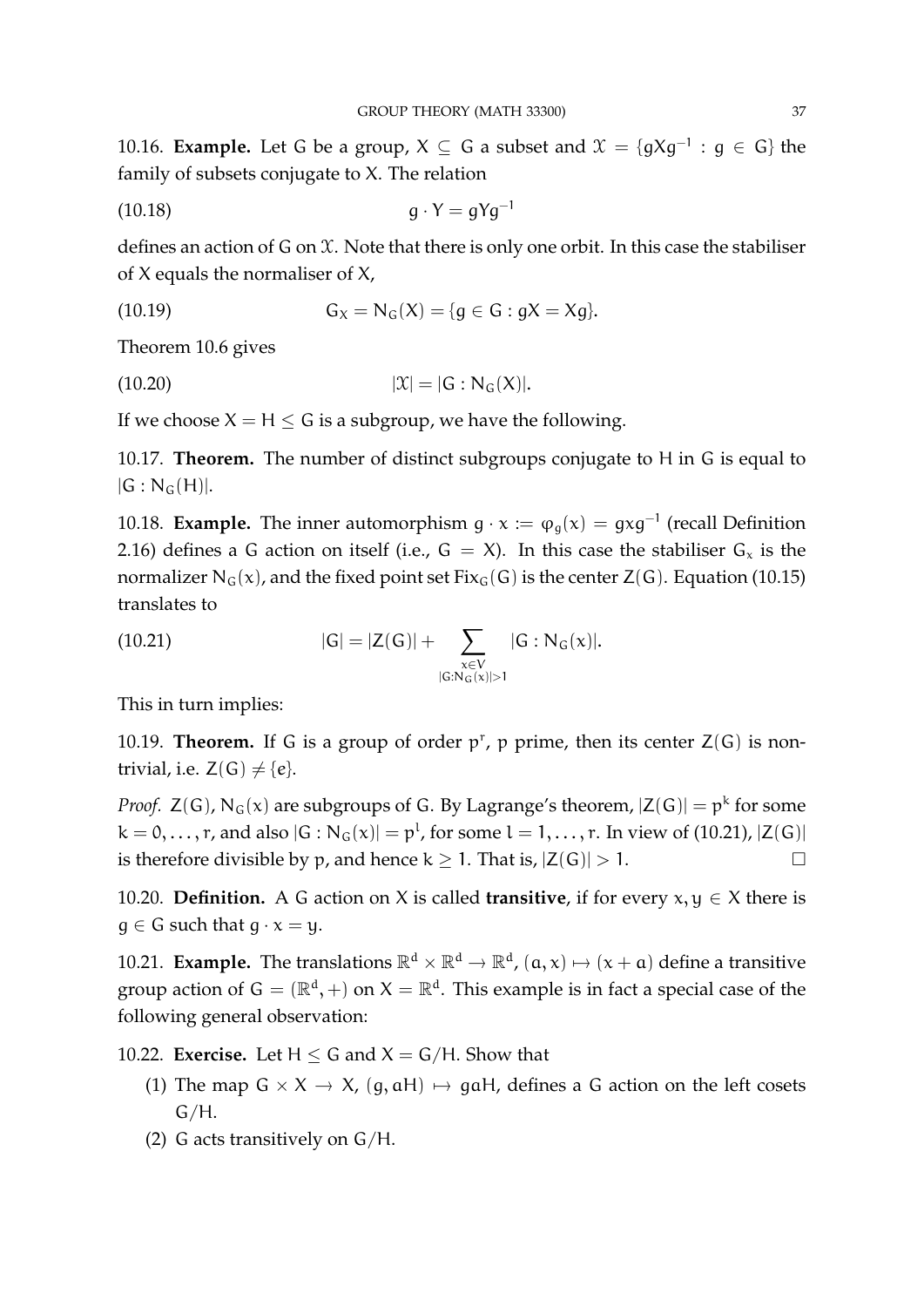#### 38 COURSE NOTES

### 11. SYLOW'S THEOREMS

11.1. **Lemma.** Let  $n \in \mathbb{N}$  and p prime such that  $n = p<sup>r</sup>$  for some  $m \in \mathbb{N}$  with gcd $(\mathfrak{m}, \mathfrak{p}) = 1$ . Then, for every  $s = 1, \ldots, r$ ,  $\mathfrak{p}^{r-s+1}$  does not divide  $\begin{pmatrix} n \\ s \end{pmatrix}$ p s  $\setminus$ .

*Proof.* We have

(11.1)  
\n
$$
\binom{n}{p^s} = \frac{n!}{p^s!(n-p^s)!}
$$
\n
$$
= \frac{n(n-1)\cdots(n-p^s+1)}{1\cdot 2\cdots p^s}
$$
\n
$$
= mp^{r-s} \frac{(n-1)\cdots(n-p^s+1)}{1\cdot 2\cdots(p^s-1)}
$$
\n
$$
= mp^{r-s} \left(\frac{n-1}{p^s-1}\right).
$$

We thus need to show that the integer

(11.2) 
$$
\begin{pmatrix} n-1 \ p^s-1 \end{pmatrix} = \prod_{i=1}^{p^s-1} \frac{mp^r - i}{i}
$$

is not divisible by p. Let us write for each factor

(11.3) 
$$
\frac{mp^{r}-i}{i} = \frac{mp^{r-t_i}-i}{\tilde{i}}
$$

where  $p^{t_i}$  is the highest power with  $t_i \leq r$  that divides  $i$ , and  $i = p^{t_i} \tilde{i}$ . Since  $i \leq p^s-1$ , we have in fact  $t_i < s$ , so  $r - t_i > 0$ , and  $gcd(\tilde{i}, p) = 1$ .

If we assume that (11.2) is divisible by p, than at least one factor, say for  $i = j$ ,

$$
\frac{\mathfrak{m} \mathfrak{p}^{\mathfrak{r}} - \mathfrak{j}}{\mathfrak{j}} = \frac{\mathfrak{m} \mathfrak{p}^{\mathfrak{r} - \mathfrak{t}_{\mathfrak{j}}}}{\mathfrak{j}}
$$

is divisible by p, and in particular p divides  $mp^{r-t_j} - \tilde{j}$ . Since  $r - t_j > 0$  (see above), p divides  $\tilde{j}$ . But this contradicts  $gcd(\tilde{j}, p) = 1$ .

11.2. **The First Sylow Theorem.** Let G be a finite group of order  $n = p<sup>r</sup>m$ , with p prime and  $gcd(m, p) = 1$ . Then, given any  $s = 1, ..., r$ , there is a subgroup of order  $p^s$ .

*Proof.* Let

(11.5) 
$$
\mathfrak{X}_s = \{ A \subseteq G : |A| = p^s \}
$$

be the family of subsets of  $G$ , which have precisely  $p<sup>s</sup>$  elements. Elementary combinatorics tells us that  $|\mathfrak{X}_\mathrm{s}| =$  $\bigl/n$ p s  $\setminus$ . It is easy to check that  $A \mapsto g \cdot A := gA$  defines an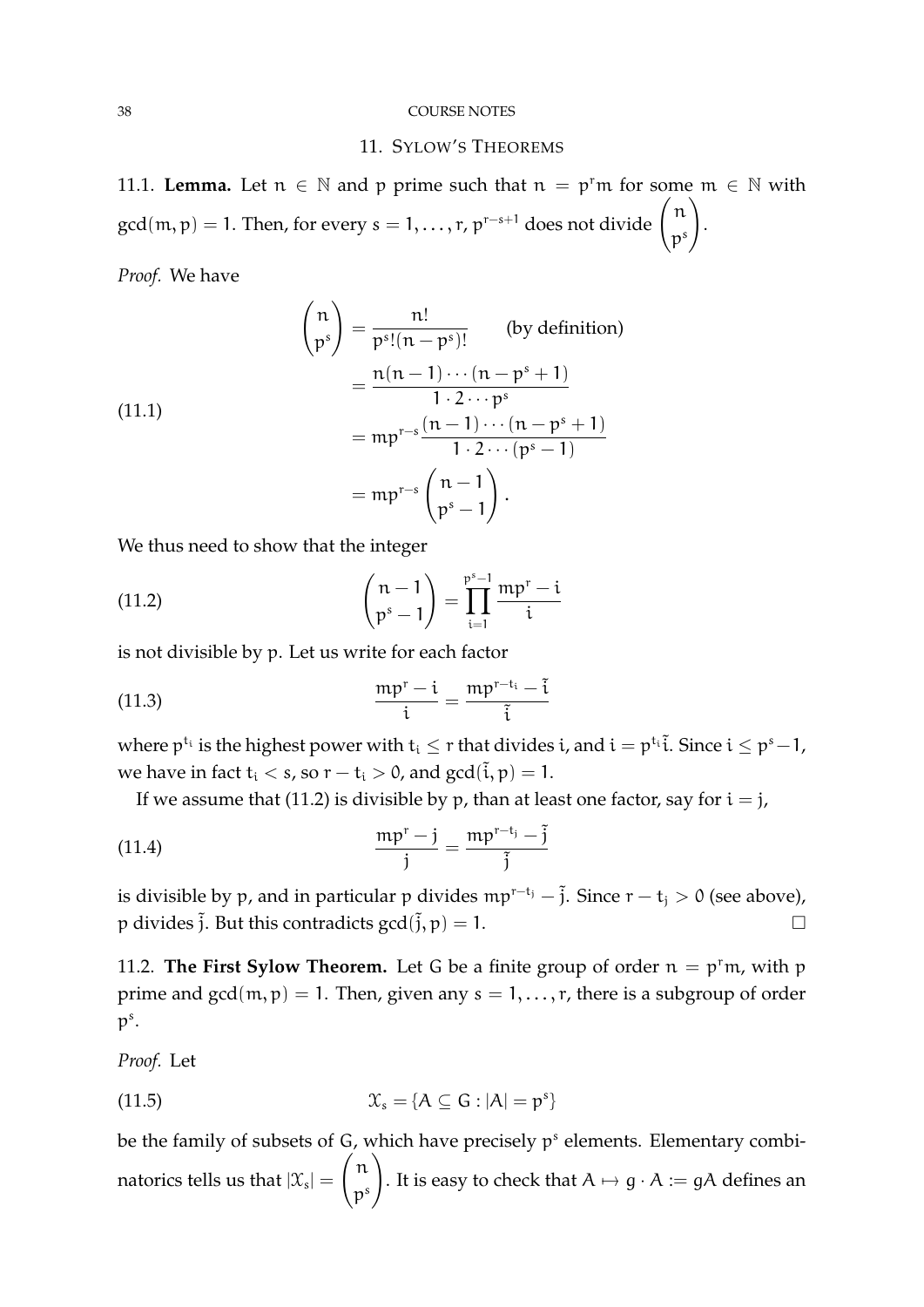action on the family  $X$  of subsets A of G. Since  $|gA| = |A|$ , it in fact defines an action on  $\mathfrak{X}_s$ . We have therefore a decomposition into disjoint orbits,

$$
\mathfrak{X}_{s} = \bigcup_{A \in \mathcal{V}} \mathsf{G}A
$$

where  $\mathcal V$  is a representative set. With Theorem 10.6 we have that

(11.7) 
$$
\binom{n}{p^s} = |\mathcal{X}_s| = \sum_{A \in \mathcal{V}} |GA| = \sum_{A \in \mathcal{V}} |G : G_A|.
$$

By Lemma 11.1 the above is not divisible by  $p^{r-s+1}$ , hence at least one summand  $|G : G_A|$  is not divisible by  $p^{r-s+1}$ . Thus  $p^{r-s}$  is the highest power of p that may divide  $|G : G_A|$ .

By assumption  $p^r m = |G| = |G : G_A||G_A|$ . We the previous observation this implies that  $p^s$  divides  $|G_A|$ , and so  $|G_A| \geq p^s$ .

Since  $G_A$  is the stabilizer of A we have  $G_A A = A$ , i.e.,  $G_A a \subseteq A$  for every  $a \in A$ . Therefore  $|G_A| = |G_A \mathfrak{a}| \leq |A| = \mathfrak{p}^s$ .

Combining this with the above inequality yields  $|G_A| = p^s$ . This proves the existence of a subgroup of order  $p^s$ .

11.3. **Corollary.** (Cauchy's Theorem.) Let G be a finite group whose order is divisible by the prime p. Then G contains an element of order p.

*Proof.* By the First Sylow Theorem, G contains a subgroup H of order p. By Corollary 6.18 H is cyclic, and its generator thus has order p.  $\Box$ 

11.4. **Definition.** Let p be a prime. A group G is called p**-group**, if the order of every element of G is a power of p.

That is, by Corollary 5.7, for every  $g\in G$  there is a k  $\geq$  0 such that  $g^{p^k}=e.$ 

11.5. **Corollary.** A finite group is a p-group, if and only if its order is a power of p.

*Proof.* If  $|G| = p^l$ , then by Fermat's Little Theorem 6.14,  $g^{p^l} = e$  for all g, and hence G is a p-group. If, on the other hand,  $|G|$  would be divisible by a prime  $q \neq p$ , then (by the previous Theorem of Cauchy) G would have an element of order q, which contradicts the assumption that G is a p-group.  $\Box$ 

11.6. **Definition.** Let G be a group. We say H is a p-subgroup of G if  $H \leq G$  and H is a p-group.

11.7. **Definition.** Let G be a group. A subgroup  $H \le G$  is called a p-**Sylow group** of G, if

- (1) H is a p-group.
- (2) If K is is a p-subgroup of G such that  $H \subseteq K$ , then  $H = K$ .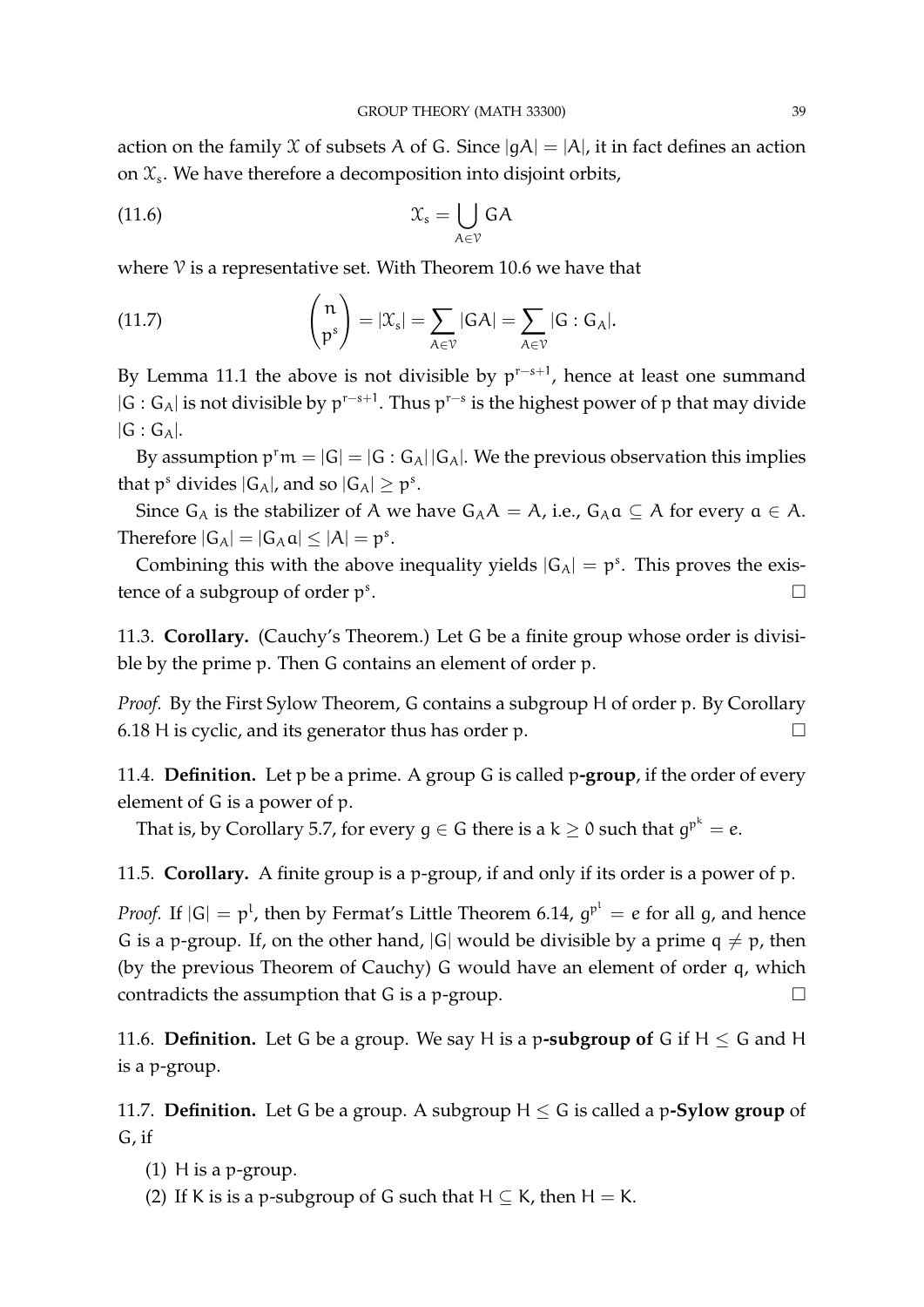#### 40 COURSE NOTES

Note that (2) says that p-Sylow groups are maximal in the family of p-subgroup. In particular, a p-group is equal to its (unique) p-Sylow group.

11.8. **Theorem.** Let G be a finite group of order  $n = p<sup>r</sup>m$ , with p prime and  $gcd(m, p)$ 1. Then every subgroup of order  $p<sup>r</sup>$  is a p-Sylow group.

*Proof.* Let  $H \le G$  with  $|H| = p^r$ . By Corollary 11.5 H is a p-group. Let K be a further p-group with H  $\leq$  K  $\leq$  G . By Corollary 11.5  $|{\sf K}| = p^1$  for some l. Since by Lagrange's Theorem  $|K|$  divides  $p^r m$ , we have  $l \leq r$ . Hence  $|K| \leq |H|$  and thus  $K = H$ .

11.9. **Corollary.** Let G be a finite group of order  $n = p<sup>r</sup>m$ , with p prime and  $gcd(m, p)$ 1. Then G contains at least one p-Sylow group of order p<sup>r</sup>.

Proof. The First Sylow Theorem shows that G contains a subgroup of order p<sup>r</sup>, which by 11.8 is a p-Sylow group.  $\square$ 

11.10. **Lemma.** If  $H \leq G$  is a p-subgroup (resp. p-Sylow group), then, for any  $g \in G$ , gHg<sup>−</sup><sup>1</sup> is a p-subgroup (resp. p-Sylow group).

*Proof.* Since x and  $qxq^{-1}$  have the same order, H is a p-subgroup if and only if  $qHq^{-1}$ is.

Let H be a p-Sylow group and assume  $gHg^{-1} < K$  for some p-subgroup K. Then H  $\lt$  K' with the p-subgroup K' =  $g^{-1}$ Kg. But H  $\lt$  K' contradicts the assumption that H is a p-Sylow group, cf. Definition 11.7 (2).  $\Box$ 

11.11. **The Second Sylow Theorem.** Let G be a finite group of order  $n = p<sup>r</sup>m$ , with p prime and  $gcd(m, p) = 1$ , and let P be a p-Sylow group of G. Then, every p-subgroup H of G is conjugate to a subgroup of P.

Proof. First assume P is a p-Sylow group of order p<sup>r</sup>. Consider the left cosets

$$
\mathfrak{X} := \{ gP : g \in G \}.
$$

Let H be a p-subgroup of G, and consider the H action

(11.9)  $H \times \mathcal{X} \to \mathcal{X}$ ,  $(h, qP) \mapsto (hq)P$ .

We decompose  $X$  into disjoint orbits,

(11.10) 
$$
\mathfrak{X} = \bigcup_{g \in \mathcal{V}} HgP, \qquad |\mathfrak{X}| = \sum_{g \in \mathcal{V}} |HgP|.
$$

Now

(11.11) 
$$
|\mathfrak{X}| = |G : P| = \frac{|G|}{|P|} = \frac{p^r m}{p^r} = m,
$$

and thus p does not divide  $|\mathfrak{X}|$ . Therefore at least one of the summands in (11.10) is not divisible by p, say |HaP|. On the other hand, by Corollary 10.7, |HaP| divides |H|,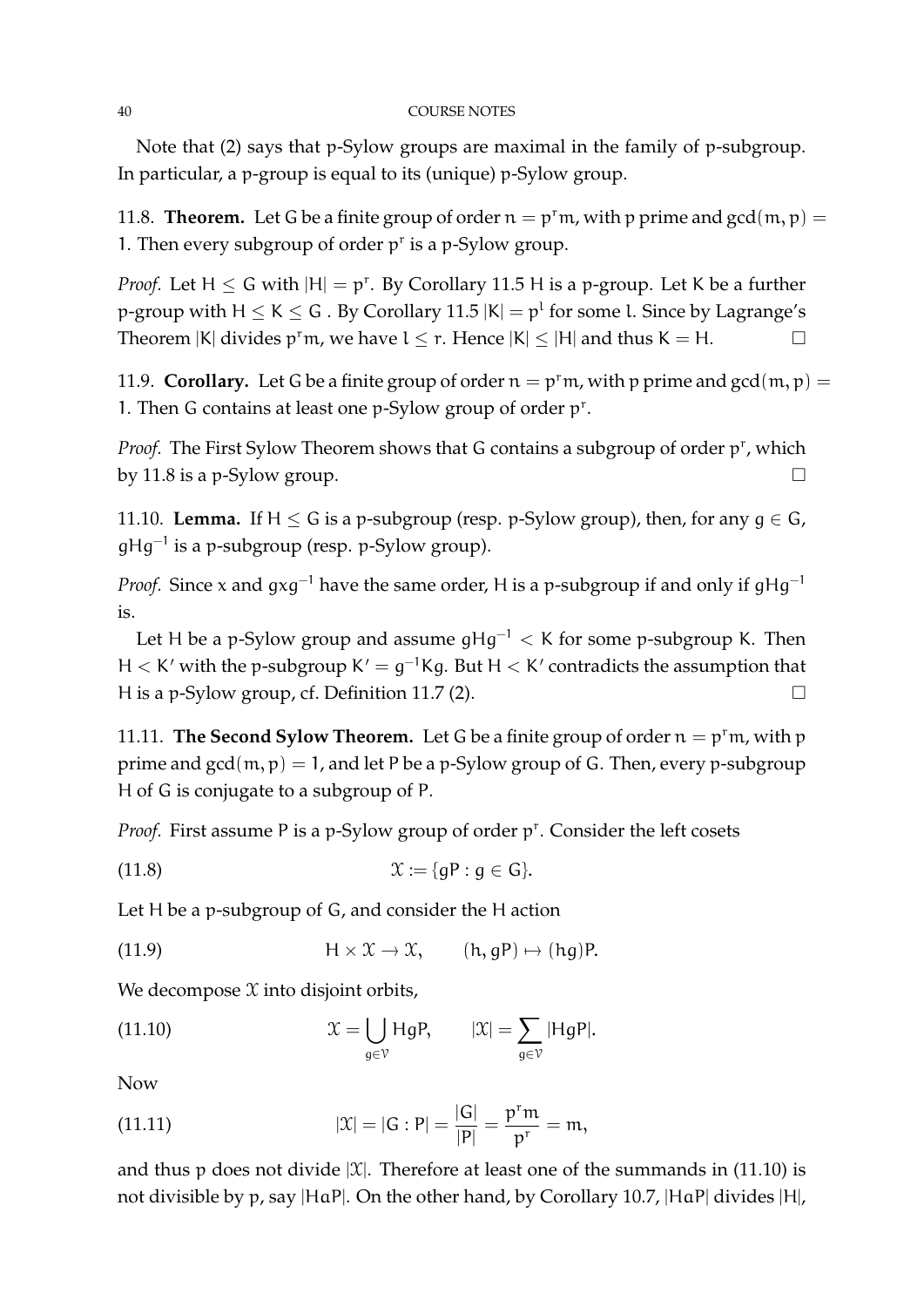but since |H| is a power of p, we find  $|{\rm HaP}| = 1$ . We conclude from this that gP is a fixed point under the H action, i.e., for all  $h \in H$ ,

(11.12) 
$$
haP = aP \Leftrightarrow a^{-1}haP = P \Leftrightarrow a^{-1}ha \in P \Leftrightarrow a^{-1}Ha \subseteq P,
$$

and we have proved the Theorem for p-Sylow groups of order p<sup>r</sup>.

To extend the statement to a p-Sylow groups P' of arbitrary order, choose in the above H = P'. Then  $a^{-1}P' a \subseteq P$ . By Lemma 11.10  $a^{-1}P' a$  is a p-Sylow group, and hence by Definition 11.7 (2)  $a^{-1}P' a = P$ , which implies  $|P'| = p^r$ . So the above restriction to order  $p^r$  was in fact already dealing with the most general case.  $\Box$ 

We highlight the last argument of the above proof in the following statement.

11.12. **Corollary.** Let G be a finite group of order  $n = p<sup>r</sup>m$ , with p prime and  $gcd(m, p)$  = 1. Then:

- (1) Every p-Sylow group has order  $p^r$ .
- (2) Every pair of p-Sylow groups of G are conjugate (and thus isomorphic).

11.13. **Corollary.** A p-Sylow group of a group G is normal in G if and only if P is the only p-Sylow group of G.

*Proof.* Suppose  $P \trianglelefteq G$  and  $P' \leq G$  are p-Sylow groups of G. By Corollary 11.12 there is  $x \in G$  such that  $P' = xPx^{-1}$ , and this = P since P is normal.

On the other hand, if P is a p-Sylow group, then so is  $gPg^{-1}$  for any  $g \in G$  (recall Lemma 11.10). Since we assume P is the unique p-Sylow group, we have  $P = gPg^{-1}$ for all  $g \in G$ .

Recall that the normaliser  $N_G(H) = \{x \in G : xH = Hx\}$  of a subgroup  $H \leq G$  is the largest subgroup of G in which H is normal. Hence  $N_G(H)/H$  is a quotient group.

11.14. **Lemma.** Let P be a p-Sylow group of G. If  $\overline{a} \in N_G(P)/P$  has order p<sup>1</sup> for some l  $\geq$  0, then  $\overline{a}$  is the identity in N<sub>G</sub>(P)/P (i.e.,  $a \in P$ ).

*Proof.* The cyclic group  $\langle \overline{a} \rangle$  has order  $p^1$  and hence is a p-group. By Theorem 8.10 (2) there is a subgroup H [namely  $H = \pi^{-1}(\langle \overline{a} \rangle)$ ] such that  $P \leq H \leq N_G(P)$  and  $\langle \overline{\alpha} \rangle = H/P$ . Now  $|H| = |H/P||P|$  and so  $|H|$  is a power of p, hence H is a p-group. Definition 11.7 (2) implies H = P and thus  $\langle \overline{\mathfrak{a}} \rangle = P/P = {\overline{e}}.$ 

11.15. **Lemma.** Let P be a p-Sylow group of G. If  $a \in G$  with ord a a power of p, and  $aPa^{-1} = P$ , then  $a \in P$ .

*Proof.* Since  $aP = Pa$  we have  $a \in N_G(P)$ . The image of a under the canonical epimorphism in  $N_G(P)/P$  is also a power of p. The previous Lemma 11.14 implies  $a \in P$ .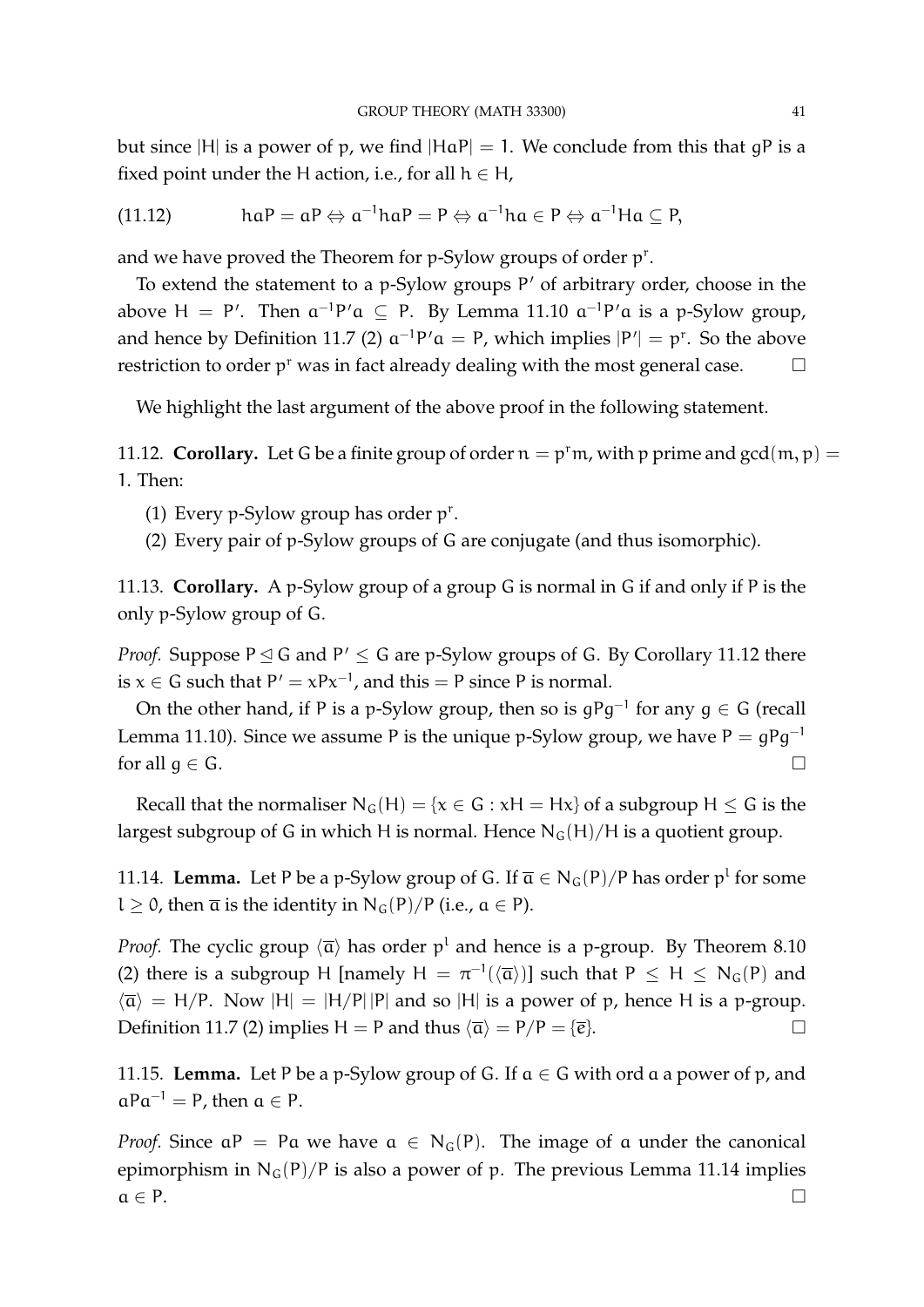11.16. **The Third Sylow Theorem.** Let G be a finite group whose order is divisible by p. Then the number of p-Sylow groups of G divides  $|G|$  and is of the form  $kp + 1$ for some  $k \geq 0$ .

*Proof.* Denote by

(11.13) 
$$
\mathcal{X} = \{P_0, P_1, P_2, \ldots, P_r\}
$$

the collection of p-Sylow groups  $P_i$  of G. By Corollary 11.12,

(11.14) 
$$
\mathfrak{X} = \{gP_0g^{-1} : g \in G\},\
$$

and by Theorem 10.17,  $|\mathfrak{X}| = |G : N_G(P_0)| = |G|/|N_G(P_0)|$ . Hence  $|\mathfrak{X}|$  divides  $|G|$ .

To prove the second part of the statement, define the action

(11.15) 
$$
P \times \mathcal{X} \to \mathcal{X}, \qquad (h, X) \mapsto hXh^{-1}.
$$

Equation (10.15) yields

(11.16) 
$$
|\mathfrak{X}| = |\text{Fix}_{P}(\mathfrak{X})| + \sum_{\substack{X \in \mathcal{V} \\ |P: P_X| > 1}} |P: P_X|.
$$

Now

(11.17) 
$$
Fix_{P}(\mathfrak{X})=\{X\in\mathfrak{X}:hXh^{-1}=X\text{ for all }h\in P\}.
$$

Since X is a p-Sylow group, Lemma 11.15 says that the condition  $hXh^{-1} = X$  for all h ∈ P implies P ⊆ X and hence P = X by Definition 11.7 (2). Therefore

(11.18) 
$$
Fix_{P}(\mathfrak{X}) = \{P\}, \qquad |Fix_{P}(\mathfrak{X})| = 1,
$$

and (11.16) becomes

(11.19) 
$$
|\mathfrak{X}| = 1 + \sum_{\substack{X \in \mathcal{V} \\ |\mathbf{P}: \mathbf{P}_X| > 1}} |\mathbf{P}: \mathbf{P}_X|.
$$

Since  $|P : P_X| = |P|/|P_X|$  are of the form  $p^j$  for some  $j \ge 0$ , we conclude that the terms corresponding to  $|P : P_X| > 1$  are divisible by p.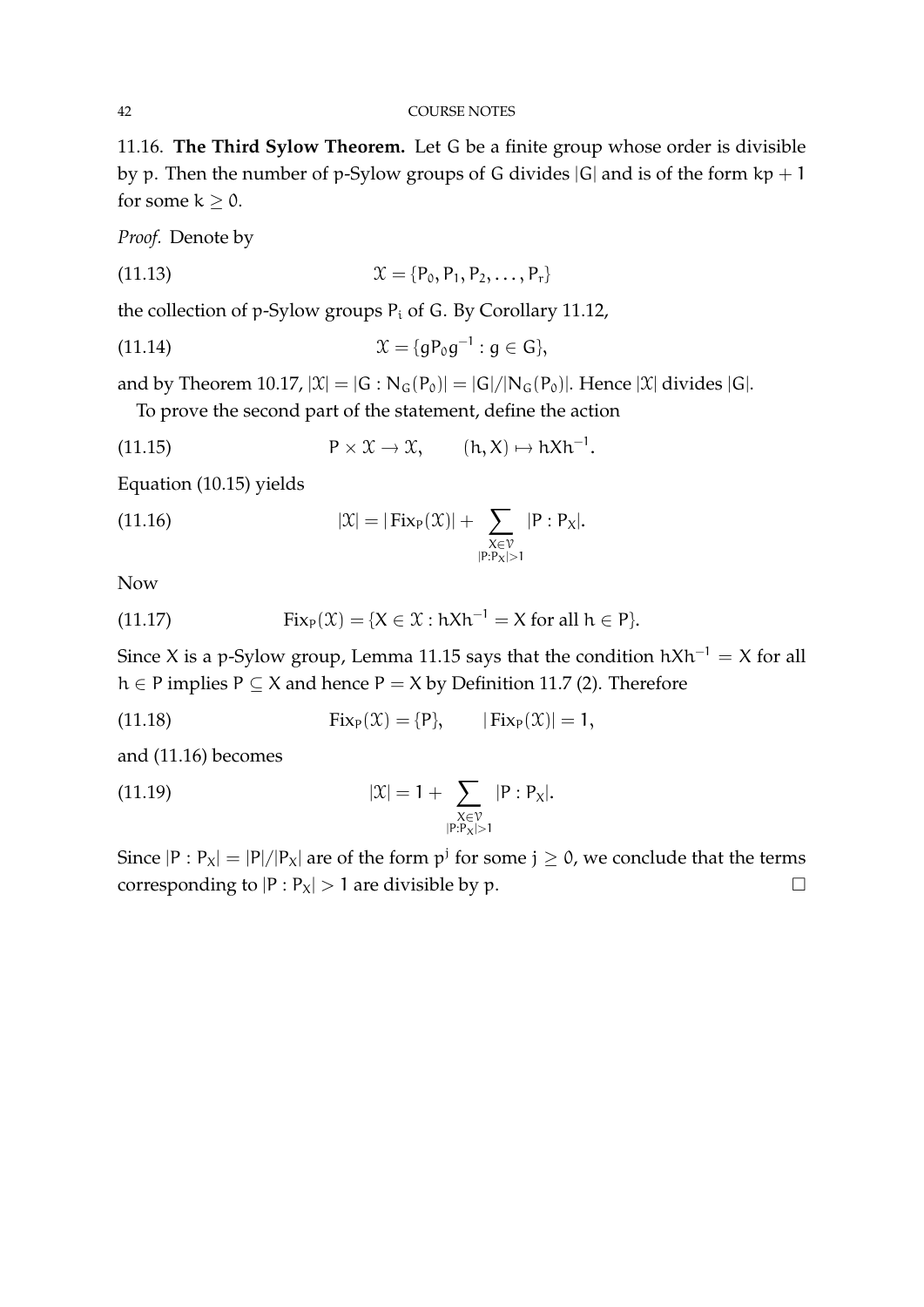# 12. APPLICATIONS OF SYLOW'S THEOREMS

12.1. We will know discuss some applications of Sylow's theorems to the classification of groups G of order  $p^r$ . The simplest case is  $r = 1$ . Then by Corollary 6.18 G is cyclic, and by Theorem 8.5 it is isomorphic to  $(\mathbb{Z}_p, +)$ .

In the case  $r = 2$  we know from Theorem 10.19 that the center  $Z(G)$  is non-trivial, i.e.,  $|Z(G)| > 1$  and hence  $|Z(G)| = p$  or  $|Z(G)| = p^2$ . In the latter case  $Z(G) = G$ and G is abelian. In the former case  $G/Z(G)$  has order p and is thus cyclic (Corollary 6.18). This implies G is abelian (why?) and so  $Z(G) = G$ , which contradicts our assumption  $|Z(G)| = p$ . We conclude that every group of order  $p^2$  is abelian. The following theorem gives a complete classification:

12.2. **Theorem.** For every prime p there are, up to isomorphism, precisely two nonisomorphic groups of order  $p^2$ ; these are  $\mathbb{Z}_{p^2}$  and  $\mathbb{Z}_p \times \mathbb{Z}_p$ .

*Proof.* By Theorem 5.11,  $\mathbb{Z}_{p^2}$  has precisely one subgroup of order p, whereas  $\mathbb{Z}_p \times \mathbb{Z}_p$ has at least two:  $\mathbb{Z}_p \times \{0\}$  and  $\{0\} \times \mathbb{Z}_p$ . The two groups are therefore non-isomorphic.

Assume G has order  $p^2$  and is not isomorphic to  $\mathbb{Z}_{p^2}$ . This means G is not cyclic. By Cauchy's Theorem 11.3 there is  $a \in G$  with ord  $a = p$ . For  $b \notin \langle a \rangle$  we have ord $b = p$ or  $=p^2$ ; the latter is impossible since this would imply G is cyclic. So ord  $b = p$  and  $|\langle b \rangle| = p$ . Note that, since  $b \notin \langle a \rangle$  and any group of prime order cannot have nontrivial subgroups, we have  $\langle a \rangle \cap \langle b \rangle = \{e\}$ . Clearly  $|\langle a \rangle \langle b \rangle| = |\langle a \rangle| |\langle b \rangle| = p^2 = |G|$  and thus  $G = \langle a \rangle \langle b \rangle$ . By the first observation in 12.1 G is abelian, hence  $\langle a \rangle$  and  $\langle b \rangle$  are normal subgroups, and so Theorem 8.5 and Theorem 9.12 show that  $G \simeq \mathbb{Z}_p \times \mathbb{Z}_p$ .  $\Box$ 

The case  $r > 2$  is harder; we have the following general theorem, which allows a reduction to smaller r.

12.3. **Theorem.** Every group of order  $p^r$ ,  $p$  prime, has a normal subgroup of order  $p^{r-1}$ .

*Proof.* Proof by induction. For  $r = 1$  the statement is trivial. By Theorem 10.19,  $Z(G)$ is non-trivial, i.e.,  $|Z(G)| = p^l$ , for  $l \geq 1$ . The First Sylow Theorem guarantees the existence of a subgroup  $N \leq Z(G)$  of order p, which (as a subgroup of the center) is normal. Then  $|G/N| = |G|/|N| = p^{r-1}$ . By assumption, the group  $G/N$  has a normal subgroup  $\overline{\mathsf{K}}$  of order  $\mathsf{p}^{r-2}$ . By Theorem 8.10 (2) there is a subgroup K with N  $\leq$  K  $\trianglelefteq$  G, such that  $\overline{K} = K/N$ . Finally,  $p^{r-2} = |\overline{K}| = |K|/|N| = |K|/p$  implies  $|K| = p^{r-1}$  $\Box$ 

Iterated application of the above theorem proves:

12.4. **Corollary.** Let G be a finite group of order p<sup>r</sup>, p prime. Then there are groups  $G_i$  ( $i = 0, \ldots, r$ ) of order  $p^i$  such that

(12.1) 
$$
\{e\} = G_0 \trianglelefteq G_1 \trianglelefteq G_2 \trianglelefteq \ldots \trianglelefteq G_{r-1} \trianglelefteq G_r = G.
$$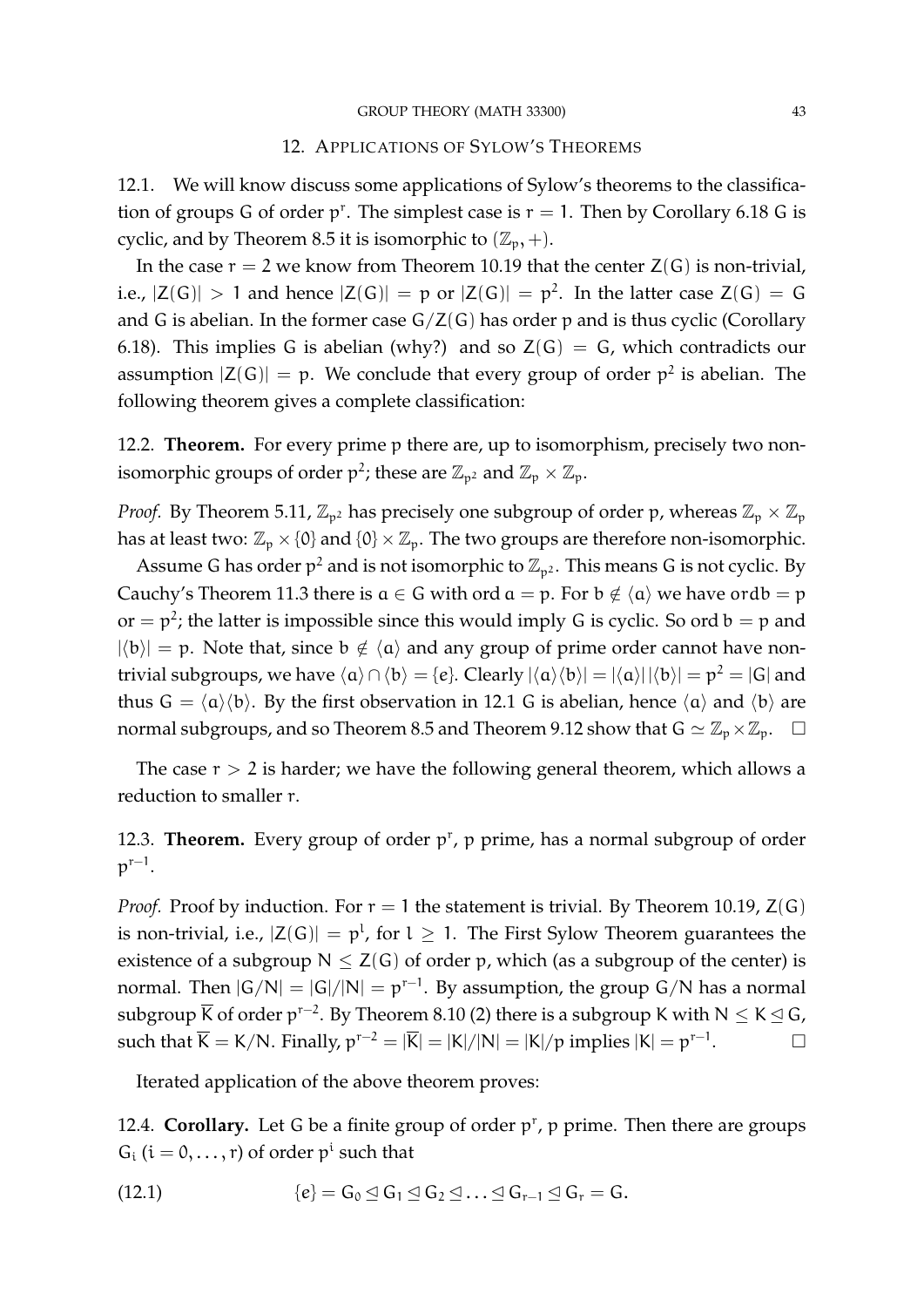- 12.5. **Theorem.** Let G be a finite group of order pq, with  $p < q$  both prime. Then
	- (1) G contains precisely one q-Sylow group of order q.
	- (2) If  $q \neq kp + 1$  for all  $k \geq 0$ , then G is cyclic.

*Proof.* (1) Corollary 11.9 shows that there is at least one q-Sylow group. Furthermore, any such group has of order q (cf. Theorem 11.8). Let  $s_q$  be the number of the q-Sylow groups of G. By the Third Sylow Theorem,  $s_q$  divides  $|G|$ , so  $s_q \in \{1, p, q, pq\}$ , and furthermore is of the form  $s_q = kq + 1$ , for some  $k \ge 0$ . The only consistent choice is  $s_q = 1$ , since  $p = kq + 1$  implies  $p > q$  (contradicting our assumption  $p < q$ ),  $q = kq + 1$  implies  $q > q$ , and  $pq = kq + 1$  implies that q divides 1, which is false.

(2) The plan is to prove  $G \simeq \mathbb{Z}_p \times \mathbb{Z}_q$ , which, by Theorem 9.16 is equivalent to  $G \simeq \mathbb{Z}_{\text{p}q}$ , and thus establishes that G is cyclic. Let  $s_p$  be the number of the p-Sylow groups of G. Again, by the Third Sylow Theorem,  $s_p$  divides  $|G|$ , so  $s_p \in \{1, p, q, pq\}$ , and in addition is of the form  $s_p = kp + 1$ , for some  $k \ge 0$ . And again,  $s_p = 1$  is the only possibility, since  $s_p = p$ ,  $pq$  are ruled out since p does not divide 1, and  $s_p = q$ violates the assumption of (2). Hence we have precisely one subgroup  $H_p$  of order p and precisely one subgroup H<sub>q</sub> of order q. By Corollary 6.19 H<sub>p</sub>∩H<sub>q</sub> = {e}. Therefore Theorem 8.5 and Theorem 9.12 imply that  $G \simeq \mathbb{Z}_p \times \mathbb{Z}_q$  (cf. the proof of Theorem 12.2).

12.6. **Corollary.** There are precisely two (up to isomorphism) groups of order 2p, p prime; these are  $\mathbb{Z}_{2p}$  and the dihedral group  $D_p$ .

*Proof.* Let G be a group of order 2p. The statement for  $p = 2$  follows from Theorem 12.2. For  $p > 2$  we now from the previous proof that  $s_p = 1$  and  $s_2 = 1$  or  $s_2 = p$ . We have seen that  $s_2 = 1$  implies G is cyclic, i.e.,  $G \simeq \mathbb{Z}_{2p}$ . If  $s_2 = p$ , then we have psubgroups of order 2. Let P be the unique p-Sylow group of order p. P is then normal (Corollary 11.13) and cyclic, say P =  $\langle a \rangle$ . We have the coset decomposition G = P∪bP with  $b \in G \backslash P$ . There are three possibilities: ord  $b = 2$ , p, 2p. If ord  $b = p$ , then  $|\langle b \rangle|$  = p which implies  $\langle b \rangle = P$  by the uniqueness of P—a contradiction. If ord b = 2p then G is cyclic and there is precisely one 2-Sylow-group—a contradiction. Hence ord  $b = 2$ . Since also  $G = P \cup abP$ , by the same reasoning ord $(ab) = 2$ . We conclude

(12.2) 
$$
G = \{e, a, a^2, ..., a^{p-1}, b, ba, ba^2, ..., ba^{p-1}\}\
$$

with ord  $a = p$ , ord  $b = ord(ab) = 2$ , and so  $G = D_p$  in this case.

12.7. **Lemma.** If P is a p-Sylow group of the finite group G, then  $N_G(N_G(P))$  =  $N_G(P)$ .

*Proof.* By Corollary 11.13, P is the unique p-Sylow group of  $N_G(P)$ . If  $x \in N_G(N_G(P))$ then  $xN_G(P)x^{-1} \subseteq N_G(P)$ , and (because  $P \subseteq N_G(P)$ ) we have  $xPx^{-1} \subseteq N_G(P)$ . Since also  $xPx^{-1}$  is p-Sylow, we have by uniqueness  $xPx^{-1} = P$ . So  $x \in N_G(P)$  and so  $N_G(N_G(P)) \subseteq N_G(P)$ . Recall  $N_G(P) \subseteq N_G(N_G(P))$  by definition.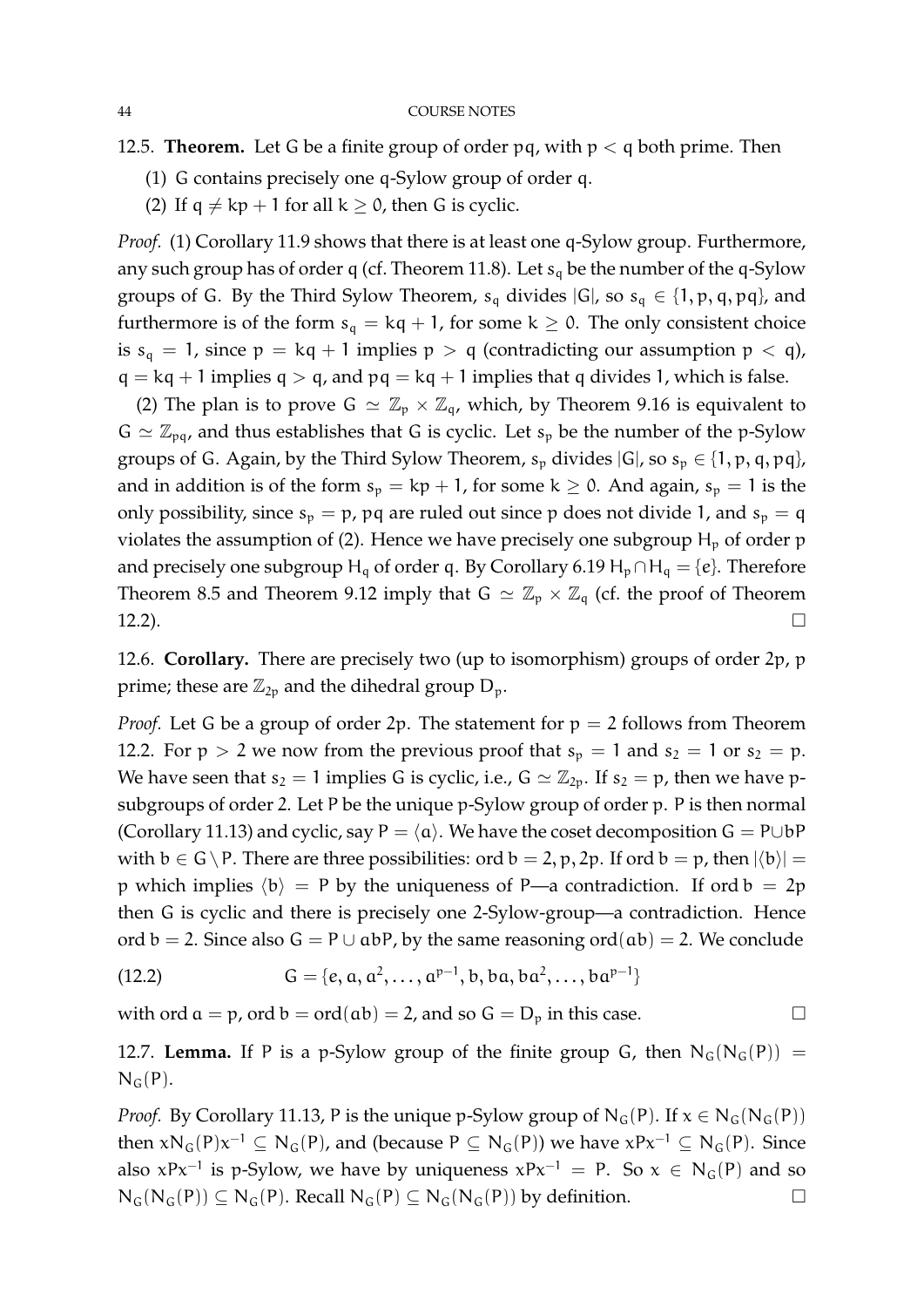12.8. **Definition.** We say a group G satisfies the **normaliser condition** if H < G implies  $H < N<sub>G</sub>(H)$ .

12.9. **Lemma.** Assume the finite group G satisfies the normaliser condition. Then for every prime p dividing |G| there is precisely one p-Sylow group of G.

*Proof.* Let P be a p-Sylow group of G. By the previous lemma  $N_G(N_G(P)) = N_G(P)$ , and so the normaliser condition rules  $N_G(P) < G$  out, i.e., we have in fact  $N_G(P) = G$ . Hence  $P \trianglelefteq G$ , and Corollary 11.13 completes the proof.

12.10. **Theorem.** Assume the finite group G satisfies the normaliser condition, and let  $p_1, \ldots, p_r$  be the primes dividing  $|G|$ . Then

$$
(12.3) \tG = G_{p_1} \cdots G_{p_r}
$$

with the p-Sylow groups

(12.4) 
$$
G_p := \{x \in G : \text{ ord } x = p^k \text{ for some } k \geq 0\}.
$$

*Proof.*  $\langle x \rangle$  is a p-group, and so  $\langle x \rangle \leq H_p$ , where  $H_p$  is the unique p-Sylow group of G constructed in Lemma 12.9. Hence  $G_p \leq H_p$ . Trivially,  $H_p \leq G_p$ . Exercise 9.17 yields that

$$
(12.5) \tG_{p_1}\cdots G_{p_r}\simeq G_{p_1}\times \cdots \times G_{p_r}.
$$

Since the outer direct product has the same order as G, it is isomorphic to G, and the proof is complete.

12.11. **Exercise.** Let G be a group of order 12, and  $s_2$  and  $s_3$  the number of 2- resp. 3-Sylow groups in G.

- (1) Which numbers are possible for  $s_2$  and  $s_3$ ? Justify your answer.
- (2) Show that it is not possible to have  $s_2 = 3$  and  $s_3 = 4$  simultaneously.
- (3) Show that, if  $s_2 = s_3 = 1$ , then G is abelian and there are two possible choices of G.
- 12.12. **Exercise.** Determine all groups of order 8 (up to isomorphism).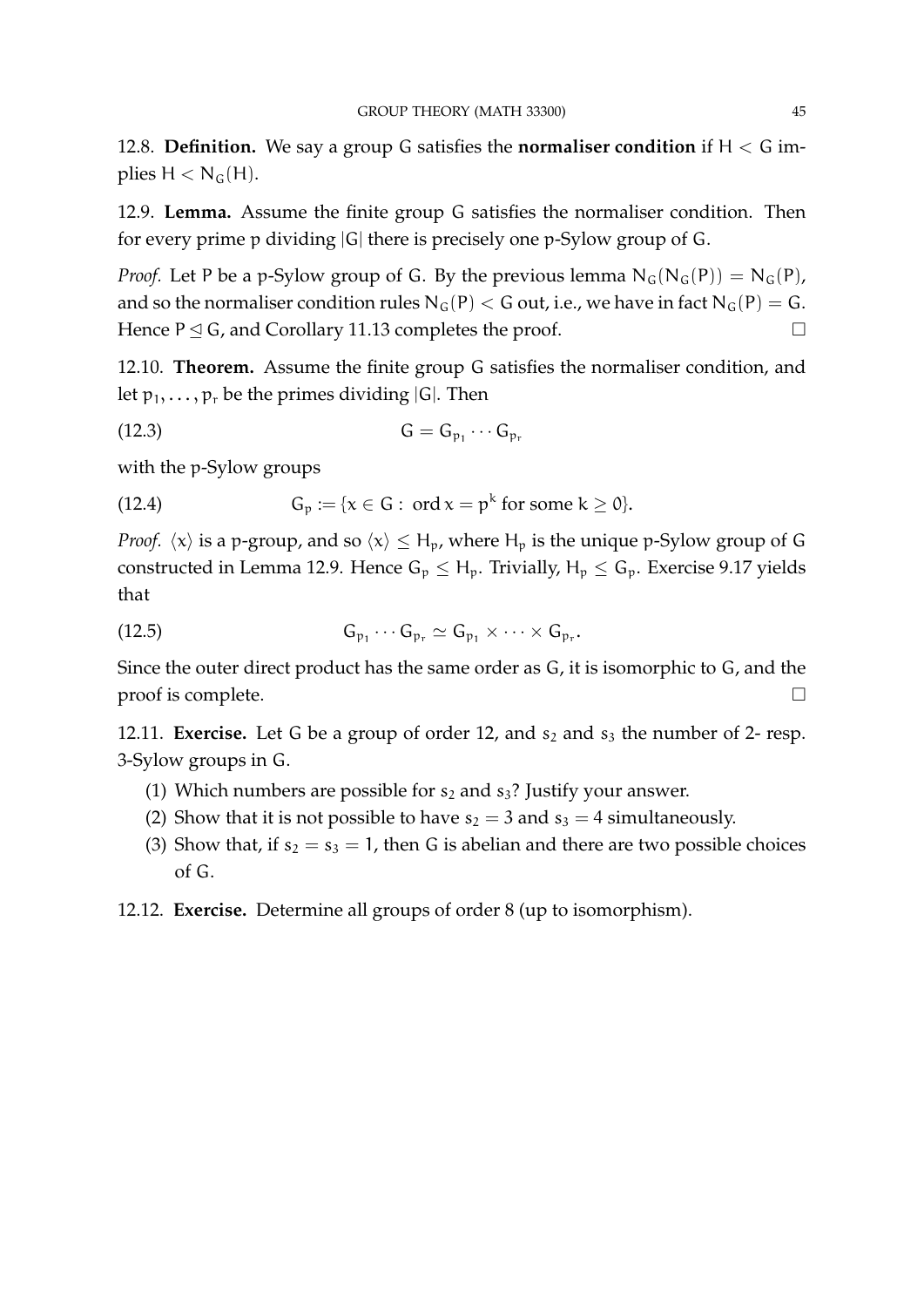#### 46 COURSE NOTES

### 13. FINITELY GENERATED ABELIAN GROUPS

13.1. It is no surprise that the structure of abelian groups is easier to analyze than that of more general groups. It is traditional to use the symbol  $+$  for the group composition "addition"), ) for the neutral element,  $-q$  for the inverse of q, and call the direct product  $\times$  of abelian groups the **direct sum**, denoted by  $\oplus$ .

13.2. A finitely generated abelian group  $G = \langle g_1, \ldots, g_n \rangle$  then consists of all linear combinations of the form  $m_1g_1+\dots m_ng_n$  with  $m_i \in \mathbb{Z}$ . Note that a finitely generated abelian group is not necessarily finite; one example of an infinite, finitely generated abelian group is Z.

13.3. The abelian group G is the direct sum of the subgroups  $G_1, \ldots, G_n$ , if and only if (1) every  $g \in G$  can be written  $g = g_1 + \ldots + g_n$  with  $g_i \in G_i$  and (2)  $g_1 + \ldots + g_n = 0$ implies  $q_i = 0$  for all i.

13.4. The p-Sylow groups of a finite abelian group G are easily described: Let p be a prime dividing |G|. Then

(13.1) 
$$
G_p = \{x \in G : p^k x = 0 \text{ for some } k \ge 0\}
$$

is the unique p-Sylow group of G, cf. Lemma 12.9 (note that every abelian group satisfies the normaliser condition). Theorem 12.10 furthermore shows:

13.5. **Corollary.** Every finite abelian group is the direct sum of its p-Sylow groups.

The following provides a complete description of all finitely generated abelian groups.

13.6. **Theorem.** An abelian group is finitely generated, if and only if it is the direct sum of finitely many cyclic groups. In this case

(13.2) 
$$
G \simeq \mathbb{Z}_{p_1^{k_1}} \oplus \cdots \oplus \mathbb{Z}_{p_r^{k_r}} \oplus \mathbb{Z} \oplus \cdots \oplus \mathbb{Z},
$$

with (not necessarily distinct) primes  $p_1, \ldots, p_r$ .

(The numbers  $p_1^{k_1}, \ldots, p_r^{k_r}$  and the number of  $\mathbb Z$  factors are in fact uniquely determined by G, but we will not prove this here.)

*Proof.* Assume G is the direct sum of finitely many cyclic groups. Then the generators of the cyclic groups form a finite generating set for G.

On the other hand, assume G is generated by n elements,  $a_1, \ldots, a_n$ , with n minimal (i.e., there is no generating set with less than n elements). We proceed by induction on n. If  $n = 1$ , then G is cyclic.

If in the case of general n, for any minimal set of generators  $a_1, \ldots, a_n$  we have that  $m_1a_1 + ... + m_na_n = 0$  implies  $m_ia_i = 0$  for all i, then by 13.3

(13.3) 
$$
G = \langle \alpha_1 \rangle \oplus \cdots \oplus \langle \alpha_n \rangle.
$$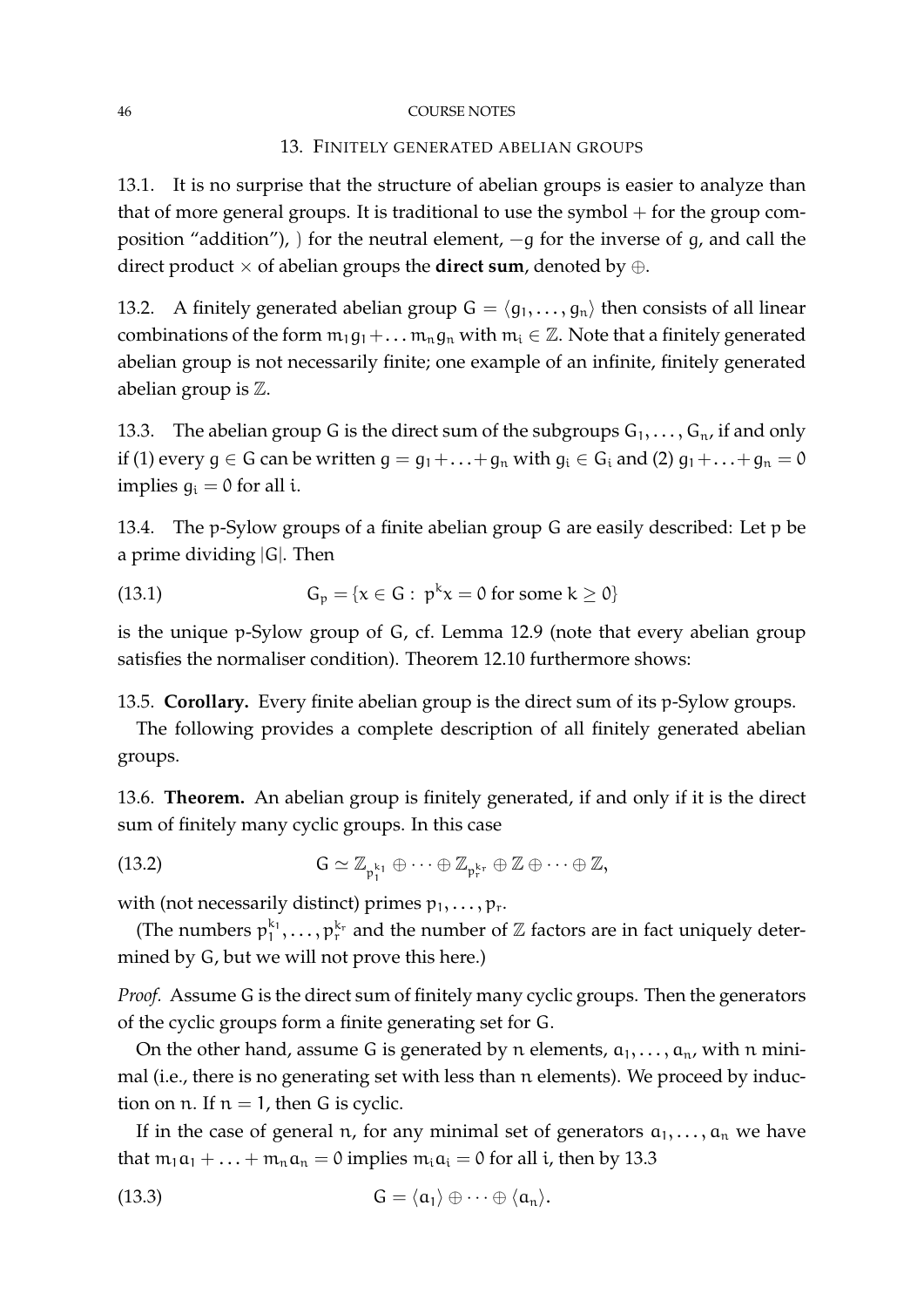Suppose this is not the case, i.e., there is a minimal set of generators such that  $m_1a_1 +$  $... + m_n a_n = 0$  has a solution with at least one  $m_i a_i \neq 0$ . What we will show is that G can still be written as a direct product of cyclic groups.

Assume without loss of generality that all  $m_i \geq 0$  (replace  $a_i$  by  $-a_i$  if necessary,  $-a_i$  will still be a generator). Let  $m > 0$  be the smallest non-zero coefficient that can appear for any choice of generators. Without loss of generality, we may assume  $m = m_1$  (if necessary, relabel the  $a_i$  in different order).

Let us prove the following:

**Claim 1.** If  $m'_1a_1 + ... + m'_na_n = 0$  for some  $m'_i \in \mathbb{Z}_{\geq 0}$ , then m divides  $m'_1$ . **Claim 2.** m divides  $m_i$  for all i.

*Proof of Claim 1.* Write  $m'_1 = h m + r$  with  $0 \le r < m$ . Then

(13.4) 
$$
0 = \sum_{i=1}^{n} m'_{i} \alpha_{i} - h \left( \sum_{i=1}^{n} m_{i} \alpha_{i} \right) = r \alpha_{1} + \sum_{i=2}^{n} (m'_{i} - h m_{i}) \alpha_{i}.
$$

Because m is smallest possible positive coefficient and  $r < m$ , we find that  $r = 0$ .  $\Box$ 

*Proof of Claim 2.* Write  $m_2 = s_2m + r$  with  $0 \le r < m$ . Then

(13.5) 
$$
0 = \sum_{i=1}^{n} m_i a_i = m a_1 + m s_2 a_2 + r a_2 + \sum_{i=3}^{n} m_i a_i = m a'_1 + r a_2 + \sum_{i=3}^{n} m_i a_i
$$

with  $a'_1 = a_1 + s_2 a_2$ . Now  $\{a'_1, a_2, \ldots, a_n\}$  is a minimal generating set. As above, Because m is smallest possible positive coefficient and  $r < m$ , we find that  $r = 0$ . This proves the claim for  $m_2$ . The same argument of course also yields the claim for  $m_3, m_4, \ldots, m_n.$ 

Let  $m_i = s_i m_1$  and set

(13.6) 
$$
a_1^* := a_1 + s_2 a_2 + \ldots + s_n a_n.
$$

Then

(13.7) 
$$
m_1a_1^* = m_1a_1 + m_1s_2a_2 + \ldots + m_1s_na_n = \sum_{i=1}^n m_ia_i = 0.
$$

Let us now show

**Claim 3.**

(13.8) 
$$
G = \langle \alpha_1^* \rangle \oplus \langle \alpha_2, \ldots, \alpha_n \rangle.
$$

*Proof.* Note that  $G = \langle a_1^*, a_2, \ldots, a_n \rangle$ , and for  $g \in \langle a_1^* \rangle \cap \langle a_2, \ldots, a_n \rangle$  we have

(13.9) 
$$
g = k_1 \alpha_1^* = k_2 \alpha_2 + \ldots + k_n \alpha_n,
$$

i.e.,

(13.10) 
$$
k_1 a_1^* - (k_2 a_2 + \ldots + k_n a_n) = 0.
$$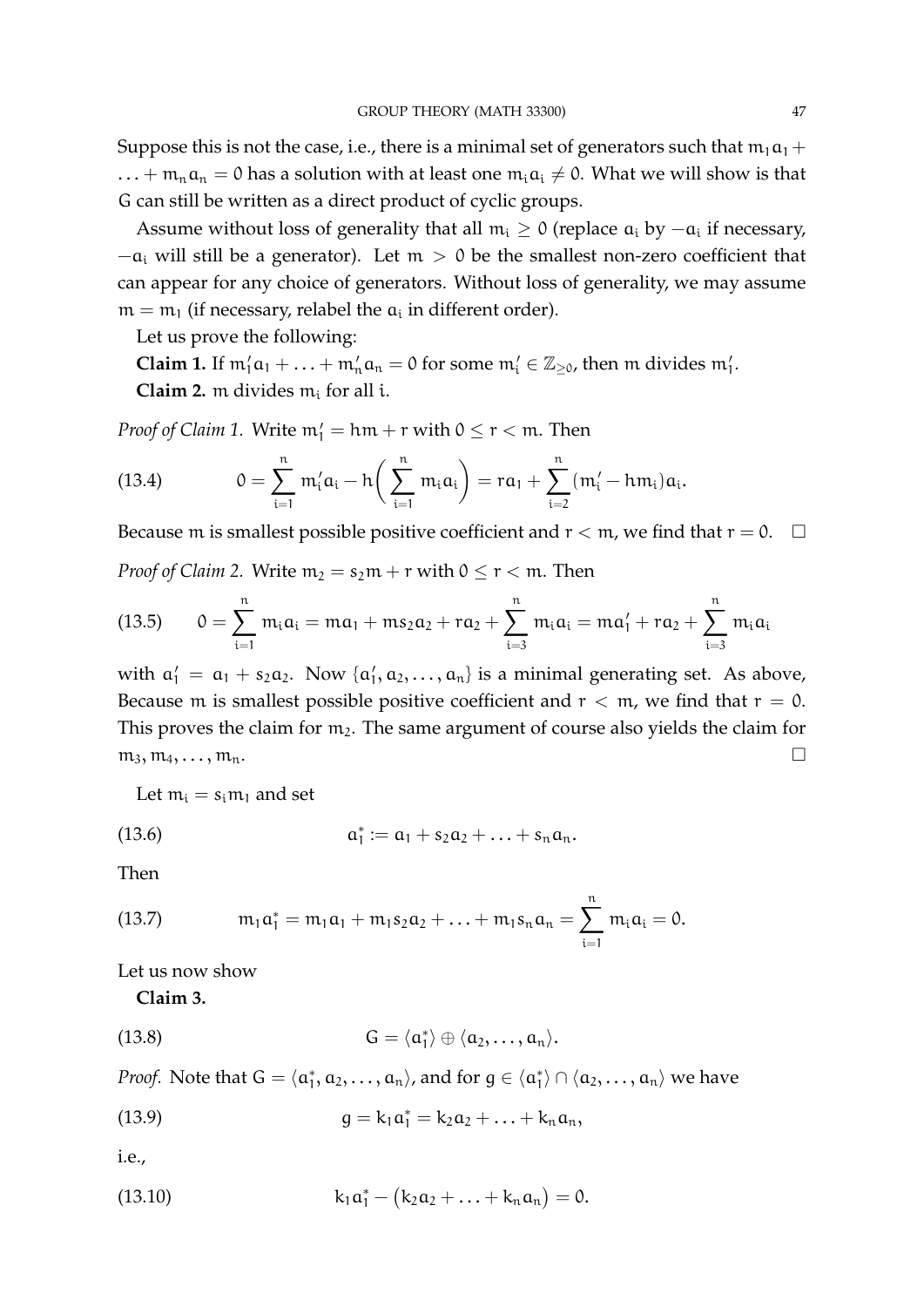Using (13.6),

(13.11) 
$$
k_1a_1 + (k_1s_1 - k_2)a_2 + \ldots + (k_1s_n - k_n)a_n = 0.
$$

Claim 1 now implies  $k_1 = h m_1$  and so  $g = k_1 \alpha_1^* = h m_1 \alpha_1^* = 0$  (since  $m_1 \alpha_1^* = 0$ ). So  $g = 0$  and Claim 3 is proved.

By the induction hypothesis,  $\langle a_2, \ldots, a_n \rangle$  is the direct sum of finitely many cyclic groups. Claim 3 thus concludes the proof of the first part of the Theorem.

The isomorphism (13.2) follows from the facts that every cyclic group is isomorphic to  $\mathbb{Z}$  or  $\mathbb{Z}_n$  (for some  $n \in \mathbb{N}$ ), and that  $\mathbb{Z}_n$  can be written as a direct sum of groups of the form  $\mathbb{Z}_{p^k}$  (Corollary 9.18).

13.7. **Exercise.** Let G be a finitely generated abelian group. Prove that, if every  $g \in G$ has finite order, then G is finite.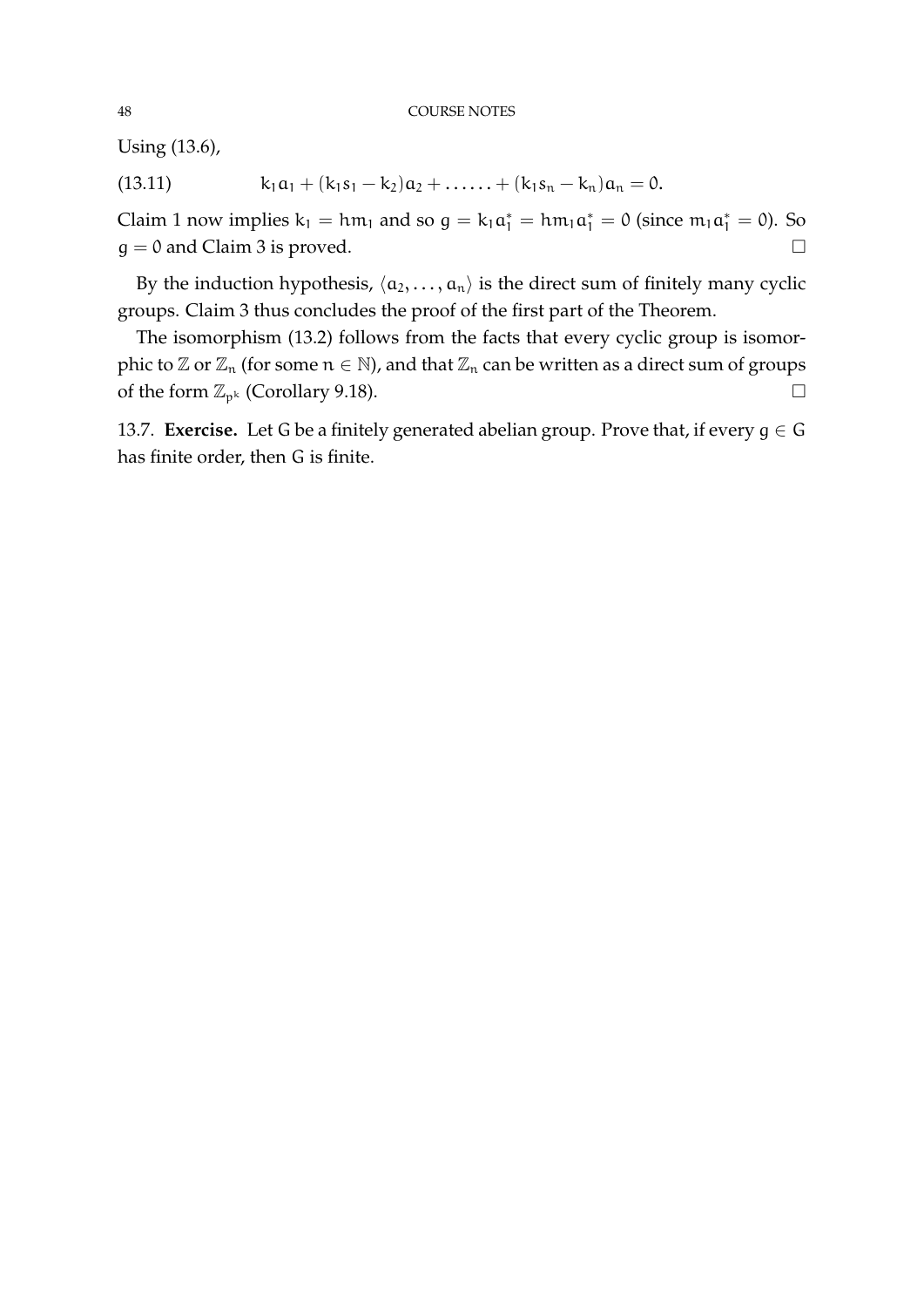### 14. THE SYMMETRIC GROUP

14.1. **Definition.** Let X be a set and consider the set  $S(X)$  of bijective maps  $f : X \to X$ , and denote by  $\circ$  the usual composition of maps. Then  $(S(X), \circ)$ , or  $S(X)$  for short, is called the **symmetric group** of X (often also the **group of permutations** of X).

14.2. **Exercise.** Prove that the symmetric group is indeed a group.

14.3. An important example is the symmetric group of  $\mathbb{N}$ ,  $S(\mathbb{N})$ , and the group of permutations of n elements,  $S_n := S({1, 2, ..., n})$ , which we view as a subgroup of  $S_{n+1}$  and of  $S(\mathbb{N})$ . It follows from elementary combinatorics that  $|S_n| = n!$ .

14.4. An element  $f \in S_n$  is often represented as

(14.1) 
$$
\begin{pmatrix} 1 & 2 & \cdots & n \\ f(1) & f(2) & \cdots & f(n) \end{pmatrix}.
$$

For the product  $f \circ g$  we have

(14.2) 
$$
\begin{pmatrix} 1 & 2 & \cdots & n \\ f(1) & f(2) & \cdots & f(n) \end{pmatrix} \begin{pmatrix} 1 & 2 & \cdots & n \\ g(1) & g(2) & \cdots & g(n) \end{pmatrix}
$$
  
=  $\begin{pmatrix} 1 & 2 & \cdots & n \\ f(g(1)) & f(g(2)) & \cdots & f(g(n)) \end{pmatrix}$ 

For example  $(n = 5)$ :

(14.3) 
$$
\begin{pmatrix} 1 & 2 & 3 & 4 & 5 \\ 3 & 1 & 5 & 4 & 2 \end{pmatrix} \begin{pmatrix} 1 & 2 & 3 & 4 & 5 \\ 5 & 4 & 1 & 2 & 3 \end{pmatrix} = \begin{pmatrix} 1 & 2 & 3 & 4 & 5 \\ 2 & 4 & 3 & 1 & 5 \end{pmatrix}.
$$

The inverse of f is calculated by swapping top and bottom rows,

(14.4) 
$$
\begin{pmatrix} f(1) & f(2) & \cdots & f(n) \\ 1 & 2 & \cdots & n \end{pmatrix}
$$

and re-arranging the columns in such a way that the top row appears in the correct order. For example

(14.5) 
$$
\begin{pmatrix} 1 & 2 & 3 & 4 & 5 \ 3 & 1 & 5 & 4 & 2 \end{pmatrix}^{-1} = \begin{pmatrix} 1 & 2 & 3 & 4 & 5 \ 2 & 5 & 1 & 4 & 3 \end{pmatrix}.
$$

14.5. **Example.** The Klein four group can be realized as the following subgroup of  $S_4$ :

(14.6) 
$$
V_4 = \left\{ e = id, a = \begin{pmatrix} 1 & 2 & 3 & 4 \\ 2 & 1 & 4 & 3 \end{pmatrix}, b = \begin{pmatrix} 1 & 2 & 3 & 4 \\ 3 & 4 & 1 & 2 \end{pmatrix}, c = \begin{pmatrix} 1 & 2 & 3 & 4 \\ 4 & 3 & 2 & 1 \end{pmatrix} \right\}.
$$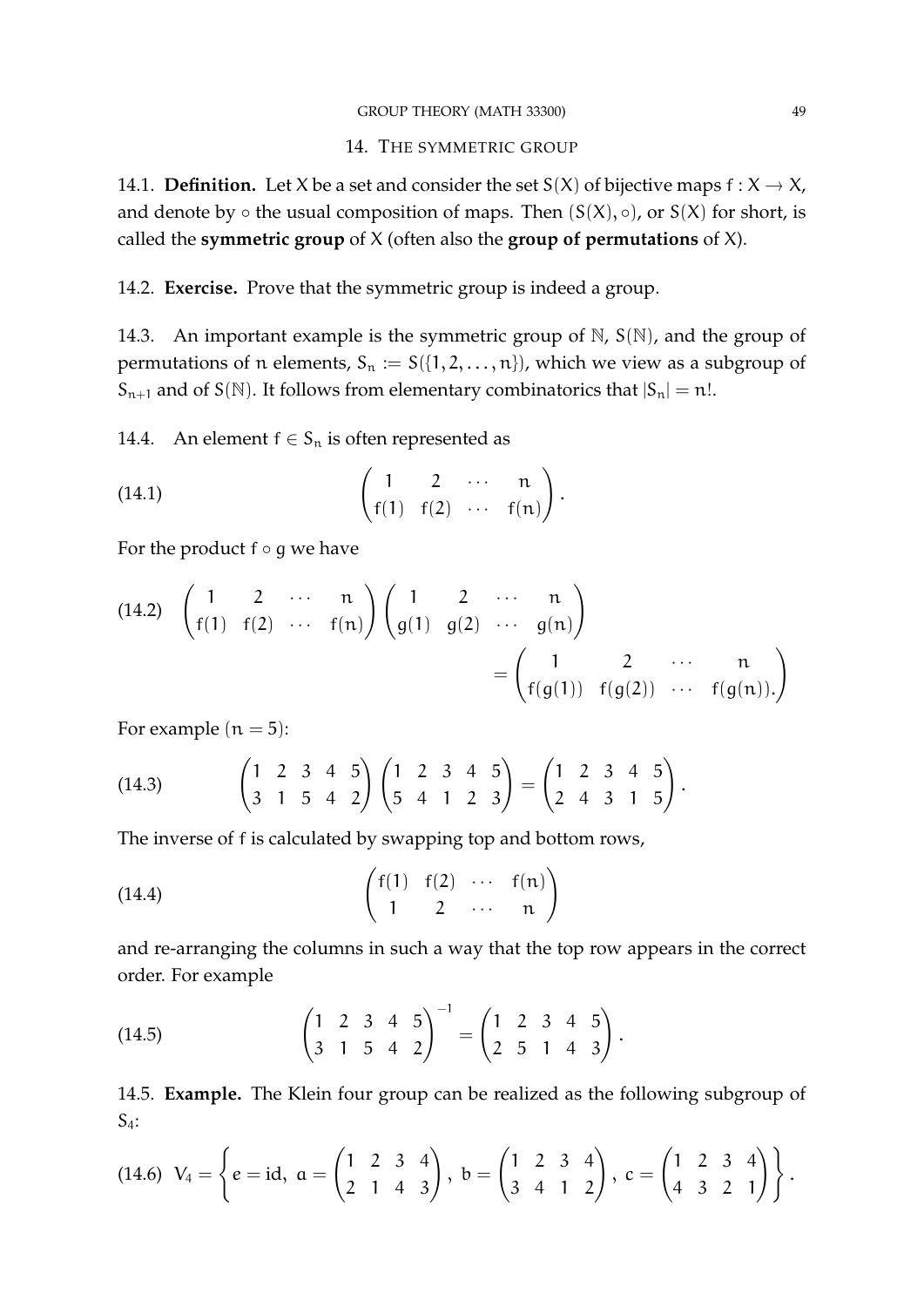14.6. It is convenient to reduce the notation by ignoring those elements that remain unchanged, e.g.,

(14.7) 
$$
\begin{pmatrix} 1 & 2 & 3 & 5 \ 3 & 1 & 5 & 2 \end{pmatrix} := \begin{pmatrix} 1 & 2 & 3 & 4 & 5 \ 3 & 1 & 5 & 4 & 2 \end{pmatrix}.
$$

The above transformation corresponds to the substitutions

$$
(14.8) \t 1 \mapsto 3 \mapsto 5 \mapsto 2 \mapsto 1, \t 4 \mapsto 4,
$$

and is in fact completely characterized by the notation  $(1, 3, 5, 2)$  (or any cyclic permutation thereof). This motivates the following:

14.7. **Definition.** A permutation  $f \in S_n$  is called r-cycle, if there is a (not necessarily ordered) subset

$$
I = \{\mathfrak{i}_1, \ldots, \mathfrak{i}_r\} \subseteq \{1, \ldots, n\}
$$

such that

(14.10) 
$$
f(i_k) = i_{k+1}
$$
  $(1 \le k < r)$ ,  $f(i_r) = i_1$ ,  $f(m) = (m)$   $(m \notin I)$ .

We use the notation

(14.11) 
$$
f = (i_1, ..., i_r).
$$

A two-cycle is also called a **transposition**.

14.8. Note that the condition  $f(i_r) = i_1$  is superfluous; it is implied by the other assumptions. The only one-cycle is the identity id = (i), for any  $i \in \mathbb{N}$ . It is customary to use (1). Here are a few calculation rules for the cycle notation:

14.9. **Theorem.**

(1)  $(i_1, i_2, \ldots, i_r) = (i_{m+1 \mod r}, \ldots, i_{m+r \mod r})$  for all  $m \in \mathbb{Z}$  (i.e., a cycle is invariant under cyclic permutations).

(2) 
$$
(i_1, ..., i_r) = (i_1, ..., i_j)(i_j, ..., i_r)
$$
  $(2 \leq j \leq r - 1)$ .

- (3)  $(i_1, \ldots, i_r) = (i_1, i_2)(i_2, i_3) \cdots (i_{r-2}, i_{r-1})(i_{r-1}, i_r).$
- $(4)$   $(i_1, \ldots, i_r)^m =$  $\begin{pmatrix} i_1 & \dots & i_r \end{pmatrix}$  $i_{m+1 \mod r}$  ...  $i_{m+r \mod r}$  $\setminus$ .
- (5) ord $(i_1, ..., i_r) = r$ .
- (6)  $(i_1, \ldots, i_r)^{-1} = (i_r, i_{r-1}, \ldots, i_1).$
- (7)  $f(i_1, \ldots, i_r) f^{-1} = (f(i_1), \ldots, f(i_r)).$

*Proof.* (1)–(6) are left as exercises. As to (7), since  $g \mapsto fgf^{-1}$  is an automorphism, it is in view of (3) sufficient to prove the claim for transpositions. We have for the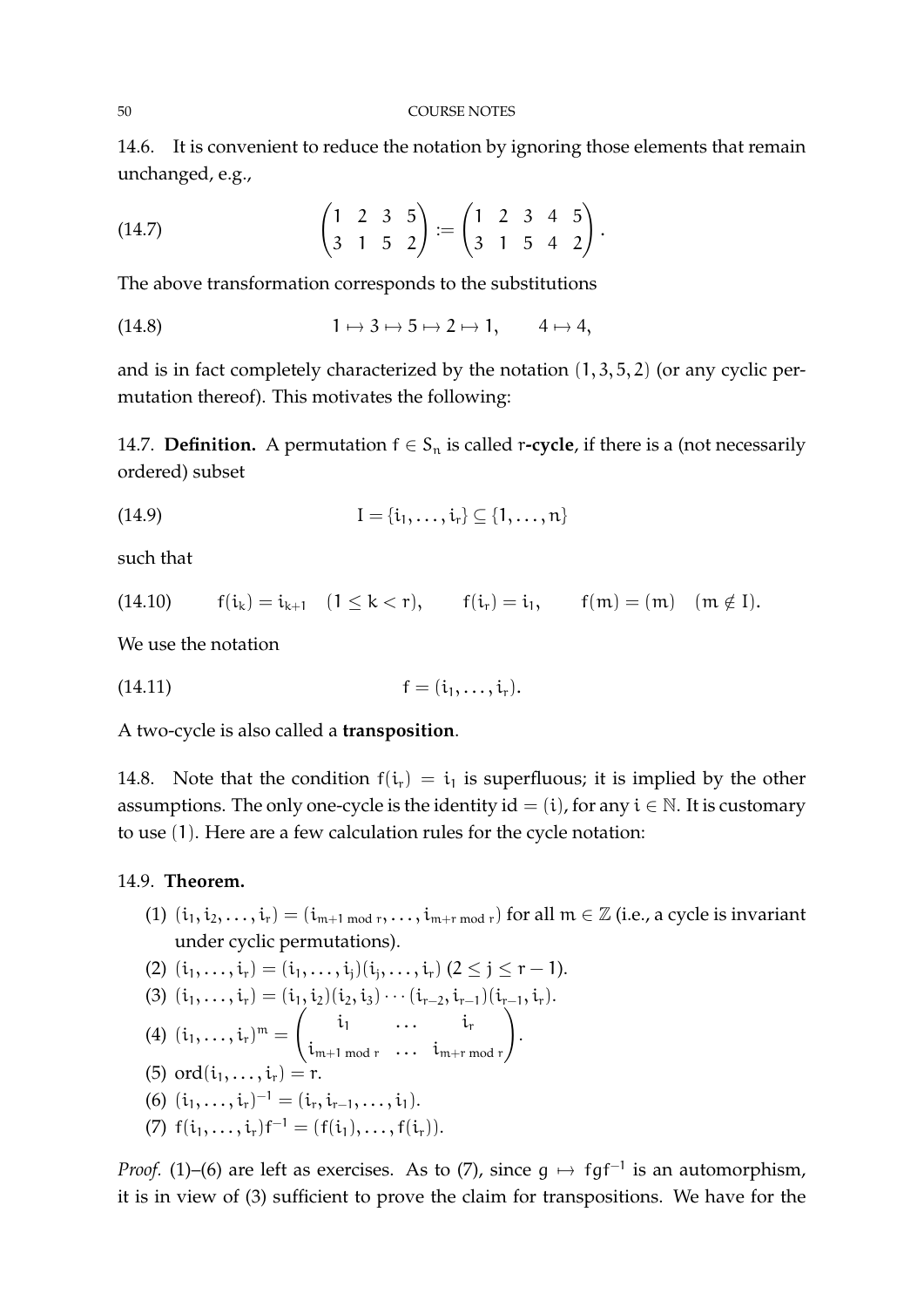permutation  $f(i,j)f^{-1}$  of the element k

(14.12) 
$$
f(i,j)f^{-1}(k) = \begin{cases} k & \text{if } f^{-1}(k) \notin \{i,j\}, \\ f(i) & \text{if } f^{-1}(k) = j, \\ f(j) & \text{if } f^{-1}(k) = i. \end{cases}
$$

Thus  $f(i, j)f^{-1} = (f(i), f(j)).$ 

14.10. **Theorem.** Let  $n \in \mathbb{N}$ , and set

(14.13) 
$$
f_l = \begin{cases} (l) & (l = n + 1) \\ (l, n + 1) & (1 \le l \le n). \end{cases}
$$

Then we have the decomposition

(14.14) 
$$
S_{n+1} = \bigcup_{l=1}^{n+1} f_l S_n
$$

into disjoint cosets  $f_1S_n$ .

*Proof.* Let  $f \in S_{n+1}$ . If  $f(n+1) = n+1$  then  $f \in S_n = f_{n+1}S_n$ . If  $f(n+1) = l$  for some  $l \leq n$ , then  $f_l f(n + 1) = f_l(l) = n + 1$ , so  $f_l f \in S_n$ . Since  $f_l = f_l^{-1}$  we have  $f \in f_l S_n$ . Hence (14.14) is proved. To show the cosets are disjoint, note that

$$
f_k S_n = f_l S_n \Leftrightarrow f_l^{-1} f_k S_n = S_n
$$
  
\n
$$
\Leftrightarrow f_l^{-1} f_k (n + 1) = n + 1
$$
  
\n
$$
\Leftrightarrow f_k (n + 1) = f_l (n + 1)
$$
  
\n
$$
\Leftrightarrow k = l
$$

since  $f_1(n + 1) = l$  for  $1 \le l \le n + 1$ .

14.11. The above theorem implies that  $|S_{n+1} : S_n| = n + 1$ . Thus, via Lagrange's Theorem,  $|S_{n+1}| = (n+1)|S_n|$ , and we recover (by induction on n) the classical combinatorial result  $|S_n| = n!$ .

14.12. **Corollary.** Every permutation  $f \in S_n$  ( $n \geq 2$ ) can be represented as a product of transpositions. (That is,  $S_n$  is generated by its transpositions.)

*Proof by induction.* For  $n = 2$ ,  $S_2$  is the group of  $2! = 2$  elements  $\{(1), (1, 2)\}$ , where  $(1) = (1, 2)(1, 2)$ . Hence  $S_2 = \langle (1, 2) \rangle$ . If  $f \in S_{n+1}$ , then Theorem 14.10 says that  $f = f_1g$  where  $f_1$  is a transposition (or the identity) and  $g \in S_n$ . By the induction hypothesis g is a product of transpositions, and therefore the same is true for f.  $\Box$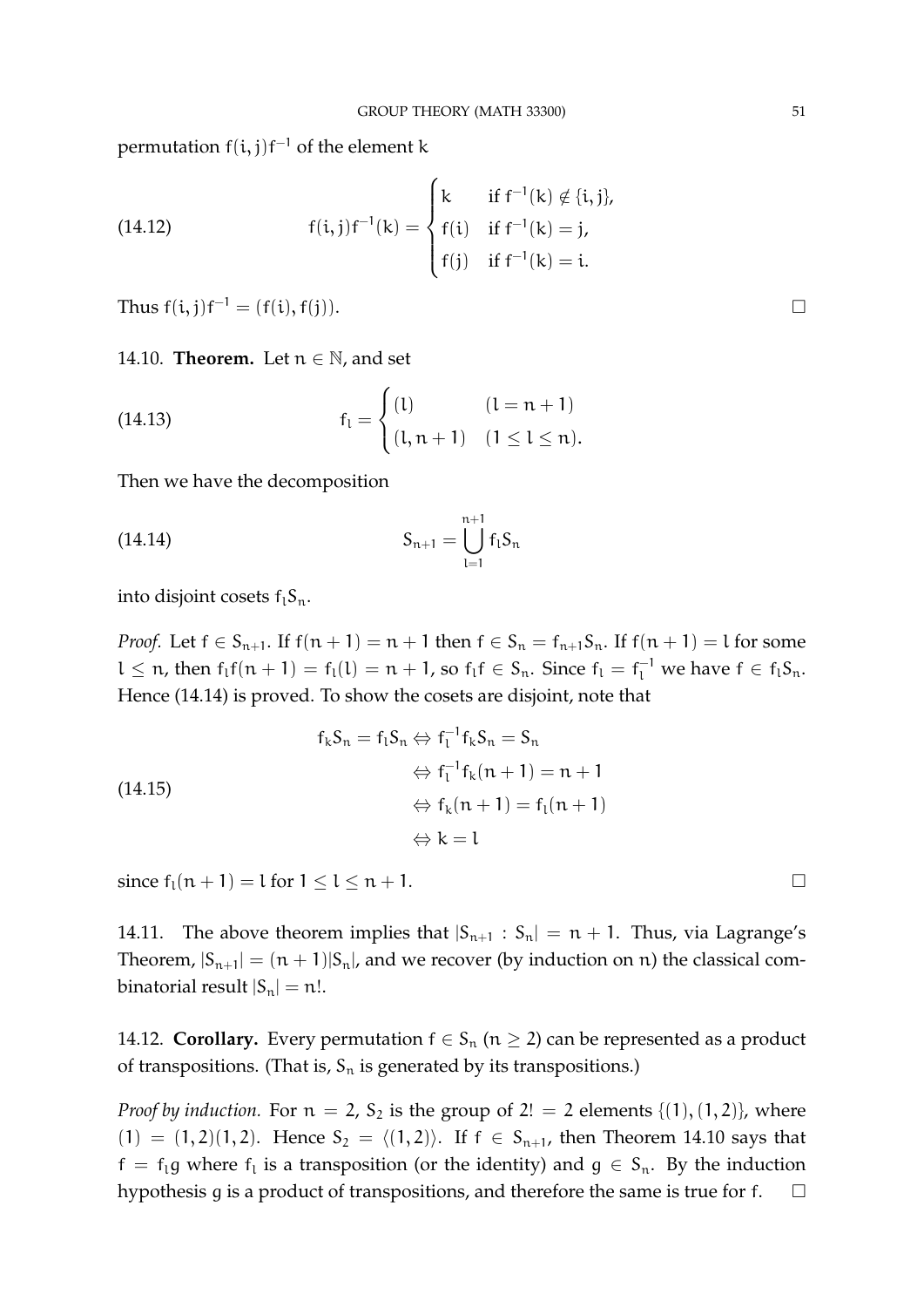14.13. Note that in fact  $S_n = \langle (1, 2), (1, 3), \ldots, (1, n) \rangle$ , since  $(i, j) = (1, i)(1, j)(1, i)$ :

$$
\begin{array}{ccc}\n1 & i & j \\
i & 1 & j \\
i & j & 1 \\
1 & j & i\n\end{array}
$$

14.14. **Definition.** Two cycles  $f = (i_1, \ldots, i_r)$  and  $g = (j_1, \ldots, j_s)$  are called **disjoint**, if  $\{i_1, ..., i_r\}$  ∩  $\{j_1, ..., j_s\} = ∅$ .

14.15. **Theorem.** Disjoint cycles commute.

*Proof.* We have  $fg(m) = m = gf(m)$  if  $m \notin \{i_1, \ldots, i_r\} \cup \{j_1, \ldots, j_s\}$ . Furthermore for  $m \in \{i_1, \ldots, i_r\}$  (and thus by assumption  $m \notin \{j_1, \ldots, j_s\}$ ) we have  $fg(m) = f(m) =$  $gf(m)$ , since  $f(m) \in \{i_1, \ldots, i_r\}$  and thus  $f(m) \notin \{j_1, \ldots, j_s\}$ . The analogous argument applies when  $m \in \{j_1, \ldots, j_s\}$ .

14.16. **Theorem.** Every permutation  $f \in S_n$  can be expressed as a unique product of disjoint cycles (up to ordering). [This product is called the **canonical factorisation** of f.]

*Proof.* Let  $X = \{1, 2, ..., n\}$ , and

(14.16) 
$$
X = \bigcup_{x} \langle f \rangle x = \bigcup_{i=1}^{t} X_i
$$

the decomposition of X into disjoint orbits of the action of the cyclic subgroup  $\langle f \rangle \leq$ Sn. Define

(14.17) 
$$
f_i(j) := \begin{cases} f(j) & (j \in X_i) \\ j & (j \notin X_i). \end{cases}
$$

If  $X_i$  comprises only one element, then  $f_i = id$ . If, say,  $X_1, \ldots, X_k$  are orbits with more than one element, then  $f_1, \ldots, f_k$  are disjoint cycles, since  $f_i(j_l) = f(j_l) = j_{l+1}$  for all  $j_l \in \{j_1,\ldots,j_m\} = X_i$ ; this is a consequence of the fact that  $X_i$  is an orbit of the cyclic group  $\langle f \rangle$ . We therefore have  $f = f_1 \cdots f_k$ . Note that  $X_i$  is the only non-trivial orbit (i.e., it has more than one element) of the action of  $\langle f_i \rangle$ .

To show uniqueness, suppose  $f = g_1 \dots g_l$  is a different factorisation into disjoint cycles, and let Y<sub>i</sub> be the non-trivial orbit of  $\langle q_i \rangle$ . Since the action of  $\langle f \rangle$  and  $\langle q_i \rangle$  on Y<sub>i</sub> are the same,  $Y_i$  is also an orbit of  $\langle f \rangle$ . If  $x \in X$  is not changed by at least one  $g_i$ , then  $f(x) = x$ . Hence  $\langle f \rangle$  has no further non-trivial orbits than  $Y_1, \ldots, Y_l$ . But this implies  $k = 1, X_1 = Y_1, X_2 = Y_2$ , etc. (after suitably relabeling the Y<sub>i</sub>). Now  $g_i|X_i = f|X_i = f_i|X_i$ , and one the complement  $g_i|X_i^c = id = f_i|X_i^c$ , and hence  $f_i = g_i$ .<br><u>.</u>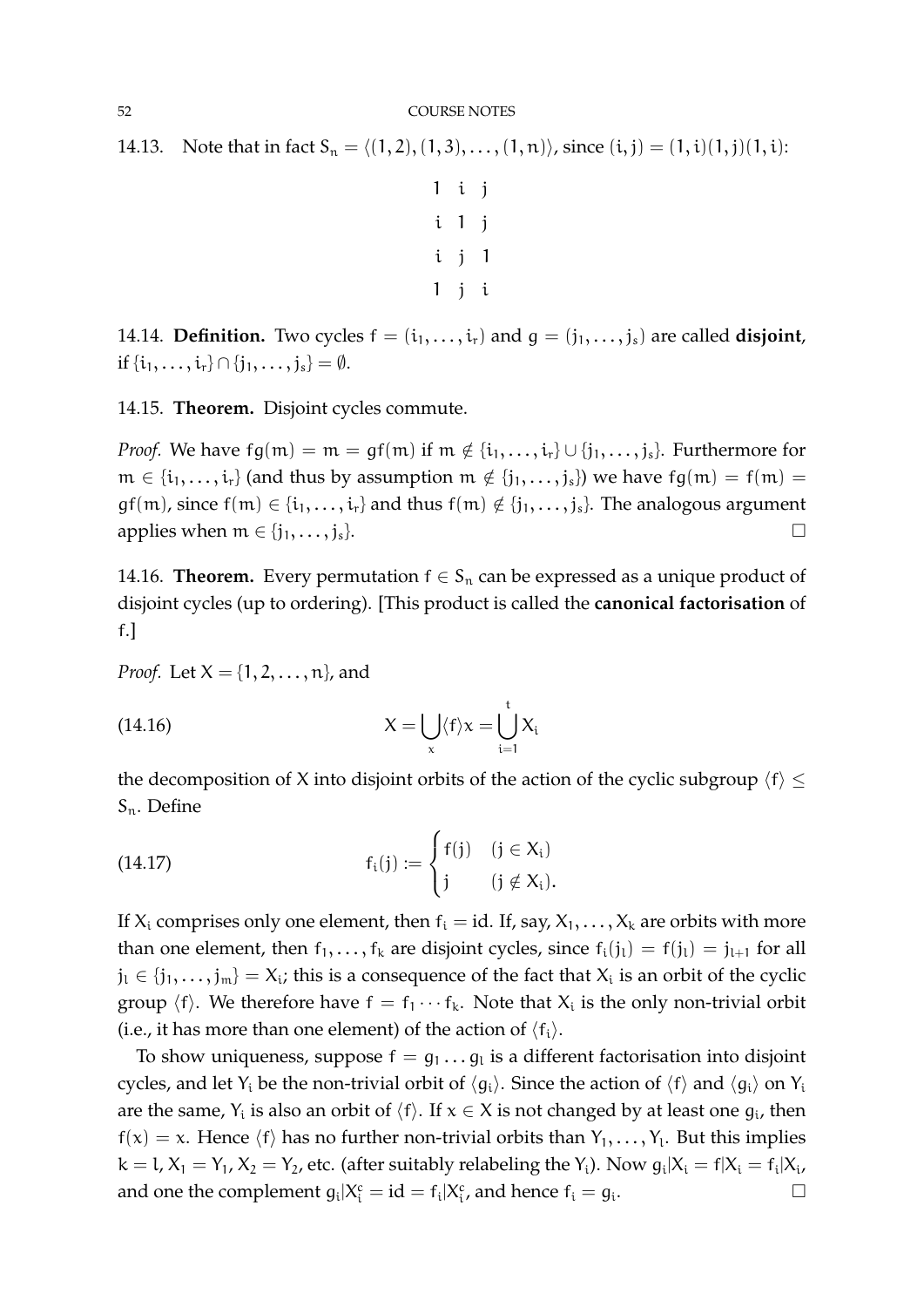14.17. **Definition.** The **signature**  $\varepsilon(f)$  of a permutation  $f \in S_n$  is defined as

$$
\epsilon(f) = (-1)^s,
$$

where s is the minimal number of transpositions  $f_1, \ldots, f_s$  such that  $f = f_1 \cdots f_s$ .

The following theorem shows that in fact formula (14.18) is valid even if  $f = f_1 \cdots f_s$ is a not a minimal factorisation, and furthermore provides an explicit formula for  $\varepsilon(s)$ .

14.18. **Theorem.** For  $n \geq 2$ , the map

(14.19) 
$$
\epsilon: S_n \to \{-1, 1\}, \quad f \mapsto \epsilon(f),
$$

is a homomorphism from  $S_n$  to the multiplicative group  $\{-1, 1\}$ . Furthermore

- (1)  $\varepsilon$ (f) = (-1)<sup>s</sup> if f is a product of s transpositions;
- (2)  $\varepsilon(f) = \prod_{1 \leq i < j \leq n}$  $f(i) - f(j)$  $\frac{(-+1)}{i-j}$ .

*Proof.* Let us take (2) as the definition of  $\epsilon$  and then show the remaining statements, including (14.18). For  $f, g \in S_n$  we have

$$
\epsilon(fg) = \prod_{1 \le i < j \le n} \frac{f(g(i)) - f(g(j))}{i - j} \\
= \prod_{1 \le i < j \le n} \frac{f(g(i)) - f(g(j))}{g(i) - g(j)} \prod_{1 \le i < j \le n} \frac{g(i) - g(j)}{i - j} \\
= \prod_{1 \le g^{-1}(i) < g^{-1}(j) \le n} \frac{f(i) - f(j)}{i - j} \prod_{1 \le i < j \le n} \frac{g(i) - g(j)}{i - j} \\
= \prod_{1 \le i < j \le n} \frac{f(i) - f(j)}{i - j} \prod_{1 \le i < j \le n} \frac{g(i) - g(j)}{i - j} \\
= \epsilon(f) \epsilon(g).
$$

The equality before last follows from the fact that  $f(i) - f(j)$  is invariant under the exchange of i and j.

To prove  $(1)$  (and thus in particular the original definition  $(14.18)$ ) let  $(i, j)$  be a transposition. By Theorem 14.9 (7)  $(i, j) = (g(1), g(2)) = g(1, 2)g^{-1}$  for any g such that  $g(1) = i$ ,  $g(2) = j$ . Because of (14.20),  $\varepsilon((i, j)) = \varepsilon(g)\varepsilon((1, 2))\varepsilon(g)^{-1} = \varepsilon((1, 2)).$ Finally

(14.21) 
$$
\epsilon((1,2)) = \prod_{1 < j \le n} \frac{f(1) - f(j)}{1 - j} \prod_{2 < j \le n} \frac{f(2) - f(j)}{2 - j} \prod_{3 \le i < j \le n} \frac{f(i) - f(j)}{i - j} = \frac{2 - 1}{1 - 2} \prod_{2 < j \le n} \frac{2 - j}{1 - j} \prod_{2 < j \le n} \frac{1 - j}{2 - j} \prod_{3 \le i < j \le n} \frac{i - j}{i - j} = -1.
$$

Hence if  $f = f_1 \cdots f_s$  with transpositions  $f_i$ , we have  $\epsilon(f) = \epsilon(f_1) \cdots \epsilon(f_s) = (-1)^s$ .  $\Box$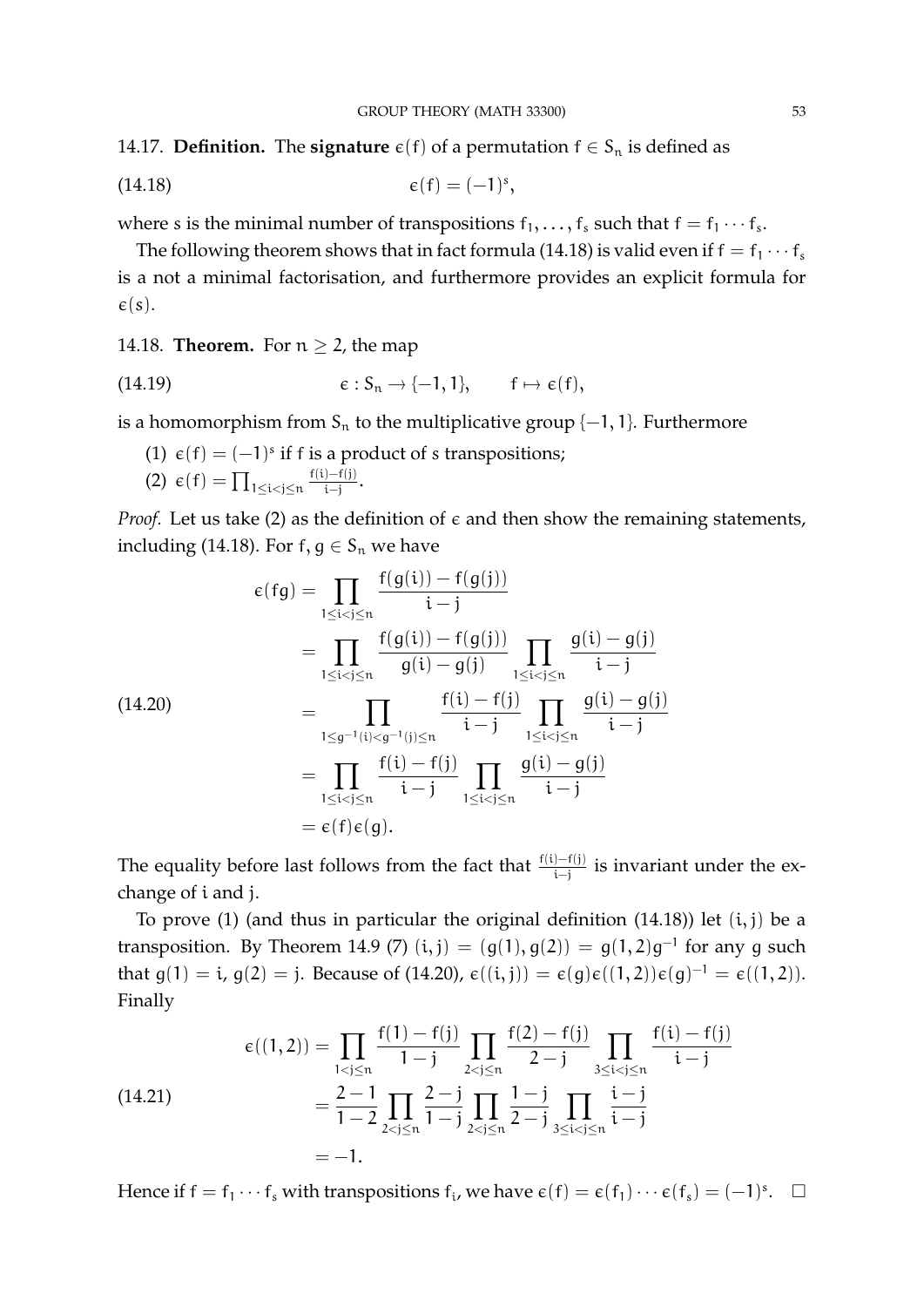14.19. Note that the definition of  $\epsilon$  is in fact independent of n. For  $f \in S_{n-1} \leq S_n$  (so  $f(n) = n$ ) we have

(14.22)  
\n
$$
\epsilon(f) = \prod_{1 \le i < j \le n} \frac{f(i) - f(j)}{i - j}
$$
\n
$$
= \prod_{1 \le i < j \le n-1} \frac{f(i) - f(j)}{i - j} \prod_{1 \le i < n} \frac{f(i) - f(n)}{i - n}
$$
\n
$$
= \prod_{1 \le i < j \le n-1} \frac{f(i) - f(j)}{i - j},
$$

since

$$
(14.23) \qquad \prod_{1 \leq i < n} \frac{f(i) - f(n)}{i - n} = \prod_{1 \leq i < n} \frac{f(i) - n}{i - n} = \frac{\prod_{i = 1}^{n - 1} (f(i) - n)}{\prod_{i = 1}^{n - 1} (i - n)} = \frac{\prod_{i = 1}^{n - 1} (i - n)}{\prod_{i = 1}^{n - 1} (i - n)} = 1.
$$

By induction, we can apply this to  $f \in S_2 \leq S_n$ . In particular, for  $f = (1, 2)$ 

(14.24) 
$$
\epsilon(f) = \frac{f(1) - f(2)}{1 - 2} = \frac{2 - 1}{1 - 2} = -1,
$$

which short-cuts the calculation (14.21).

14.20. **Corollary.** The number of transpositions that can appear in the factorisation of a given permutation f is always either even or odd.

*Proof.* 
$$
f = f_1 \cdots f_s = g_1 \cdots g_r
$$
 implies  $\epsilon(f) = (-1)^s = (-1)^r$ .

14.21. **Definition.** A permutation is called **even** if  $\epsilon(f) = 1$ , and **odd** if  $\epsilon(f) = -1$ .

### 14.22. **Example.**

- (1) The identity is even since  $(1) = (i, j)(j, i)$ .
- (2) All transpositions are odd.
- (3) 3-cycles are even, since  $(i, j, k) = (i, j)(j, k)$ .
- (4) Theorem 14.9 shows that an r-cycle is even or odd, if r is odd or even, respectively.
- 14.23. Consider the set of even permutations,  $A_n \subseteq S_n$ . For  $n \ge 2$

(14.25) 
$$
f \in A_n \Leftrightarrow \varepsilon(f) = 1 \Leftrightarrow f \in \ker \varepsilon
$$

and hence  $A_n = \ker \epsilon$ . So  $A_n$  is a normal subgroup of  $S_n$ , called the **alternating group** of degree n.

14.24. **Example.**  $A_1 = A_2 = \{(1)\}, A_3 = \{(1), (1, 2, 3), (1, 3, 2)\}.$ 

14.25. **Theorem.** For  $n \ge 2$ ,  $|A_n| = \frac{1}{2}$  $\frac{1}{2}$ n!.

*Proof.* The Homomorphism Theorem shows  $S_n/A_n \simeq \{-1, 1\}$  and so  $2 = \{-1, 1\}$  $|S_n/A_n| = |S_n|/|A_n| = n!/2.$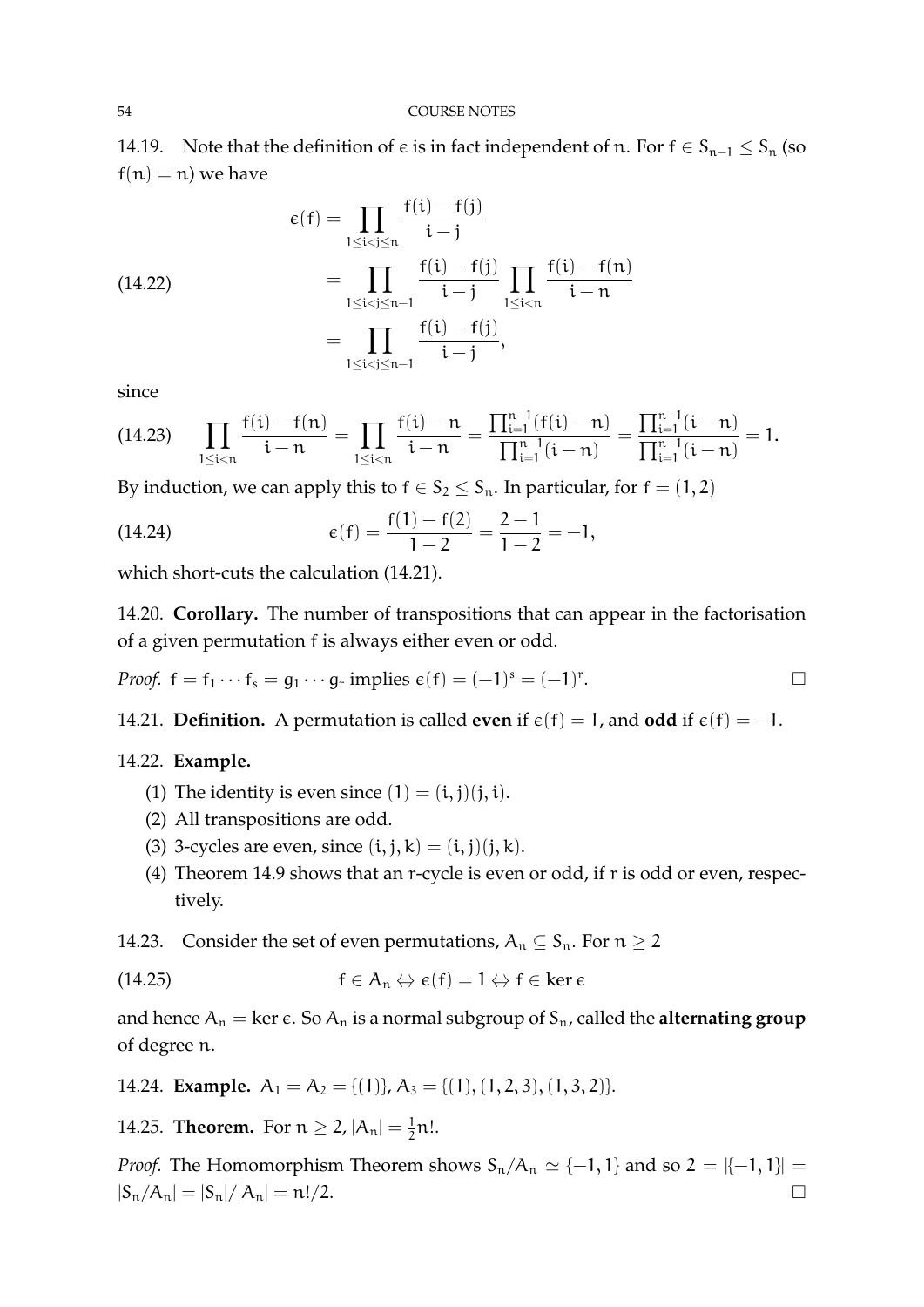14.26. Since  $A_n$  is the group of even permutations, every element in  $A_n$  can be represented as an even product of transpositions (assume  $n \geq 3$ ). Hence

(14.26) 
$$
A_n = \langle \{ (i,j)(k,l) : 1 \le i < j \le n, 1 \le k < l \le n \}.
$$

The following is more useful.

14.27. **Theorem.** For  $n \geq 3$ ,  $A_n$  is generated by 3-cycles.

*Proof.* We have seen that 3-cycles are even and thus in  $A_n$ . Because of (14.26) is suffices to show that every product of two transpositions can be written as a product of 3-cycles. We distinguish three cases (recall  $(i, j) = (j, i)$ ):

(1) 
$$
i, j, k, l
$$
 distinct:  $(i, j)(k, l) = (i, j)(j, k)(j, k)(k, l) = (i, j, k)(j, k, l)$ .

(2)  $i \neq l$ ,  $j = k$ :  $(i, j)(j, l) = (i, j, l)$ .

(3) 
$$
i = l
$$
,  $j = k$ :  $(i, j)(j, i) = (1)$ .

14.28. **Lemma.** If  $n \ge 5$ , then all 3-cycles are pairwise conjugate in  $A_n$ .

*Proof.* Since conjugacy is an equivalence relation, it is sufficient to show that any cycle  $(i, j, k)$  is conjugate to  $(1, 2, 3)$ . Since  $n \geq 5$  there are integers l,  $m \leq n$  so that i, j, k, l, m are distinct. Then one of

(14.27) 
$$
f = \begin{pmatrix} 1 & 2 & 3 & 4 & 5 & 6 & \cdots & n \\ i & j & k & 1 & m & 6 & \cdots & n \end{pmatrix}
$$
,  $g = \begin{pmatrix} 1 & 2 & 3 & 4 & 5 & 6 & \cdots & n \\ i & j & k & m & 1 & 6 & \cdots & n \end{pmatrix}$ 

is in  $A_n$ , since f and g differ by a transposition. By Theorem 14.9 (7)

(14.28) 
$$
f(1,2,3)f^{-1} = (i,j,k), \qquad g(1,2,3)g^{-1} = (i,j,k),
$$

and so  $(i, j, k)$  is conjugate to  $(1, 2, 3)$  in  $A_n$ .

14.29. **Definition.** A group G is called simple if  $G \neq \{e\}$  and  $\{e\}$  and G are the only normal subgroups.

14.30. **Theorem.** (Jordan)  $A_n$  is simple if and only if  $n \neq 1, 2, 4$ .

*Proof.* The statement is obvious for  $n = 1, 2, 3$ .

 $A_4$  is not simple since

$$
(14.29) \qquad \qquad \{ (1), (1,2)(3,4), (1,3)(2,4), (1,4)(2,3) \}
$$

forms a normal subgroup. (Exercise.) Assume  $n \geq 5$  in the following.

Let  $N \neq \{e\}$  be a normal subgroup of  $A_n$ . We will show below that N contains a 3cycle g. Then, since N is assumed normal,  $fgf^{-1} \in N$  for all  $f \in A_n$ . By Lemma 14.28, every 3-cycle can be represented in this way and hence N contains every 3-cycle. But this implies  $N = A_n$  in view of Theorem 14.27.

To prove that N contains a 3-cycle g, let  $\alpha \in N$ , and  $\alpha = \alpha_1 \cdots \alpha_t$  a canonical factorisation into disjoint cycles.

 $\Box$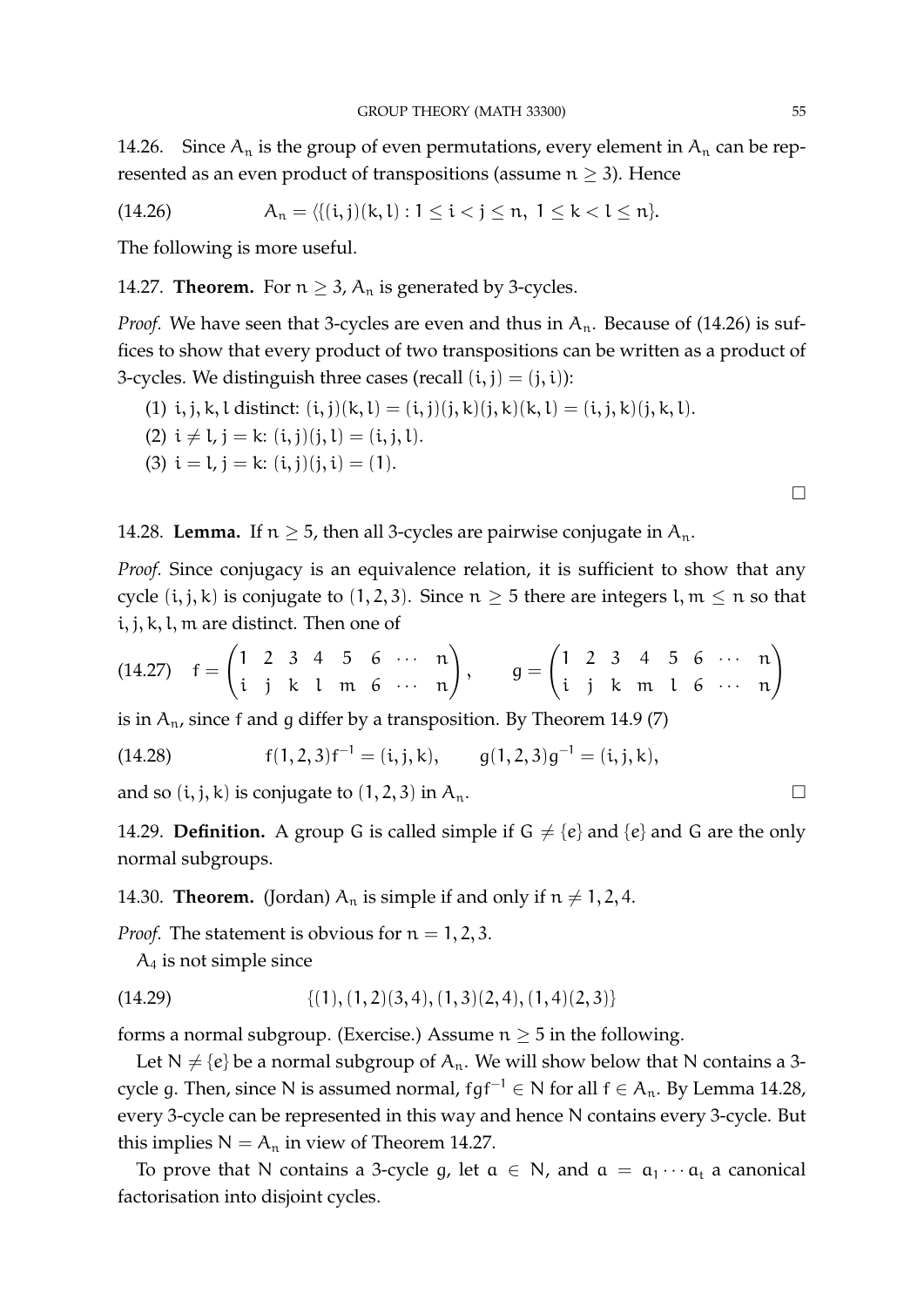#### 56 COURSE NOTES

Case 1: Suppose the canonical factorisation contains one r-cycle with  $r \geq 4$ . Since  $a_i$  commute, we may assume that this is the first cycle  $a_1 = (i_1, i_2, i_3, \dots, i_r)$ . Since N is normal, we have for  $b = (i_1, i_2, i_3) \in A_n$  that the following element is in N:

$$
N \ni a(ba^{-1}b^{-1}) = (aba^{-1})b^{-1}
$$
  
=  $(a_1ba_1^{-1})b^{-1}$   
=  $[(i_1, i_2, i_3, ..., i_r)(i_1, i_2, i_3)(i_1, i_2, i_3, ..., i_r)^{-1}](i_3, i_2, i_1)$   
=  $(i_2, i_3, i_4)(i_3, i_2, i_1)$  (Theorem 14.9 (7))  
=  $(i_4, i_2, i_3)(i_3, i_2, i_1)$   
=  $(i_4, i_2, i_1).$ 

This yields the desired 3-cycle.

Case 2: Suppose the canonical factorisation of a contains only transpositions and exactly one 3-cycle, i.e.,  $a = (i_1, i_2, i_3)(i_4, i_5)a_3 \cdots a_r$ . For  $b = (i_1, i_2, i_4) \in A_n$ 

$$
N \ni a(ba^{-1}b^{-1}) = \left[ [ (i_1, i_2, i_3)(i_4, i_5) ] (i_1, i_2, i_4) [ (i_1, i_2, i_3)(i_4, i_5) ]^{-1} \right] (i_4, i_2, i_1)
$$
  
\n
$$
= (i_2, i_3, i_5)(i_4, i_2, i_1)
$$
  
\n
$$
= (i_3, i_5, i_2)(i_2, i_1, i_4)
$$
  
\n
$$
= (i_3, i_5, i_2, i_1, i_4)
$$

which is a 5-cycle, so we have reduced the problem to Case 1.

Case 3. Suppose the canonical factorisation of a contains more than one 3-cycle, i.e.,  $a = (i_1, i_2, i_3)(i_4, i_5, i_6)a_3 \cdots a_r$ . For  $b = (i_1, i_2, i_4) \in A_n$ 

$$
(14.32)
$$

$$
N \ni a(ba^{-1}b^{-1}) = \left[ [({i_1},{i_2},{i_3})({i_4},{i_5},{i_6})]({i_1},{i_2},{i_4})[({i_1},{i_2},{i_3})({i_4},{i_5},{i_6})]^{-1} \right]({i_4},{i_2},{i_1})\\ = ({i_2},{i_3},{i_5})({i_4},{i_2},{i_1})
$$

and we conclude as in Case 2.

Case 4: Suppose the canonical factorisation of  $\alpha$  contains only transpositions,  $\alpha$  =  $(i_1, i_2)(i_3, i_4)a_3 \cdots a_r$ . Choose  $i_5 \neq i_1, i_2, i_3, i_4$ , and let  $b = (i_1, i_3, i_5)$ .

(14.33)  
\n
$$
N \ni a(ba^{-1}b^{-1}) = [a(i_1, i_3, i_5)a^{-1}](i_5, i_3, i_1)
$$
\n
$$
= (i_2, i_4, a(i_5)) (i_5, i_3, i_1).
$$

If  $a(i_5) = i_5$  then we obtain a 5-cycle and hence Case 1, if  $a(i_5) \neq i_5$  it follows  $(i_2, i_4, \alpha(i_5)) = (\alpha(i_1), \alpha(i_3), \alpha(i_5))$  and  $(i_5, i_3, i_1)$  are disjoint (since a is bijective), which yields Case 3.

14.31. **Exercise.** Write

(14.34) 
$$
\pi = \left(\begin{array}{cccccc} 1 & 2 & 3 & 4 & 5 & 6 & 7 & 8 & 9 & 10 & 11 & 12 & 13 & 14 \\ 2 & 4 & 6 & 8 & 10 & 12 & 14 & 1 & 3 & 5 & 7 & 9 & 11 & 13 \end{array}\right)
$$

(1) as a product of disjoint cycles,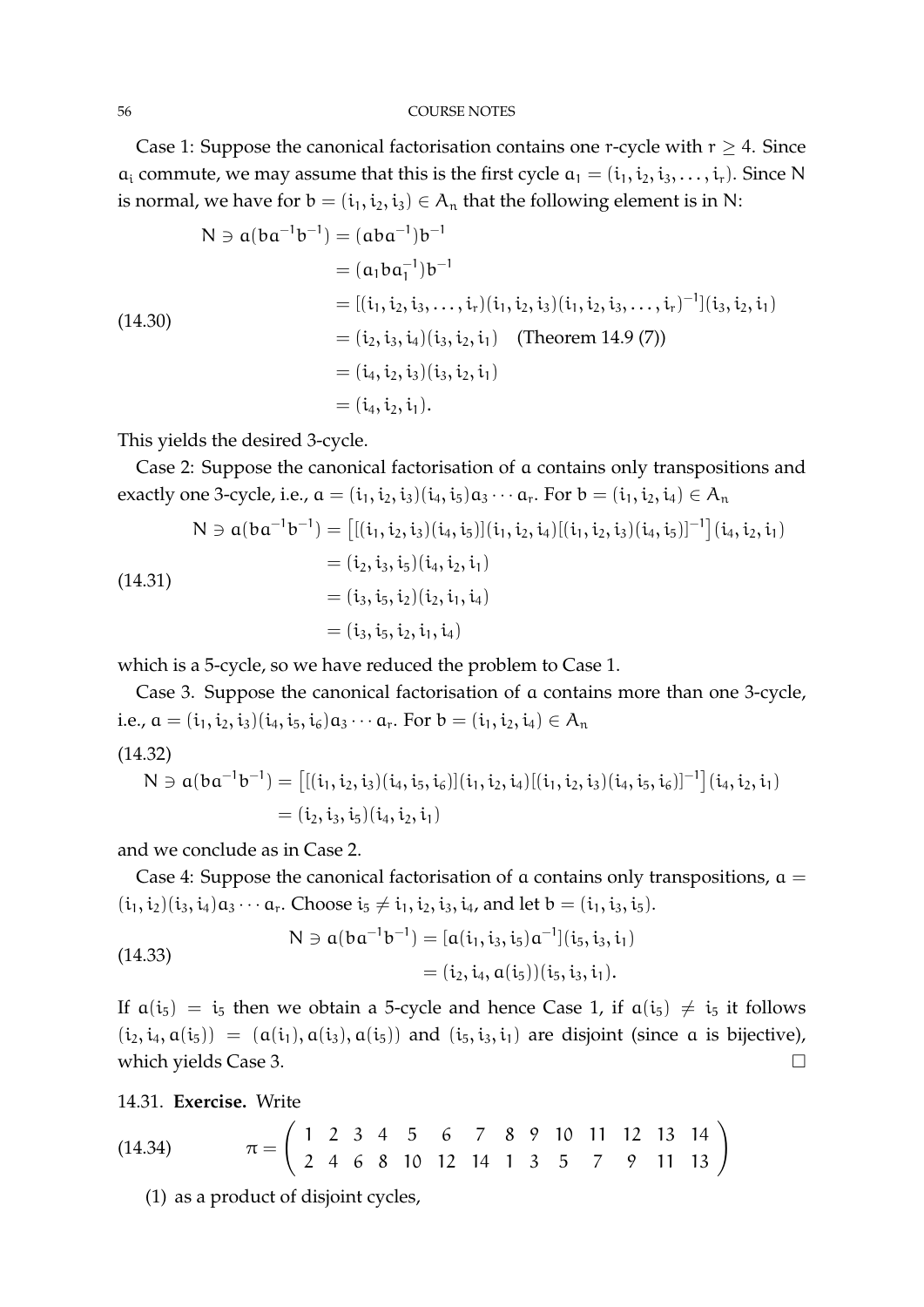- (2) as a product of transpositions.
- 14.32. **Exercise.** Calculate the conjugates  $\pi \sigma \pi^{-1}$  for
	- (1)  $\pi = (1, 2)$ ,  $\sigma = (2, 3)(1, 4)$ ;
	- (2)  $\pi = (2,3)(3,4)$ ,  $\sigma = (1,2,3)$ ;
	- (3)  $\pi = (1, 3)(2, 4, 1), \sigma = (1, 2, 3, 4, 5);$
	- (4)  $\pi = (1, 2, 3), \sigma = (1, 2, 3, 4, 5).$
- 14.33. **Exercise.** Let  $r \geq 1$ . Show that in  $S_n$  all r-cycles are conjugate.
- 14.34. **Exercise.** Show that  $S_n$  is generated by  $\{(1, 2), (1, 3), \ldots, (1, n)\}.$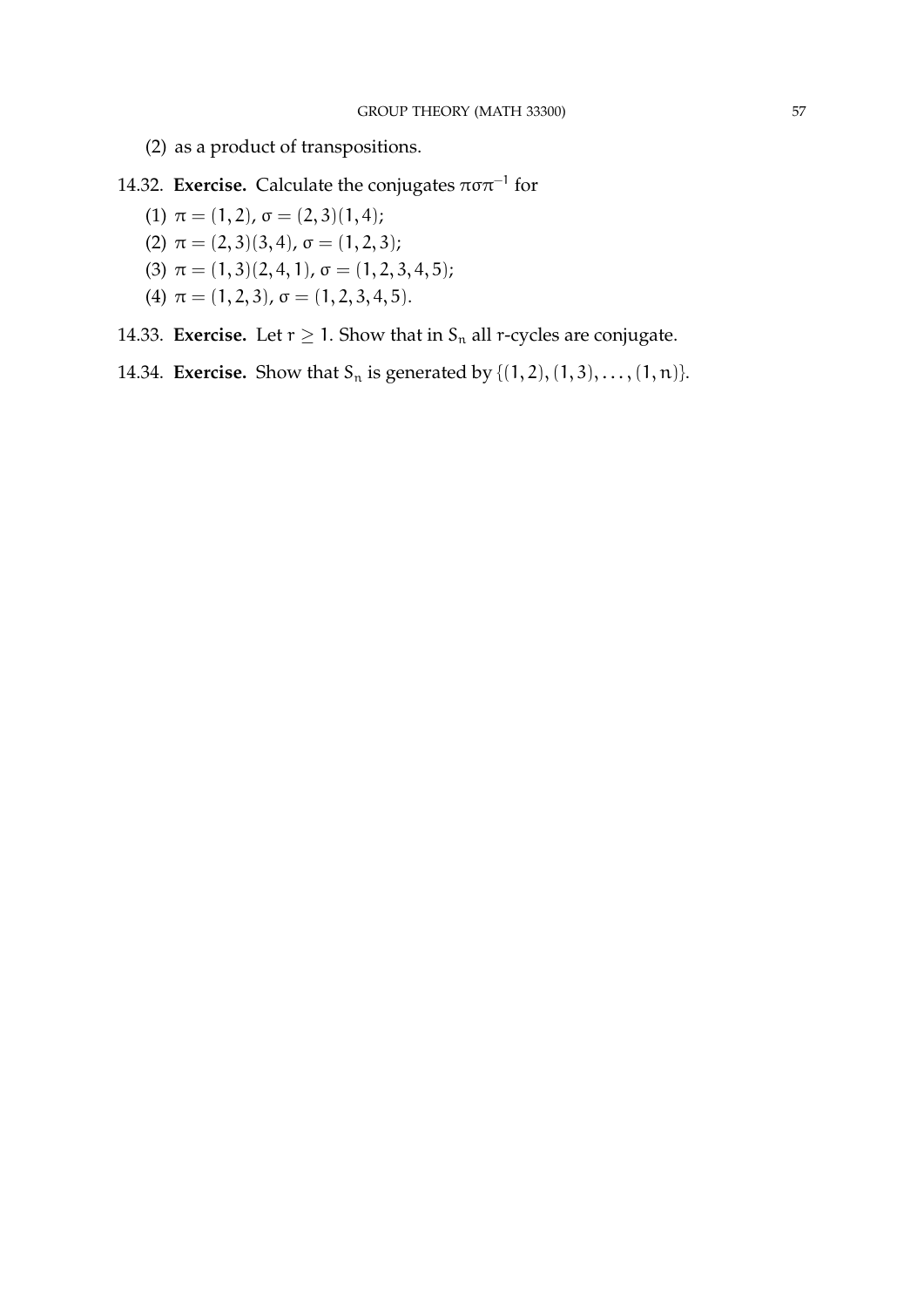#### 58 COURSE NOTES

#### 15. THE JORDAN-HÖLDER THEOREM

15.1. **Definition.** A nested sequence of groups  $\{G_i\}_{i\in\mathbb{N}}$ 

$$
(15.1) \tG = G1 \ge G2 \ge G3 \ge ...
$$

is called a **descending chain** of G. The chain is **finite**, if there is  $i_0$  such that  $G_{i+1} = G_i$ for all  $i \geq i_0$ .

A descending chain is called a **normal chain**, if  $G_{i+1} \trianglelefteq G_i$  for all  $i \in \mathbb{N}$ , and  $G_i/G_{i+i}$ are called the **factors** of the normal chain. (Note: G<sub>i</sub> is not necessarily normal in G, which is why one often finds the notion of a subnormal chain in the literature.)

A normal chain is called a **cyclic chain** or **abelian chain**, if all factors are cyclic or abelian, respectively.

A finite normal chain

$$
(15.2) \tG = G1 \ge G2 \ge \ldots \ge Gm = N
$$

is called a **normal series** from G to N, if  $N \leq G$ . (Again, the notion of subnormal series is often used in the literature instead.) If  $N = \{e\}$  and  $G_i \neq G_{i+1}$ , the normal series is said to have **length** m − 1.

Two normal series

$$
(15.3) \tG1 \ge G2 \ge \ldots \ge Gm, \tH1 \ge H2 \ge \ldots \ge Hn,
$$

are called **equivalent** if  $m = n$  and if there is a permutation  $i \mapsto \pi(i)$  such that  $G_i/G_{i+1} \simeq H_{\pi(i)}/H_{\pi(i)+1}.$ 

15.2. **Example.**  $\mathbb{Z} > p\mathbb{Z} > p^2\mathbb{Z} > ...$  is an infinite normal chain. Since  $p^i\mathbb{Z}/p^{i+1}\mathbb{Z} \simeq$  $\mathbb{Z}_p$  (Example 8.3) the chain is abelian.

15.3. **Theorem.** Let  $N \leq G$ . A normal series from G to N is equivalent to a normal series of  $G/N$  to  $E = \{e\}.$ 

*Proof.* Let  $G = G_1 \ge G_2 \ge ... \ge G_m = N$  be the normal series from G to N, then  $N \leq G_i$  (1  $\leq i \leq m$ ). The second isomorphism theorem states that  $G_{i+1}/N \leq G_i/N$ and

(15.4) 
$$
(G_i/N)/(G_{i+1}/N) \simeq G_i/G_{i+1}.
$$

Hence the normal series under consideration is equivalent to  $G/N = G_1/N \ge G_2/N \ge$  $G_3/N \geq \ldots \geq G_m/N = E.$ 

15.4. **Definition.** The normal series  $G_1 \geq G_2 \geq \ldots \geq G_m$  is called a **refinement** of the normal series  $G_1 = H_1 \ge H_2 \ge ... \ge H_k$  if

(15.5) 
$$
\{H_1, H_2, \ldots, H_k\} \subseteq \{G_1, G_2, \ldots, G_m\}.
$$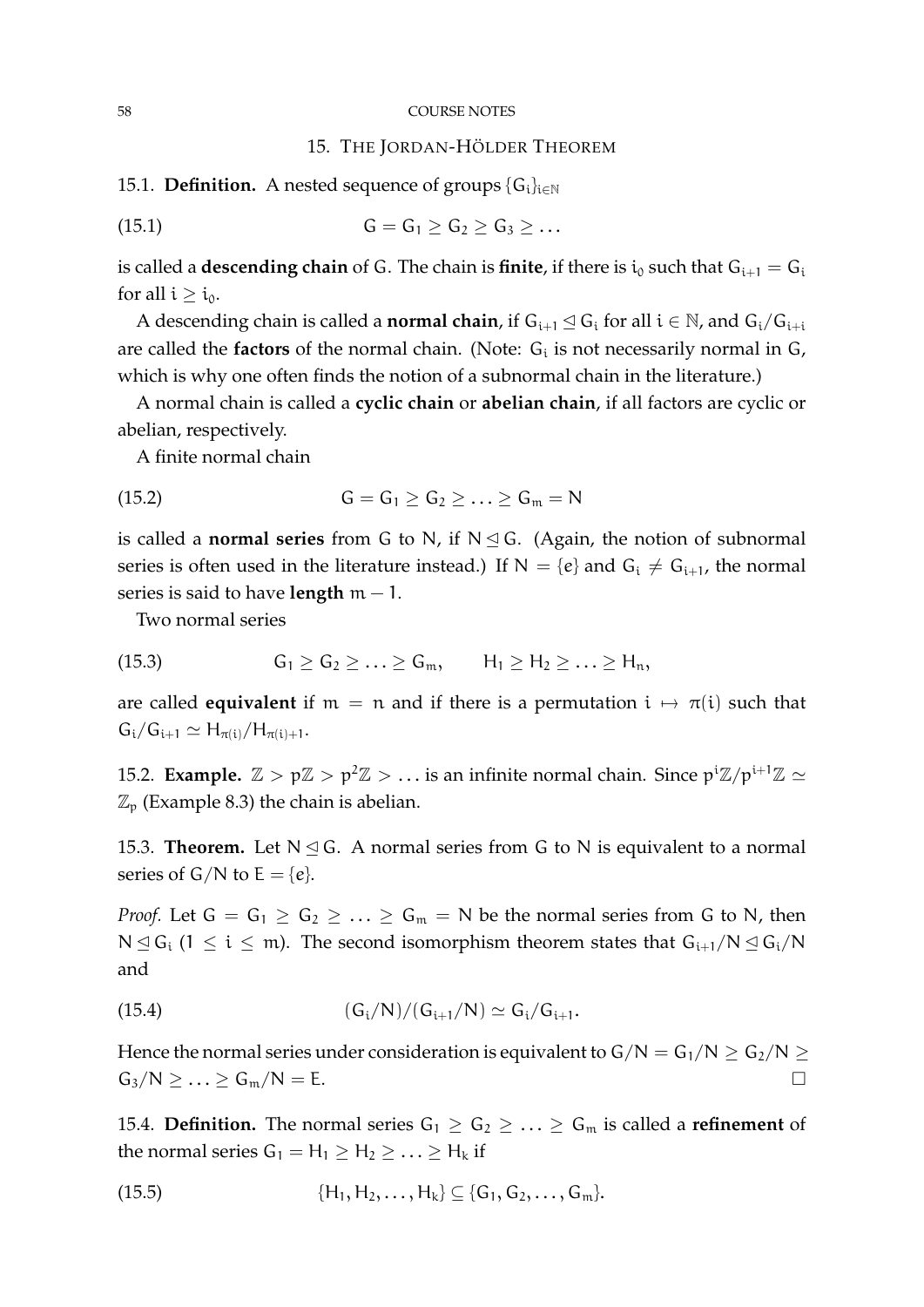# 15.5. **Third Isomorphism Theorem (Zassenhaus Lemma).** Let  $A_1 \trianglelefteq A \leq G$ ,  $B_1 \trianglelefteq B \leq$ G. Then:

- (1)  $A_1(A \cap B_1) \leq A_1(A \cap B)$ .
- (2)  $B_1(A_1 \cap B) \leq B_1(A \cap B)$ .
- (3)  $A_1(A \cap B)/A_1(A \cap B_1) \simeq B_1(A \cap B)/B_1(A_1 \cap B)$ .

*Proof.* Claim (3) follows directly from

(15.6) 
$$
A_1(A \cap B)/A_1(A \cap B_1) \simeq (A \cap B)/(A \cap B_1)(A_1 \cap B)
$$

since the right hand side is invariant under  $A \leftrightarrow B$ ,  $A_1 \leftrightarrow B_1$ .

To prove (1) and (15.6) set H =  $A \cap B$ , K =  $A \cap B_1$ , L =  $A_1 \cap B$ . Then (15.6) becomes

$$
(15.7) \t\t\t A1H/A1K \simeq H/KL.
$$

We will construct an epimorphism

(15.8) 
$$
\varphi : A_1 H / A_1 \to H / KL
$$

with kernel ker  $\varphi = A_1 K/A_1$ . The homomorphism theorem then yields

(15.9) 
$$
(A_1H/A_1)/(A_1K/A_1) \simeq H/KL
$$

and since the kernel  $A_1K/A_1$  is normal, we have  $KA_1 = A_1K$  is normal in  $A_1H$  (Theorem 8.10 (3)). This proves (1) and thus (2).

To construct  $\varphi$ , note that H  $\leq A$  and  $A_1 \leq A$  implies  $A_1H = HA_1$  and thus  $A_1 \leq A_1H \leq$ A. The First Isomorphism Theorem shows that

(15.10) 
$$
\psi_1: A_1H/A_1 \to H/A_1 \cap H = H/L, \qquad hA_1 \mapsto hL,
$$

is an isomorphism. Since K,  $L \leq H$  we have KL = LK  $\leq H$ . The Second Isomorphism Theorem (and its proof) shows

(15.11) 
$$
\psi_2: H/L \to H/KL
$$
,  $hL \mapsto hKL$ ,

is an epimorphism with ker  $\psi_2 = KL/L$ . Set

(15.12) 
$$
\varphi = \psi_2 \circ \psi_1 : A_1 H/A_1 \to H/KL.
$$

This is precisely the epimorphism needed, since  $hA_1 \in \text{ker } \varphi$  if and only if  $\psi_1(hA_1) =$ hL  $\in$  ker  $\psi_2 = KL/L$ . This is the case if and only if  $h \in K$ , i.e.,

(15.13) 
$$
\ker \varphi = \{hA_1 : h \in K\} = KA_1/A_1.
$$

 $\Box$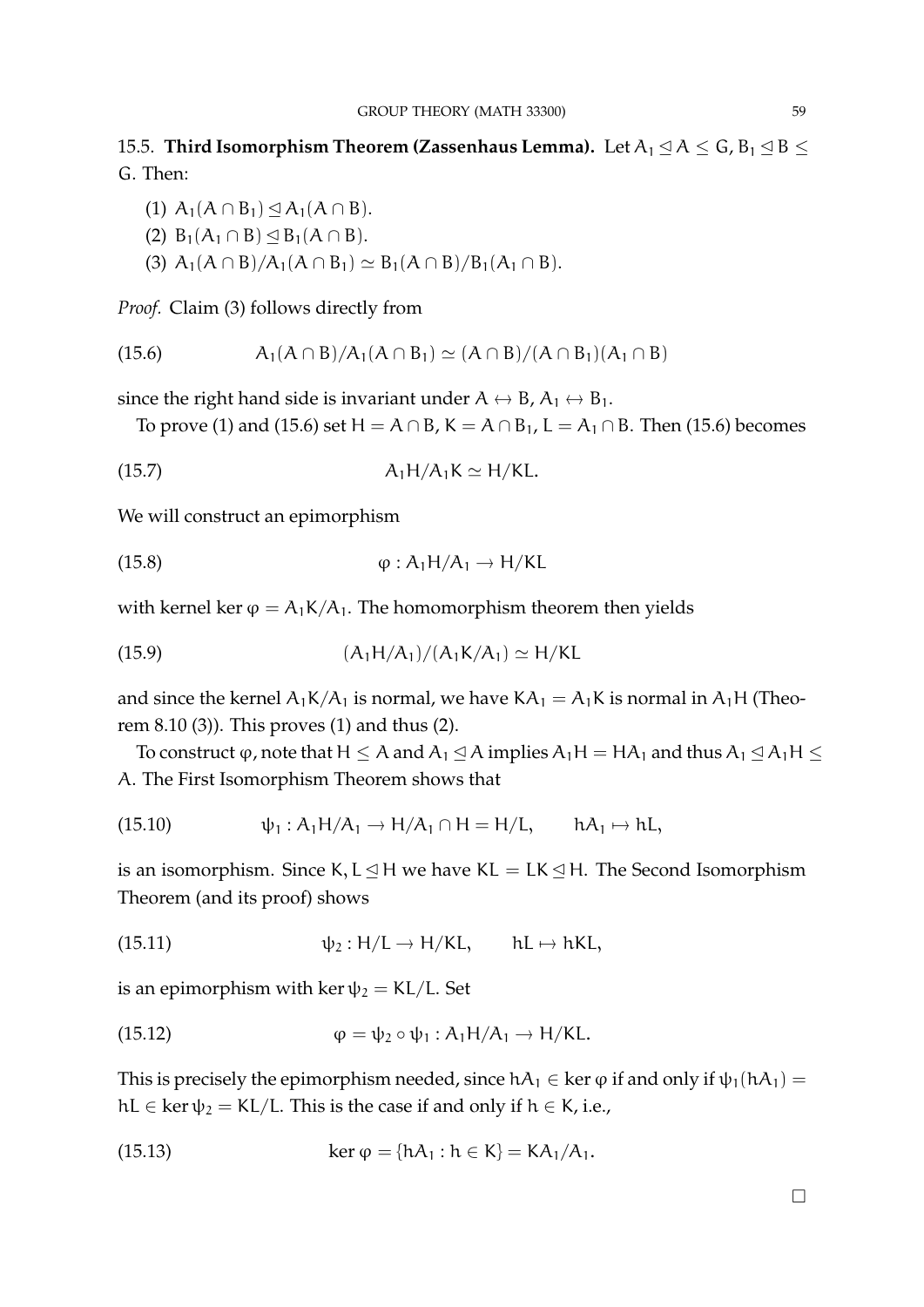15.6. **Schreier's Theorem.** Any two normal series of a group G possess equivalent refinements.

*Proof.* Let

(15.14) 
$$
G = G_1 \ge G_2 \ge ... \ge G_m = E
$$
,  $G = H_1 \ge H_2 \ge ... \ge H_n = E$ 

be two normal series of G. For  $1 \le i \le m-1$  and  $1 \le j \le n$  set

$$
(15.15) \t G_{i,j} := G_{i+1}(G_i \cap H_j).
$$

Note that  $G_{i,1} = G_i$ ,  $G_{i,n} = G_{i+1}$ . The Zassenhaus lemma (1) shows  $G_{i,j+1} \trianglelefteq G_{i,j}$ . We thus obtain a refinement of the normal series,

$$
(15.16) \qquad G = G_{1,1} \ge G_{1,2} \ge \ldots \ge G_{1,n} = G_{2,1} \ge G_{2,2} \ge \ldots \ge G_{m-1,n} = G_m = E
$$

which has length  $(m - 1)(n - 1)$ .

For  $1 \leq j \leq n-1$  and  $1 \leq i \leq m$  we make the analogous construction for  $\mathsf{H}_{j}$ ,

$$
(15.17) \t\t H_{j,i} := H_{j+1}(G_i \cap H_j),
$$

which leads to the refinement

$$
(15.18) \qquad G = H_{1,1} \geq H_{1,2} \geq \ldots \geq H_{1,m} = H_{2,1} \geq H_{2,2} \geq \ldots \geq H_{n-1,m} = H_n = E,
$$

again of length (m−1)(n−1). The Zassenhaus lemma, applied with  $A = G_i$ , B = H<sub>j</sub>,  $A_1 = G_{i+1}$ ,  $B_1 = H_{j+1}$ , proves the isomorphism  $G_{i,j}/G_{i,j+1} \simeq H_{j,i}/H_{j,i+1}$ .

15.7. **Example.**  $\mathbb{Z} > 2\mathbb{Z} > 10\mathbb{Z} > 30\mathbb{Z} > \{0\}$  and  $\mathbb{Z} > 3\mathbb{Z} > 24\mathbb{Z} > \{0\}$  are normal series of  $\mathbb Z$ . The refinements gained from the procedure in the above proof are here (ignore repetitions)

 $(15.19)$   $\mathbb{Z} > 2\mathbb{Z} > 10\mathbb{Z} > 30\mathbb{Z} > 120\mathbb{Z} > 0$  (with factors  $\mathbb{Z}_2, \mathbb{Z}_5, \mathbb{Z}_3, \mathbb{Z}_4, \mathbb{Z}$ )

$$
(15.20) \qquad \mathbb{Z} > 3\mathbb{Z} > 6\mathbb{Z} > 24\mathbb{Z} > 120\mathbb{Z} > \{0\} \qquad \text{(with factors } \mathbb{Z}_3, \mathbb{Z}_2, \mathbb{Z}_4, \mathbb{Z}_5, \mathbb{Z}).
$$

15.8. **Exercise.** As in Example 15.7, work out the equivalent refinements of the normal series

(15.21) 
$$
\mathbb{Z} > 15\mathbb{Z} > 60\mathbb{Z} > \{0\}, \qquad \mathbb{Z} > 12\mathbb{Z} > \{0\},
$$

and write down the corresponding factors.

15.9. **Definition.** N  $\leq$  G is called **maximal**, if N  $\neq$  G and if N  $\leq$  M  $\leq$  G implies  $M = N$  or  $M = G$ .

15.10. **Lemma.**  $N \leq G$  is maximal if and only if  $G/N$  is simple.

*Proof.* N  $\neq$  G is equivalent to G/N  $\neq$  E. The rest of the statement follows from Theorem 8.10 (3).  $\Box$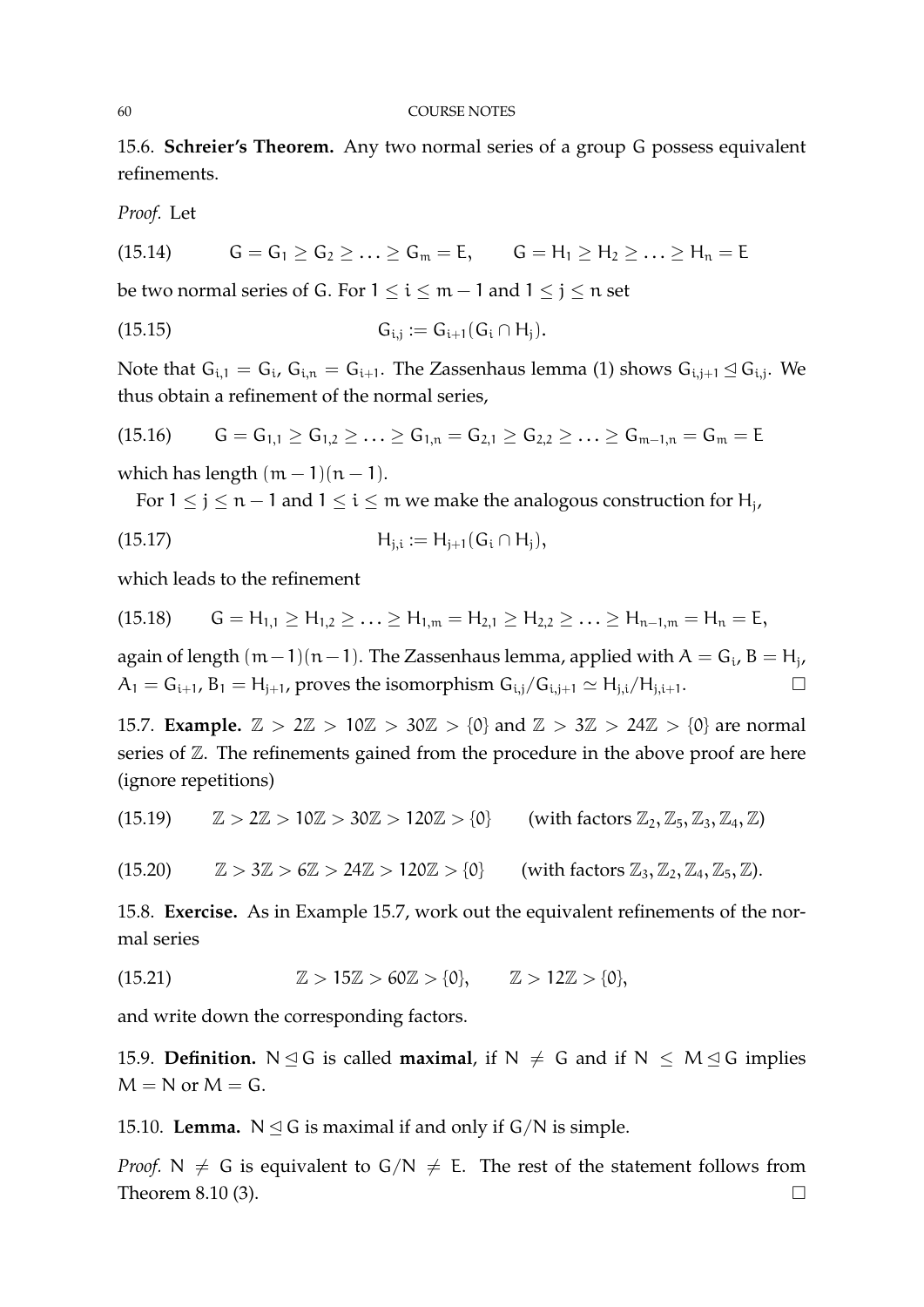15.11. **Definition.** A normal series  $G = G_1 \geq G_2 \geq \ldots \geq G_m = E$  is called a **composition series** of G, if  $G_{i+1} \leq G_i$  is maximal for all  $1 \leq i < m$  (or, equivalently, if the quotients  $G_i/G_{i+1}$  are simple). The quotient groups (or factor groups) of a composition series are called **composition factors**.

15.12. Note that every finite group possesses a composition series, since the process of refining the series  $G \geq \{e\}$  must terminate after finitely many steps. On the other hand, the infinite group  $(\mathbb{Z}, +)$  is an example of a group that does not possess a composition series.

# 15.13. **Example.**

- (1) Consider the inner direct product  $G = N_1N_2 \cdots N_k$  of simple normal subgroups  $N_i$ . Then  $G = N_1N_1N_2\cdots N_k > N_2\cdots N_k > N_3\cdots N_k > \ldots > N_k > E$ is a composition series with factors  $N_1, N_2, \ldots, N_k$ .
- (2)  $\mathbb{Z}_{24} > \mathbb{Z}_8 > \mathbb{Z}_4 > \mathbb{Z}_2 > \{0\}, \mathbb{Z}_{24} > \mathbb{Z}_{12} > \mathbb{Z}_4 > \mathbb{Z}_2 > \{0\}, \mathbb{Z}_{24} > \mathbb{Z}_{12} > \mathbb{Z}_6 > \mathbb{Z}_2 >$ {0} are composition series since its factors have prime order.
- (3)  $\mathbb{Z}_4 > \mathbb{Z}_2 > \{0\}$  and  $\mathbb{Z}_2 \times \mathbb{Z}_2 > \mathbb{Z}_2 > \{0\}$  have the same factors,  $\mathbb{Z}_2$ . This illustrates that non-isomorphic groups can have equivalent composition series.

15.14. The Jordan-Hölder Theorem. If a group possesses composition series, then any two composition series are equivalent.

*Proof.* Let

(15.22) 
$$
G = G_1 \ge G_2 \ge ... \ge G_m = E, \qquad G = H_1 \ge H_2 \ge ... \ge H_n = E
$$

be two composition series of G. These are by definition without repetition. If we refine them via Schreier's Theorem to equivalent normal series, then we must introduce repetitions (since there are no normal subgroups inbetween  $G_i$  and  $G_{i+1}$ , and inbetween  $H_i$  and  $H_{i+1}$ ). If we delete repetitions, the series remain equivalent—and we are back to our original composition series (15.22).

15.15. **Exercise.** Show that every abelian group with a composition series is finite.

15.16. **Exercise.** Write down all possible composition series of  $\mathbb{Z}_{24}$  with corresponding factors.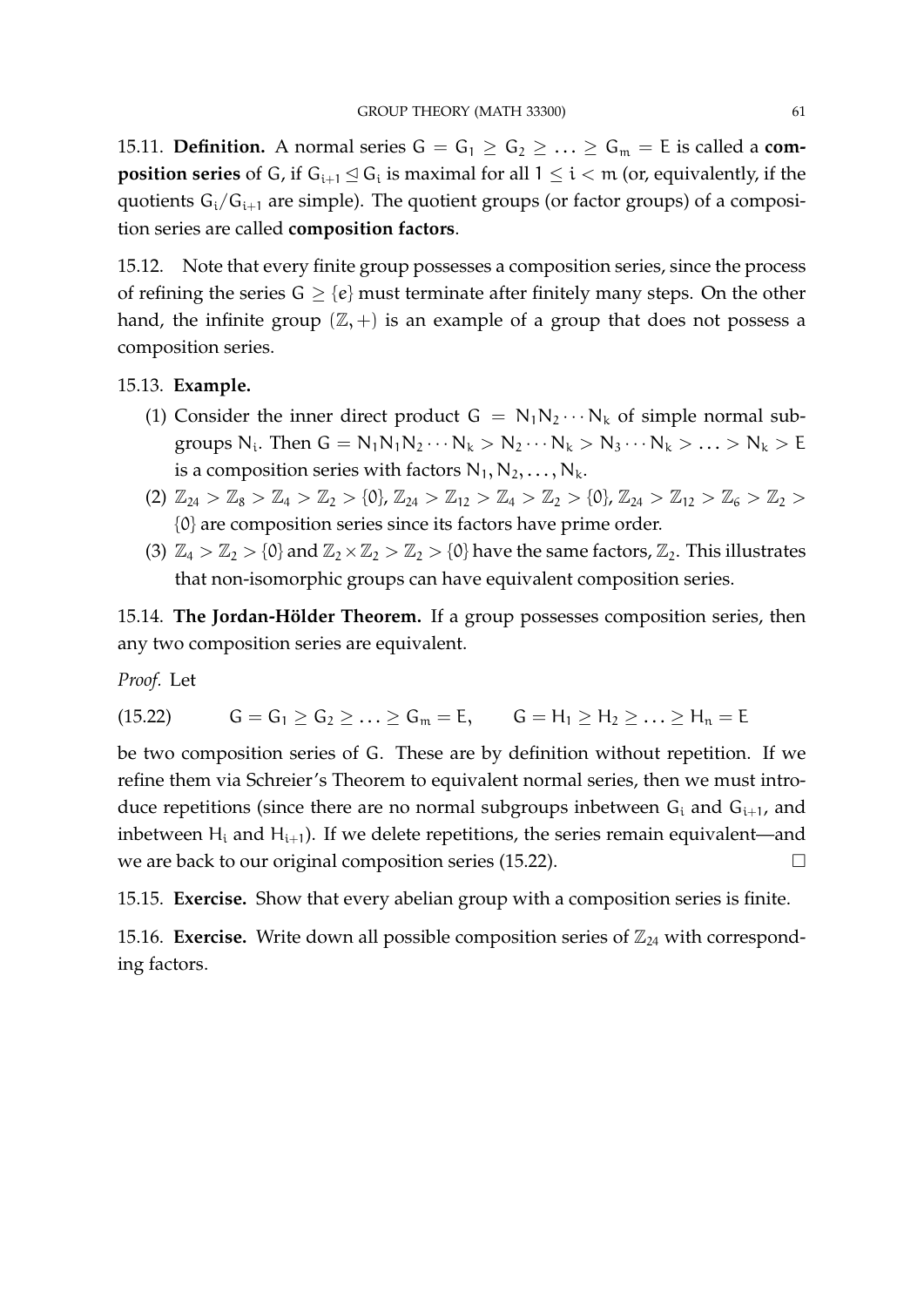#### 62 COURSE NOTES

### 16. SOLUBLE GROUPS

16.1. In Section 13 we have given a complete classification of all finitely generated abelian groups. Soluble groups (to be defined below) may be viewed the simplest non-abelian generalization, and allow a similar analysis as for the abelian case. The following defines a measure of the "degree of commutativity" of a group:

16.2. **Definition.** Let G be a group. For  $a, b \in G$  the product

(16.1) 
$$
[a, b] := aba^{-1}b^{-1}
$$

is called the **commutator** of a and b. The group

(16.2) 
$$
K(G) := \langle \{[a, b] : a, b \in G\} \rangle
$$

is called the **commutator group** of G.

16.3. Since  $[a, b]^{-1} = [b, a]$ , K(G) comprises all finite products of commutators. Note however that a product of commutators is not necessarily a commutator! It is evident that  $[a, b] = e$  if and only if a, b commute. Hence G is abelian if and only if  $K(G) = \{e\}$ , and the larger  $K(G)$ , the higher the degree of non-commutativity in G.

### 16.4. **Theorem.**  $K(G) \leq G$ .

*Proof.* For every homomorphism  $\varphi$  of G we have

(16.3) 
$$
\varphi([a,b]) = \varphi(aba^{-1}b^{-1}) = \varphi(a)\varphi(b)\varphi(a^{-1})\varphi(b^{-1}) = [\varphi(a), \varphi(b)].
$$

Hence for the inner automorphism  $\varphi_x : G \to G$ ,  $g \mapsto xgx^{-1}$ , we have  $x[a, b]x^{-1} =$  $\varphi_x([a, b]) = [\varphi_x(a), \varphi_x(b)] \in G$  for every  $x \in G$ . Thus if  $h = [a_1, b_1] \cdots [a_r, b_r] \in K(G)$ is a product of commutators, then so is

(16.4) 
$$
xhx^{-1} = \varphi_x(h) = [\varphi_x(\alpha_1), \varphi_x(b_1)] \cdots [\varphi_x(\alpha_r), \varphi_x(b_r)].
$$

This proves  $xhx^{-1} \in K(G)$  for all  $h \in K(G)$ ,  $x \in G$ .

16.5. **Theorem.** Let  $N \triangleleft G$ . Then  $G/N$  is abelian if and only if  $K(G) \le N$ .

*Proof.* G/N is abelian if and only if  $abN = aNbN = bNaN = baN$  for all  $a, b \in G$ . This is equivalent to  $a^{-1}b^{-1}abN = N$  for all  $a, b \in G$ , i.e.,  $[a^{-1}, b^{-1}] \in N$  for all  $a, b \in G$ . But this is the same as saying  $[a, b] \in N$  for all  $a, b \in G$ , i.e.,  $K(G) \subseteq N$ (since N is closed under multiplication).

16.6. **Corollary.**  $G/K(G)$  is abelian.

16.7. **Example.**  $K(S_3) = A_3$ ,  $K(A_3) = \{(1)\}\$ ,  $K(A_4) = V_4$ ,  $K(V_4) = \{(1)\}\$ .

$$
\qquad \qquad \Box
$$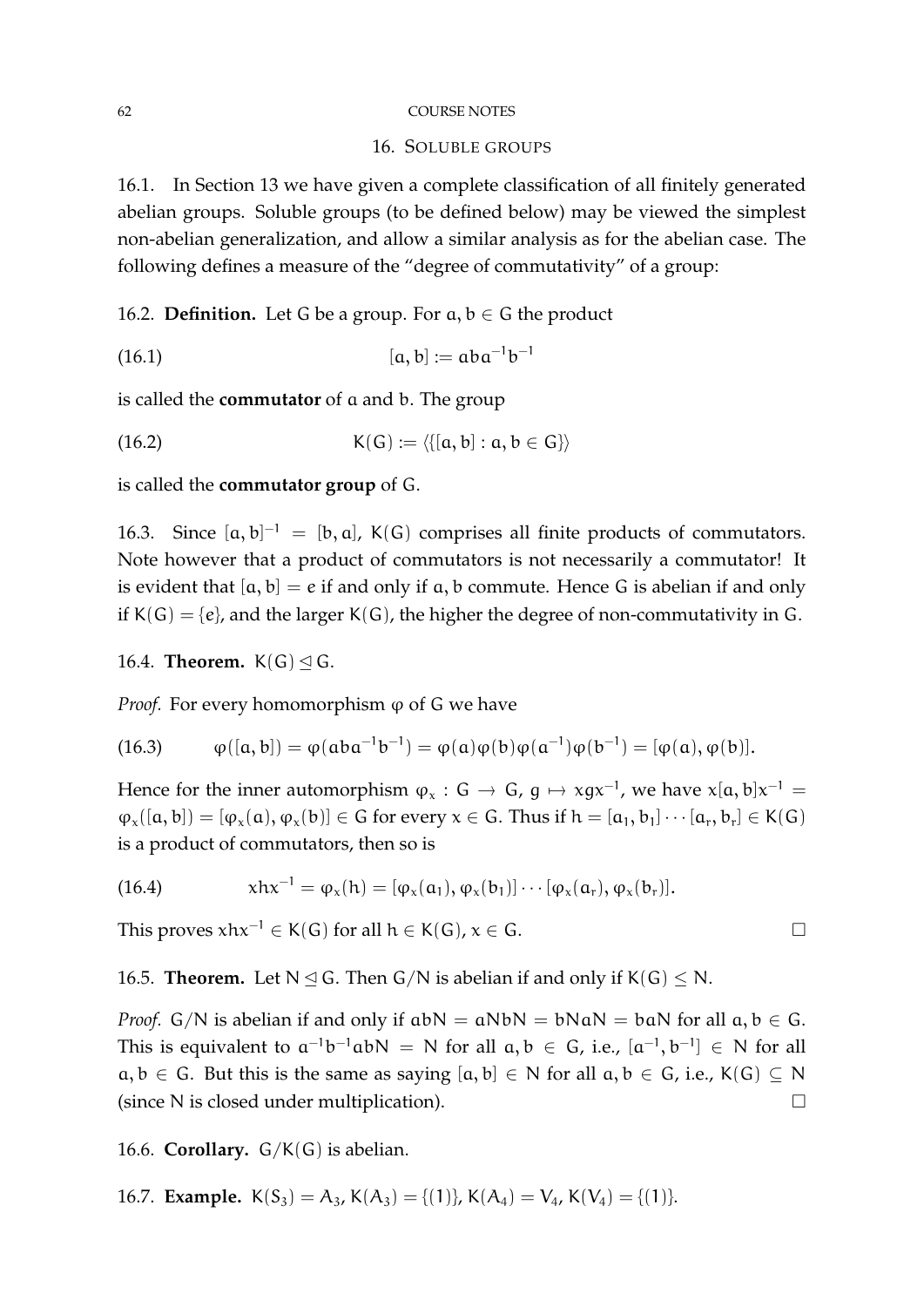16.8. **Theorem.**

- (1)  $K(S_n) = A_n$  if  $n > 2$ .
- (2)  $K(A_n) = A_n$  if  $n \ge 5$ .

*Proof.* (1)  $S_2$  is abelian and  $A_2 = \{(1)\}\$ , so the case  $n = 2$  is proved. Assume  $n \geq 3$ . We have for 3-cycles

(16.5)

$$
(\mathfrak{i}, \mathfrak{j}, \mathfrak{k}) = (\mathfrak{i}, \mathfrak{k}, \mathfrak{j})^2 = (\mathfrak{i}, \mathfrak{k})(\mathfrak{k}, \mathfrak{j})(\mathfrak{i}, \mathfrak{k})(\mathfrak{k}, \mathfrak{j}) = (\mathfrak{i}, \mathfrak{k})(\mathfrak{k}, \mathfrak{j})(\mathfrak{i}, \mathfrak{k})^{-1}(\mathfrak{k}, \mathfrak{j})^{-1} = [(\mathfrak{i}, \mathfrak{k}), (\mathfrak{k}, \mathfrak{j})]
$$

and so all 3-cycles are in  $K(S_n)$ . Since the 3-cycles generate  $A_n$  (Theorem 14.27), we have  $A_n \leq K(S_n)$ . But since  $S_n/A_n \simeq \{1, -1\}$  is abelian (cf. 14.23), and, by Theorem 16.5, this implies  $K(S_n) \leq A_n$ .

(2) This follows directly from Theorem 14.30. We give a more elementary proof:

If  $(i, j, k)$  is a 3-cycle as above, and  $l, m \in \mathbb{N} \setminus \{i, j, k\}$  (these exist since  $n \geq 5$ ) we have (as above)

(16.6) 
$$
(i, j, k) = (i, k, j)^2 = [(i, k), (k, j)] = [(i, k)(l, m), (l, m)(k, j)]
$$

since  $(l, m)$  commutes with  $(i, k)$  and  $(k, j)$ . This shows (again by Theorem 14.27)  $A_n \leq K(A_n)$ , and thus  $A_n = K(A_n)$ .

16.9. **Definition.** The n**th commutator group** of G is defined inductively by

(16.7) 
$$
K_n(G) := K(K_{n-1}(G)), \qquad K_0(G) := G.
$$

16.10. **Example.**  $K_3(S_4) = K(K(K(S_4))) = K(K(A_4)) = K(V_4) = \{(1)\}.$ 

- 16.11. **Theorem.** Let G, G' be groups, and  $H \le G$ ,  $N \le G$ . Then, for all  $n \ge 0$ ,
	- (1)  $K_n(H) \le K_n(G)$ ,
	- (2)  $K_n(G/N) = K_n(G)N/N \simeq K_n(G)/(K_n(G) \cap N),$
	- (3)  $K_n(G \times G') = K_n(G) \times K_n(G').$

*Proof (by induction).* (1) is evident.

(2)  $n = 0$  is trivial, since  $K_0(G) = G$ .

$$
K_{n+1}(G/N) = K(K_n(G/N)) \qquad \text{(by definition)}
$$
\n
$$
= K(K_n(G)N/N)) \qquad \text{(by induction hypothesis)}
$$
\n
$$
= \langle {\overline{k}_1 \overline{k}_2 \overline{k}_1}^{-1} \overline{k}_2^{-1} : \overline{k}_1, \overline{k}_2 \in K_n(G)N/N \rangle \rangle \qquad \text{(by definition)}
$$
\n
$$
= \langle {\overline{k}_1 N k_2 N k_1^{-1} N k_2^{-1} N : k_1, k_2 \in K_n(G)} \rangle
$$
\n
$$
= \langle {\overline{k}_1, k_2} \overline{k}_1 : k_1, k_2 \in K_n(G) \rangle \rangle \qquad \text{(since N is normal)}
$$
\n
$$
= \langle {\overline{k}_1, k_2} : k_1, k_2 \in K_n(G) \rangle \rangle N/N
$$
\n
$$
= K_{n+1}(G)N/N \qquad \text{(by definition)}.
$$

The isomorphism in (2) follows from the first isomorphism theorem.

(3) is left as an exercise.  $\square$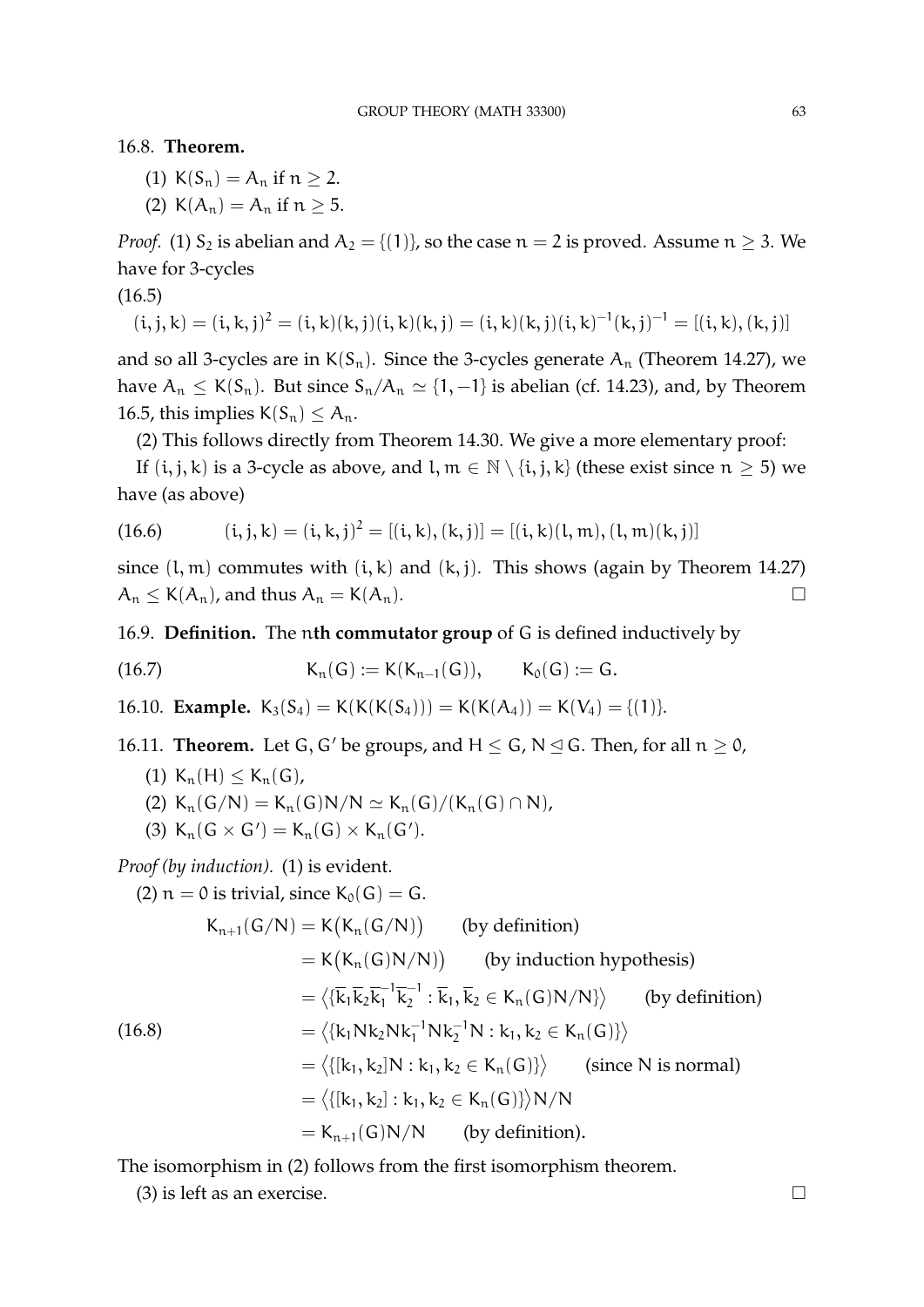16.12. **Exercise.** Prove Theorem 16.11 (3).

16.13. **Definition.** A group G is called **soluble** if  $K_m(G) = \{e\}$  for some  $m \in \mathbb{N}$ .

16.14. Note that every abelian group is soluble, since  $K(G) = \{e\}$ . Hence soluble groups may be viewed as a natural generalization of abelian groups. An example of a non-abelian group that is soluble is  $S_4$ ; recall 16.10.

16.15. **Theorem.** If  $n \geq 5$ , then  $S_n$  is not soluble.

*Proof.* By Theorem 16.8,  $K(S_n) = A_n$  and  $K_m(S_n) = K_{m-1}(A_n) = A_n$  for all  $m \ge 2$ . So  $K_m(S_n) \neq \{e\}$  for all  $m \geq 0$ .

16.16. **Theorem.**

- (1) Every subgroup of a soluble group is soluble.
- (2) Every quotient group of a soluble group is soluble.
- (3) Every finite direct product of soluble groups is soluble.

*Proof.* Note that  $K_m(G) = \{e\}$  implies via Theorem 16.11 that  $K_m(H) = \{e\}$  for every  $H \leq G$  and  $K_m(G/N) = \{e\}$  for every  $N \leq G$ .

16.17. **Theorem.** Let  $N \leq G$  such that N and  $G/N$  are soluble, then G is soluble.

*Proof.* Since G/N is soluble there is  $m \in \mathbb{N}$  such that  $K_m(G/N) = \{N\}$ . From Theorem 16.11 (2),  $K_m(G)N = N$ , i.e.,  $K_m(G) \le N$ . Since N is soluble,  $K_l(N) = \{e\}$  for some  $l \in$ N. Now  $K_{l+m}(G) = K_l(K_m(G)) \leq K_l(N)$  (by Theorem 16.11 (1)) = {e}. So  $K_{l+m}(G)$  =  $\{e\}$  and G is soluble.

16.18. If G is a soluble group with  $K_m(G) = \{e\}$ , then the series

(16.9) 
$$
G = K_0(G) \geq K_1(G) \geq \ldots \geq K_m(G) = \{e\}
$$

is an abelian normal series, since  $K_{i+1}(G) = K(K_i(G)) \leq K_i(G)$  (Theorem 16.4) and  $K_i(G)/K_{i+1}(G)$  are abelian groups (Corollary 16.6). We have in fact:

16.19. **Theorem.** A group is soluble, if and only if it possesses an abelian normal series.

*Proof.* We have already seen that the series of commutator groups (16.9) yields the required abelian normal series. For the inverse direction, we use induction on the length of the series.

Length 1: If  $G = G_1 \ge G_2 = \{e\}$  is an abelian normal series, then  $G \simeq G/\{e\} =$  $G_1/G_2$  is abelian (by definition), so G is abelian and hence soluble.

Length  $<$  n: The induction hypothesis is that all groups with abelian normal series of length  $<$  n are soluble. Let

(16.10) 
$$
G = G_1 \ge G_2 \ge \ldots \ge G_{n+1} = \{e\}
$$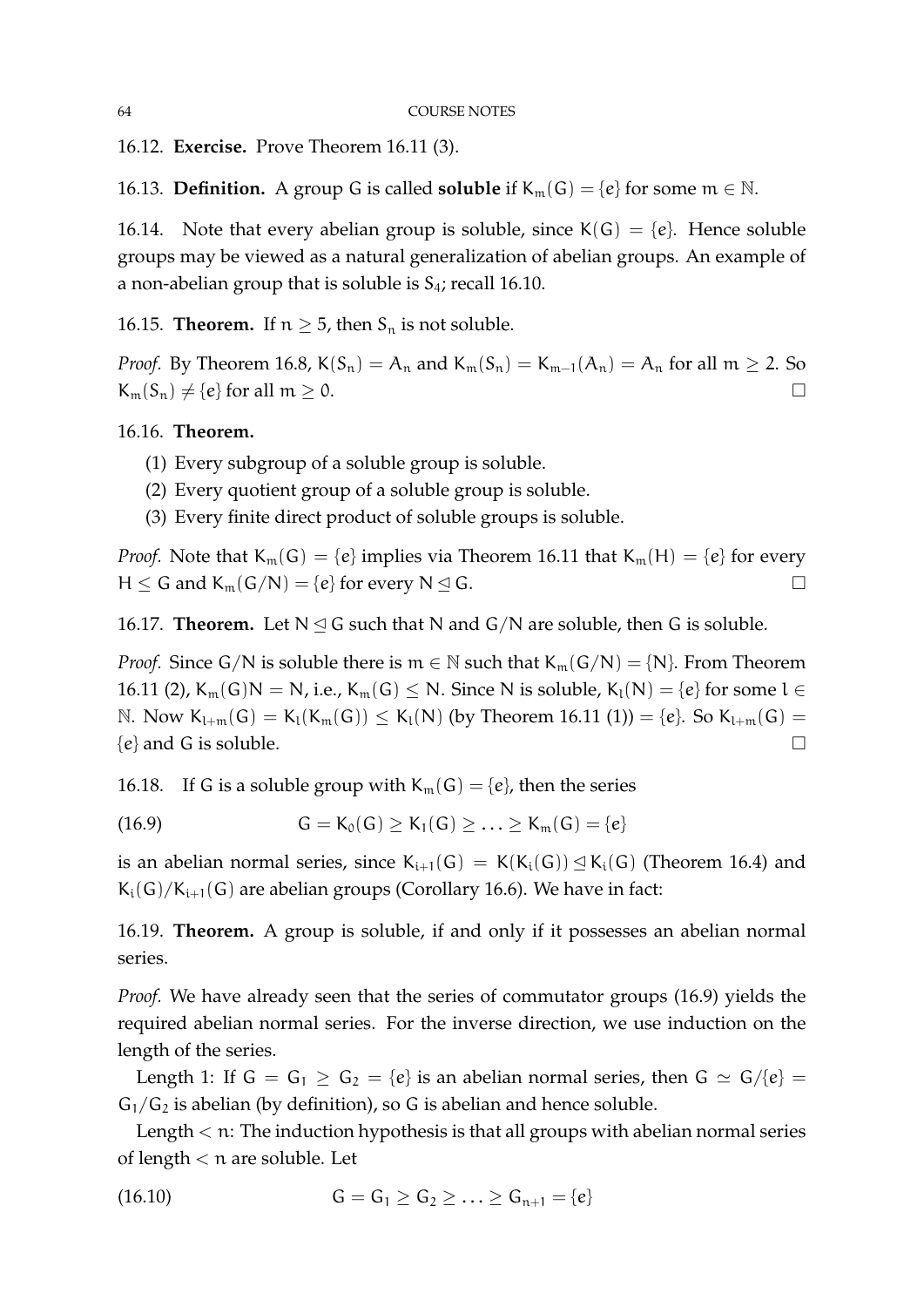be an abelian normal series of length n. Then

(16.11) 
$$
G_2 \ge G_3 \ge ... \ge G_{n+1} = \{e\}
$$

is an abelian normal series of length  $n - 1$ , so by the induction hypothesis  $G_2$  is soluble. We have assumed that the series (16.10) is abelian normal, so  $G_2 \trianglelefteq G$  with  $G/G_2$  abelian (and hence soluble). In view of Theorem 16.17, this means G is soluble.  $\Box$ 

16.20. **Lemma.** Every refinement of an abelian normal series is an abelian normal series.

*Proof.* Let

(16.12) 
$$
G = G_1 \ge G_2 \ge \ldots \ge G_r = \{e\}
$$

be an abelian normal series. Consider the (one-step) refinement

$$
(16.13) \tG = G1 \ge G2 \ge \ldots \ge Gi \ge H \ge Gi+1 \ge \ldots \ge Gr = \{e\}.
$$

Then  $H/G_{i+1}$  is abelian since it is a subgroup of the abelian group  $G_i/G_{i+1}$ . By the second isomorphism theorem  $G_i/H$  is isomorphic to  $(G_i/G_{i+1})/(H/G_{i+1})$  which is abelian, and therefore  $G_i/H$  is abelian. A general refinement of (16.12) is obtained by iterating the above process finitely many times.

16.21. **Theorem.** Let G be a group with composition series. G is soluble, if and only if the composition factors of G have prime order.

*Proof.* If G is soluble, then Theorem 16.19 guarantees the existence of an abelian normal series. We use Schreier's Theorem to show that the composition series and the abelian normal series can both be refined, so that they become equivalent normal series. These are abelian by Lemma 16.20. But since a refinement of a composition series is only achieved by repetition, the composition series itself is already abelian. Hence the composition factors are simple abelian groups, and are therefore cyclic and have prime order.

16.22. **Corollary.** A soluble group G possesses a composition series, if and only if G is finite.

*Proof.* We have already noted in 15.12 that every finite group has a composition series. If on the other hand G possesses the composition series

(16.14) 
$$
G = G_1 \ge G_2 \ge \ldots \ge G_m = \{e\},
$$

then, by Theorem 16.21 we have  $|G_i| = |G_i/G_{i+1}||G_{i+1}| = p_i|G_{i+1}|$  for some prime  $p_i$  $(1 \le i < m)$ . Hence  $|G| = p_1 |G_2| = p_1 p_2 |G_3| = \ldots = p_1 p_2 \cdots p_{m-1} < \infty$ .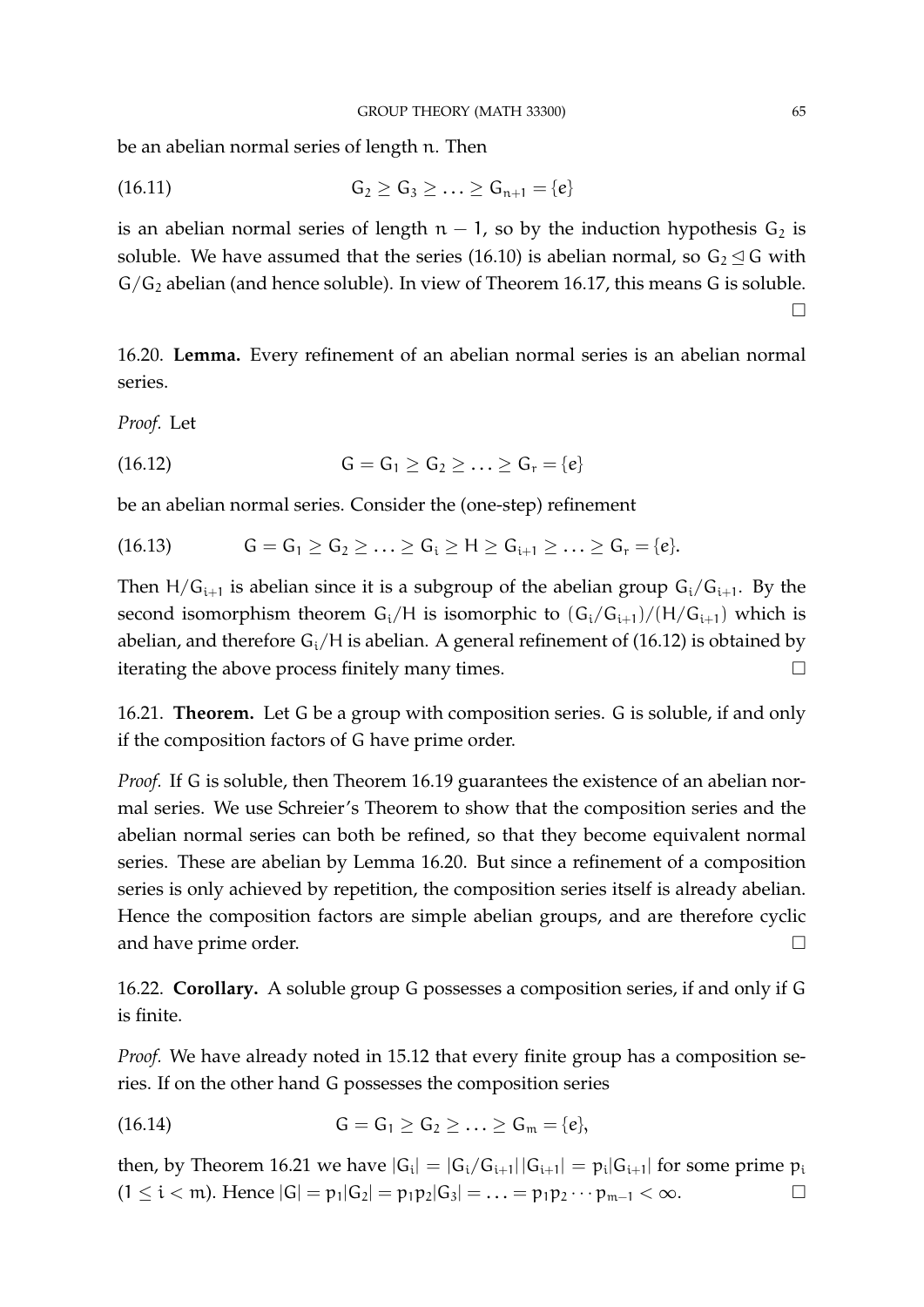16.23. **Theorem.** Every finite p-group (p prime) is soluble.

*Proof.* A finite p-group has order  $p^n$  for some  $n \ge 0$ . The case  $n = 0$  is trivial. We proceed by induction on n. The induction hypothesis is that for any  $m < n$ , every finite group of order  $p^m$  is soluble. For  $n \geq 1$ , Theorem 10.19 says the center  $Z(G)$  is nontrivial, i.e.,  $|Z(G)| = p^r$ ,  $r \geq 1$ . Since  $|G/Z(G)| = p^{n-r}$  and  $n-r < n$ , the induction hypothesis shows G/Z(G) is soluble. Z(G) is abelian and thus also soluble. Therefore G is soluble (by Theorem 16.17).  $\Box$ 

A famous theorem whose proof goes far beyond the scope of this course is:

16.24. **Feit-Thomson Theorem (1963).** Every finite group of odd order is soluble.

16.25. **Exercise.** Show that for any  $m \in \mathbb{N}$ 

$$
(16.15) \qquad \qquad \mathsf{G}_{\mathfrak{m}} := \{ g \in \mathsf{G} : g^{\mathfrak{m}} \in \mathsf{K}(\mathsf{G}) \}
$$

is a subgroup of G.

16.26. **Exercise.** For H, K  $\leq$  G define  $[H, K] = \{[h, k] : h \in H, k \in K\}$ . Show that  $N \le G$  is normal if and only if  $[G, N] \subset N$ .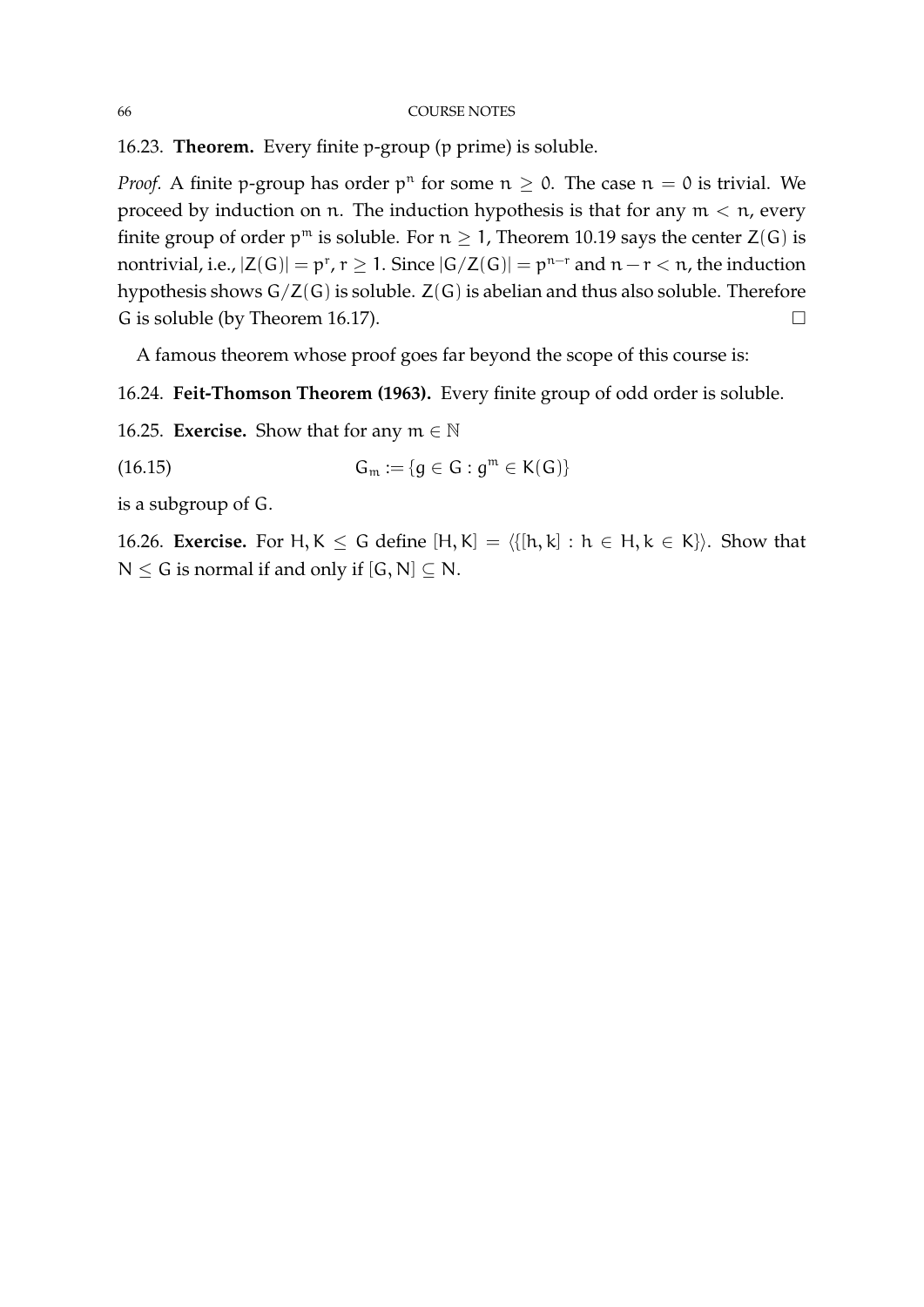### **Exercise 1.4.**

- (1) Note that if  $\alpha' \alpha = e$  (as in the inverse axiom) then  $(\alpha \alpha')(\alpha \alpha') = \alpha(\alpha' \alpha) \alpha' =$  $aa'$ , and by Lemma 1.3  $aa' = e$ .
- (2) We have  $a = ea$  (identity axiom) =  $aa'a$  (as shown in (1)) =  $ae$  (inverse axiom).
- (3) Suppose there are two identities, e,  $\tilde{e}$ . Then  $ea = ae = a = \tilde{e}a = a\tilde{e}$  for all  $a \in G$  (by the identity axiom and (2)). In particular for  $a = e$ :  $e = \tilde{e}e$ , and for  $a = \tilde{e}$ :  $\tilde{e}e = \tilde{e}$ . Hence  $\tilde{e} = e$ .
- (4) Suppose there are two inverses  $\alpha'$ ,  $\tilde{\alpha}'$  of  $\alpha$ , i.e.,  $\alpha'\alpha = \tilde{\alpha}'\alpha = e$ . This implies  $\alpha'$ a $\alpha' = \tilde{\alpha}'$ a $\alpha' \Rightarrow \alpha' e = \tilde{\alpha}' e$  (by (3))  $\Rightarrow \alpha' = \tilde{\alpha}'$ .
- (5) By definition,  $(a^{-1})^{-1}a^{-1} = e \Rightarrow (a^{-1})^{-1}a^{-1}a = ea \Rightarrow (a^{-1})^{-1}e = a \Rightarrow$  $(a^{-1})^{-1} = a.$
- (6) By definition,  $(ab)^{-1}(ab) = e \Rightarrow (ab)^{-1}(ab)b^{-1} = eb^{-1} \Rightarrow (ab)^{-1}a = b^{-1}$ ⇒  $(a b)^{-1} a a^{-1} = b^{-1} a^{-1} \Rightarrow (ab)^{-1} = b^{-1} a^{-1}.$

**Exercise 1.9.** Associativity is a well known property of matrix multiplication. The rest follows from straightforward calculations.

**Exercise 1.14.** Tedious but straightforward.

**Exercise 1.15.** The symmetries of an n-gon are reflections  $\sigma_0, \ldots, \sigma_{n-1}$  at the n diagonals (which are lines through the origin that meet the horizontal axis at angles  $\pi$ m/n, m = 0, ..., n – 1 mod n) and rotations  $\rho_m$  by an angle  $2\pi$ m/n, m = 0, ..., n – 1 mod n.

*Existence of identity and inverse:*  $m = 0$  corresponds to the identity element. The inverse of a reflection is the reflection itself,  $\sigma^{-1} = \sigma$ , and the inverse of the rotation by 2πm/n is  $-2\pi$ m/n, i.e., ρ $_m^{-1} = \rho_{n-m}$ .

*Closure under multiplication:* The product of two rotations  $2\pi m/n$ ,  $2\pi m/n$  is evidently a rotation by  $2\pi(m + m')/n$ , i.e.,  $\rho_m \rho_{m'} = \rho_{m+m'}$ . Any reflection  $\sigma_m$  can be written as  $\sigma_m = \rho_{m/2} \sigma_0 \rho_{m/2}^{-1}$ . Note that for any rotation about the origin by and angle  $\alpha$ , we have  $\rho_\alpha\sigma_0=\sigma_0\rho_\alpha^{-1}$ . This an the previous relation yields  $\sigma_m=\rho_m\sigma_0$ , and  $\sigma_m \sigma_{m'} = \rho_m \sigma_0 \rho_{m'} \sigma_0 = \rho_{m-m'} \sigma_0 \sigma_0 = \rho_{m-m'}$ . Hence the product of two reflections is a rotation. Similarly  $\rho_m \sigma_{m'} = \rho_{m+m'} \sigma_0 = \sigma m + m'$  and  $\sigma_m \rho_{m'} = \rho_{m-m'} \sigma_0 = \sigma m - m'$ , so the product of a reflection and rotation are a reflection.

**Exercise 1.16.** Assume K is a finite field with q elements. Let  $M \in K^{n \times n}$  and consider the system of equations  $Mx = 0$  with  $x \in K$ . We know from linear algebra that  $x = 0$ is the unique solution of  $Mx = 0$ , if and only if det  $M \neq 0$ . So if det  $M \neq 0$ , the column vectors of M must be linearly independent over K, i.e., form a basis of the vector space  $K<sup>n</sup>$ . In other words, the order of  $GL(n, K)$  is the number of different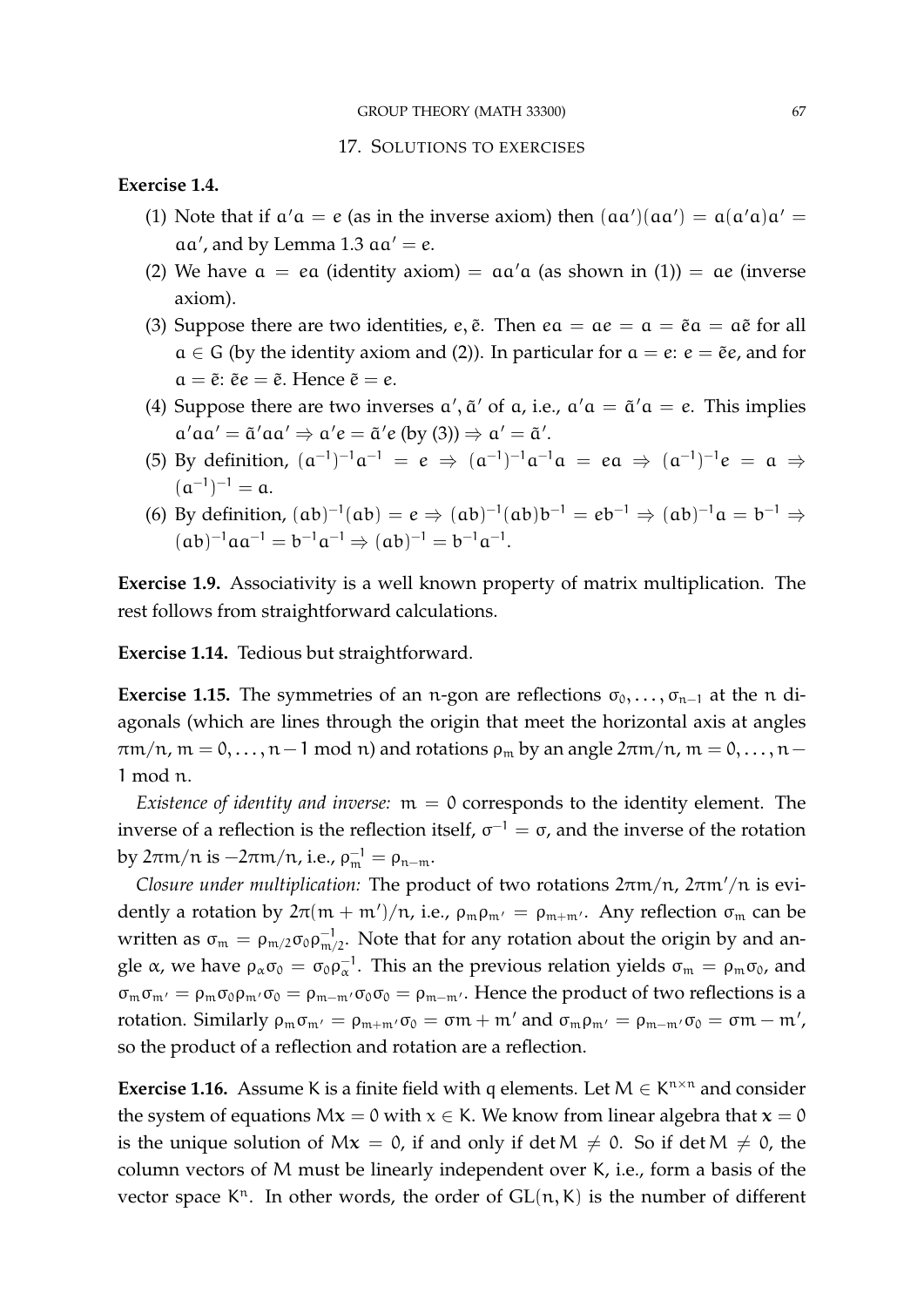bases of K<sup>n</sup>. To see how many there are, note that there are  $q<sup>n</sup> - 1$  choice of the first basis vector (anything but the zero vector),  $q^{n} - q$  (anything but a multiple of the previously chosen vector),  $\mathsf{q}^{\mathfrak{n}}-\mathsf{q}^{2}$  (anything but a linear combination of the previous two), ...,  $q^{n} - q^{n-1}$  (anything but a linear combination of the previous  $(n-1)$  choices). Hence the total is

(17.1) 
$$
\prod_{j=1}^{n} (q^{n} - q^{j-1}) = \prod_{j=1}^{n} q^{j-1} \prod_{j=1}^{n} (q^{n-j+1} - 1) = q^{n(n-1)/2} \prod_{j=1}^{n} (q^{j} - 1).
$$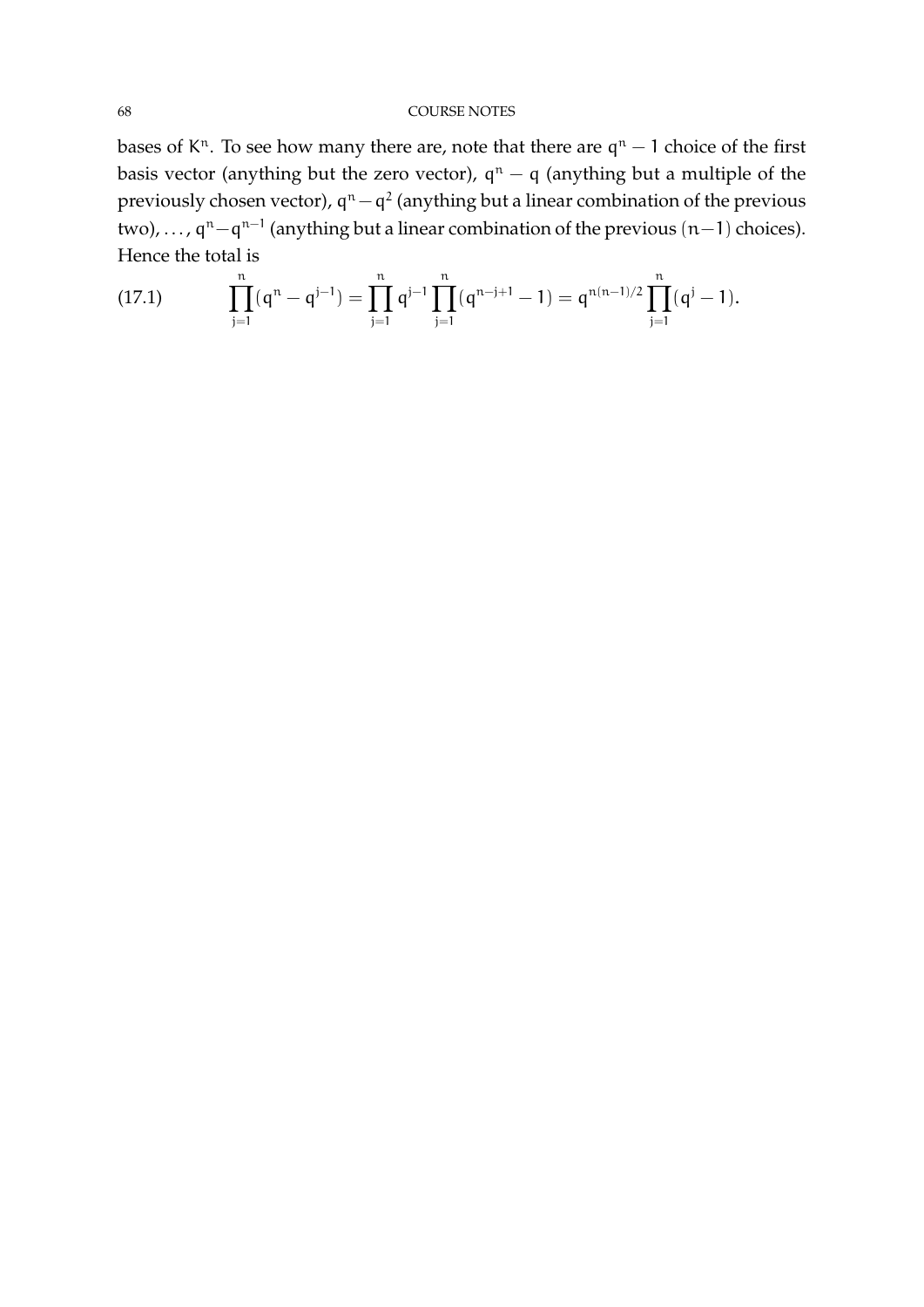**Exercise 2.3.** This follows from a straightforward calculation.

**Exercise 2.6.** It is easy to see that  $\varphi : \mathbb{Z} \to 2\mathbb{Z}$ ,  $m \mapsto 2m$  defines a homomorphism (since  $2(m + n) = 2m + 2n$ ). The inverse map  $\varphi : 2\mathbb{Z} \to \mathbb{Z}$ ,  $m \mapsto m/2$  shows that  $\varphi$  is bijective.

# **Exercise 2.7.**

(1) Clearly none of the maps is surjective, since both miss a good part of T. Since

(17.2) 
$$
\begin{pmatrix} 1 & t \\ 0 & 1 \end{pmatrix} = \begin{pmatrix} 1 & u \\ 0 & 1 \end{pmatrix} \Leftrightarrow \begin{pmatrix} 1 & t - u \\ 0 & 1 \end{pmatrix} = \begin{pmatrix} 1 & 0 \\ 0 & 1 \end{pmatrix} \Leftrightarrow t = u,
$$

 $\varphi_1$  is injective, and hence a monomorphism. The analogous argument shows  $\varphi_2$  is a monomorphism.

(2) Since  $\varphi_3(t) = \varphi_3(t + 2\pi)$ , the map is not injective. But since for every  $x, y \in \mathbb{R}$ with  $x^2 + y^2 = 1$  we find a  $t \in \mathbb{R}$  such that  $x = \cos(t)$ ,  $y = \sin(t)$ , the map is surjective. Hence  $\varphi_3$  is an epimorphism.

**Exercise 2.10.** Straightforward application of the definitions.

**Exercise 2.17.**  $\varphi_e(\mathfrak{a}) = e\mathfrak{a}e^{-1} = \mathfrak{a}$ , and so  $\mathfrak{a} \sim \mathfrak{a}$ .  $\mathfrak{a} \sim \mathfrak{b}$  means there is a g:  $\varphi_g(\mathfrak{a}) =$  $gag^{-1} = b$ ; now  $\varphi_{g^{-1}}(b) = g^{-1}bg = g^{-1}gag^{-1}g = a$ , and so  $a \sim b$  implies  $b \sim a$ . If  $a \sim b$  and  $b \sim c$ , then there are g, h:  $\varphi_{g}(a) = ga g^{-1} = b$ ,  $\varphi_{h}(b) = h b h^{-1} = c$ ; now  $\varphi_{hg}(a) = hga(hg)^{-1} = hgag^{-1}h^{-1} = hbh^{-1} = c$ , and so  $a \sim c$ .

**Exercise 2.18.** This follows from  $\varphi_b(ab) = b(ab)b^{-1} = ba$ .

**Exercise 2.22.** Recall that the elements of the Klein four group satisfy  $a^2 = b^2 = a$  $c^2 = e$  (and hence every element equals its inverse),  $ab = ba = c$ ,  $bc = cb = a$ ,  $ca = ac = b$ . Besides the trivial automorphism  $\varphi_0 = id$  we find the following:

(17.3)  $\varphi_1(a) = b, \qquad \varphi_1(b) = a, \qquad \varphi_1(c) = c;$ 

(17.4) 
$$
\varphi_2(\alpha) = \alpha, \qquad \varphi_2(b) = c, \qquad \varphi_1(c) = b;
$$

(17.5) 
$$
\varphi_3(a) = c, \qquad \varphi_3(b) = b, \qquad \varphi_3(c) = a;
$$

(17.6) 
$$
\varphi_4(a) = b, \qquad \varphi_4(b) = c, \qquad \varphi_4(c) = a
$$

since  $\varphi_4(\mathfrak{a})\varphi_4(\mathfrak{b}) = \mathfrak{b}\mathfrak{c} = \mathfrak{a} = \varphi_4(\mathfrak{c}) = \varphi_4(\mathfrak{a}\mathfrak{b})$ , etc.;

(17.7) 
$$
\varphi_5(a) = c, \qquad \varphi_5(b) = a, \qquad \varphi_5(c) = b.
$$

Note that  $\varphi_\mathfrak{i}^{-1}=\varphi_\mathfrak{i}$   $(\mathfrak{i}=1,2,3)$  and  $\varphi_\mathfrak{4}^{-1}=\varphi_5.$  The automorphism group of the Klein four group has thus order 6.

**Exercise 2.23.** Clear—recall the relations between rotations and reflections discussed in Exercise 1.15.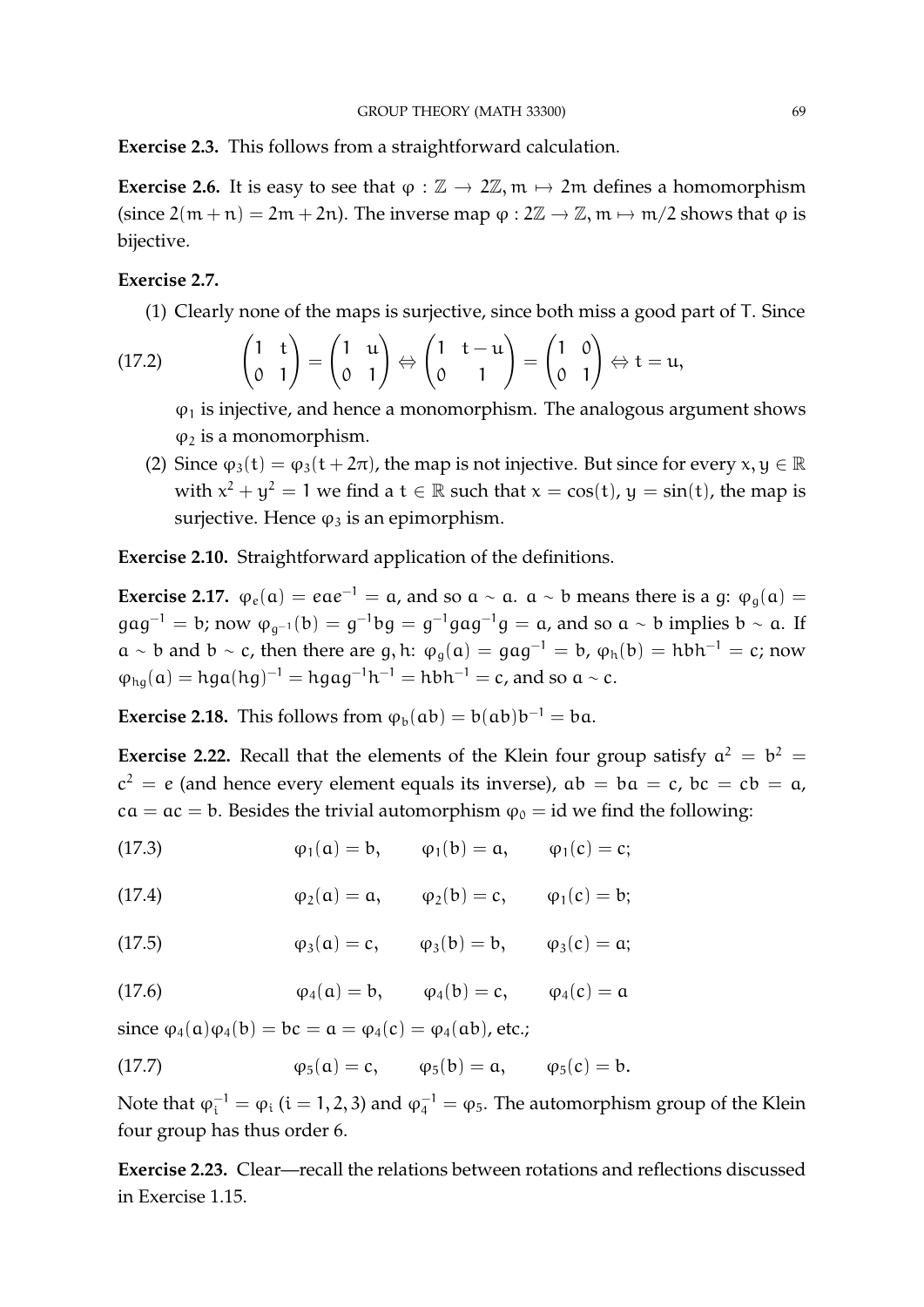**Exercise 2.24.**

- (1) Clear.
- (2) ker  $\varphi = {\mathfrak{m} \in \mathbb{Z} : \zeta^{\mathfrak{m}} = 1} = \mathfrak{n} \mathbb{Z}.$

# **Exercise 2.25.**

- (1) If Aut G = {id} then  $\varphi_g = id$  for all  $g \in G$ , and hence  $\varphi_g(a) = gag^{-1} = a$ , i.e.,  $ag = ga$  for all  $a, g \in G$ . (Alternatively, note that Aut  $G = {id}$  implies that  $Z(G) := \text{ker } \Phi = G$ , which also says that G is abelian.)
- (2) If  $x \to x^2$  is a homomorphism, then  $(ab)^2 = a^2b^2 \Rightarrow abab = aabb \Rightarrow ba =$ ab.
- (3) If  $x \to x^{-1}$  is a homomorphism, then  $(ab)^{-1} = a^{-1}b^{-1} \Rightarrow b^{-1}a^{-1} = a^{-1}b^{-1}$ . Hence all inverses commute, and so all elements commute.

**Exercise 3.13.** We need to show H<sub>1</sub> ∪ H<sub>2</sub> = G implies H<sub>1</sub> = G or H<sub>2</sub> = G. Assuming H<sub>1</sub> ∪ H<sub>2</sub> = G and furthermore H<sub>1</sub>  $\neq$  H<sub>1</sub> ∩ H<sub>2</sub>  $\neq$  H<sub>2</sub> (i.e., H<sub>1</sub> is not contained in H<sub>2</sub> and vice versa), we have for all  $h_1 \in H_1 \setminus H_2$ ,  $h_2 \in H_2 \setminus H_1$  that  $h_1h_2 \in H_1$  or  $h_1h_2 \in H_2$ (since  $G = H_1 \cup H_2$  is a group). In the first case we find  $h_2 \in H_1$ , which contradicts our assumption  $h_2 \in H_2 \setminus H_1$ . In the second case we find  $h_1 \in H_2$ , which contradicts our assumption  $h_1 \in H_1 \setminus H_2$ . We conclude that either  $H_1 \subseteq H_2$  or  $H_2 \subseteq H_1$ ; but then  $H_2 = G$  or  $H_1 = G$ , respectively.

**Exercise 4.5.** Suppose there is K  $\le$  G such that G \ H  $\subseteq$  K. For every h  $\in$  H,  $g \notin H$ we have gh  $\notin$  H since H is a group. This means gh  $\in$  K, and, since also g  $\in$  K and K is a group, we have  $\mathsf{h}=\mathsf{g}^{-1}\mathsf{gh}\in\mathsf{K}.$  This holds for every  $\mathsf{h}\in\mathsf{H}$  and so  $\mathsf{H}\subseteq\mathsf{K}.$  With this we have  $G \subset K$  and hence  $G = K$ . The claim now follows from Definition 4.1.

# **Exercise 4.6.**

- (1) Since 0 is the neutral element of  $\mathbb R$  and  $\{0\} \le \langle (0, \epsilon] \rangle$  by definition, we may assume  $x \in \mathbb{R} \setminus \{0\}$ . Choose  $n \in \mathbb{Z}$  such that  $x_0 := x/n \in (0, \epsilon]$  (this is always possible by the Archimedian principle). Hence  $x = nx_0$  with  $x_0 \in (0, \epsilon]$  and the claim is proved.
- (2) The set  $S = \{\frac{1}{a}\}$  $\frac{1}{q}$  :  $q \in \mathbb{N}$  generates  $\mathbb{Q}$ , since every  $x \in \mathbb{Q}$  can be expressed as  $x = \frac{1}{a}$  $\frac{1}{q}$  for  $n \in \mathbb{Z}$ ,  $q \in \mathbb{N}$ .

**Exercise 4.7.** The relations given in the hint follow from direct computation. They imply that every  $g \in SL(2,\mathbb{R})$  can be represented as a product of the matrices  $\begin{pmatrix} 1 & x \ 0 & 1 \end{pmatrix}$ 

and  $\begin{pmatrix} 0 & -1 \\ 1 & 0 \end{pmatrix}$ . The claim now follows from Theorem 4.3.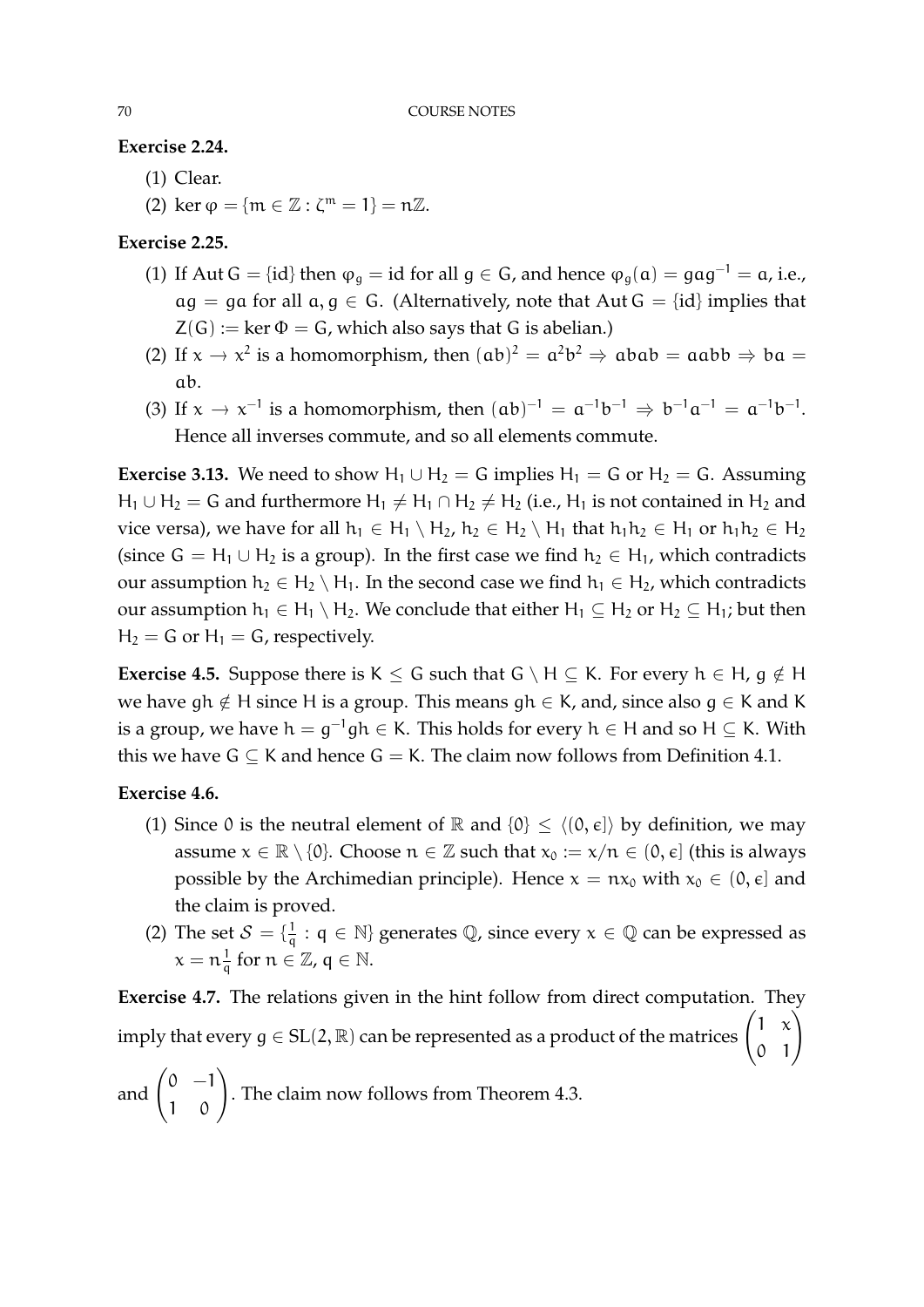# **Exercise 5.12.**

(1) For element of an abelian group  $(ab)^{r} = a^{r}b^{r}$ . Hence, if ord  $a = m$  and ordb = n, then ord  $ab \leq mn$ . That is, every product of finite-order elements has finite order. Since the inverse of a group element has the same order the first claim is proved.

A counter example for the case of a non-abelian group is the following. Consider the group of maps  $\mathbb{R} \to \mathbb{R}$  generated by the reflections  $R_0 : x \mapsto -x$ (reflection at  $x = 0$ ) and  $R_1 : x \mapsto 1 - x$  (reflection at  $x = 1/2$ ). We have  $R_0^2 =$  $\mathrm{id} = \mathsf{R}_{1}^{2}$ , i.e., both elements have order 2. However,  $\mathsf{R}_{1} \circ \mathsf{R}_{0}(\mathsf{x}) = \mathsf{R}_{1}(-\mathsf{x}) = 1 + \mathsf{x}$ , i.e.,  $T_1 = R_1 \circ R_0 : x \mapsto x + 1$  is a translation by 1. Clearly  $T^n \neq id$  for any  $n \in \mathbb{Z} \setminus \{0\}$ , and therefore  $T_1$  has infinite order.

A second counter example is given by the following matrices:  $S =$  $\begin{pmatrix} 0 & -1 \\ 1 & 0 \end{pmatrix}$ 

and 
$$
T = \begin{pmatrix} 1 & -1 \\ 1 & 0 \end{pmatrix}
$$
 satisfy the relations  $S^2 = -e$  and  $T^3 = -e$ , and have there-

fore order 4 and 6, respectively. For the product, TS =  $\begin{pmatrix} 1 & 1 \\ 0 & 1 \end{pmatrix}$ , which has

infinite order since  $(TS)^n = (-1)^n \begin{pmatrix} 1 & n \\ 0 & 1 \end{pmatrix}$  $\neq$  e for any  $n \in \mathbb{Z} \setminus \{0\}.$ 

- (2) We have  $(ab)^2 = e$ , and hence  $ab = b^{-1}a^{-1}$ . But since  $a^2 = e$ ,  $b^2 = e$ , we have  $a^{-1} = a$  and  $b^{-1} = b$ , so  $ab = ba$  and the claim follows.
- (3) Suppose a is the only element in G of order 2. Given  $g \in G$ , et  $b = gag^{-1}$ . Then  $\neq$   $e$  and  $\mathrm{b}^{2}=\mathrm{g} \mathrm{a} \mathrm{g}^{-1} \mathrm{g} \mathrm{a} \mathrm{g}^{-1} = \mathrm{g} \mathrm{a}^{2} \mathrm{g}^{-1} = e.$  Hence  $\mathrm{b}$  has order 2 and thus by assumption  $\mathfrak{a}=\mathfrak{b}.$  So  $\mathfrak{a}=\mathfrak{gag}^{-1}$ , i.e.,  $\mathfrak{a} \mathfrak{g}=\mathfrak{g} \mathfrak{a}$  for all  $\mathfrak{g}\in\mathsf{G}.$

# **Exercise 5.13.**

- (1)  $\varphi(\mathfrak{a})^s = \varphi(\mathfrak{a}^s)$  since  $\varphi$  is a homomorphism. Because it is an automorphism  $\varphi(\mathfrak{a}^s) = e$  if and only if  $\mathfrak{a}^s = e$ . Since the order of an element g is either infinite or the smallest integer  $s > 0$  such that  $g<sup>s</sup> = e$ , the claim is proved.
- (2) Apply (1) with the inner automorphism  $\varphi = \varphi_b$ .
- (3) Let  $a, c \in G$ . Applying (2) with the choice  $b = ca$  yields ord  $ac = ord$   $aba^{-1} =$ ord  $b =$  ord ca which proves the claim.
- (4) We have  $a^s = e$  if and only if  $(a^{-1})^s = e$ . Since the order of an element g is either infinite or the smallest integer  $s > 0$  such that  $g<sup>s</sup> = e$ , the claim is proved.

### **Exercise 5.14.**

(1) Every  $g \in G = \langle a \rangle$  is of the form  $g = a^k$ ,  $0 \le k \le n - 1$ . Hence  $\varphi(a) = a^k$ for some k in the above range. By Exercise 5.13 (1), ord  $a^k = \text{ord } a = n$ , and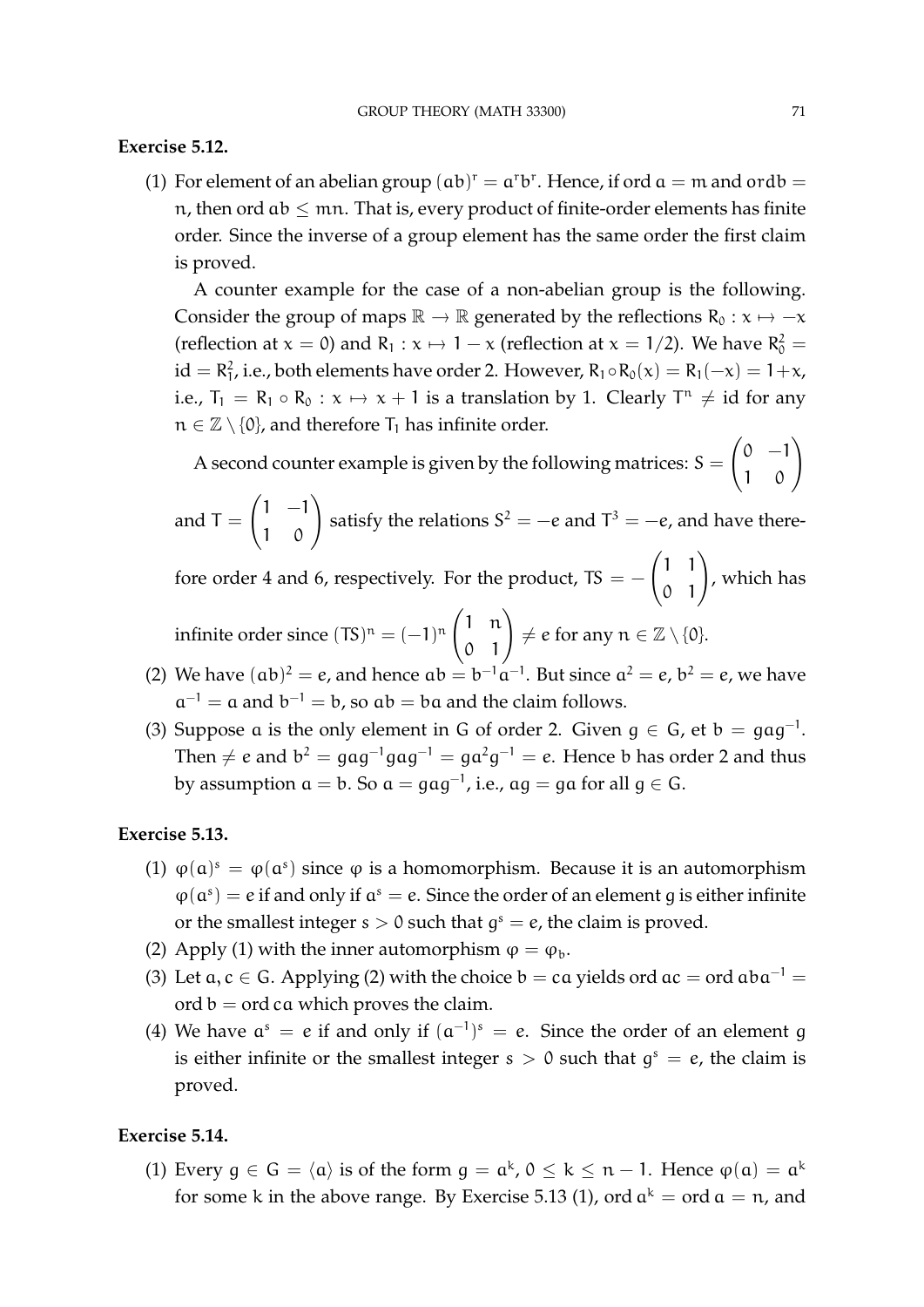so Theorem 5.8 implies that  $gcd(k, n) = 1$ . [Note that  $\varphi(\mathfrak{a}) = \mathfrak{a}^k$  implies  $\varphi(\mathfrak{a}^{\mathfrak{m}}) = \varphi(\mathfrak{a})^{\mathfrak{m}} = (\mathfrak{a}^{\mathfrak{m}})^{\mathfrak{k}}$  and thus  $\varphi(g) = g^{\mathfrak{k}}$  for all  $g \in G$ .]

(2) By (2), every  $\varphi \in$  Aut G is of the form  $\varphi(g) = g^k$ , for some  $k \in \{0, ..., n-1\}$ with gcd(k, n) = 1. On the other hand, for every such k the map  $\varphi_k : g \mapsto g^k$ defines an automorphism: it is clearly a homomorphism since G is abelian, and bijective with the inverse  $\varphi_k^{-1} = \varphi_{k'} : g \mapsto g^{k'}$ , where k' is the inverse of k in  $\mathbb{Z}_n^*$ , i.e., k'k = 1 mod n. The preceding discussion shows that the map

(17.8) 
$$
\Phi: \mathbb{Z}_n^* \to \text{Aut } G, \qquad k \mapsto \varphi_k.
$$

is a bijection. To prove that it is a homomorphism (and thus an isomorphism), we need to show  $\Phi(km) = \phi_{km} = \phi_k \circ \phi_m = \Phi(k) \circ \Phi(m)$  for all  $k, m \in \mathbb{Z}_n^*$ ; this however follows from  $\varphi_{km}(g) = g^{km} = (g^m)^k = \varphi_k(\varphi_m(g)) = \varphi_k \circ \varphi_m(g)$ .

**Exercise 6.13.** By Corollary 6.12,  $s = \text{ord}$  a divides  $|G|$ , i.e.,  $|G| \in s\mathbb{Z}$ . Hence Corollary 5.7 implies  $a^{|G|} = e$ .

# **Exercise 6.26.**

- (1) We have  $\mathbb{Z}_{15}^* = {\overline{1}, \overline{2}, \overline{4}, \overline{7}, \overline{8}, \overline{11}, \overline{13}, \overline{14}}$  and hence  $|\mathbb{Z}_{15}^*| = \varphi(15) = 8$ . Furthermore  $\langle \overline{7} \rangle = {\overline{1}, \overline{4}, \overline{7}, \overline{13}}$  since
	- (a)  $\overline{7}^2 = \overline{49} = \overline{4}$ ,
	- (b)  $\overline{7}^3 = \overline{4} \cdot \overline{7} = \overline{28} = \overline{13}$ ,
	- (c)  $\overline{7}^4 = \overline{13} \cdot \overline{7} = -\overline{2} \cdot \overline{7} = -\overline{14} = \overline{1}.$

By Lagrange's Theorem,  $|\mathbb{Z}_{15}^* : \langle \overline{7} \rangle| = 8/4 = 2$ , and so we have two left cosets  $\mathbb{Z}_{15}^* = \langle \overline{7} \rangle \cap \overline{2}\langle \overline{7} \rangle.$  [Instead of  $\overline{2}$  any element not in  $\langle \overline{7} \rangle$  can be used.]

(2)  $\bar{7}^{350} = \bar{7}^{352} \bar{7}^{-2} = \bar{7}^{-2}$  (since 352 = 8 · 44, apply Fermat's little theorem with  $|G| = 8$ ) =  $\overline{13}^2 = \overline{(-2)}^2 = \overline{4}.$ 

 $\overline{2}^{1000} = \overline{1}$  since 1000 = 8  $\cdot$  125 and by Fermat's little theorem.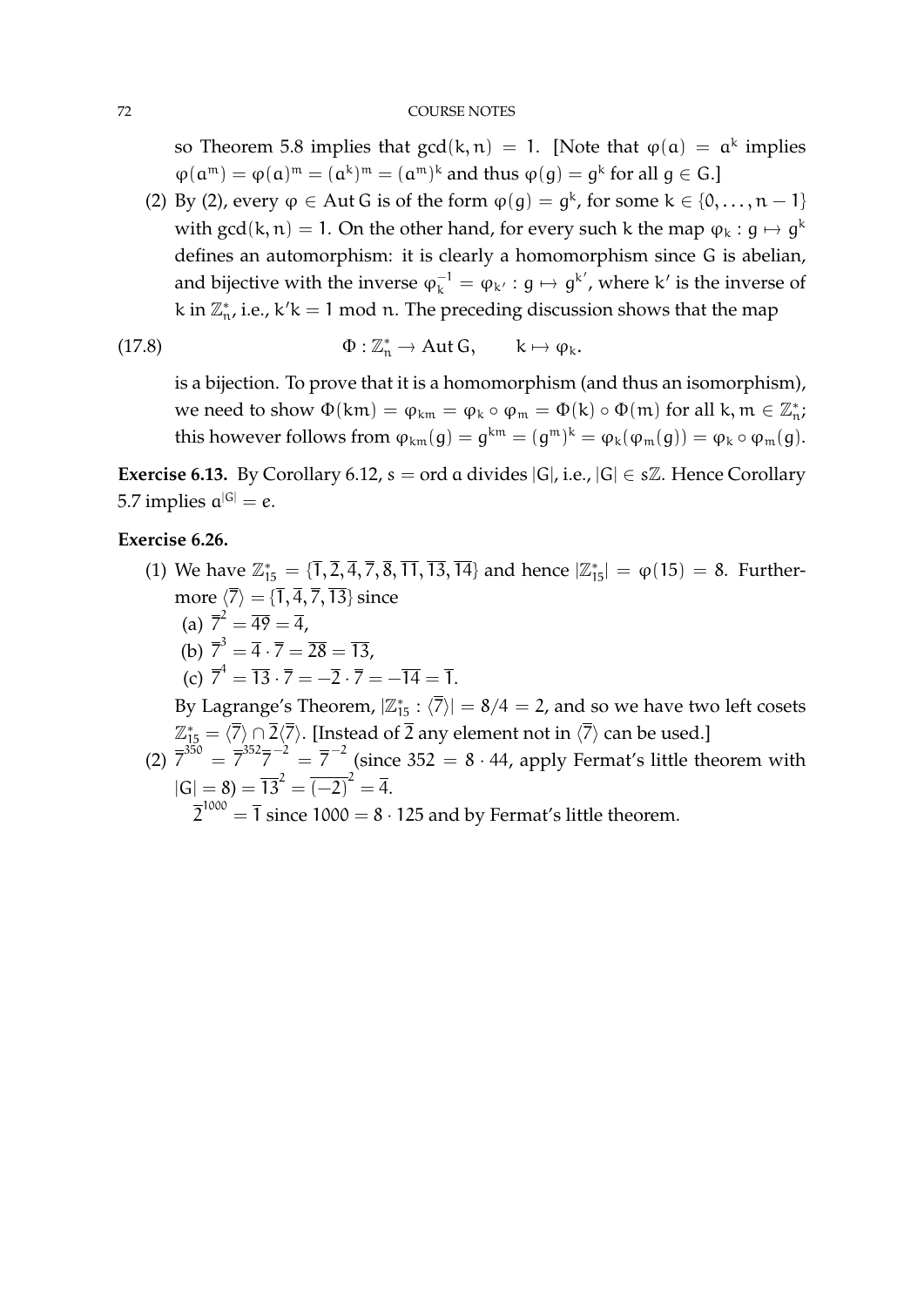## **Exercise 7.4.**

- (1) Since H, K are normal in G, we have  $HK = KH$  and hence HK is a subgroup of G (Theorem 3.11). To show HK is normal, note that for any  $q \in G$ :  $qHKq^{-1} =$  $gHg^{-1}gKg^{-1} \subseteq HK$ , since by normality of H, K we have  $gHg^{-1} \subseteq H$ ,  $gKg^{-1} \subseteq H$ K.
- (2) Set  $N = \bigcap_{x \in G} xHx^{-1}$ . This means that if  $a \in N$  we have that  $a \in xHx^{-1}$  for all  $x \in G$ . For any  $g \in G$  we have  $gag^{-1} \in yHy^{-1}$  with  $y = gx \in G$ , and hence gag $^{-1}$  ∈ yHy $^{-1}$  for all y ∈ G. That is, gag $^{-1}$  ∈ N, i.e., gNg $^{-1}$  ⊆ N and so N is normal.

# **Exercise 7.9.**

- (1) Suppose  $a, b \in N_G(X)$ , i.e.,  $aX = Xa$ ,  $bX = Xb$ . Then  $Xa^{-1} = a^{-1}X$  and so  $a^{-1} \in N_G(X)$ . Furthermore,  $abX = aXb = Xab$  and thus  $ab \in N_G(X)$ .
- (2) If H  $\leq$  G then by definition  $\alpha$ H $\alpha^{-1} \subseteq$  H for all  $\alpha \in G$ . Since this implies that  $H \subseteq a^{-1}$ Ha, we have in fact  $H \subseteq aHa^{-1}$  for all  $a \in G$  and hence  $aH = Ha$  for all  $a \in G$ . Therefore  $N_G(H) = G$ . If on the other hand  $N_G(H) = G$ , we have  $xH = Hx$  for all  $x \in G$  and hence

 $xHx^{-1} \subseteq H$  for all  $x \in G$ . Hence  $H \trianglelefteq G$ .

- (3) We have for all  $g \in N_G(H)$ :  $gHg^{-1} = (gH)g^{-1} = (Hg)g^{-1} = H$ , and so  $H \leq N_G(H)$ .
- (4) Problem (2) says that  $K \leq H$  implies  $N_H(K) = H$ . The statement follows from the observation that  $N_H(K) = \{h \in H : hK = Kh\} \subseteq N_G(K)$ .

**Exercise 8.8.** The idea of proof is similar as in Lagrange's theorem. Consider the union

(17.9) HK = [ h∈H hK.

Let us calculate the number of disjoint cosets hK,  $h \in H$ . hK = K implies  $h \in K$  and thus  $h \in H \cap K$ .  $hK = h'K$  implies that  $h'h^{-1} \in H \cap K$ , i.e.,  $h' \in h(H \cap K)$ . Hence each coset in  $\{ hK : h \in H \}$  corresponds exactly to a coset  $h(H \cap K)$  with  $h \in H$ . Since H ∩ Kis a subgroup of H there are  $|H : H \cap K| = |H|/|H \cap K|$  such cosets. So the union (17.9) is a disjoint union of  $|H|/|H \cap K|$  sets, each with  $|K|$  elements. This proves the claim.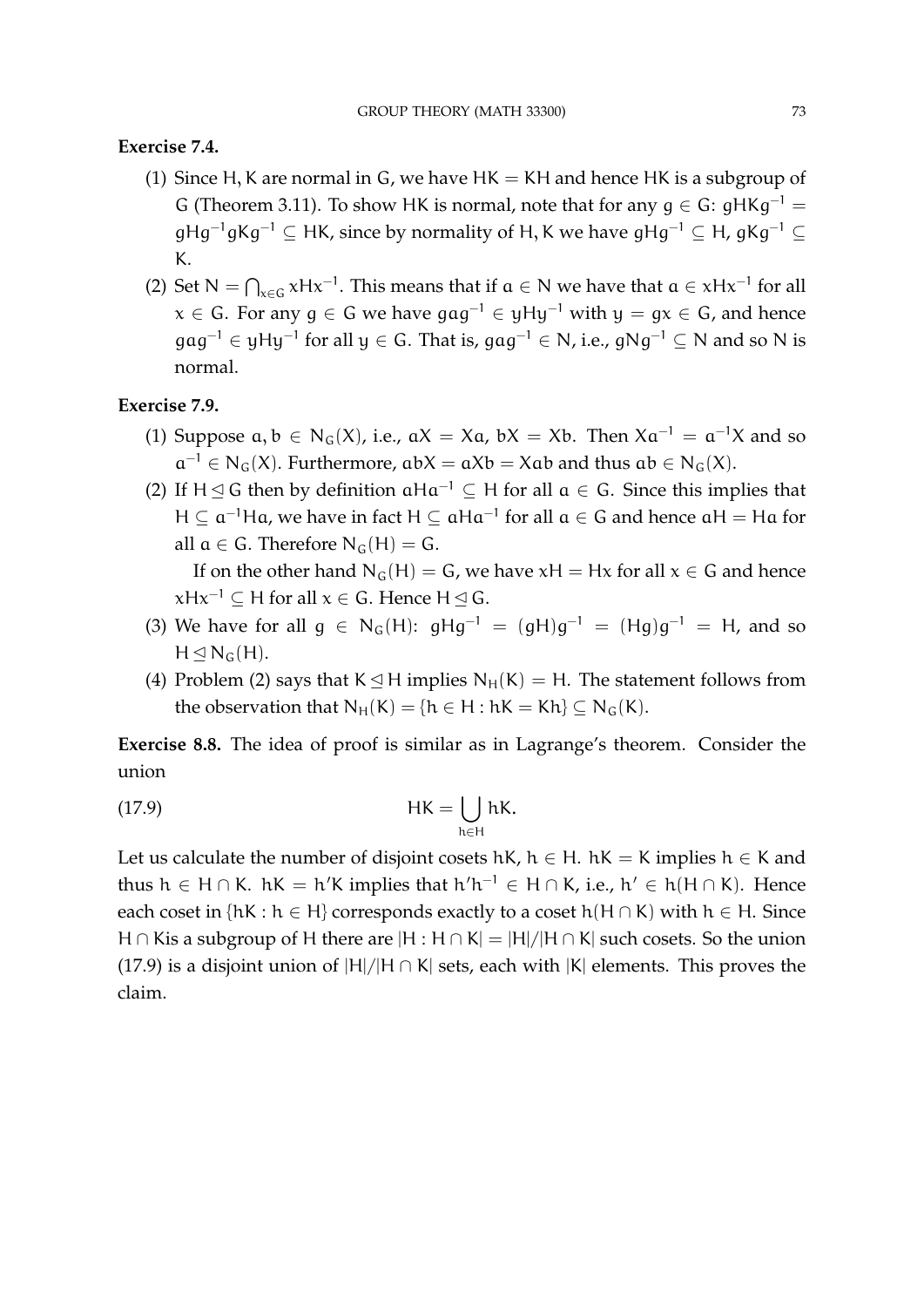**Exercise 9.10.**

(1) The normal subgroup property implies that  $bab^{-1} \in N_i$  and  $aba^{-1} \in N_j$ . Hence for  $i \neq j$  we have

$$
(17.10) \qquad \quad aba^{-1}b^{-1} \in N_iN_i \cap N_jN_j = N_i \cap N_j \subseteq N_i \cap \prod_{j \neq i} N_j = \{e\},
$$

and so  $aba^{-1}b^{-1} = e$ , i.e.,  $ab = ba$ .

(2) Because of Definition 9.6 (1) the decomposition  $a = a_1 \cdots a_k$  with  $a_i \in N_i$ exists. It remains to show uniqueness. First consider the special case  $e =$  $a_1 \cdots a_k$ . Then, for every *i*, we have using (1)

(17.11) 
$$
a_i^{-1} = a_1 \cdots a_{i-1} a_{i+1} \cdots a_n \in N_i \cap \prod_{j \neq i} N_j = \{e\}
$$

and hence  $a_i = e$  for every i. As to the general case, suppose we have two decompositions  $a = a_1 \cdots a_k$  and  $a = b_1 \cdots b_k$ , then, using again (1), we see that  $(a_1b_1^{-1})$  $\binom{-1}{1} \cdots \binom{}{} a_k b_k^{-1}$  $\binom{-1}{k}$  = e, which, in view of the special case considered before, implies that  $a_i b_i^{-1} = e$ , i.e.,  $a_i = b_i$ .

**Exercise 9.17.** Theorem 8.5 shows that G is cyclic if and only if  $G \simeq \mathbb{Z}_n$  with  $n =$  $\mathfrak{p}_1^{k_1}\ldots\mathfrak{p}_r^{k_r}$ . Using Theorem 9.16, we have  $\mathbb{Z}_n=\mathbb{Z}_{\mathfrak{p}_1^{k_1}\cdots\mathfrak{p}_{r-1}^{k_{r-1}}}\times\mathbb{Z}_{\mathfrak{p}_r^{k_r}}$ . Hence, by induction on  $r, \mathbb{Z}_n = \mathbb{Z}_{p_1^{k_1}} \times \cdots \times \mathbb{Z}_{p_r^{k_r}}.$ 

## **Exercise 9.22.**

- (1) (We have already proved this; cf. Corollary 6.19.) The group  $L = H \cap K$  is a subgroup of both H and K. Hence, by Lagrange's Theorem, |L| divides both |H| and |K|. But since the latter a coprime, the only possibility is  $|L| = 1$  and hence  $L = \{e\}$ . (Note: We have not used the fact that H, K are normal.)
- (2) Since H  $\leq$  G we have gH = Hg for all g  $\in$  G. Hence in particular (for g  $\in$  K) we have  $HK = KH$ , and hence  $G' := HK$  is a group (by Theorem 3.11); note that this fact was already proved in Exercise 7.4. Part (1) of the present exercise shows that G' is an inner direct product of H and K, and so, by Theorem 9.9, hk = kh for all  $h \in H$ ,  $k \in K$ .
- (3) We have shown in (2) that HK is an inner direct product. By Theorem 9.12 this inner direct product is isomorphic to the outer direct product  $H \times K$ .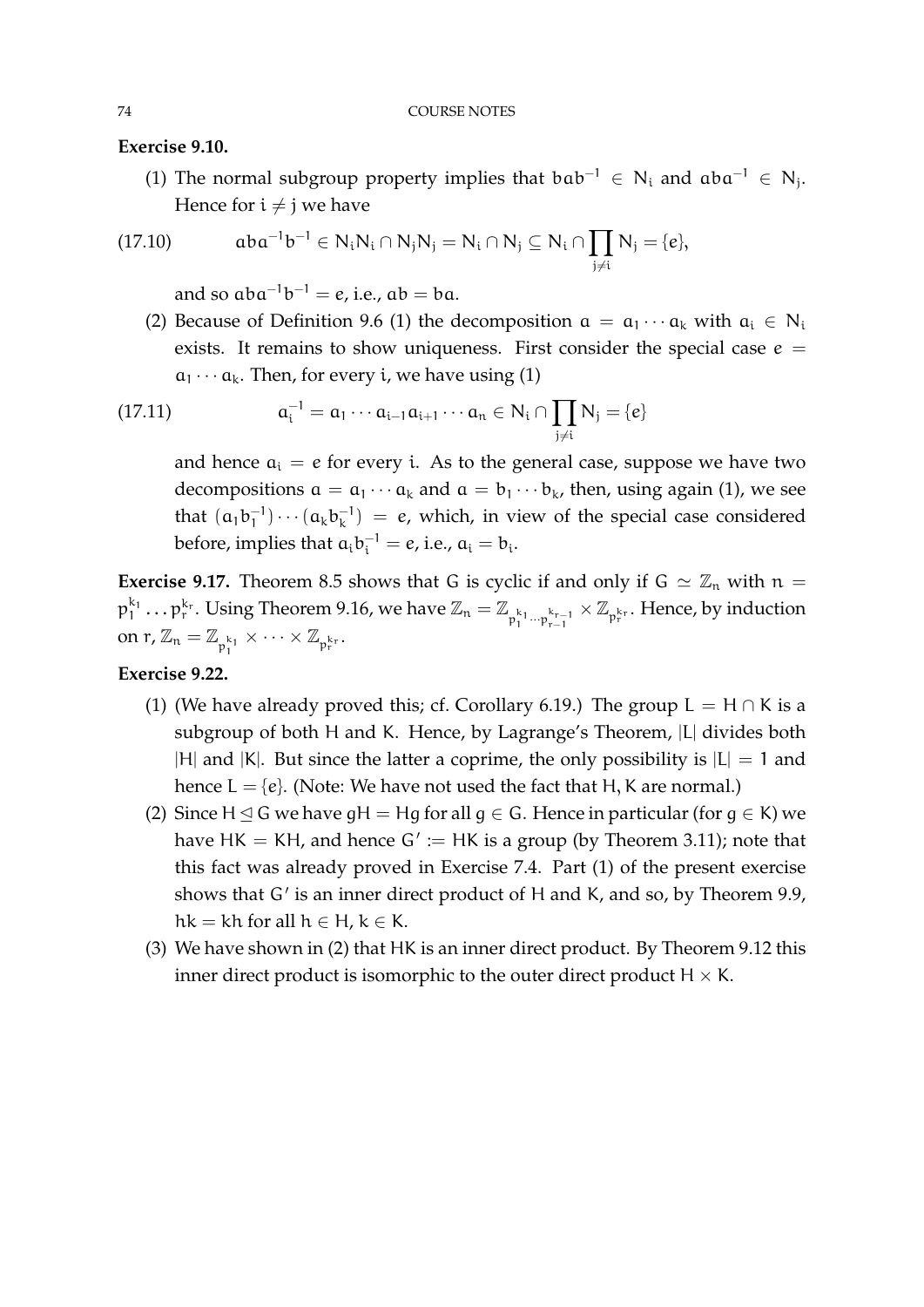## **Exercise 10.8.**

- (1) We have by definition of the stabiliser  $G_{g \cdot x} = \{h \in G : h \cdot (g \cdot x) = g \cdot x\}$ , which equals { $h \in G$  :  $(g^{-1}hg) \cdot x = x$ } = {gkg<sup>-1</sup> : k  $\in$  G, k  $\cdot$  x = x} = g{k  $\in$  G : k  $\cdot$  x =  $\langle \mathbf{x} \rangle$ g $^{-1} = \mathbf{g} \mathsf{G}_{\mathbf{x}} \mathbf{g}^{-1}$ , with  $\mathsf{k} = \mathsf{g}^{-1} \mathsf{h} \mathsf{g}.$
- (2) The statement  $(G_x = G_y \text{ for all } y \in G \cdot x)$  is, by item (1) of this exercise, equivalent to ( $\mathsf{G}_x=\mathsf{G}_{g\cdot x}=\mathsf{g}\mathsf{G}_x\mathsf{g}^{-1}$  for all  $\mathsf{g}\in\mathsf{G}$ ), which in turn is equivalent to  $G_x \triangleleft G$ .

## **Exercise 10.12.**

- (1) This can be either checked by a direct computation (recommended), or by the observation that the action can be represented as  $(M, \xi) \mapsto M\xi$ , where M $\xi$ is the standard matrix product of a  $2 \times 2$  with a  $2 \times 1$  matrix. Axiom (1) for group actions follows then from the associativity of matrix multiplication, and axiom (2) from  $E\xi = \xi$ , where E is the identity matrix.
- (2) We have  $G \cdot 0 = \{0\}$ , so the origin  $0 \in \mathbb{R}^2$  is a fixed point and orbit of the G action. Furthermore, given a point  $\begin{pmatrix} x \\ y \end{pmatrix}$ y  $\setminus$  $\neq$  0, there is a matrix  $M \in \mathsf{G}$ such that  $\int_0^{\infty}$ y  $\setminus$  $= M$  $\left(1\right)$  $\mathcal{O}$  $\setminus$ ; this matrix is given by  $M =$  $\begin{pmatrix} x & 0 \\ y & 1 \end{pmatrix}$ if  $x \neq 0$  and  $M =$  $\begin{pmatrix} x & 1 \\ y & 0 \end{pmatrix}$ if  $y \neq 0$ . Hence  $\mathbb{R}^2 \setminus \{0\} = G$ .  $\left(1\right)$  $\mathcal{O}$  $\setminus$ is the only other orbit of the G action, and 0 is the only fixed point.

#### **Exercise 10.13.**

- (1) The orbits are  $H \cdot$  $\int$ r  $\mathcal{O}$  $\setminus$ =  $\int$   $\int$  r cos  $\phi$ r sin φ  $\setminus$ :  $\varphi \in [0, 2\pi)$  $\mathcal{L}$ for  $r \geq 0$ , i.e., the origin  $\{0\}$  (r = 0) and all circles of radius r > 0 centered at the origin. 0 is thus the only fixed point.
- (2) The orbits are  $H \cdot 0 = \{0\}$ , and the rays H  $\cdot$  $\int$ cos φ sin φ  $\setminus$ =  $\int$   $\int$  a cos  $\phi$ a sin φ  $\Big\}$  :  $a \in \mathbb{R}_{>0}$ for  $\phi \in [0, 2\pi)$ . 0 is therefore again the only fixed point.
- (3) The orbits are  $H \cdot 0 = \{0\}$ , H  $\cdot$  $\int$ r r  $\setminus$ =  $\int \int r a$ ra<sup>−</sup><sup>1</sup>  $\Bigg)$  :  $a \in \mathbb{R}_{>0}$  for  $r \in \mathbb{R} \setminus \{0\}$  (i.e., the branches of hyperbolas satisfying the equation  $xy = r^2$ , where r values with the same modulus but opposite sign correspond to different orbits) and  $H \cdot$  $\int$  r  $-r$  $\setminus$ =  $\int \int$  ra  $-ra^{-1}$  $\Big) : \alpha \in \mathbb{R}_{>0}$  for  $r \in \mathbb{R} \setminus \{0\}$  (the branches of hyperbolas satisfying the equation  $xy = -r^2$ ). 0 is the only fixed point.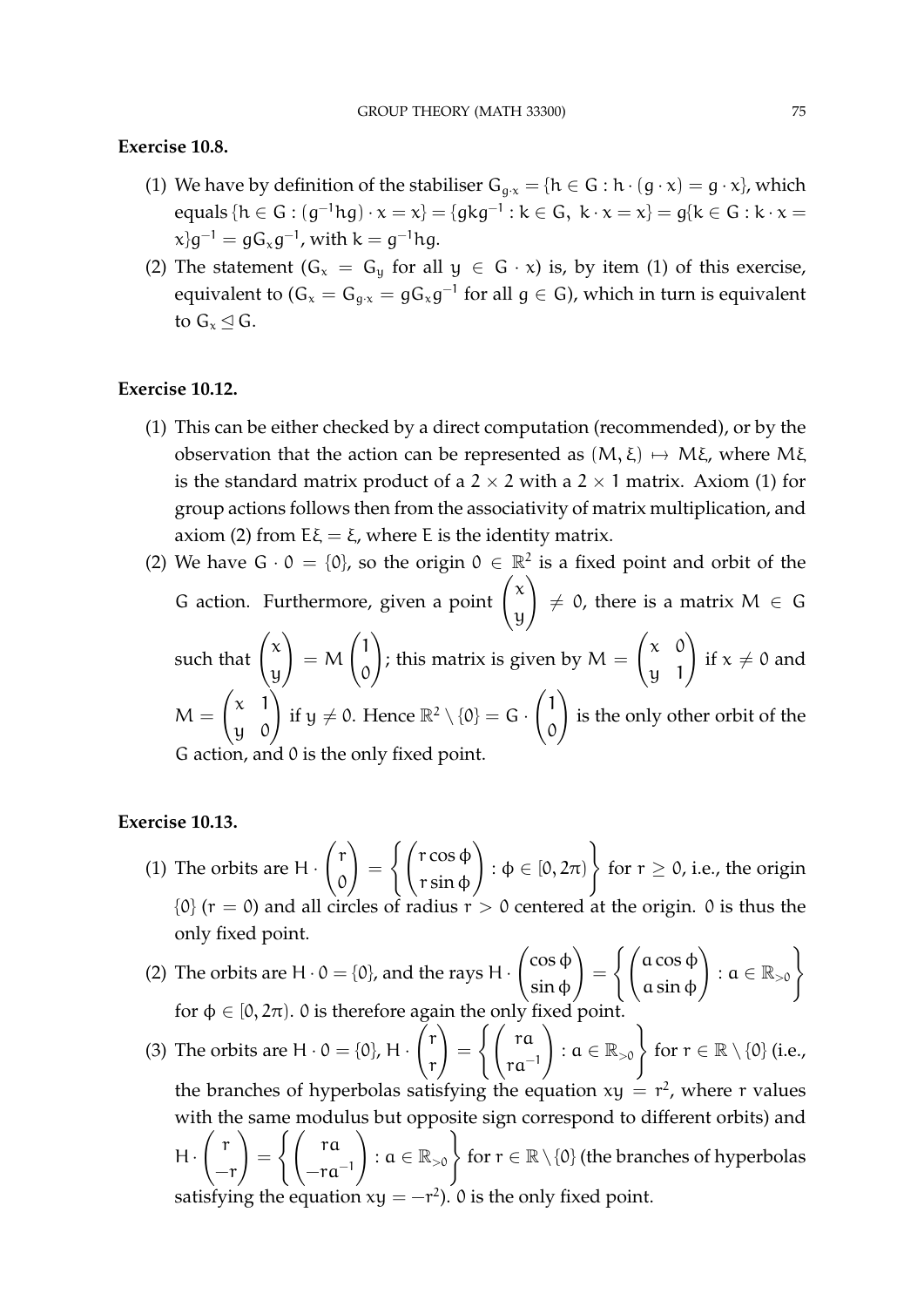(4) The orbits are the one-element sets  $H \cdot$  $\int$ r  $\mathcal{O}$  $\setminus$ =  $\int$  $\circ$  $\setminus$ for  $r \in \mathbb{R}$ , and the straight lines H ·  $\int$ r  $\setminus$ =  $\int$   $\int$   $\infty$ r  $\setminus$ :  $x \in \mathbb{R}$  $\mathcal{L}$ for  $r \in \mathbb{R} \setminus \{0\}$ . Hence  $Fix_H(\mathbb{R}^2) =$  $\int$   $\int$  r  $\mathcal{O}$  $\setminus$ :  $r \in \mathbb{R}$  $\mathcal{L}$ . (5) We have  $H =$  $\tilde{f}$ ±  $\begin{pmatrix} 1 & 0 \\ 0 & 1 \end{pmatrix}$  $, \pm$  $\begin{pmatrix} 0 & -1 \\ 1 & 0 \end{pmatrix}$ . The H action yields  $\pi/2$  rotations in  $\mathbb{R}^2$  about the origin. The orbits are H $\cdot$ 0 = {0}, H $\cdot$  $\int x$ y  $\setminus$ =  $\sqrt{ }$ ±  $\int x$ y  $\setminus$  $, \pm$  $\int y$  $-\chi$  $\setminus$ , which are disjoint for  $x > 0$ ,  $y \ge 0$ , say. 0 is the only fixed point.

## **Exercise 10.22.**

- (1) We have  $(qh)(aH) = q(haH)$  by the associativity of group composition, and  $e(aH) = aH$  by the identity axiom.
- (2) Let  $x = aH$ ,  $y = bH \in X = G/H$ . Then  $q = ba^{-1} \in G$  satisfies  $q \cdot x =$  $(ba^{-1})(aH) = bH = y.$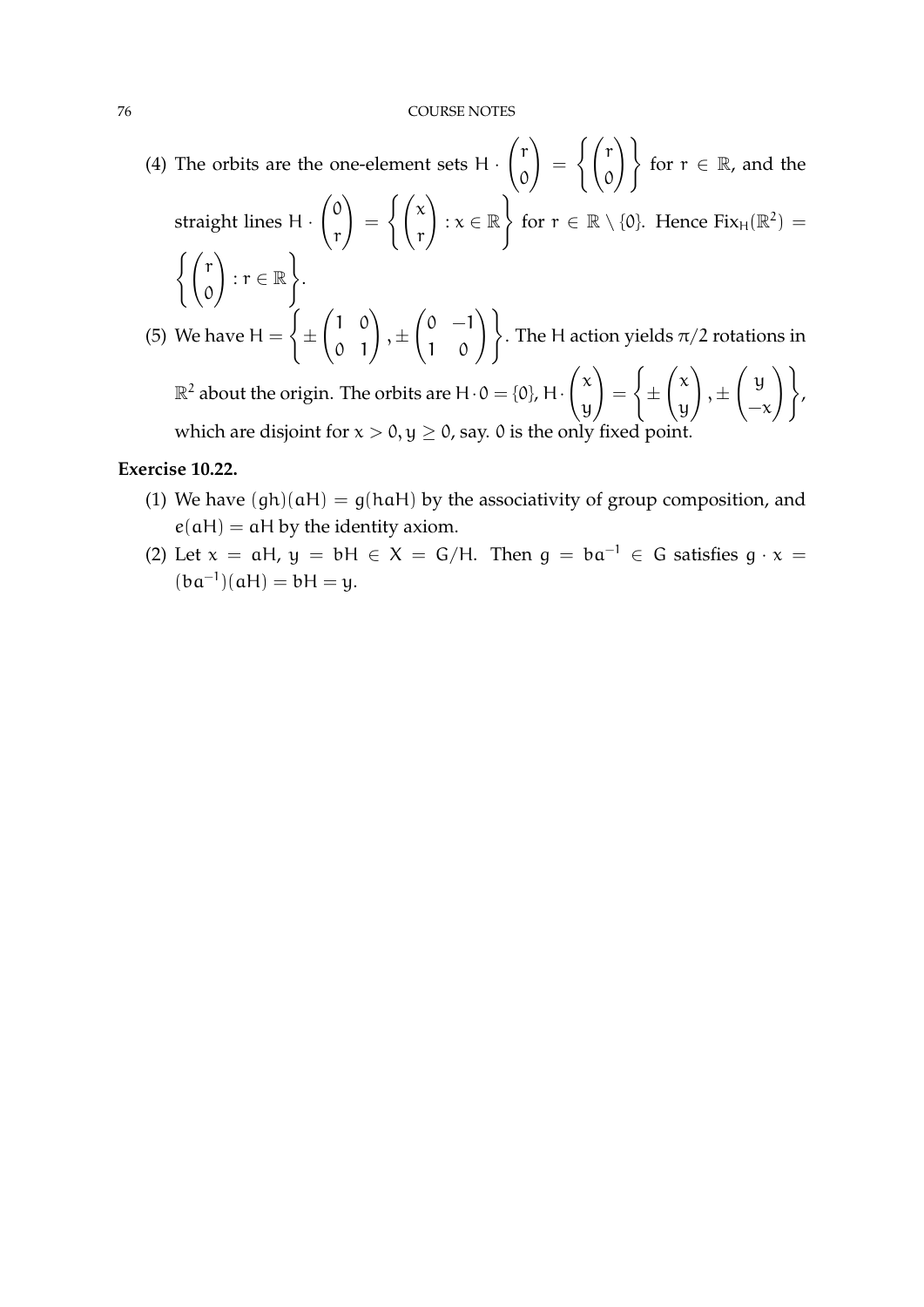## **Exercise 12.11.**

- (1) By the Third Sylow Theorem  $s_2$  divides 12 and is of the form  $2k + 1$  for some  $k \ge 0$ . Hence  $s_2 \in \{1,3\}$ . Similarly,  $s_3$  divides 12 and is of the form  $3k + 1$  for some  $k > 0$ . Hence  $s_3 \in \{1, 4\}$ .
- (2) Suppose  $s_3 = 4$ , i.e., there are four distinct 3-Sylow groups  $P_1$ ,  $P_2$ ,  $P_3$ ,  $P_4$  of G, each with 3 elements. Then for  $i \neq j$ ,  $P_i \cap P_j < P_i$  and thus  $|P_i \cap P_j| < 3$ . Hence  $|P_i \cap P_j| = 1$  (since 2 does not divide 3) and so  $P_i \cap P_j = \{e\}$ . Therefore G has 8 elements of order 3 (2 from each  $P_i$ ), and the identity.

The set S of three remaining elements in G is the set of elements which order is not equal to 3. This follows from the fact that if ord  $g = 3$ , then  $\langle g \rangle$ is a 3-Sylow group and hence is equal to one of  $P_1$ ,  $P_2$ ,  $P_3$ ,  $P_4$ . So G has only 8 elements of order 3. Thus

$$
\bigcup_{i=1}^{4} P_i = \{g \in G : ord \ g = 3\} \cup \{e\}
$$

and hence

$$
S:=G\setminus\bigcup_{i=1}^4 P_i=\{g\in G:g\neq e, \text{ord }g\neq 3\}.
$$

We note that every 2-Sylow group in G (which has order 12) has order 4. Since 4 and 3 are coprime, it is clear that every 2-Sylow group has a trivial intersection with any P<sub>i</sub> and is therefore contained in S ∪ {e}. But  $|S \cup \{e\}| = 4$ . This implies that  $S \cup \{e\}$  is a 2-Sylow group (in particular a group). Moreover, any 2-Sylow group is equal to  $S \cup \{e\}$ . Hence, there can be only one 2-Sylow group.

(3) Since there is a unique 2-Sylow group  $P_2$  and a unique 3-Sylow group  $P_3$ , by Corollary 11.13 both are normal in G. Now  $P_2 \cap P_3 < P_3$  and so, by the same argument as in (2),  $P_2 \cap P_3 = \{e\}$ . Therefore, and since  $|P_2| = 4$ ,  $|P_3| = 3$ , we have  $|P_2P_3| = 12$  and thus  $G = P_2P_3$ . G is hence an inner direct product of  $P_2$  and  $P_3$ . By 12.1  $P_3 \simeq \mathbb{Z}_3$ , and by Theorem 12.2  $P_2 \simeq \mathbb{Z}_4$  or  $\simeq \mathbb{Z}_2 \times \mathbb{Z}_2$ . We conclude

(17.12) 
$$
G \simeq \mathbb{Z}_3 \times \mathbb{Z}_4, \quad \text{or} \quad G \simeq \mathbb{Z}_2 \times \mathbb{Z}_2 \times \mathbb{Z}_3.
$$

**Exercise 12.12.** By Theorem 12.3, a group G of order  $8 = 2^3$  has a normal subgroup N of order  $4 = 2^2$ . N can only be isomorphic to  $\mathbb{Z}_2 \times \mathbb{Z}_2$  or  $\mathbb{Z}_4$  (Theorem 12.2). That is, (Case 1)  $N = \langle a_1 \rangle \langle a_2 \rangle$  with  $a_1a_2 = a_2a_1$ , ord  $a_1 = \text{ord } a_2 = 2$ , or (Case 2)  $N = \langle a \rangle$ with ord  $a = 4$ . Since  $|G : N| = 2$  we have  $G = N \cup bN$ , with  $b \in G \setminus N$ .

Furthermore  $|G:N|=2$  implies  $G/N \simeq \mathbb{Z}_2$ , and hence  $b^2 \in N$ . There are now three possibilities: ord  $b = 2, 4, 8$ .

• If ord  $b = 8$ , then  $G = \langle b \rangle \simeq \mathbb{Z}_8$ .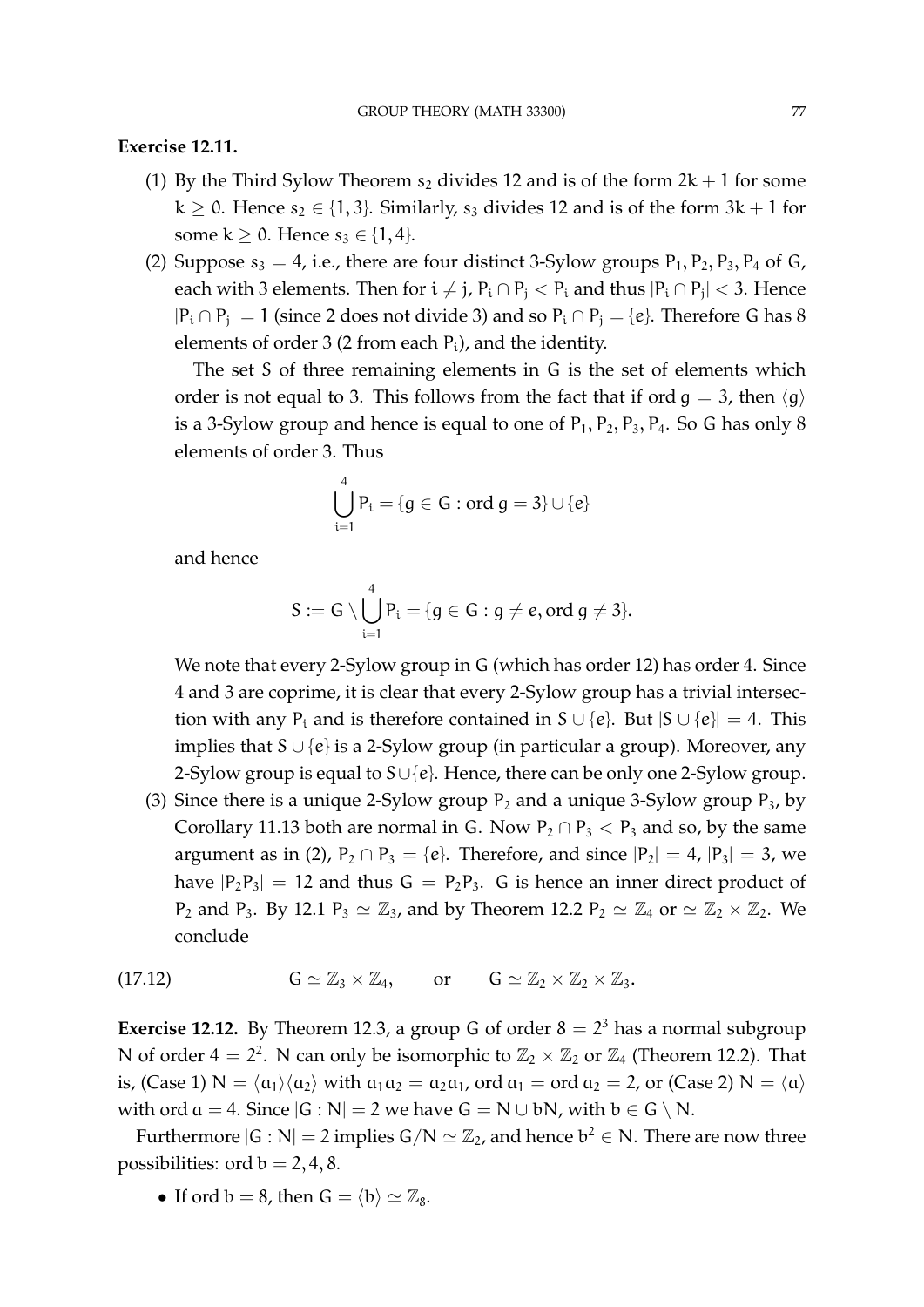#### 78 COURSE NOTES

• If ord  $b = 4$ , then  $b^2 \neq e$  and so  $\langle b \rangle \cap N$  is a non-trivial subgroup of G. For Case 1: Then  $b^2 = a_1$  (or  $b^2 = a_2$ , which we ignore in the following since it will lead to an isomorphic group). The coset decomposition with respect to  $\langle b \rangle$  yields

(17.13) 
$$
G = \{e, b, b^2, b^3, a_2, a_2b, a_2b^2, a_2b^3\}.
$$

If  $a_2$  and b commute, we have  $G = \langle b \rangle \langle a_2 \rangle \simeq \mathbb{Z}_4 \times \mathbb{Z}_2$ . If they do not,  $ba_2 \neq a_2b$ . The cases  $ba_2 = e$ ,  $b$ ,  $b^2$ ,  $b^3$  are easily ruled out (the latter would for instance imply  $a_2 = a_1$ ). Now  $ba_2 = a_2b^2 = a_2a_1 = a_1a_2$  which implies  $b = a_1$ , a contradiction.  $ba_2 = a_2b^3$  is thus the only possibility. This relation can be written  $ba_2ba_2 = e$ , i.e.,  $ord(ba_2) = 2$ . Hence we obtain the dihedral group  $G = D_4$ , cf. (12.2); recall also Exercise 1.15.

For Case 2: Then  $b^2 = a^2$ , and the coset decomposition with respect to  $N = \langle a \rangle$  yields

(17.14) 
$$
G = \{e, a, a^2, a^3, b, ba, ba^2, ba^3\}.
$$

If G abelian then  $G \simeq \mathbb{Z}_4 \times \mathbb{Z}_2$  as above. So we assume G is not abelian. Since  $\langle \alpha \rangle$  is normal, b $ab^{-1} \in \langle \alpha \rangle$ . Then  $bab^{-1} = \alpha^2$  or  $bab^{-1} = \alpha^3$  are the only possibilities. The former becomes  $bab^{-1} = b^2$ , i.e.,  $a = b^2 = a^2$ , a contradiction. The latter becomes  $bab^{-1} = a^3 = b^2a$ , i.e.,  $ab^{-1} = ba$ . (The corresponding group is called Hamilton's quaternion group.)

• If ord  $b = 2$ , i.e.,  $b^2 = e$ , then  $\langle b \rangle \cap N = \{e\}$  (otherwise  $b \in N$ , contradicting the above).

For Case 1:

(17.15) 
$$
G = \{e, a_1, a_2, a_1a_2, b, ba_1, ba_2, ba_1a_2\}.
$$

If ord(ba<sub>1</sub>) = 4 or 8, then G contains an element  $\tilde{b} = ba_1 \notin N$  of order 4 or 8, respectively. We have already dealt with these cases above. Hence we may assume ord(ba<sub>1</sub>) = 2, that is, ba<sub>1</sub>ba<sub>1</sub> = e, i.e.,  $a_1b = ba_1$ . We infer similarly that  $a_2b = ba_2$ . Therefore  $G = \langle b \rangle \langle a_1 \rangle \langle a_2 \rangle \simeq \mathbb{Z}_2 \times \mathbb{Z}_2 \times \mathbb{Z}_2$ . For Case 2:

(17.16) 
$$
G = \{e, a, a^2, a^3, b, ba, ba^2, ba^3\}.
$$

As in Case 1, we may assume  $ord(ba) = 2$ , hence  $ba = a^{-1}b$ . This implies  $ord(ba^3) = 2$ , and

(17.17) 
$$
(ba)(ba^3) = a^2 = (ba^3)(ba).
$$

Then  $H = \langle ba \rangle \langle ba^3 \rangle = \langle ba^3 \rangle \langle ba \rangle = \{e, ba, a^2, ba^3\}$  is a group by Theorem 3.11. [Note that although the element b $\mathfrak{a}^2$  has also order 2, neither  $\langle \mathfrak{b} \mathfrak{a} \rangle \langle \mathfrak{b} \mathfrak{a}^2 \rangle$ nor  $\langle$ b $a^{2}\rangle\langle$ b $a^{3}\rangle$  give us a group.]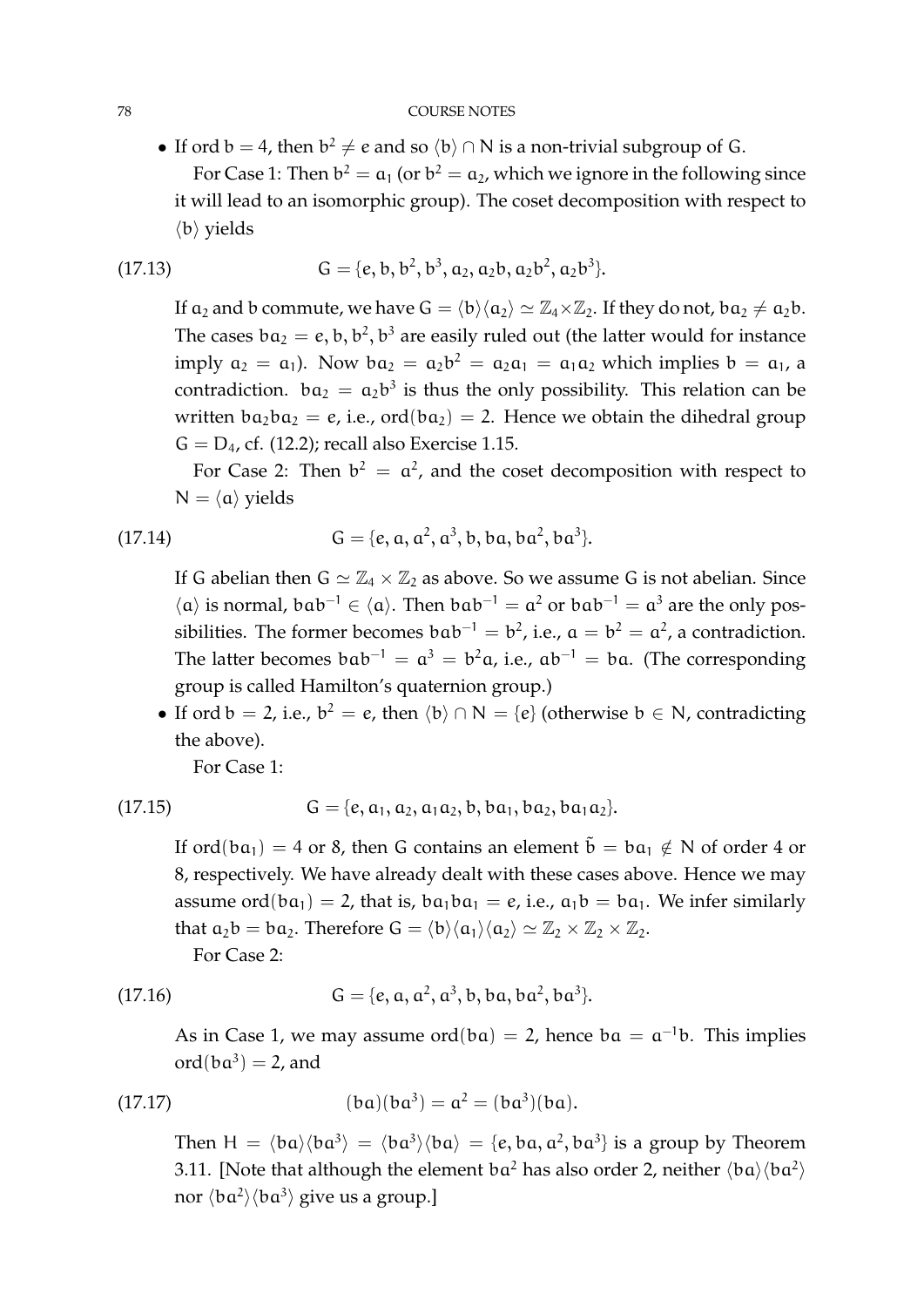It follows from (17.17) that H is abelian, and so we have  $\langle ba \rangle \leq H$  and  $\langle ba^3 \rangle \trianglelefteq H$ . Hence the group H is an inner direct product and isomorphic to  $\mathbb{Z}_2 \times \mathbb{Z}_2$ . [This follows also from Theorem 9.11.] Since  $\alpha Ha^{-1} \subseteq H$ , bHb<sup>-1</sup> ⊆ H (check!), H is normal in G. Note that  $a \notin H$ . So with a assuming the role of b above, and H assuming the role of N above, the present case actually corresponds to the situation ord  $b = 4$ , Case 1.

In conclusion, the above shows that the only groups of order 8 are the cyclic groups  $\mathbb{Z}_8$ ,  $\mathbb{Z}_4 \times \mathbb{Z}_2$ ,  $\mathbb{Z}_2 \times \mathbb{Z}_2 \times \mathbb{Z}_2$ , the dihedral group  $D_4$  in (12.2), and Hamilton's quaternion group, which is generated by  $a, b$  subject to the relations  $a^4 = e$ ,  $b^2 = a^2$ ,  $ab^{-1} = ba$ .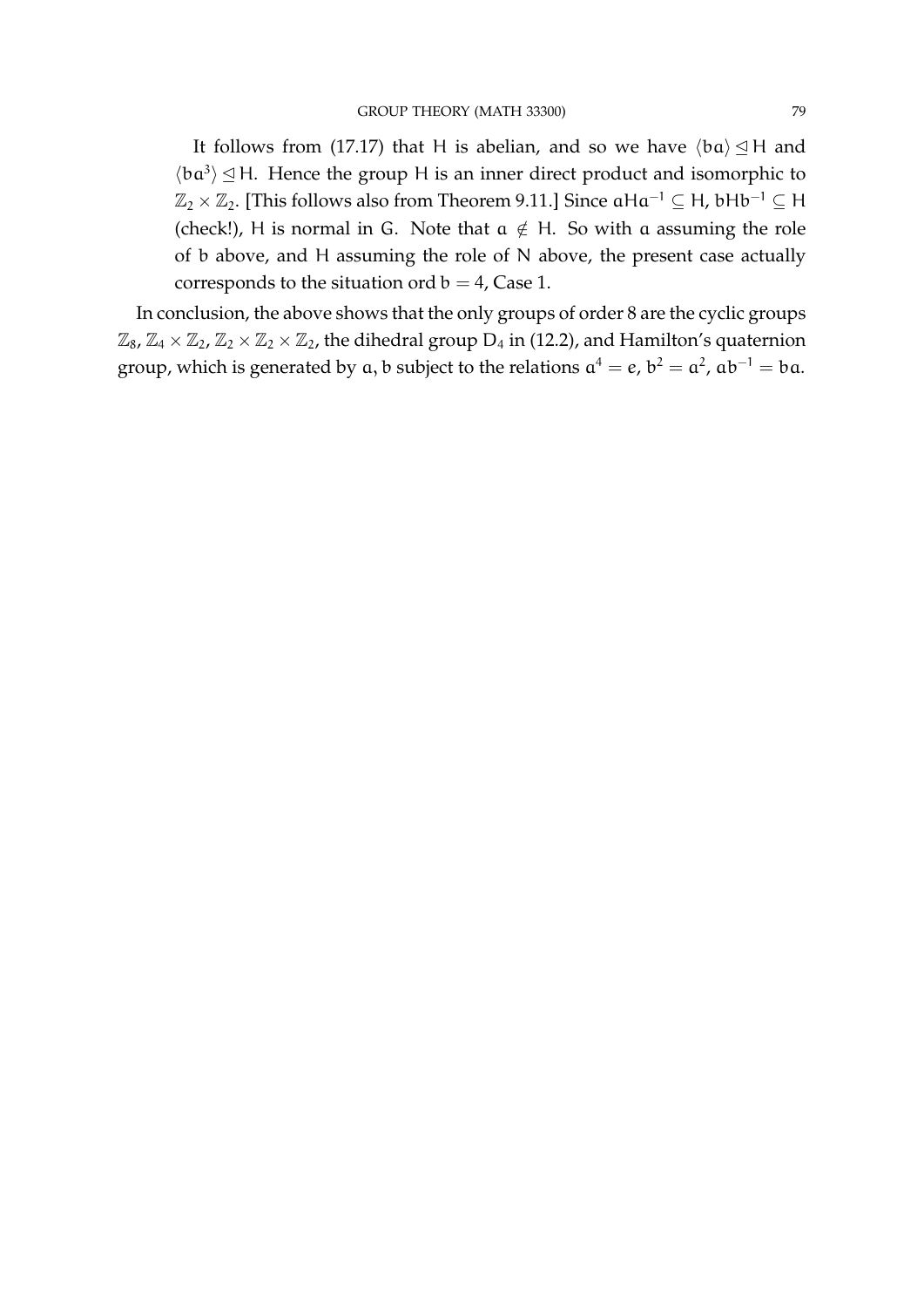#### 80 COURSE NOTES

**Exercise 13.7.** Since G is finitely generated, it is by Theorem 13.6 the direct product of finitely many cyclic groups  $\langle \alpha_1 \rangle \times \cdots \times \langle \alpha_r \rangle$ . If G is infinite then at least one of these, say  $\langle \alpha_1 \rangle$ , must be infinite. This in turn implies that G contains an element of infinite order, namely  $(a_1, e, e, \ldots, e)$ , contradicting our assumption.

**Exercise 14.2.** It is well known that the composition of two bijective maps is bijective. The composition of maps is furthermore associative. The existence of the identity and inverse is evident.

# **Exercise 14.31.**

- (1)  $\pi = (1, 2, 4, 8)(3, 6, 12, 9)(5, 10)(7, 14, 13, 11).$
- (2) Use Theorem 14.9 (3):  $\pi = (1, 2)(2, 4)(4, 8)(3, 6)(6, 12)(12, 9)(5, 10)(7, 14)(14, 13)(13, 11)$ .

**Exercise 14.32.** Use Theorem 14.9 (7), i.e.,  $\pi(i_1, \ldots, i_r) \pi^{-1} = (\pi(i_1), \ldots, \pi(i_r)).$ 

- (1)  $\pi(2,3)(1,4)\pi^{-1} = \pi(2,3)\pi^{-1}\pi(1,4)\pi^{-1} = (1,3)(2,4).$
- (2)  $\pi = (2, 3, 4)$ , so  $\pi(1, 2, 3)\pi^{-1} = (1, 3, 4)$ .
- (3)  $\pi(1, 2, 3, 4, 5)\pi^{-1} = (1, 3)(2, 4, 1)(1, 2, 3, 4, 5)(2, 4, 1)^{-1}(1, 3)^{-1} = (1, 3)(2, 4, 3, 1, 5)(1, 3)^{-1} =$  $(2, 4, 1, 3, 5).$
- (4)  $\pi(1, 2, 3, 4, 5)\pi^{-1} = (1, 2, 3)(1, 2, 3, 4, 5)(1, 2, 3)^{-1} = (2, 3, 1, 4, 5).$

**Exercise 14.33.** For  $f =$  $\begin{pmatrix} 1 & 2 & \cdots & r \end{pmatrix}$  $i_1$   $i_2$   $\cdots$   $i_r$  $\setminus$ we have by Theorem 14.9 (7):  $f(1,2,\ldots,r)f^{-1}=$  $(i_1, i_2, \ldots, i_r)$ . Hence the r-cycle  $(i_1, i_2, \ldots, i_r)$  is conjugate to  $(1, 2, \ldots, r)$ , and so all r-cycles are conjugate.

**Exercise 14.34.** As shown in 14.13, any transposition can be written as  $(i, j) = (1, i)(1, j)(1, i)$ . Since  $S_n$  is generated by transpositions (Corollary 14.12), it is also generated by the transpositions  $(1, i)$ ,  $i = 2, \ldots, n$ .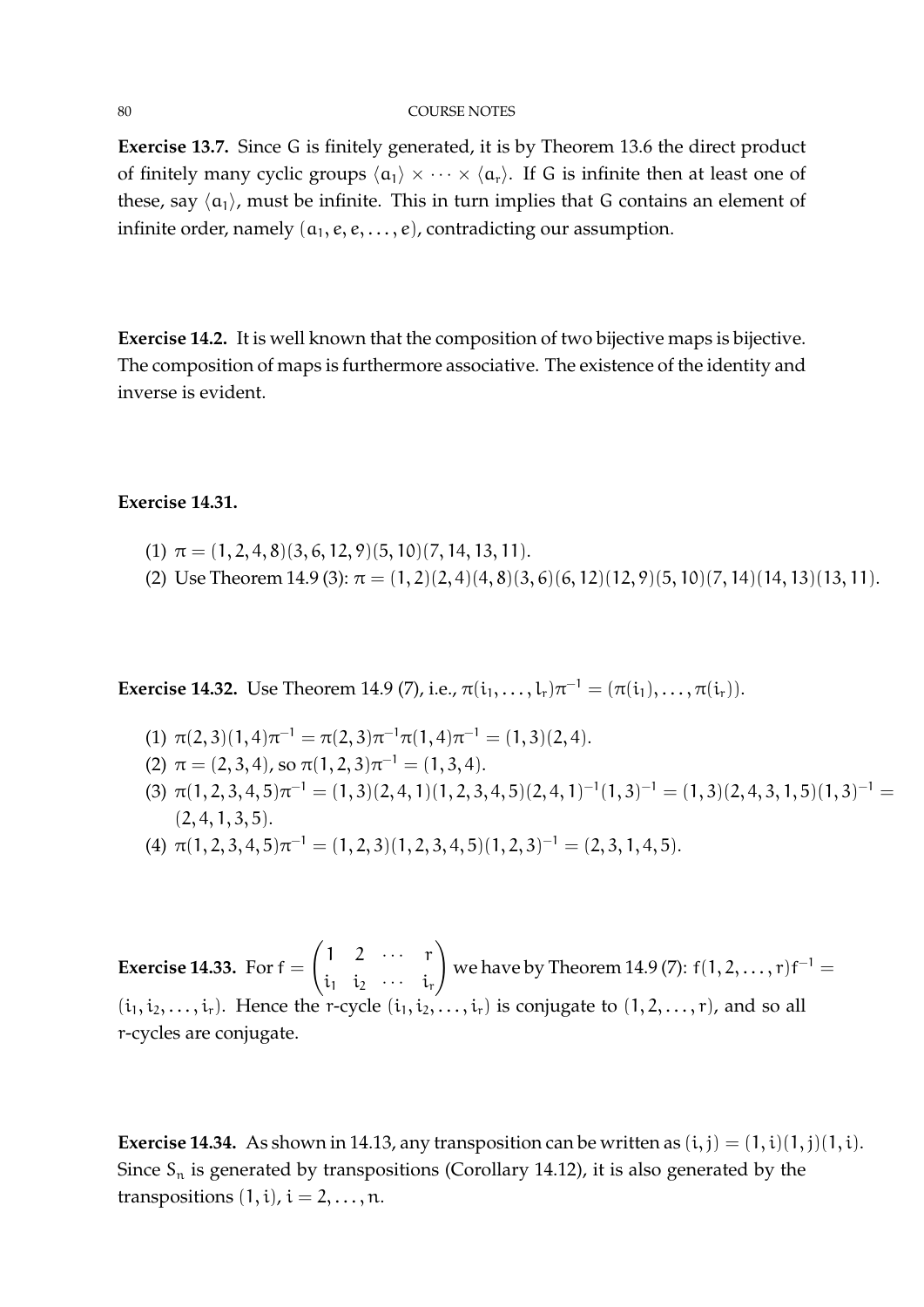**Exercise 15.8.** Let  $G_1 = H_1 = \mathbb{Z}$ ,  $G_2 = 15\mathbb{Z}$ ,  $G_3 = 60\mathbb{Z}$ ,  $H_2 = 12\mathbb{Z}$ ,  $G_4 = H_3 = \{0\}$ . Then

$$
G_{1,2} = G_2(G_1 \cap H_2) = 15\mathbb{Z} + 12\mathbb{Z} = 3\mathbb{Z},
$$
  
\n
$$
G_{1,3} = G_2(G_1 \cap H_3) = 15\mathbb{Z} + \{0\} = 15\mathbb{Z},
$$
  
\n
$$
G_{2,1} = G_3(G_2 \cap H_1) = 60\mathbb{Z} + 15\mathbb{Z} = 15\mathbb{Z},
$$
  
\n
$$
G_{2,3} = G_3(G_2 \cap H_2) = 60\mathbb{Z} + (15\mathbb{Z} \cap 12\mathbb{Z}) = 60\mathbb{Z},
$$
  
\n
$$
G_{3,1} = G_4(G_3 \cap H_1) = 60\mathbb{Z},
$$
  
\n
$$
G_{3,2} = G_4(G_3 \cap H_2) = 60\mathbb{Z} \cap 12\mathbb{Z} = 60\mathbb{Z},
$$
  
\n
$$
H_{1,2} = H_2(G_2 \cap H_1) = 12\mathbb{Z} + 15\mathbb{Z} = 3\mathbb{Z},
$$
  
\n
$$
H_{1,3} = H_2(G_3 \cap H_1) = 12\mathbb{Z} + 60\mathbb{Z} = 12\mathbb{Z},
$$
  
\n
$$
H_{1,4} = H_2(G_4 \cap H_1) = 12\mathbb{Z},
$$
  
\n
$$
H_{2,1} = H_3(G_1 \cap H_2) = 12\mathbb{Z},
$$
  
\n
$$
H_{2,3} = H_3(G_3 \cap H_2) = 60\mathbb{Z} \cap 12\mathbb{Z} = 60\mathbb{Z},
$$
  
\n
$$
H_{2,4} = H_3(G_4 \cap H_2) = \{0\}.
$$

We thus obtain the refinements (ignoring repetitions)

(17.19)  $\mathbb{Z} > 3\mathbb{Z} > 15\mathbb{Z} > 60\mathbb{Z} > \{0\}$  (with factors  $\mathbb{Z}_3$ ,  $\mathbb{Z}_5$ ,  $\mathbb{Z}_4$ ,  $\mathbb{Z}$ )

(17.20) 
$$
\mathbb{Z} > 3\mathbb{Z} > 12\mathbb{Z} > 60\mathbb{Z} > \{0\}
$$
 (with factors  $\mathbb{Z}_3, \mathbb{Z}_4, \mathbb{Z}_5, \mathbb{Z}$ ).

**Exercise 15.15.** Let  $G = G_1 \geq ... \geq G_r = \{e\}$  be the composition series of the abelian group G. Then  $G_i/G_{i+1}$  is simple and abelian. Because every subgroup of an abelian group is normal, being simple means in this case that  $G_i/G_{i+1}$  goes not contain any proper non-trivial subgroup. This is only possible if  $G_i/G_{i+1}$  is cyclic (if there was more than one generator we would have non-trivial subgroups) and finite (any infinite cyclic group is isomorphic to  $\mathbb Z$  which has non-trivial subgroups). Therefore  $G_i/G_{i+1}$  is finite for all i. Now by Lagrange's Theorem  $|G| =$  $|G_1/G_2||G_2/G_3|\cdots|G_{r-2}/G_{r-1}||G_{r-1}/G_r|$ , which is finite since every factor is. Hence G is finite.

**Exercise 15.16.** Recall that very subgroup of a cyclic group is cyclic. So the subgroups of  $\mathbb{Z}_{24}$  are of the form  $m\mathbb{Z}_{24} \simeq \mathbb{Z}_{24/m}$  for every integer m that divides 24. The factors of any normal series of  $\mathbb{Z}_{24}$  are thus  $\mathbb{Z}_{24/m}/\mathbb{Z}_{24/n} \simeq \mathbb{Z}_{n/m}$  where m, n|24 and m|n.  $\mathbb{Z}_{n/m}$  is simple if and only if  $n/m$  is a prime. The following are therefore composition series